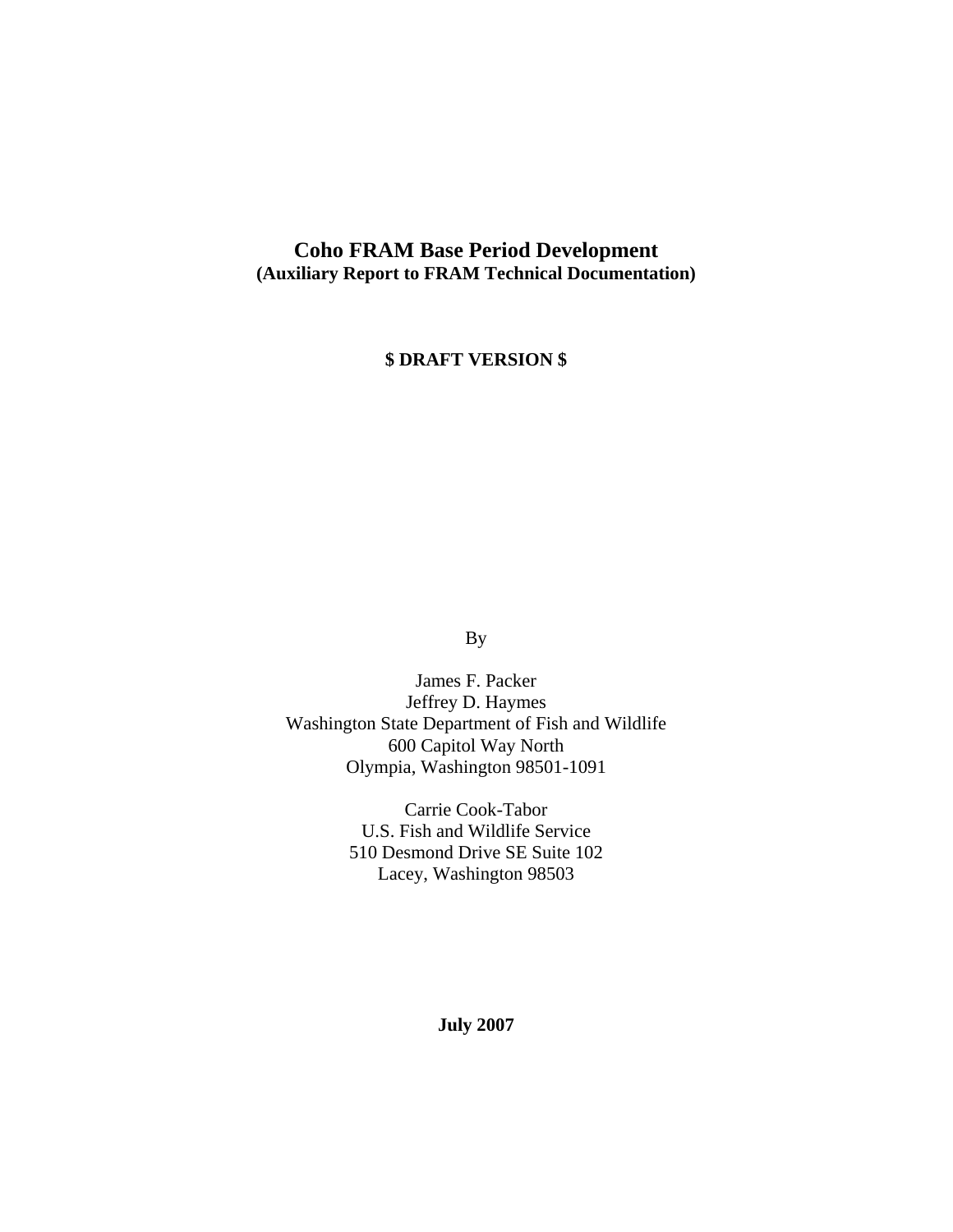## **ABSTRACT**

This report describes the data types and process used in developing the model "base" data inputs for the Coho Fishery Regulation Assessment Model (FRAM). Coho FRAM is the primary tool used to evaluate performance of fisheries regimes adopted by the Pacific Fishery Management Council (PFMC) and the parties to the Pacific Salmon Treaty (PST). The dual role of this model necessitates the complete documentation of the data and algorithms used to create the base period input variables. Documentation is also essential in reaching agreement among all of the parties that use the FRAM.

The base period data is developed into a FRAM base input file through a process of cohort analysis using coded-wire-tag (CWT) groups. In 2001, the base period data development process was successfully completed for the 1986-1991 catch years and the Coho FRAM has been used for all PFMC and PST evaluations since 2002. Previous versions of the Coho FRAM were used for PFMC activities since 1992.

Due to recent changes in stock distribution, tagging programs, and fishing patterns, there is a need to improve the current FRAM 1986-1991 base period file for assessing fishery exploitation and stock distribution profiles. Substantial effort in the past few years has resulted in the development of an integrated system of PC programs that can quickly generate annual estimates of exploitation rates for Coho salmon from production regions coastwide. This system (MSM-VB) provides the means to accelerate postseason evaluation of each catch year as the data become available. Using the MSM-VB system, current research investigations include evaluation of catch years 1992-1997 and an updated cohort analysis of the 1986-1991 time period. These investigations are subject to review by the PFMC Scientific and Statistical Committee (SSC) and the Pacific Salmon Commission bilateral Coho Technical Committee (CoTC). An updated current base period and the potential to include additional catch years in FRAM improves the information base available for assessing fishery exploitation.

Successful implementation of the PSC Southern Coho Management Plan (JTC 2002) depends on the development of updated planning tools for evaluating fishery regulations. The current research described below represents a large portion of the essential tasks that have been defined by the CoTC and PSC Southern Panel, which oversees all fishery management issues on the southern U.S./Canada border.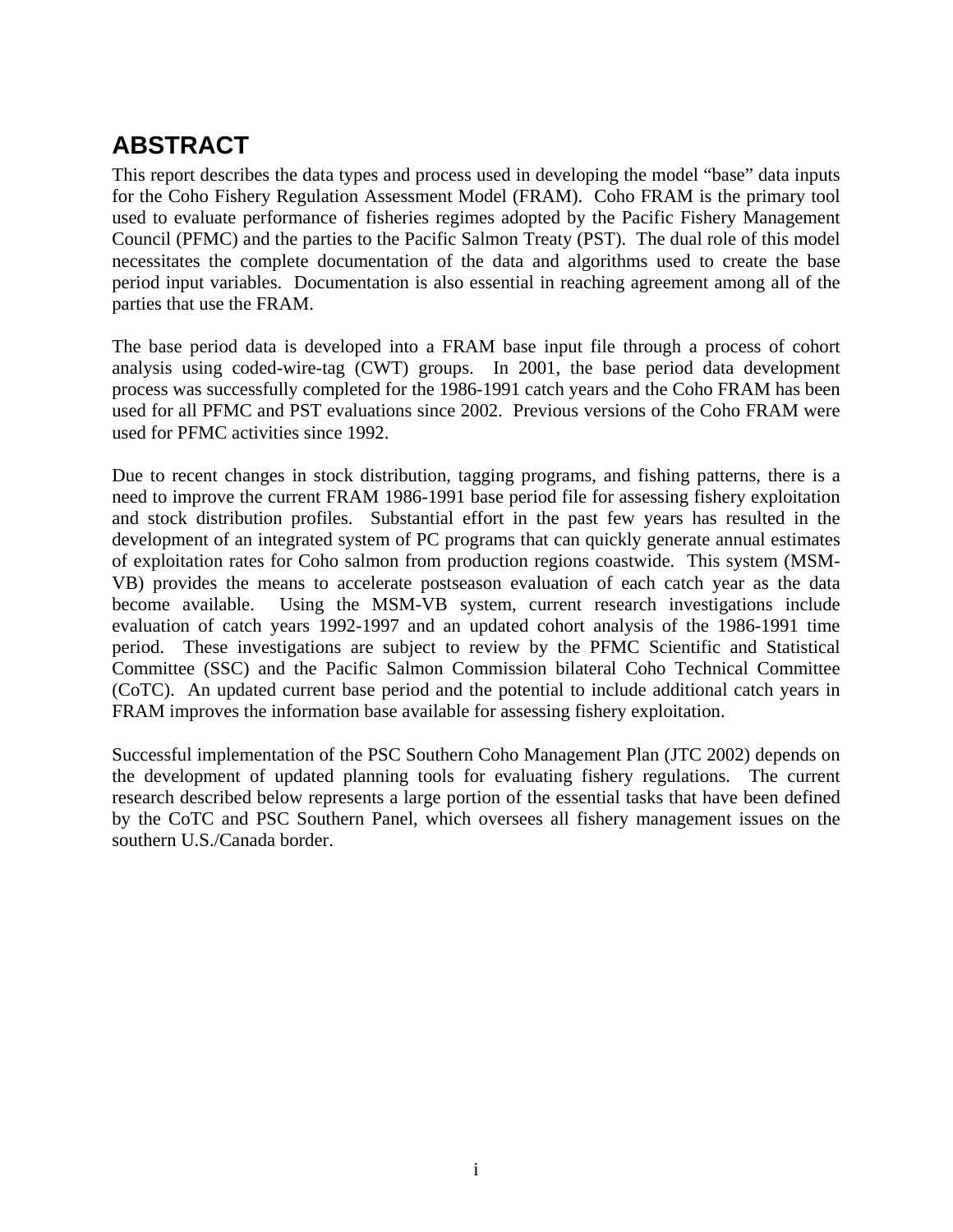# **TABLE OF CONTENTS**

|         |                 |                                                          | Page |
|---------|-----------------|----------------------------------------------------------|------|
|         | Abstract        |                                                          |      |
|         | List of Figures |                                                          |      |
|         | List of Tables  |                                                          |      |
| 1       |                 |                                                          |      |
| 2.      |                 |                                                          |      |
| $3_{-}$ |                 |                                                          |      |
|         | 3.1             |                                                          |      |
|         | 3.2             |                                                          |      |
|         | 3.3             |                                                          |      |
|         |                 |                                                          |      |
|         | 4.1             |                                                          |      |
|         |                 |                                                          |      |
|         | 4.1.2           |                                                          |      |
|         | 4.2             |                                                          |      |
|         | 4.3             |                                                          |      |
| 5.      |                 |                                                          |      |
|         | 5.1             | Unconstrained Least-Squares Model (Mixed Stock Model) 11 |      |
|         | 5.2             |                                                          |      |
| 6.      |                 |                                                          |      |
|         | 6.1             |                                                          |      |
| 7.      |                 |                                                          |      |
| 8.      |                 |                                                          |      |
| 9.      |                 |                                                          |      |
|         |                 |                                                          |      |
|         |                 |                                                          |      |
|         |                 |                                                          |      |
|         |                 |                                                          |      |
|         |                 |                                                          |      |
|         |                 |                                                          |      |
|         | 16. Figures     |                                                          |      |
|         | 17. Tables      |                                                          |      |
|         |                 |                                                          |      |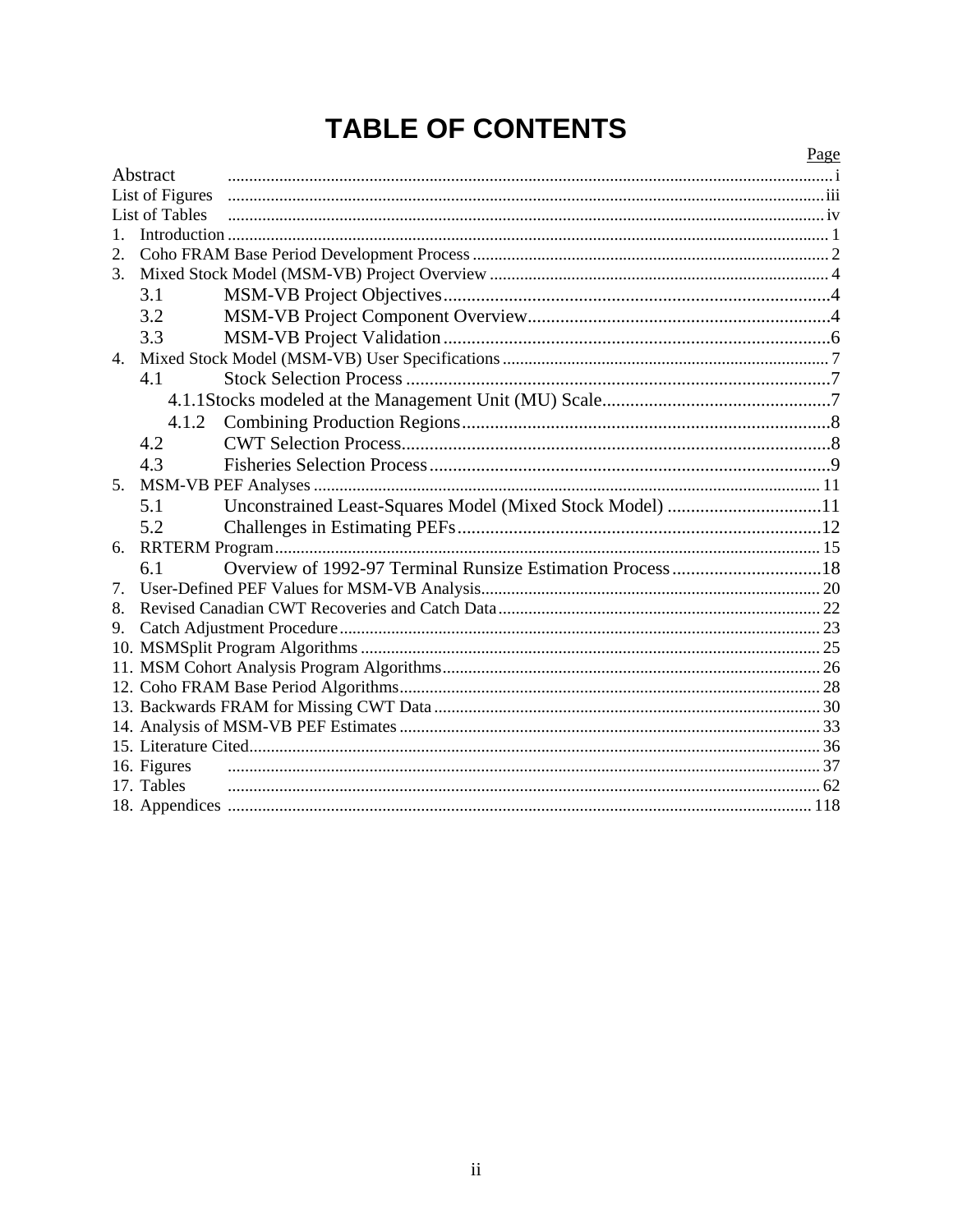# **LIST OF FIGURES**

|            |                                                                                  | Page |
|------------|----------------------------------------------------------------------------------|------|
| Figure 1.  | An overview of the process in which cohort analysis is completed and the Coho    |      |
|            |                                                                                  |      |
| Figure 2.  | Flowchart of Coho FRAM base period development process and data inputs38         |      |
| Figure 3.  |                                                                                  |      |
| Figure 4.  |                                                                                  |      |
| Figure 5.  |                                                                                  |      |
| Figure 6.  |                                                                                  |      |
| Figure 7.  |                                                                                  |      |
| Figure 8.  |                                                                                  |      |
| Figure 9.  |                                                                                  |      |
| Figure 10  |                                                                                  |      |
| Figure 11. | Steps performed by the subroutine "Bayesian_PEF_Estimate" in MSM-VB program.  44 |      |
| Figure 12. |                                                                                  |      |
| Figure 13. |                                                                                  |      |
| Figure 14. |                                                                                  |      |
| Figure 15. | Comparison of old and new MSM Stillaguamish-Snohomish cohort sizes 47            |      |
| Figure 16. |                                                                                  |      |
| Figure 17. |                                                                                  |      |
| Figure 18. |                                                                                  |      |
| Figure 19. |                                                                                  |      |
| Figure 20. |                                                                                  |      |
| Figure 21. |                                                                                  |      |
| Figure 22. |                                                                                  |      |
| Figure 23. |                                                                                  |      |
| Figure 24. |                                                                                  |      |
| Figure 25. | Comparison of old and new MSM Columbia River Early cohort sizes. 52              |      |
| Figure 26. |                                                                                  |      |
| Figure 27. |                                                                                  |      |
| Figure 28. |                                                                                  |      |
| Figure 29. | Comparison of old and new MSM South Oregon-California cohort sizes54             |      |
| Figure 30. | Comparison of old and new MSM Georgia Strait Mainland cohort sizes 54            |      |
| Figure 31. | Comparison of old and new MSM Georgia Strait-Vancouver. Island cohort sizes.  55 |      |
| Figure 32. |                                                                                  |      |
| Figure 33. | Comparison of old and new MSM Southwest Vancouver Island cohort sizes56          |      |
| Figure 34. | Comparison of old and new MSM Northwest Vancouver Island cohort sizes56          |      |
| Figure 35. |                                                                                  |      |
| Figure 36. |                                                                                  |      |
| Figure 37. |                                                                                  |      |
| Figure 38. |                                                                                  |      |
| Figure 39. |                                                                                  |      |
| Figure 40. | Comparison of old and new MSM Alaska Northern Inside cohort sizes. 59            |      |
| Figure 41. | Comparison of old and new MSM Alaska Northern Outside cohort sizes 60            |      |
| Figure 42. | Comparison of old and new MSM Alaska Southern Inside cohort sizes.  60           |      |
| Figure 43. | Comparison of old and new MSM Alaska Southern Outside cohort sizes 61            |      |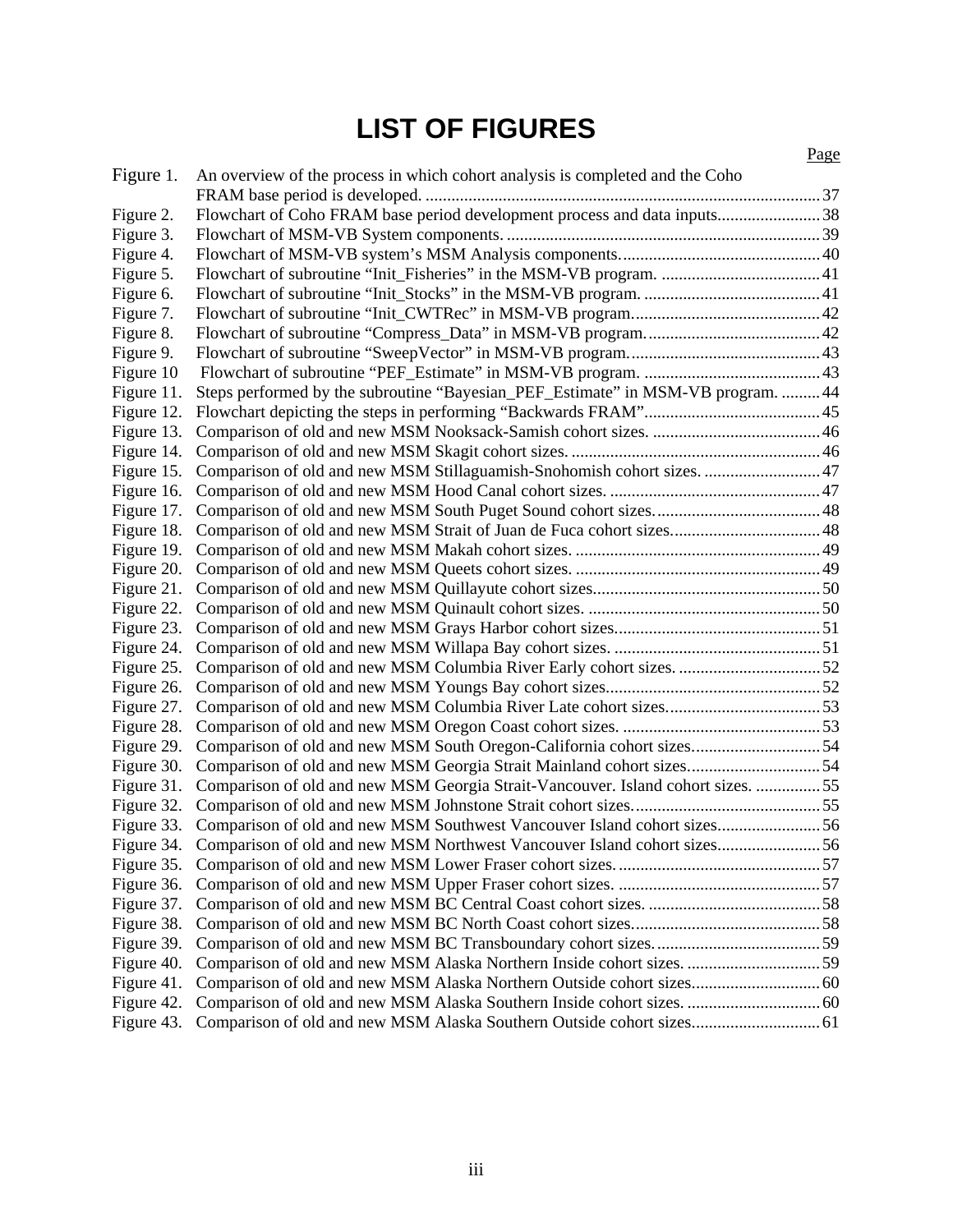# **LIST OF TABLES**

| Table 1.  | Descriptions of the tables included in the MSM-VB MS-Access database file 62           |
|-----------|----------------------------------------------------------------------------------------|
| Table 2.  | Variables included in MSM-VB MS-Access database tables (table names) 63                |
| Table 3.  | Fish stocks included in Coho FRAM. Marked components are the even numbered stocks      |
|           |                                                                                        |
| Table 4.  |                                                                                        |
| Table 5.  | Coded-wire-tag groups chosen to represent Mixed-Stock-Model (MSM) stocks for catch     |
|           |                                                                                        |
| Table 6.  | Coded-wire-tag groups chosen to represent Mixed-Stock-Model (MSM) stocks for catch     |
|           |                                                                                        |
| Table 7.  | Preliminary "User-Defined" PEF values for Washington State Production Regions for      |
|           |                                                                                        |
| Table 8.  | Preliminary "User-Defined" PEF values for Washington State Production Regions for      |
|           |                                                                                        |
| Table 9.  | Original escapement, average marine exploitation rate and total CWT recovery data used |
|           | to derive total marine catch and "User-Defined" Production Expansion Factors (PEF)     |
|           | for upper Fraser River Coho (FRSUPP) Production Region for catch years 1986-1991 107   |
| Table 10. | Revised escapement, average marine exploitation rate and total CWT recovery data used  |
|           | to derive total marine catch and "User-Defined" Production Expansion Factors (PEF)     |
|           | for upper Fraser River Coho (FRSUPP) Production Region for catch years 1986-1991 107   |
| Table 11. | Revised escapement, average marine exploitation rate and total CWT recovery data used  |
|           | to derive total marine catch and "User-Defined" Production Expansion Factors (PEF)     |
|           | for upper Fraser River Coho (FRSUPP) Production Region for catch years 1992-1997 107   |
| Table 12. |                                                                                        |
| Table 13. |                                                                                        |
| Table 14. |                                                                                        |
| Table 15. | "User-Defined" Production Expansion Factors (PEF) for Canadian Coho Production         |
|           |                                                                                        |
| Table 16. | "User-Defined" Production Expansion Factors (PEF) for Canadian Coho Production         |
|           |                                                                                        |
| Table 17. | Exploitation rate index values used to estimate Canadian coho total escapement         |
|           |                                                                                        |
| Table 18. | Estimated CWT returns for Washington State coho terminal runs for catch years          |
|           |                                                                                        |
| Table 19. | Estimated CWT returns for Washington State Coho terminal runs for catch years          |
|           |                                                                                        |
| Table 20. | Estimated CWT returns for Washington State Coho terminal runs for catch years          |
|           |                                                                                        |
| Table 21. | Estimated CWT returns for Washington State Coho terminal runs for catch years          |
|           |                                                                                        |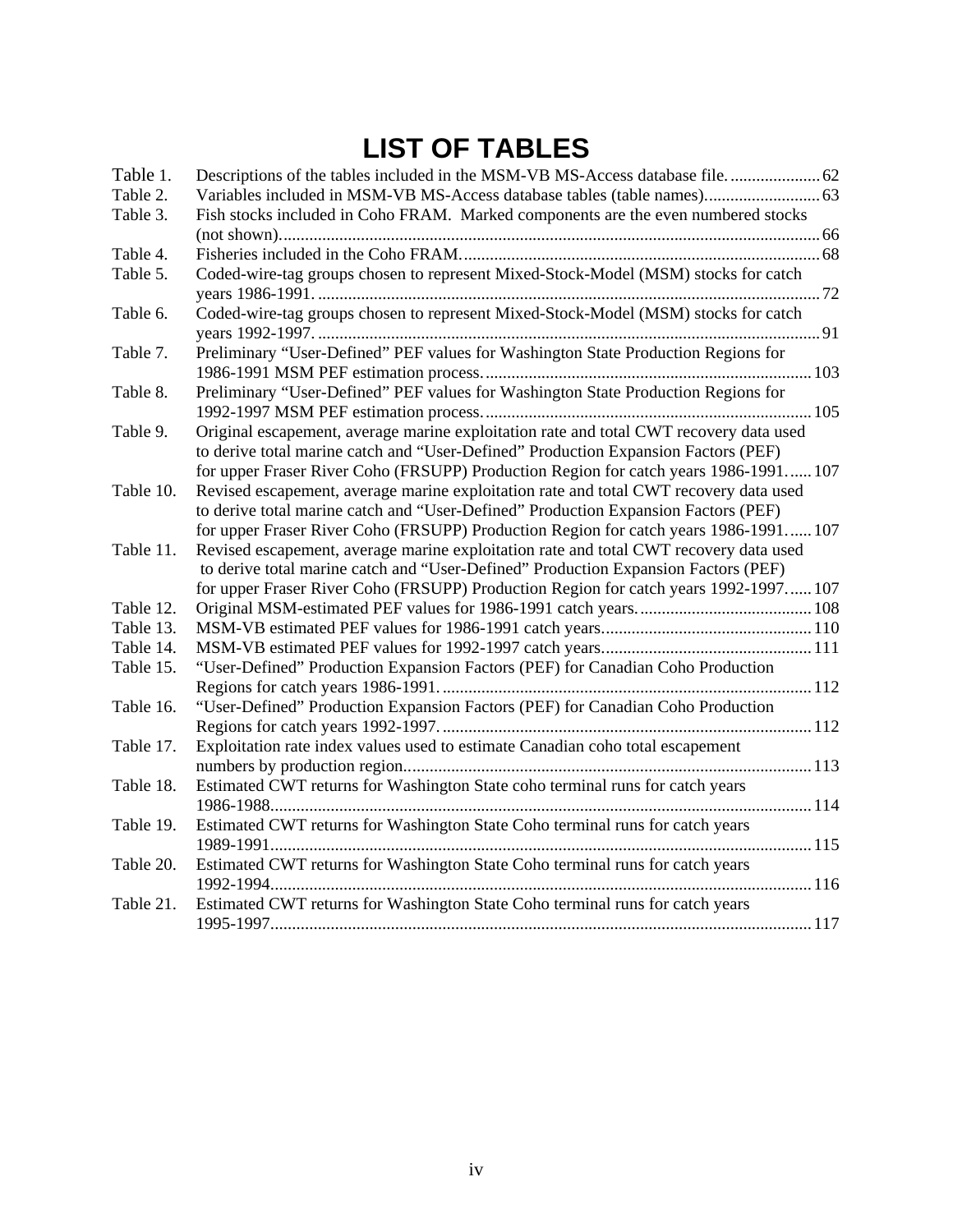## **1. INTRODUCTION**

The Coho Fishery Regulation Assessment Model (FRAM) is a forward projecting evaluation tool that uses current year estimates of stock abundances and fishery regulations scaled to a base period average. This model is the primary tool used to evaluate performance of fisheries regimes adopted by the Pacific Fishery Management Council (PFMC) and the parties to the Pacific Salmon Treaty (PST). The adoption of Coho FRAM for both fishery management processes has greatly simplified the exchange of information between all parties charged with managing salmon populations and the user groups affected by the adopted regulations.

The algorithms, input variables, and processing procedures for FRAM are described in the PFMC Model Evaluation Workgroup (MEW) document titled "Fishery Regulation Assessment Model – An Overview for Chinook and Coho" (PFMC 2006). The model uses two input files. The first is a command file that contains all the current year variables that are accessible to the user. The second is a base period file that contains all the static information that has been averaged over the range of catch years analyzed. This information includes initial cohort sizes for each stock; exploitation rates by stock, fishery, and time-period; landed catch by fishery and time-period; and gear-related incidental mortality rates by fishery. There is a need to improve the current FRAM base period file for assessing fishery exploitation and stock distribution profiles. The purpose of this document is to describe the new tools available to develop this base-period file and the current research underway to update and expand the range of catch years available for use in the FRAM.

Current research goals include the development of an expanded historical database for all the catch years with adequate CWT recovery information. The priority of analysis is 1992-1997, followed by 1979-1985, 1998-2005, and reanalysis of 1986-1991. The periods 1992-1997 and reanalysis of 1986-1991 are given the highest priority because of interest in exploring different stock distribution patterns (inside Georgia Strait vs. outside) and changes in fisheries that have occurred during these years. The period 1979-1985 is given the next highest priority because fishery harvest rates were relatively high, yielding more coded-wire-tag (CWT) recoveries for parameter estimation. The period 1998-2005 is assigned the lowest priority because the emergence of non-retention and mark-selective fisheries are problematic for the algorithms employed to estimate Production Expansion Factors (PEFs).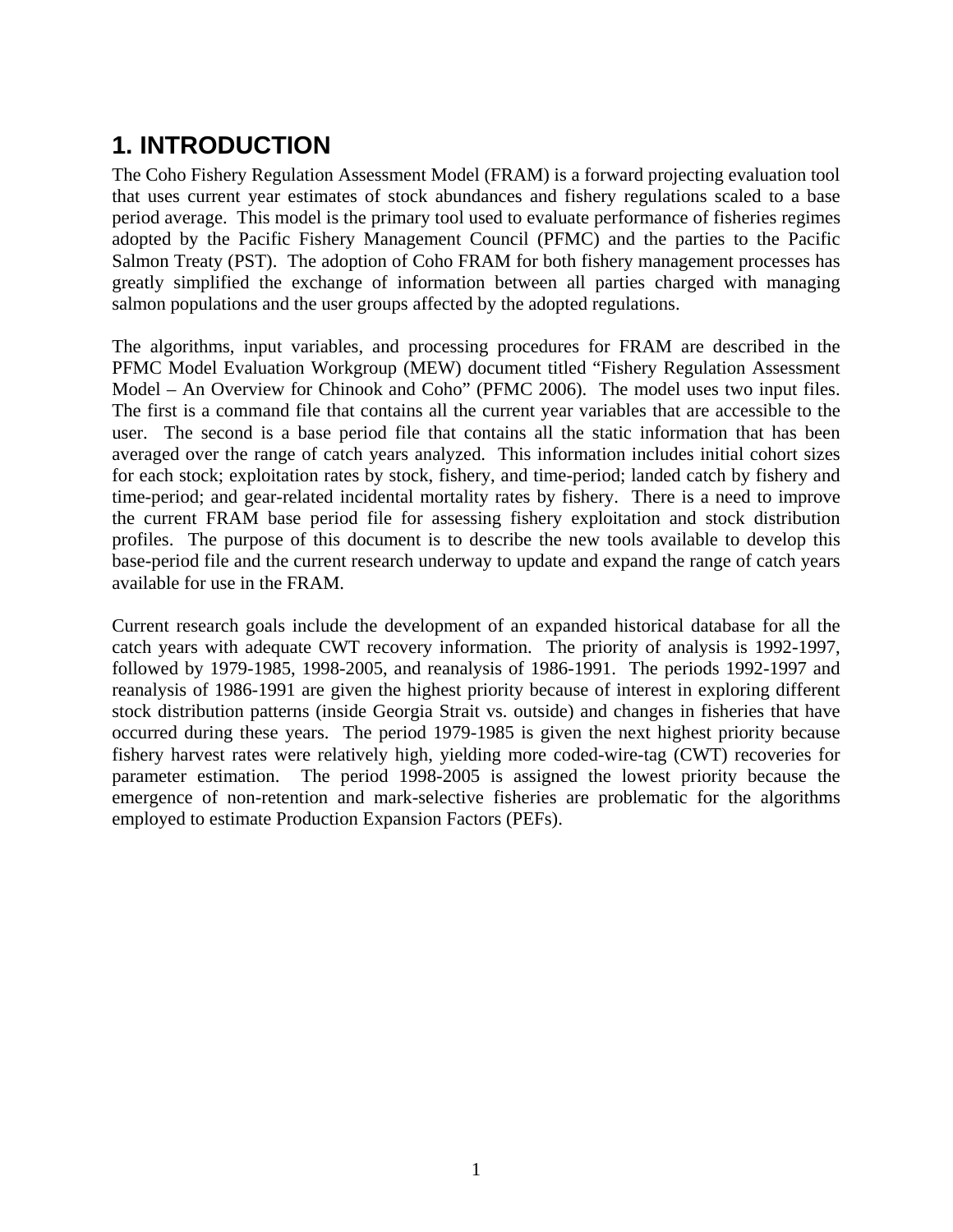## **2. COHO FRAM BASE PERIOD DEVELOPMENT PROCESS**

The Coho FRAM base period development process requires a complete cohort analysis of all stocks and fisheries within the study area. This is accomplished in two distinct and separate steps (Figure 1). First, the newly developed Mixed Stock Model (MSM-VB) program is used to estimate stock composition in the pre-terminal mixed stock fisheries using CWT recovery data expanded by PEFs that represent all production from a particular geographic region. Need to elaborate. To complete the cohort analysis, this pre-terminal information is then combined with terminal run and escapement data from the terminal area run reconstruction program (RRTERM), plus estimates of incidental fishery mortalities and natural mortality rates. The cohort analysis results in estimates of exploitation rates by stock, fishery, and time period, and total runsize.

Generally, the process of creating a new FRAM base period consists of the following steps (Figure 2):

For Each Catch Year-

1. User Specification of Fishery and Stocks (MSM-VB system)-

The User identifies: (a) The production regions and CWT codes selected to characterize fishery composition profiles for selected production regions; and (b) The fishery strata to be used for estimation. All Coho salmon stocks coastwide are represented by regional CWT groups.

2. CWT and Catch Matrices by Stock and Fishery (MSM-VB system)-

The MSM-VB System then extracts relevant CWT release and recovery information and maps recoveries and total catch into appropriate fishery strata (annual time strata), creating CWT and catch by stock and fishery matrices.

3. Production Expansion Factor (PEF) Estimation (MSM-VB system)-

The above files are then used as input to the MSM-VB to generate estimates of PEFs for each MSM stock. The PEF estimates are calculated on an annual basis. MSM-VB is an analytical tool that estimates PEFs from the stock CWT distribution profiles and reported catches. Two MSM algorithms have been incorporated into the system. One, is a simple unconstrained linear least squares model (ULS) that minimizes the difference in total expanded catch to total observed catch in mixed stock fisheries from California to Alaska. The second is a Bayesian estimation method developed under a separate project funded by the Southern Boundary Restoration and Enhancement Fund (Gazey 2005). PEFs are assumed to be constant across all fisheries for individual production regions.

4. Catch Adjustment (MSM-VB system)-

Once the PEFs are estimated, a Catch Adjustment Program (CAP) is used to adjust CWT recoveries so that the estimated and reported catches are equivalent. The CWT recovery data are summarized using the fishery-time strata defined for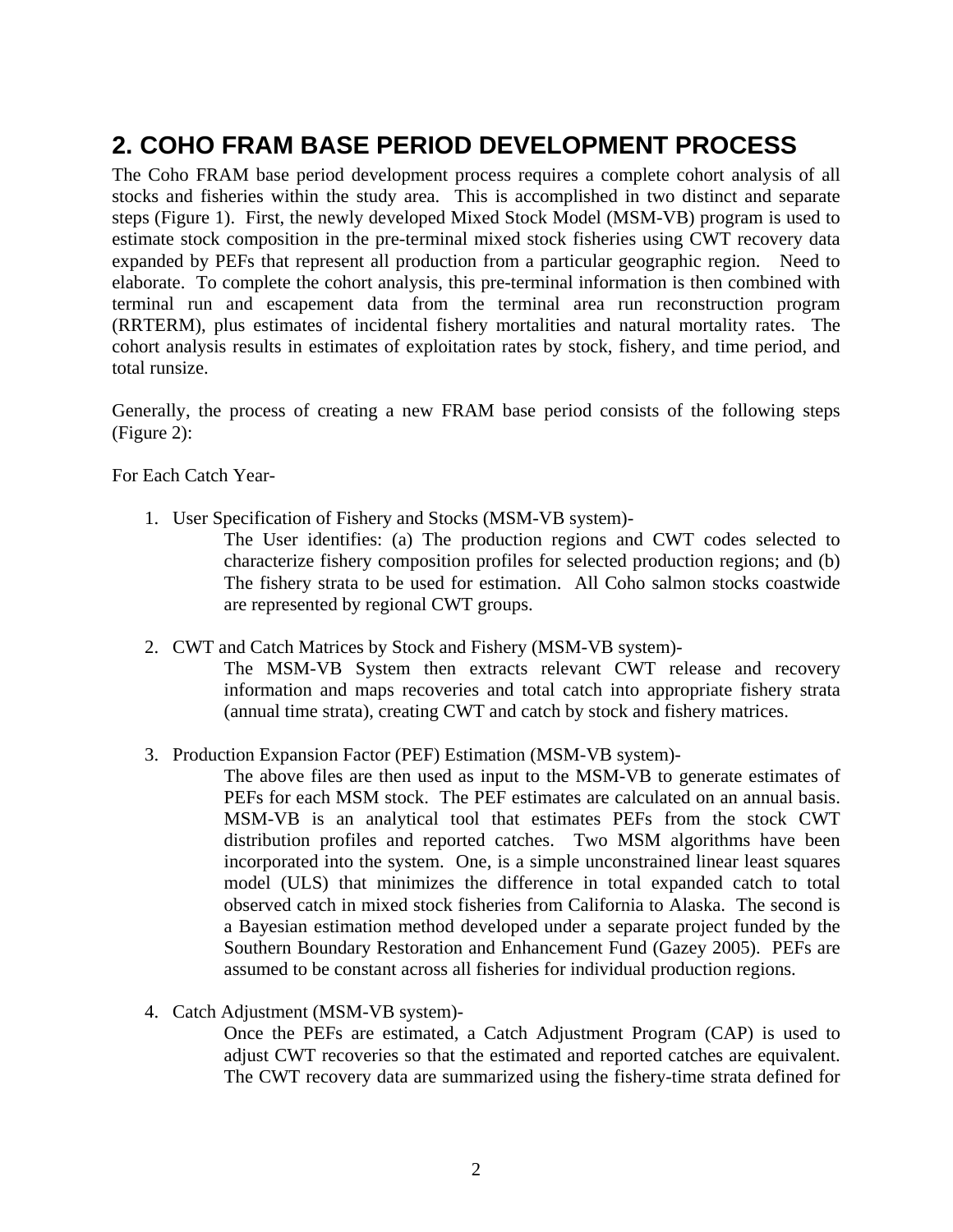the Coho FRAM so that averages of exploitation rates and cohort sizes by MU can be calculated over a range of years.

5. Terminal Run Estimates (RRTERM and MSMSplit programs)-

The PEFs estimated by MSM-VB are employed for pre-terminal fisheries. Because of the complexity of interactions between fisheries and individual stocks represented by regional production units, separate programs (RRTERM and MSMSplit) are employed for reconstructing the terminal area fisheries. RRTERM uses terminal runsize, harvest, and escapement data, plus user-specified fishery sequences (gauntlet) to generate estimates of escapement and terminal run sizes of individual Coho populations (Management Units, or MUs) within a production region. MSMSplit generates estimates of catches by pre-terminal fisheries for each MU among the fishery-time strata desired for analysis and modeling.

6. Cohort Analysis-

Cohort analysis is then performed for individual MUs using estimates of terminal catch and escapement from RRTERM and Pre-Terminal catches from MSMSplit. Results of Cohort Analysis are then placed in a MS Access Database. Finally, MSM-VB includes a program to extract estimates for years specified by the user and to average these estimates to generate stock distribution profile input files for FRAM.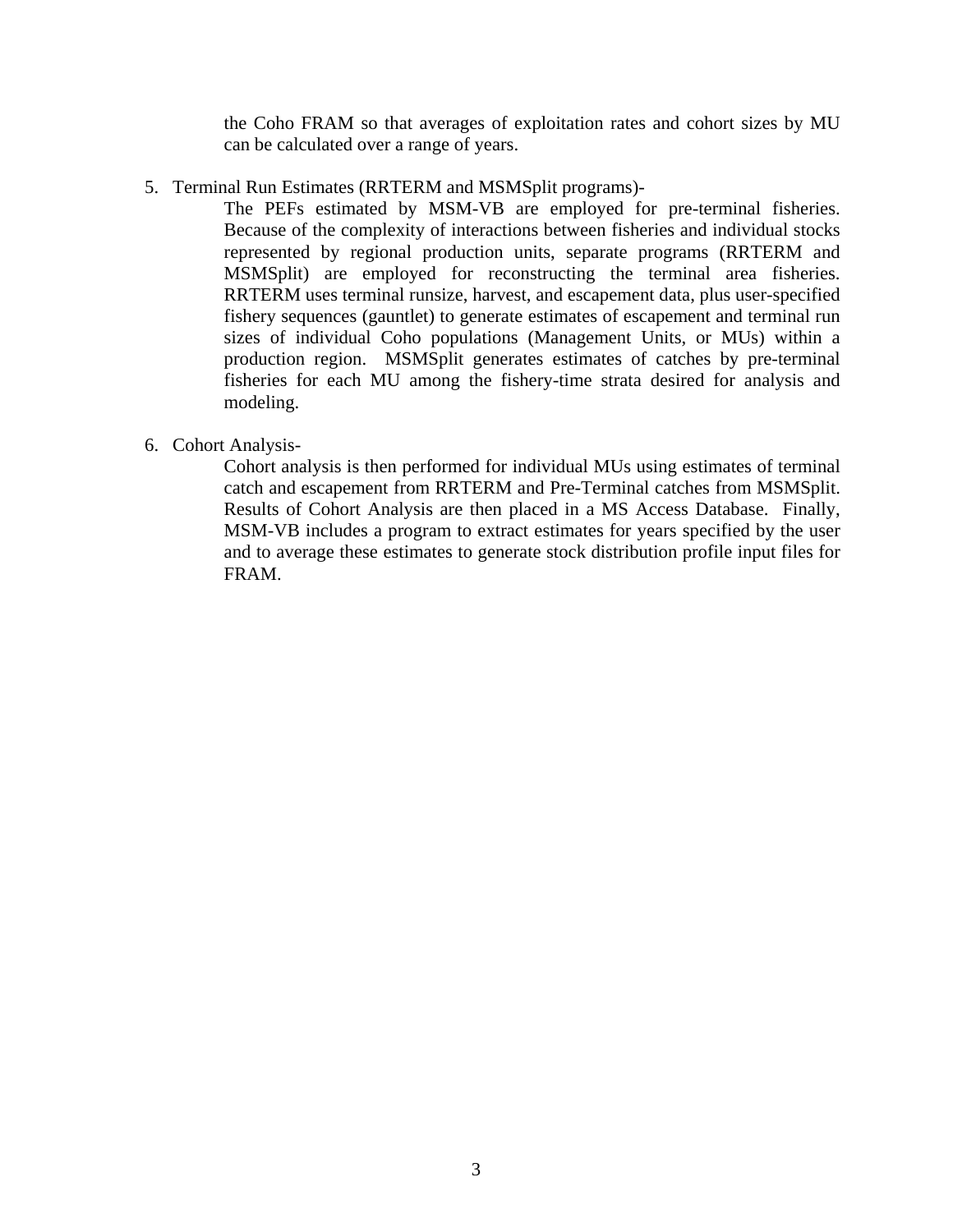## **3. MIXED STOCK MODEL (MSM-VB) PROJECT OVERVIEW**

### *3.1 MSM-VB Project Objectives*

The main objectives for the development of the MSM-VB program were to create an efficient, documented, and easy-to-use program that could be used to analyze catch years as the data becomes available. Problems experienced during the development of the original 1986-1991 stock distribution input file currently used for Coho FRAM and the length of time (nearly 10 years) it took to analyze the data served as the impetus for the development of the new MSM-VB program. A new system was needed to replace a set of computer programs developed for the UNIX operating system. The original programs were written in the "C" programming language and the "PERL" scripting language. The "C" and "PERL" program code was fragmented into many separate programs and needed substantial user involvement to create and edit the input files needed for each program. The file editing process was prone to transcription errors and the formats of the various input files were undocumented and typically contained several disjointed sections where parameter values had to be entered. In many cases the output from one program was used to create the input file for the next program in the estimation process. Any data or selection changes usually resulted in re-running of all components of the system. This typically required 2-3 days of intense work for two people. In addition, some of the original code for the "C" programs was undocumented and key files needed for program compilation were missing.

Many of the fragmented programs were written in response to analytical problems that arose in the development process. This fragmentation is understandable because the focus of the original work was development of a new technique for analyzing CWT recovery information.

Project objectives have been met as the MSM-VB program now combines seven previously separate programs into one and greatly simplifies the analytical process needed for cohort analysis. This program now provides a means to accelerate postseason evaluation of each catch year as the data become available. Figure 2 illustrates the relationships among the various integrated programs and the input data sources needed to create the base period. The User interacts with this system through input files that specify the data to be used and the analysis options to be employed.

The MSM-VB program is an integrated system of PC programs that can, when used in conjunction with RRTERM, quickly generate annual estimates of exploitation rates for Coho salmon from production regions coastwide. This new program will allow for the most recent catch year data available to be routinely incorporated into an historical database, yielding a convenient source of information to support many types of analyses and facilitate tailoring of base period files. The MSM-VB program has been used to analyze the 1992-1997 catch years and to reanalyze the 1986-1991 catch years. This report documents the algorithms and program processes used in these analyses.

#### *3.2 MSM-VB Project Component Overview*

The MS Visual Basic (VB) language was chosen to create an integrated analysis system because it is widely used in salmon management. The MSM-VB program, like the terminal run reconstruction program (RRTERM) and the FRAM base period construction program, is written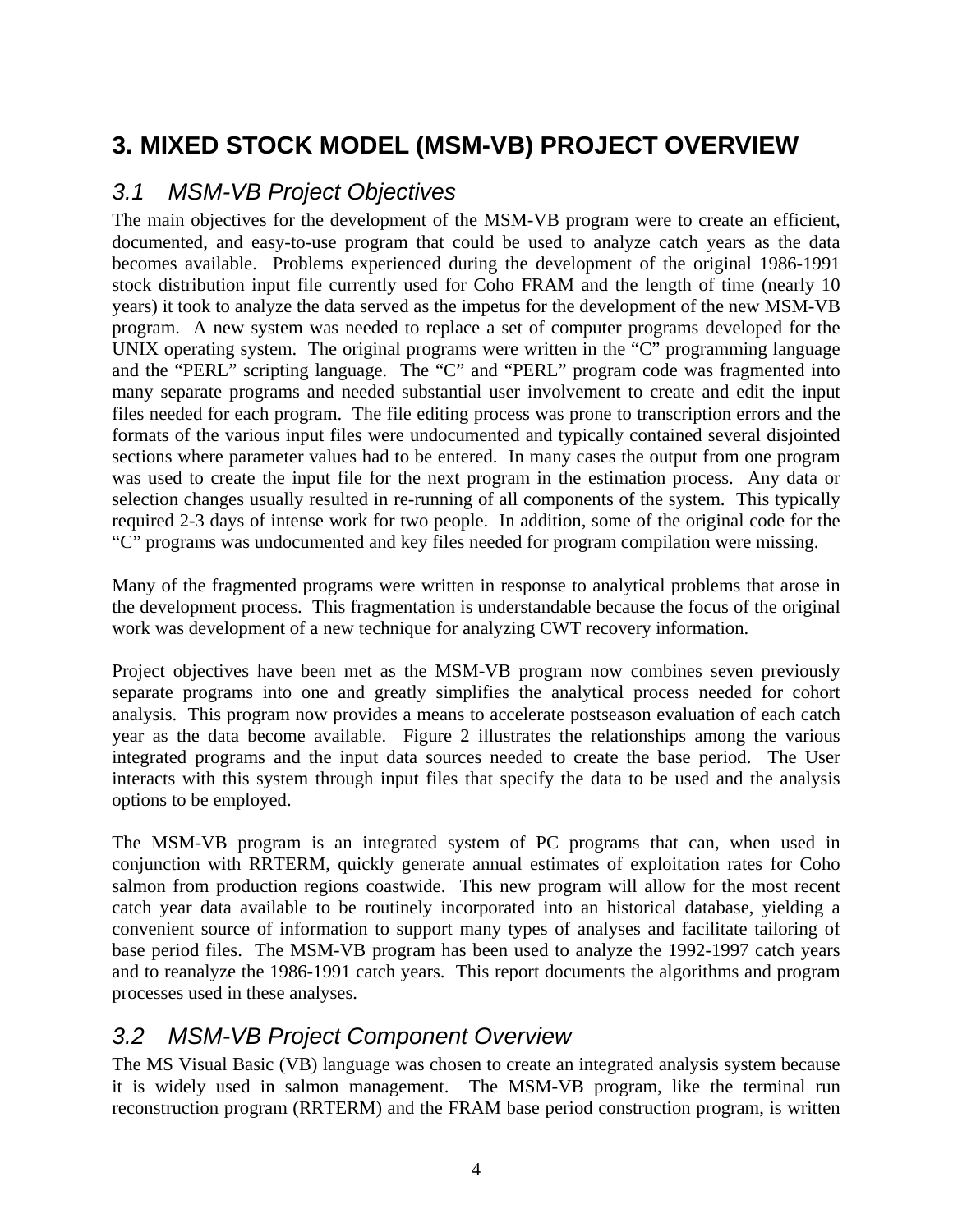in MS Visual Basic and uses MS Access database files for data storage and retrieval. With all of the programs used for Coho cohort analysis now in the same programming language, data can be easily and efficiently exchanged between processes using PC database files. VB is able to use the Access database files without having the user install the Access program and can use the "Active-X Data Object" (ADO) methodology to perform input and output functions for each of the various tables contained in the database file. The ADO method uses the "Standard Query Language" (SQL) for its core functions. This combination of language and database programs forms a seamless development environment that greatly simplifies the cohort analysis process and is easy to modify when necessary. In addition, the basic data needed was retrieved from the PSMFC RMIS (Pacific Salmon Marine Fishery Council – Regional Mark Information System) internet site using a standard retrieval format so that in the future, the most up-to-date data can be downloaded and the Access database easily updated. The previous MSM estimation programs used truncated files of the same information obtained from various sources.

The general design of the MSM-VB program is illustrated in the flowcharts depicted in Figures 2-11. The MSM-VB program is organized into six main sections (Figures 3-4). The first section deals with selection of the database file and the recordset within the database file for the catch year being analyzed. The second section involves the CWT release data and association to stock groups. The third section deals with the MSM-VB analysis and contains many functions. Stocks and mixed-stock fisheries can be selected, combined, or deleted. Terminal fisheries can also be defined and estimated CWT recoveries entered. Summaries of total catch by time period and numbers of CWT recoveries by stock and fisheries can be displayed. The matrices of CWT recoveries and catches are used in the MSM-VB algorithms to estimate the PEF values. The matrices are recalculated each time any changes are made in stock, fishery, or CWT associations. The PEF estimates can be calculated using either the ULS or Bayesian methods. A more detailed list of these functions is shown in Figure 4. The final 3 sections calculate the fishery catch adjustment factors by time period, the split of MSM-VB catches into management unit specific catches, and the cohort analysis which add incidental and natural mortality estimates. These final three sections are typically done in sequential order after the final PEF values for the current run have been estimated.

The sequence of analytical steps for PEF estimation, catch adjustment, MU splits, and cohort analysis must be done in the sequential order to insure data integrity for each recordset. Typically when changes are made to any data source all of the analytical steps must be reexecuted. The only exception is for the MU split and cohort analysis steps that use RRTERM information. These steps can be re-run separately when the RRTERM data change.

The MS Access database constructed to be used by the MSM-VB program holds multiple recordsets representing catch years analyzed. The database can include multiple recordsets for each catch year. This was accomplished by having a unique identification number (RunID) for each recordset in the database. Each variable table in the database file contains records that are linked by the RunID value. Tables were created for the stock, fishery, CWT associations, terminal runs, and rejected CWT recoveries that were linked by the RunID values. Other tables in the database are static and are not linked by the RunID variable. These tables include the "Catch Area" and the "Management Unit" tables used in RRTERM and FRAM, and the CWT release, recovery, and catch-sample data from RMIS. The CWT recovery and catch-sample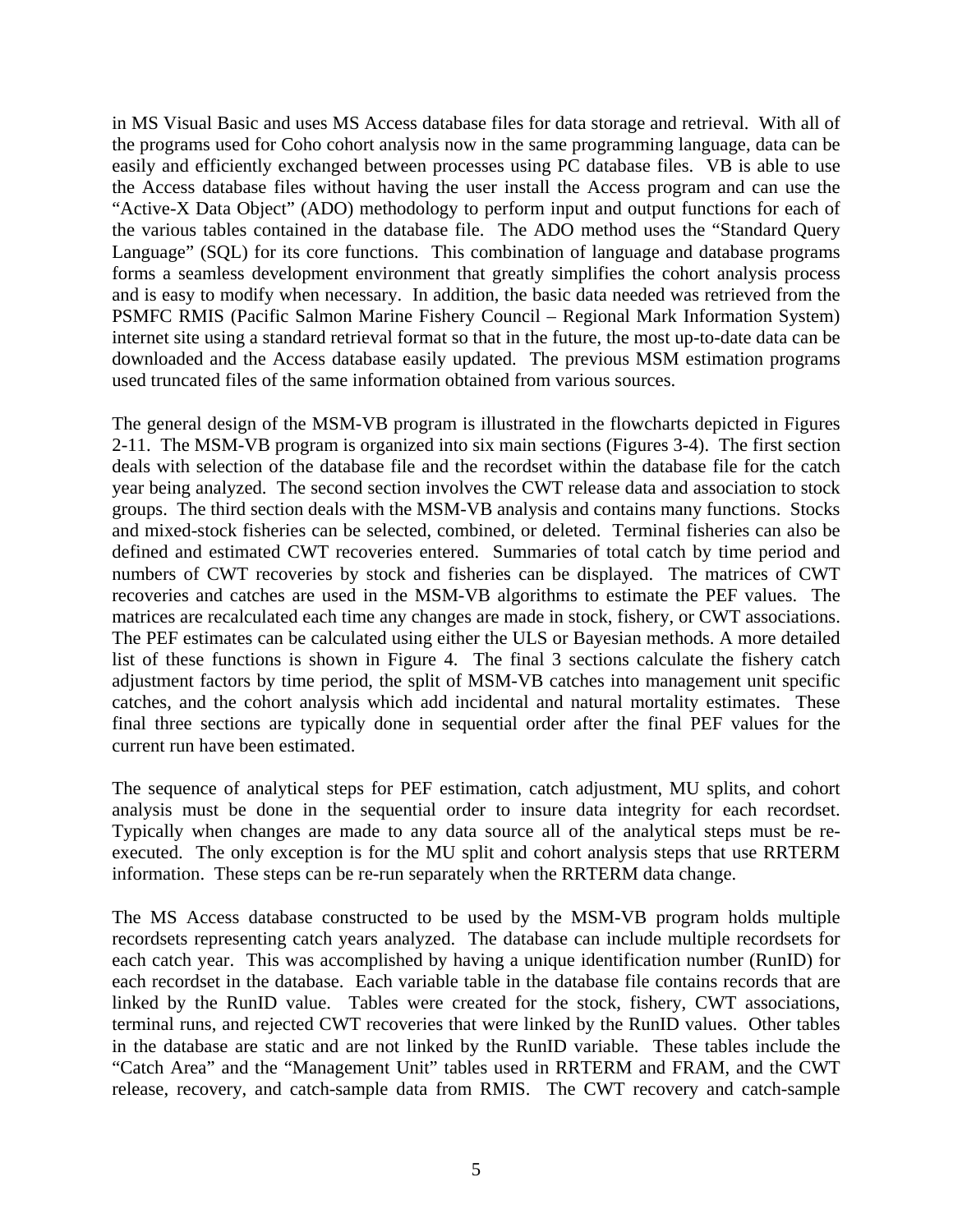tables are arranged into separate tables by catch year to reduce size and to allow for quick updating. The RunID information is stored in a separate table and each record is linked to the individual catch year recovery and catch-sample information using the "year" variable in each table. The separation of the data into year-specific tables allows for multiple database files that do not need to retain all the data for all years. The large numbers of recovery records for each catch year required this table design structure. It also lets the user easily export analyses for an individual year or range of years into a single database. This database structure also aids in the sharing of the data and analyses with multiple users of the program.

Flowcharts depicting the general associations between major processes and data structures handled by the most important subroutines within the MSM-VB program are shown in Figures 5- 11. The subroutine that creates a temporary table of the selected fisheries combined with the input values for the terminal fisheries is shown in Figure 5. The creation of the temporary stock table is illustrated in Figure 6. The temporary table of CWT recovery information uses the results from the stock and fishery initialization subroutines (Figure 7). The matrix used for the PEF estimation routines is compressed from the original data using the fishery and stock combinations selected by the user (Figure 8). The calculation of sweep vector values is shown in Figure 9. The ULS method for PEF calculation is shown in Figure 10 and the general process for the Bayesian analysis is described in Figure 11. Table 1 is a list of the tables contained in the MS-Access datafile that are used by the MSM-VB program. Table 2 lists the variables in each of these tables.

#### *3.3 MSM-VB Project Validation*

System validation of the MSM-VB was completed to insure accuracy and compatibility with the previous version of the MSM process. This evaluation was difficult because the old MSM programs could not be recompiled to yield values at intermediate steps of the calculation process. The calculation of PEF values involves association of CWT releases by stock, summarization of CWT recoveries by variable fishery definitions, user-defined PEF values, year-specific combinations of stocks and fisheries, and the addition of terminal run estimates. When errors occurred in the MSM-VB development process, it was difficult to compare input values because of the size and sorting of the data input matrices. The most difficult process to test was summarization of the CWT recovery data. Some of the recovery and catch data in the Regional Mark Information System databases had been updated since the original catch years were analyzed and PSC recovery location codes used to summarize the data varied among catch years.

Two basic tests were performed to evaluate the MSM-VB program algorithms. First, the original input data for the 1986-1991 catch years were modified to be read by the program and the PEFs were estimated. This yielded results that were exactly the same as the original estimates. Second, the MSM-VB program was used to summarize the latest available CWT data for the 1986-1991 period and estimate the PEFs. The PEF results were slightly different due to changes in CWT recovery and fishery catch information, primarily from Southeast Alaska net and Canadian Strait of Juan de Fuca troll and sport fisheries.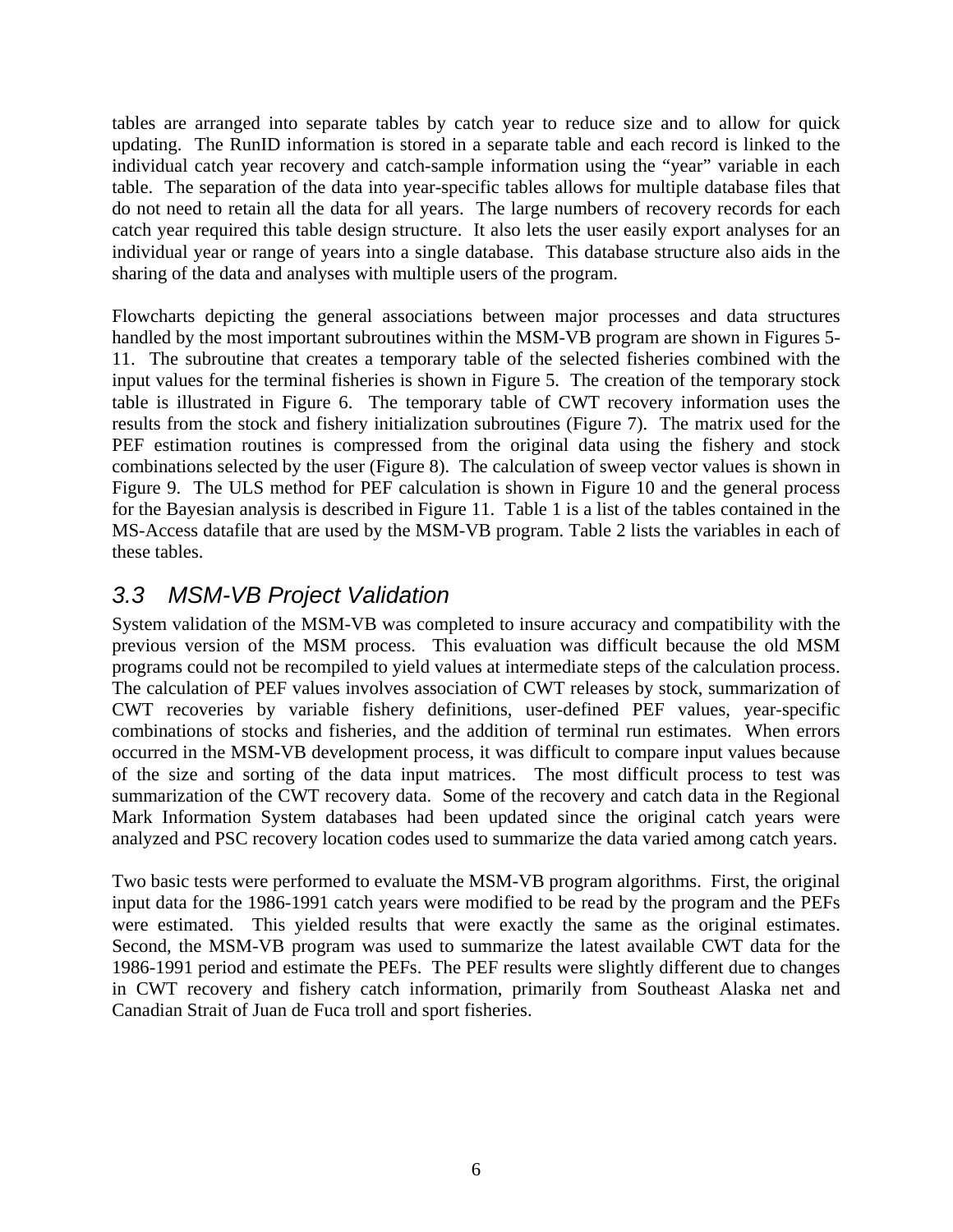## **4. MIXED STOCK MODEL (MSM-VB) USER SPECIFICATIONS**

In order to estimate stock composition in the pre-terminal mixed stock fisheries using the MSM-VB estimation process, the User must identify: (1) The production regions (PR) or management units (MU) and associated CWT codes selected to characterize fishery composition profiles for each modeled stock; and (2) The fishery strata to be used for estimation. All Coho salmon stocks coastwide should be represented by regional CWT groups.

#### *4.1 Stock Selection Process*

The selection of stocks for the MSM-VB PEF estimation process closely follows the stock designation used in the Coho FRAM model, but has some variation within each catch year analyzed. The list of FRAM stocks from each production region is listed in Table 3. The stocks used in the MSM-VB process are usually aggregated at the production region level but can be specified for any of the FRAM management units listed in Table 3. The variations are the result of differences in the quality and availability of CWT recovery data for each of the stock groupings. The designation and description of production regions and the individual management units or stocks within the regions is the same for all the major processes used to analyze Coho CWT data. These processes include the terminal run reconstruction program RRTERM, the MSM-VB and associated cohort analysis programs described in this report, the FRAM base period calculation program, and the FRAM program.

In the original 1986-1991 MSM analyses, some management units were estimated separately because of high quality CWT recovery data for that stock. Typically CWT data for the Puget Sound and Columbia River stocks allowed for management unit use in some cases. In cases where the distribution data is well known and adequate numbers of CWT recoveries were available, the PEF values were fixed or "user-defined" for those stocks. In this original 1986- 1991 analysis many of the management unit stocks were given these "user-defined" PEF values because of high CWT tagging rates. It was thought that explicitly defining these stocks would reduce the overall catch for the PEF estimation process because the "user-defined" stocks and associated catches are subtracted from the observed landed catch numbers. This method did not work as well as expected because the total number of CWT recoveries remaining was greatly reduced which increased the variance estimates of the other PEF values.

#### **4.1.1 Stocks modeled at the Management Unit (MU) Scale**

The stocks used in the current MSM-VB PEF analysis for the 1986-1997 catch years were all at the production region level of aggregation except for Columbia River and Oregon Coastal regions. The production region aggregation was chosen so that less PEF parameters would need to be estimated, more CWT recoveries could be summed for each stock, and less data would be removed from the PEF estimation algorithm. The Columbia River late hatchery and Young's Bay net pen stocks were estimated separately as management units because of different ocean distribution patterns and in-river contribution rates from the primary Columbia River early hatchery and wild stocks in the region. All of these hatchery stocks have large numbers of releases, CWT recoveries, and accurate escapement estimates for all of the catch years, which greatly facilitated separating the management units from the regional aggregation. The "ocean ranching" management units for the Oregon Coast production region were also estimated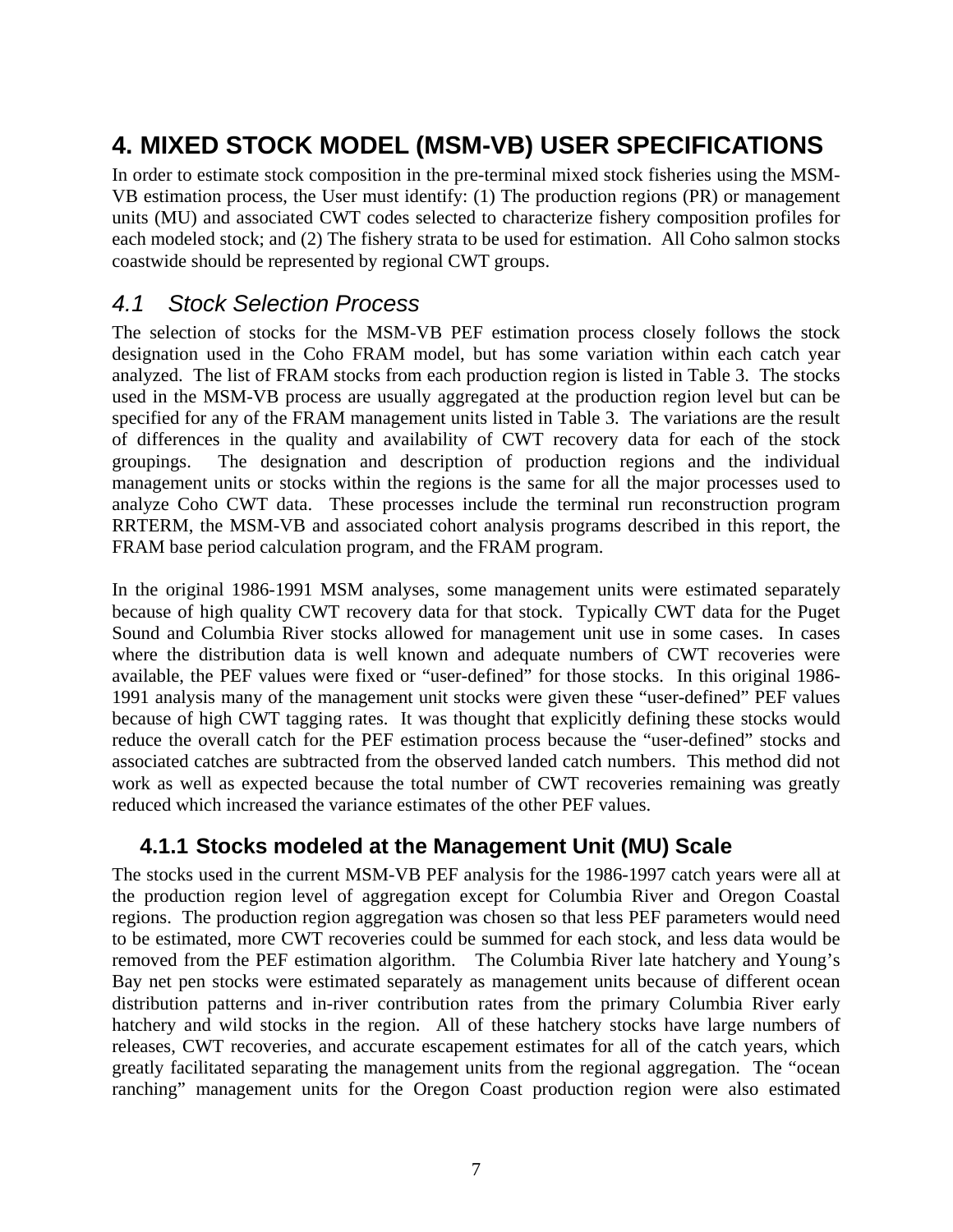separately from the production region estimate. The two major production facilities (Anadromous-oranad, Aqua Foods-oraqua) had good CWT representation and significantly different ocean distribution patterns from the other coastal management units which necessitated the separation as individual units. The smolts released from these facilities had accelerated growth and returned primarily as two-year-old adults. Defining the stock at the MU level allowed us the ability to assign "user-defined" PEF values for these MU's using production data supplied by the Oregon Production Index Technical Team (OPITT).

### **4.1.2 Combining Production Regions**

One of the more difficult problems to deal with when designating stocks is the low CWT tagging rate in many years for some stocks, including those from Southeast Alaska, North and Central British Columbia (BC) coast, and California. Most of these areas have low hatchery production and are so remote that it is logistically impractical to tag significant numbers of smolts. In addition, stock distributions for the Alaskan and Northern BC stocks are fairly similar and the PEF estimates are easily confounded in the linear modeling process, resulting in both high positive and high negative estimated PEF values for the confounded stocks. This was also often the case for Puget Sound stocks with good CWT recovery data, but similar catch distribution patterns. The fixed PEF method could be used with the Puget Sound stocks because better information was available for escapement and total terminal run estimates. In contrast, escapement and terminal run estimates are typically not available for the stocks from remote areas and fixed PEF values could not be estimated and used. In the MSM-VB process, stocks with poor CWT data were usually combined with other production regions. The data availability was fairly similar for most years and the combinations of stocks were also similar between the catch years analyzed. This results in the same PEF value for each of the components of a combined stock grouping. This technique greatly helps in the estimation of total catch in the major marine mixed stock fisheries, but probably gives a somewhat biased view of the relative contribution rates within the combined stock groupings. This outcome is unavoidable given the poor quality and low tagging rates for these areas. This is an acceptable outcome because it reflects the low priority for assessment of these stocks.

### *4.2 CWT Selection Process*

The selection of stocks and fisheries for the first step in cohort reconstruction requires the user to make year-specific decisions based on the availability and quality of CWT data. The selection of CWT data to represent each stock is one of the most important steps that must be taken in the analytical procedure. The MSM-VB program was created to aid with the selection of stocks, fisheries, and CWT groups and to apply the MSM algorithms to those selections.

The CWT release, recovery, and catch-sample data were downloaded from the PSMFC RMIS site using the PSC standard retrieval format protocol and placed in the MS-Access datafile for record retrieval and manipulation by the program. The decision to use this data source and format was made because the data are readily available and the data file formats are standardized, allowing for quick update of the data on a catch year basis for any data that change and when new catch years become available. All Coho release and recovery data available from RMIS was downloaded for all years in an attempt to avoid missing any data. Earlier versions of the MSM program used CWT release selection criteria for region-of-origin and a small range of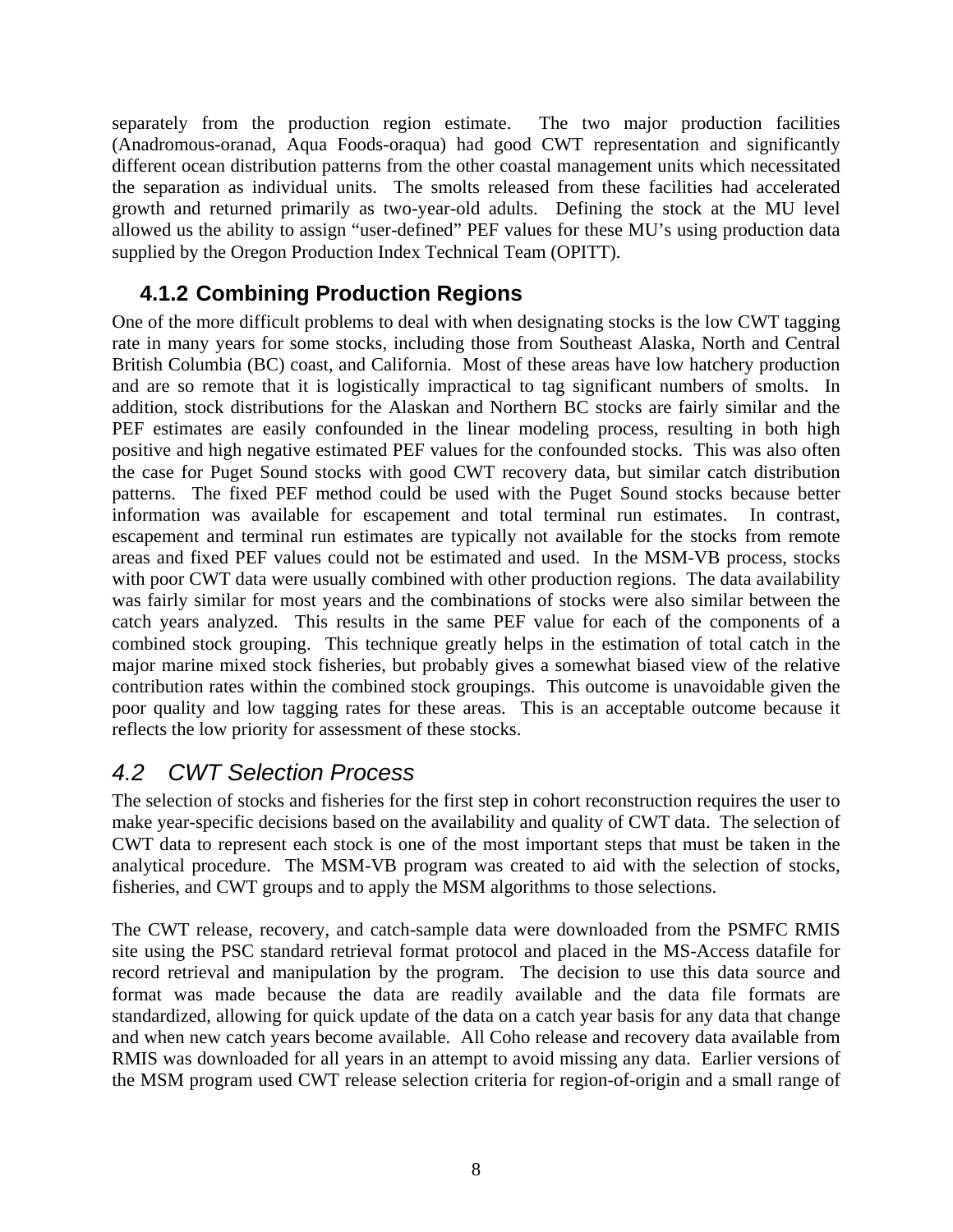brood years, but several problems were encountered and CWTs were missed. The program now provides all possible Coho CWT releases to the program user during the CWT selection process.

The majority of Coho salmon harvested in marine fisheries are 3 year-old fish, so the CWT groups considered for inclusion in the model are from the brood year 3 years previous to the catch year being analyzed. Exceptions were made for Alaskan and northern Canadian stocks that have significant fishery contributions and escapements of 4 year-old fish and from Oregon coastal ocean ranching facilities with primarily 2 year-old returns. The northern stocks have fish that reside in freshwater for two years, resulting in four year-old returns, while the Oregon ocean ranching facilities used accelerated rearing practices that reduced ocean residency time.

Selection of CWT groups associated with each production region has been completed for Alaska, Canada, Washington, Oregon, and California. Tag group selection was accomplished using 4 steps: 1) Compilation of all Coho CWT release information; 2) Compilation of all CWT recovery data; 3) Assessment of tag recovery rates, tag recovery distributions, and other criteria; and 4) Review of draft CWT lists by state, tribal, and federal fisheries managers.

To assess a CWT group for inclusion in the model, estimated tag recoveries were summed over all fisheries for each tag group by catch year and the tag recovery rate (estimated tag recoveries in fisheries / total tags released \*100) was calculated. Mean tag recovery rates and standard deviations were then calculated for each management unit by age and catch year using all tag codes with at least 1 estimated recovery for that catch year. A CWT group was included in the lists of potential CWTs to use in the MSM-VB process if its tag recovery rate was above the lower confidence limit (alpha  $= 95\%$ ) of the mean. Regional biologists familiar with the stocks then reviewed the draft CWT selections and release data for each area and additional deletions to the list were made. CWT groups were removed from consideration if they were released early due to flooding, released diseased, or the stock was transferred and released outside of the management unit area. The current CWT groups chosen to represent MSM-VB production regions and management units for 1986-1991 catch years are listed in Table 5 and for 1992-1997 catch years in Table 6.

Our current database development process has determined that very little information for these years is available for representing California Coho production. While our intention was to include complete coastwide representation of Coho CWT and production data, this discovery is not considered a serious shortcoming to the project's purpose. In addition, there were only 11 MSM stocks of the 372 total stocks (31 stocks times 12 years) that were not represented by CWT release and recovery data. Surrogate CWT recoveries were created for the missing stocks using the "Backwards FRAM" program described in Section 13.

#### *4.3 Fisheries Selection Process*

The selection of fisheries for the MSM-VB PEF estimation process is similar to the stock selection in that the description of fisheries follows the standardized lists used in the other Coho CWT programs. The list of available fisheries is shown in Table 4 and is the same as that used for the Coho FRAM program. One important difference for the MSM-VB process is the exclusion of many terminal area fisheries. One of the basic assumptions of the ULS estimation technique is that the grouping of CWT recoveries is uniform among all the tag codes used for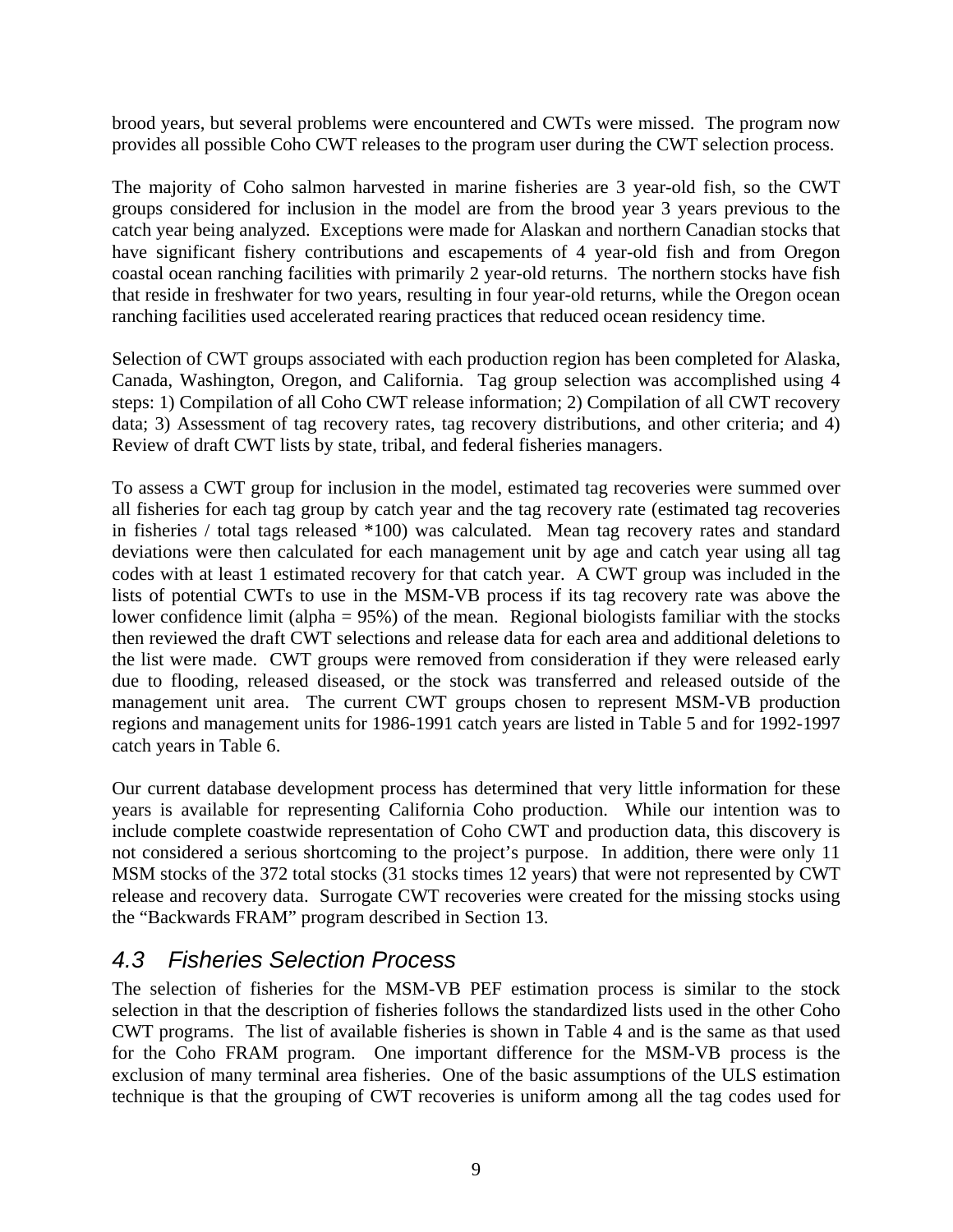each stock. This assumption is not satisfied for many terminal areas where the fish from individual tag codes have different terminal migration routes. For example, the Puget Sound South Sound production region stretches from the Seattle area to Olympia and includes many management units. The fish originating from the northern portion of the production region would not be expected to contribute to terminal fisheries in the southern portion. Terminal area fisheries are generally included in the PEF process if they have considerable non-local origin fish contributing to the catch. Estimates of non-local contribution are calculated for those fisheries and are used in the RRTERM program.

Some fisheries are combined for PEF estimation because of low CWT recovery rates or poor sampling rates. These fisheries are typically combined for the PEF estimation but resulting estimates are broken back out in the catch adjustment program and cohort analysis, which use a standardized set of fisheries for the FRAM base period (Table 4).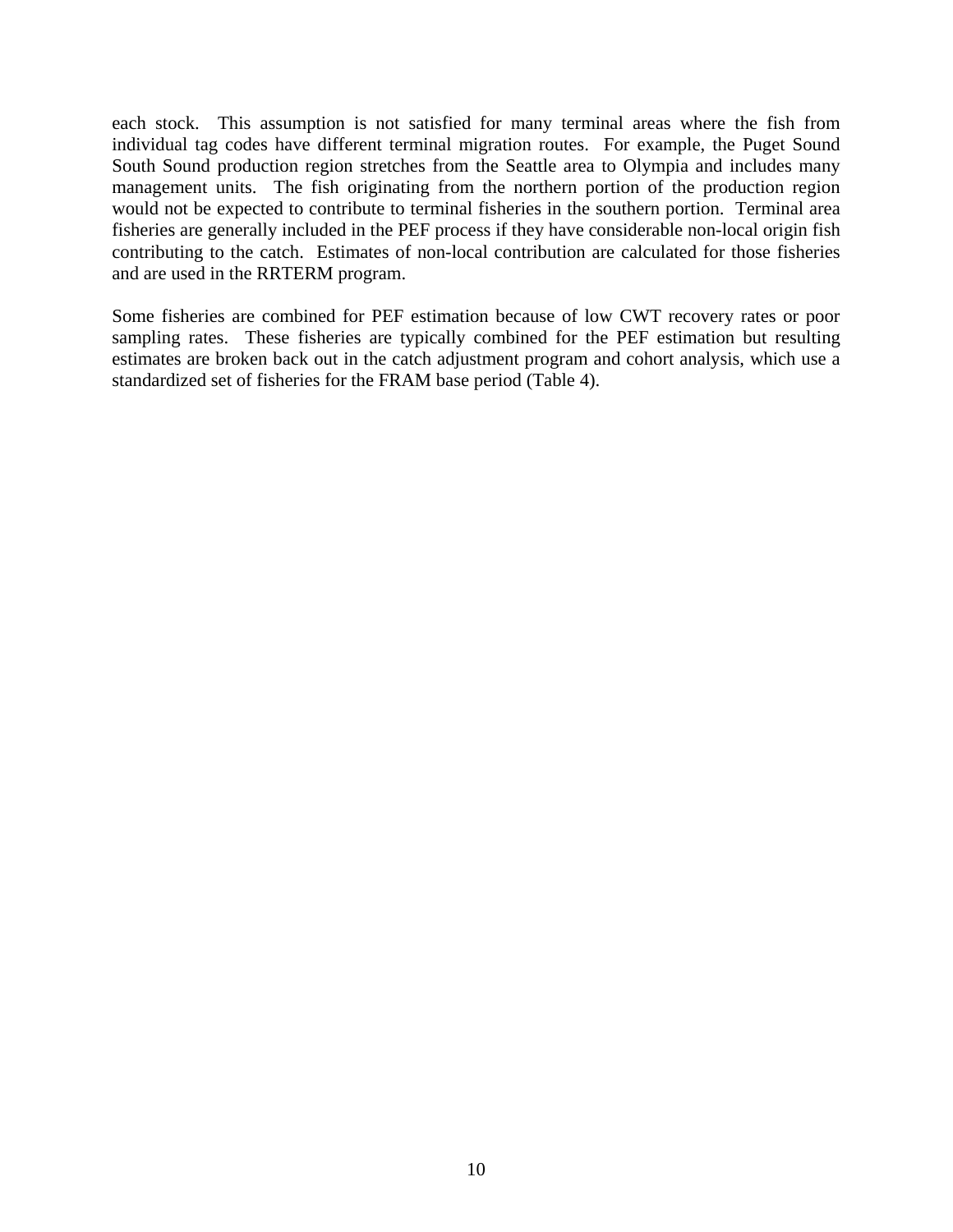## **5. MSM-VB PEF ANALYSES**

The MSM-VB system allows the user to estimate PEF values using two different methodologies. The standard method for previous Coho cohort analyses used the ULS method described by Scott et al. (1995) for the PSC Coho Technical Committee. The committee accepted this algorithm after investigating several calculation techniques including constrained least squares and nonlinear approaches. The second method of PEF estimation in the MSM-VB program was developed for this project using a Bayesian estimation technique (Gazey 2005). This method uses a Bayesian approach where weighting factors can be applied to the CWT recoveries by fishery. The estimated PEF values using this technique when all fisheries are weighted equally are identical to those produced by the ULS algorithm. The Bayesian approach using variable fishery weighting factors will be used in future work to allow the fisheries with the most recoveries to have the greatest effect on the PEF estimation process. The production regions from the Columbia River, Puget Sound, and the Strait of Georgia have the highest production of hatchery fish and the highest CWT release and recovery rates. Using the Bayesian method with a fishery-weighting scheme proportional to CWT recovery rates will improve the PEF estimation for these production regions.

A bootstrap method is used to calculate the PEF variances estimated using the ULS algorithm. This method is very time-consuming have not been used for any of the analyses. The Bayesian method also includes a variance calculation as described in Gazey (2005). These variance estimates are displayed by the MSM-VB program and will be used in future projects that have been funded by the PSC Southern Restoration and Enhancement process to investigate parameter sensitivity for the cohort analysis process.

The next step done by the MSM-VB program is to calculate the catch adjustment factors by fishery and time step. These factors are the ratio between the total estimated catch and the observed total catch. The estimated catch is calculated by multiplying the PEF values times the CWT recoveries for each stock. The catch and CWT recovery data for this procedure are summarized by the standard definitions for fisheries and time steps used in the RRTERM and FRAM programs. The catch and CWT recovery data are summarized on an annual basis for estimation of the PEF values using a set of user-specified fisheries so they cannot be used in this step of the cohort analysis.

The MSM-stock results from the CAP procedure are split into MU-specific estimates in the next step using MU-proportions estimated by the RRTERM program. The MSM-Split procedure and algorithms are shown in Section 10.

The final step in the MSM-VB program is the cohort analysis that calculates cohort sizes and exploitation rates by fishery and time-period. This procedure is done using estimates of nonretention, natural mortality, and stock-specific terminal area impacts from RRTERM. This procedure and algorithms are shown in Section 12.

### *5.1 Unconstrained Least-Squares Model (Mixed Stock Model)*

Once the User identifies the production regions and CWT codes selected to characterize fishery composition profiles for selected production regions; and the fishery strata to be used for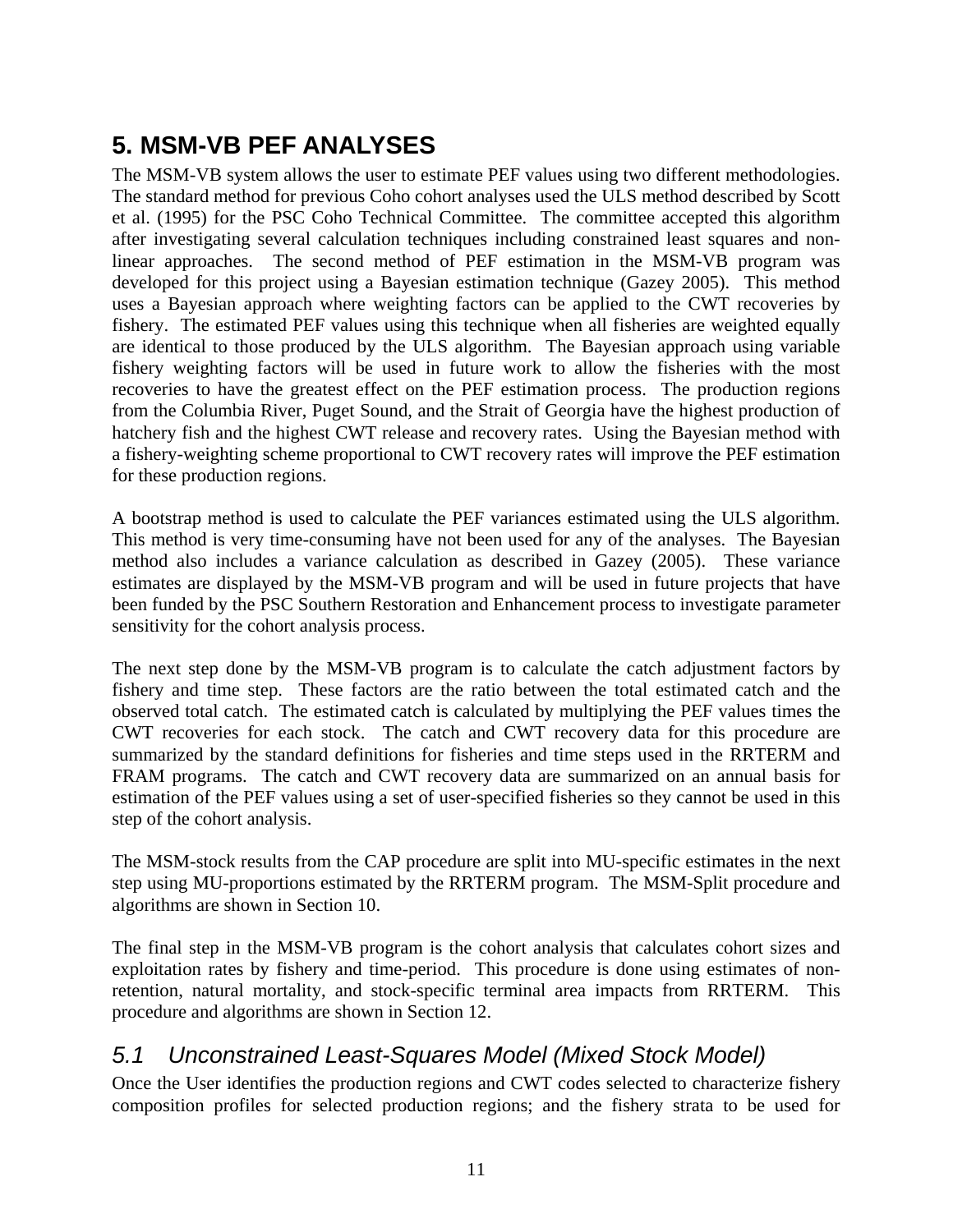estimation, the Mixed Stock Model is employed to estimate Production Expansion Factors (PEF). The minimal information required to estimate the PEFs and subsequent stock composition are the catch by fishery, the sampling rate in each fishery, and the observed recovery of CWT's by stock and fishery. There must be more fisheries than stocks for estimates to be calculated. The multiple linear regression model, MSM, is an ULS model developed with the assumption that the variance of the estimated catch does not vary with the size of the catch and only the PEF values are estimated. The ULS estimates can be found analytically and there are no constraints on the solution space. The model can be written as:

(4.1) 
$$
\min \sum_{f} (RC_f - Total Catch_f)^2
$$

Where: *RC* = reported catch in fishery *f* and

(4.2) Total Catch<sub>f</sub> = 
$$
\sum_{s}
$$
 (PEF<sub>s</sub> × CWTRec<sub>s,f</sub>) +  $e_f$ 

Where:

| Total Catch <sub>f</sub> | Total Landed Catch for year in fishery $f$ |
|--------------------------|--------------------------------------------|
| $PEF_s$                  | Production Expansion Factor for stock s    |
| $CWTRec_{s,f}$           | Coded Wire Tag Recoveries, expanded by     |
|                          | sample rate, for stock s in fishery $f$    |
| $e_f$                    | Error in estimate of catch in fishery $f$  |

Assumptions of the ULS model include:

- 1) CWT recoveries are obtained from a random sample.
- 2) All stocks caught in modeled fisheries are represented by a CWT group.
- 3) CWT groups are representative of all untagged production within their release or production region (i.e. ocean distributions of tagged groups and untagged wild stocks are similar).
- 4) Harvest rates are the same for tagged and untagged stock components in all fisheries.
- 5) The PEFs are essentially constant across modeled fisheries for each stock.
- 6) The CWT recovery profile for each stock or production region is distinct from the CWT recovery profile of other groups.

#### *5.2 Challenges in Estimating PEFs*

Development of the historical database for catch years 1992-1997 is now complete and required the selection of CWT groups for each production region and year, gathering RRTERM data for each region and catch year, and MSM-VB analysis of PEF values for each catch year. Contacts were made with the management agencies responsible for each region and the majority of necessary data was collected. Some important CWT-based estimates for the RRTERM fisheries using localized PEF values were not readily available and alternate estimates using landed catch and escapement numbers were derived from various agency publications. The CWT associations by stock and catch year have been made and have been reviewed by most of the affected agencies.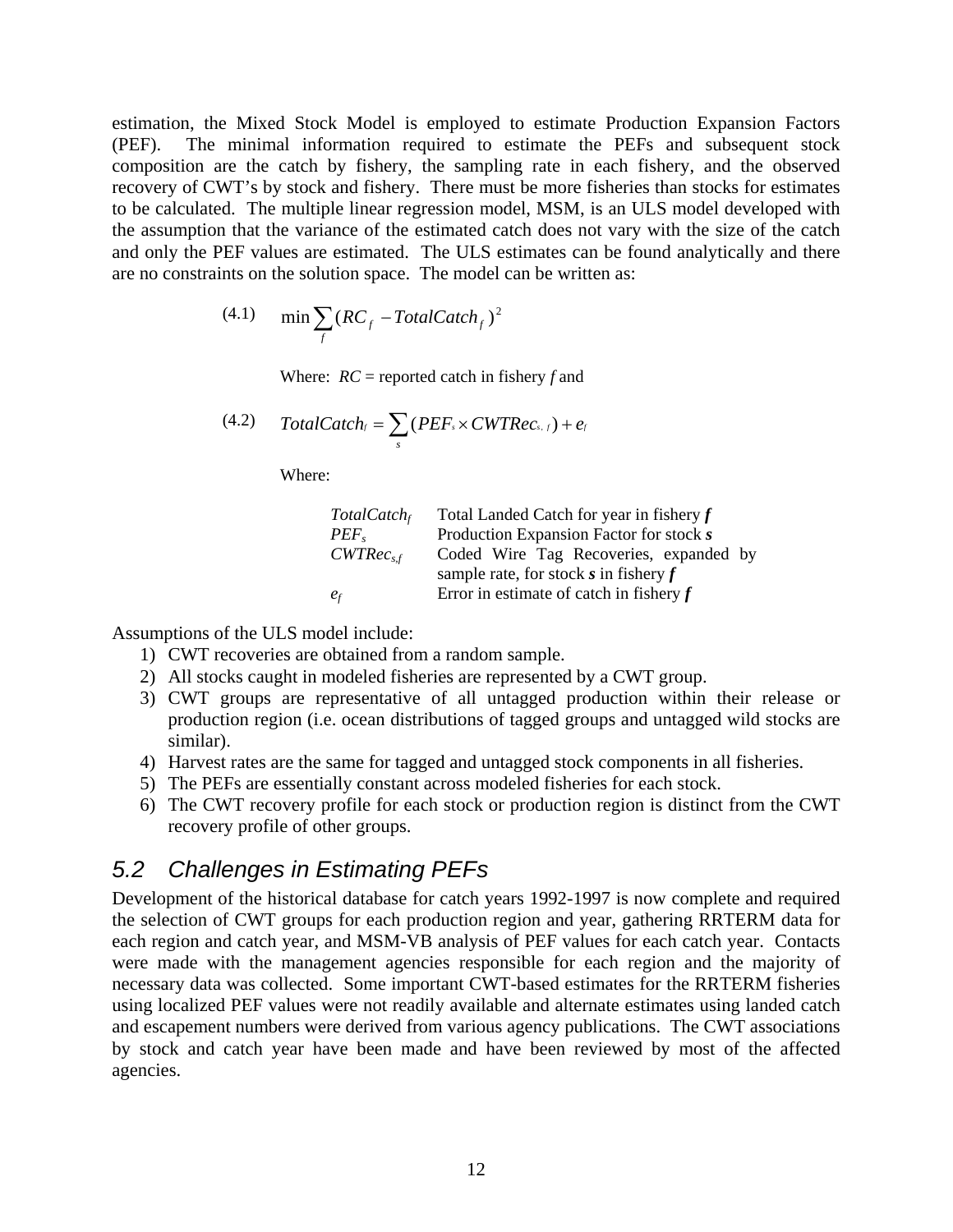The preliminary PEF estimation process for the 1992-1997 catch years yielded some poor results that were very similar to those encountered in the 1986-1991 analyses. The initial calculations, without user-defined PEFs and terminal run data, resulted in many large positive and negative PEF values for some production regions due to poor CWT representation for some stocks and similar recovery distribution patterns among the stocks. Stocks with low numbers of CWT recoveries can be more easily expanded by the MSM algorithms to estimate observed catch. Stocks with similar distribution patterns can cancel each other out in the ULS estimation process with large positive and negative MSM estimated PEF values. The pattern of nonsensical initial PEF estimates for stocks during the 1992-1997 catch years was very similar to that observed of the 1986-1991 catch years.

Results from the MSM-VB program show that the PEF values estimated by the ULS model are very unstable and small changes in one stock can result in major changes in many other stocks. For the 1992-1997 catch years, model constraints, such as the use of user-defined PEFs and terminal run information, were investigated as potential methods to force the MSM-VB analysis to produce more plausible results. Production regions with poor initial PEF estimates were from the Puget Sound, Washington coast, and Canadian regions. The Puget Sound regions, including the Stillaguamish, Hood Canal, Strait of Juan de Fuca, and Makah production regions, were usually assigned user-defined PEFs. The Washington coastal regions were combined for PEF estimation and usually included the Hoh, Quillayute, and Queets production regions. The Canadian regions from the Georgia Strait and Vancouver Island areas were always combined for PEF estimation and user-defined PEF values were used for some Canadian stocks based on expected run sizes. In addition to the use of user-defined PEFs, terminal run data was added for some stocks to help constrain the PEF estimation process to produce more plausible results. Typically this data was either hatchery rack or wild smolt outmigration estimates of tagged to untagged ratios applied to terminal returns. Externally estimated PEF values were used when either the data was considered to be "good" or when the use of terminal area data in the mixedstock-model continued to produce nonsensical PEF estimates. The MSM analyses also included a Bayesian approach for fishery-weighting schemes based on the proportion of CWT recoveries to total catch. These results are described in Section 14 below.

The designation of stocks for the MSM-VB analysis generally follows a set of guidelines for regional groupings of production regions. The production regions defined in MSM-VB are the same as those used in the terminal run reconstruction. The production regions are collections of stock management units. The management units are typically the smallest groupings of Coho stocks that enter into the negotiations for fishery regulation impacts and form the consistent link between MSM-VB estimation, terminal run reconstruction, cohort analysis, and development of fishery regulation models. Management unit groupings are used as MSM-VB stocks when PEF estimation problems occur for production regions or when good quality data is available for a particular management unit. The majority of the management units are designated as hatchery or natural production, rather than a combination of the two types of production.

The MSM-VB fishery groupings combine similar gear and adjacent areas, CWT recovery data, and generally follow the scheme used to estimate the sampling expansion factors for those fisheries. Fisheries are grouped when poor CWT sampling occurs and these fisheries are thought to have similar CWT recovery patterns. The fishery groupings used for PEF estimation are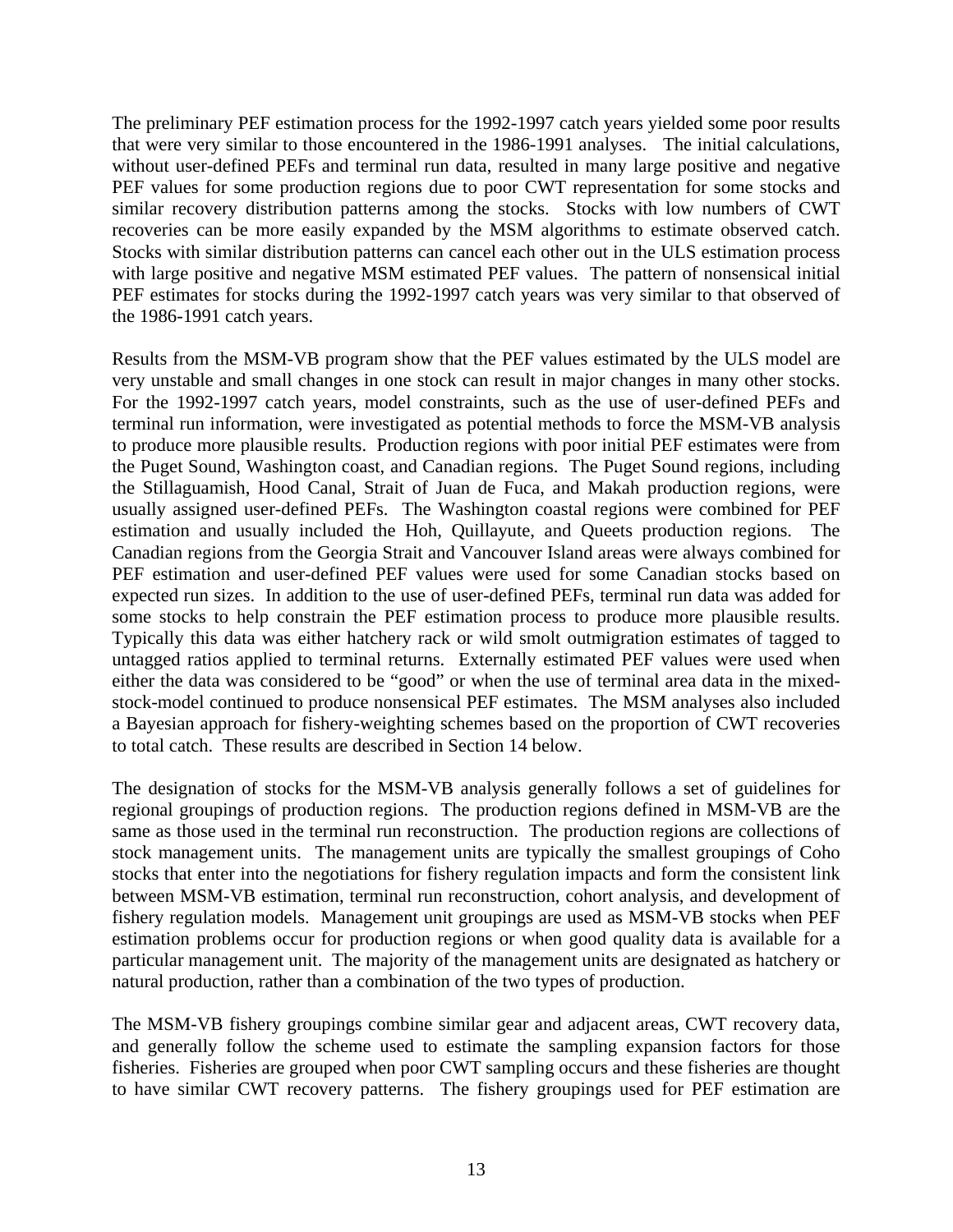generally larger than the groupings used for cohort analysis and FRAM. For example, smaller fisheries with inconsistent sampling and recovery data are often grouped for PEF estimation, while they are broken out for cohort analysis and for use in FRAM.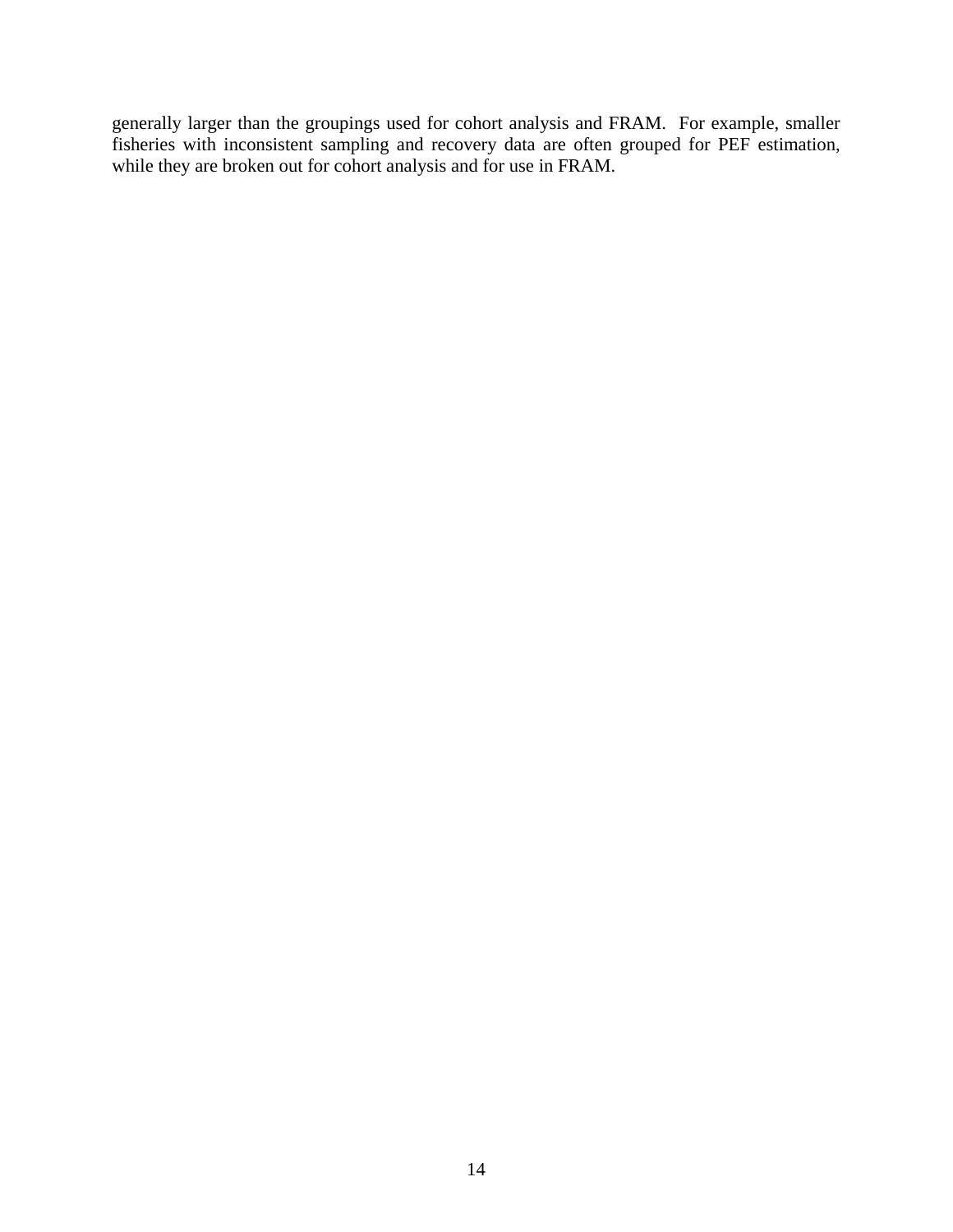## **6. RRTERM PROGRAM**

The RRTERM program was designed to calculate and store estimates of terminal runsize, terminal harvest, and escapement for all Coho salmon populations defined in the MSM-VB/FRAM management system. It was created to accomplish two major objectives:

- 1) To serve as a repository for terminal area and escapement information.
- 2) Replace run reconstruction algorithms that had been used for terminal area runsize estimation for Puget Sound Coho populations for the 1967 to 1996 catch years. Those algorithms had several flaws and did not make use of CWT recovery information.

There are currently 34 production regions (PRs) on the Pacific Coast for which terminal runsize estimates are derived for the Coho cohort reconstruction process. Terminal run reconstruction estimates are required for each of these PRs to estimate the abundance of the portion of the cohort not accounted for by the MSM-VB PEF analysis of stock composition in mixed stock fisheries. In addition, the MSMSplit program uses the relative abundance of the terminal runsize estimates to calculate management unit proportions within each production region.

The production regions were identified on the criteria of being geographically distinct freshwater/estuarine location nodes from which significant natural and or hatchery-origin salmon production originates. There are usually multiple individual Management Units (MUs) within each PR, each representing distinct major freshwater natural spawning streams, hatcheries, or net pens.

A terminal reconstruction consists of the sum of:

- 1) Spawning escapement(s) for each of the stock(s) being reconstructed, for year  $\chi$ .
- 2) Portion of the terminal marine and freshwater fishery catch(es) assigned to each of the stock(s) being reconstructed for year  $<sub>x</sub>$ , time period  $<sub>i</sub>$ , and optionally.</sub></sub>
- 3) Estimates of mortality from non-landed fishery losses, marine mammal predation, or other sources.

The RRTERM terminal runsize estimation program uses the following inputs to derive the terminal runsize estimates for each MU in each PR:

- 1) Adult (age 3 and/or 4) escapement values for each MU.
- 2) Adult landed catch values for each sport and commercial fishery described in the RRTERM model (values typically constrained to Sept. 1-Dec. 31 in the estuarine fisheries, because landing prior to this time period often have significant numbers of nonlocal origin Coho present, and the MSM-VB model itself allocates these catches to locations of origin).
- 3) PEFs (juvenile-release or adult-recovery based).
- 4) CWT recovery values from each sampled fishery (constrained to the same time period of the fishery catch inputs).
- 5) The non-local catch estimate for each MSM-VB fishery flagged for terminal area calculation (this estimate is not available until the initial MSM-VB run, which typically is done after the preliminary terminal runsize estimates are completed).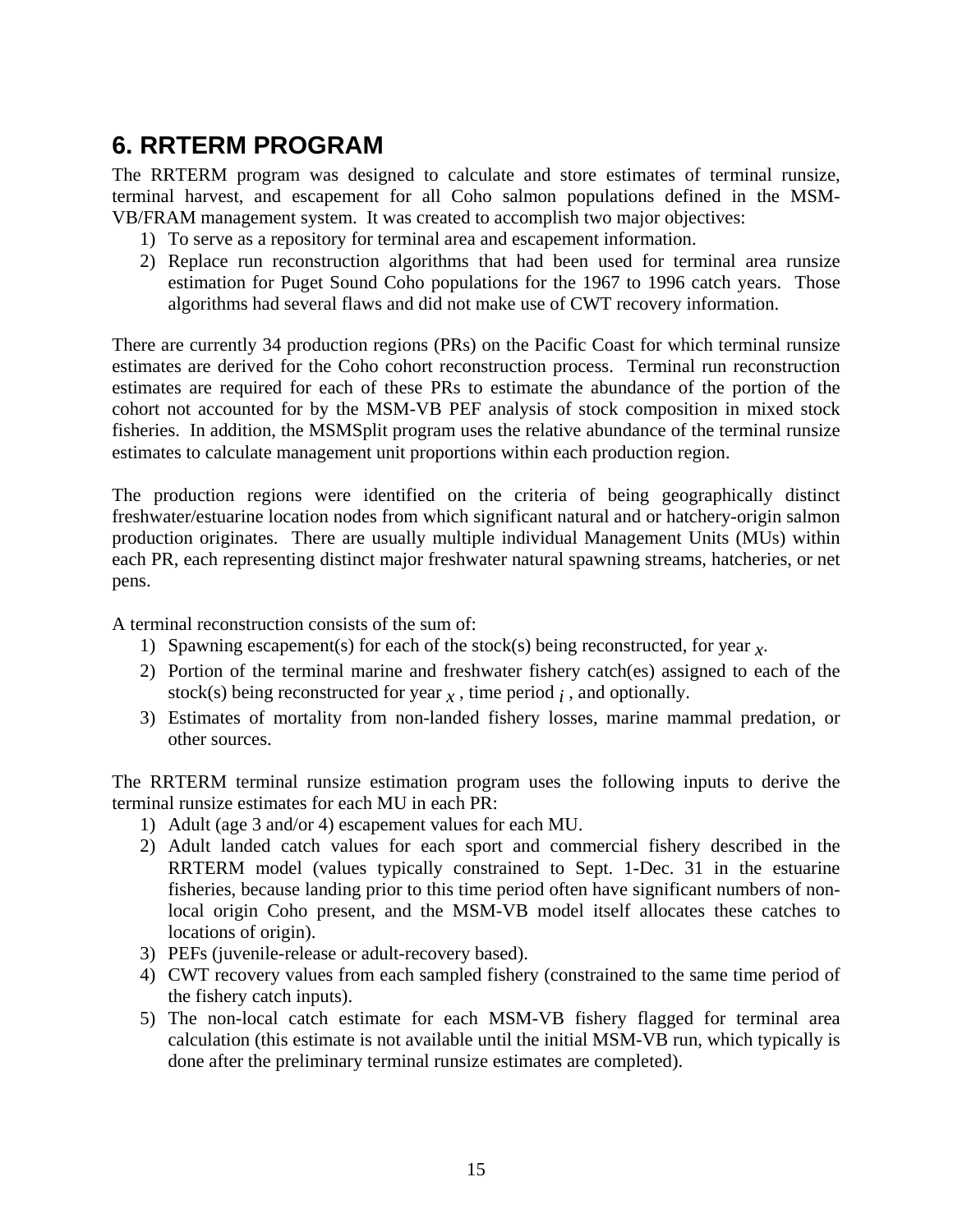Escapement data used in this process were collected from the Washington Department of Fish and Wildlife (WDFW) annual post season hatchery escapement reports, summaries provided by Oregon Department of Fish and Wildlife (ODFW) biologists, natural escapement estimates directly provided by regional state and tribal biologists, the PFMC 2004 Review of Ocean Salmon Fisheries report (PFMC 2005), and other sources. Catch data were retrieved from the WDFW commercial fishticket database, WDFW annual post-season sport catch reports, summaries provided by ODFW biologists, PFMC 2004 Review of Ocean Salmon Fisheries report, and other sources.

Fishery catch allocation to the MUs of origin is conducted in the RRTERM model by a combination of CWT recovery expansions and proportional escapement-based catch allocation. The CWT recoveries are used to estimate the portion of the catch belonging to each MU for which tag recovery data is provided by multiplication of the MU-of-origin-specific CWT recoveries for each fishery by the MU-of-origin-specific PEF value provided for each MU. The order of precedence for the allocation of catch in each fishery is to first allocate catch to MUs for which CWT recovery values were entered, then, the remainder of the catch is distributed among the MUs for which CWT data were not provided (or not used due to problems with the CWT recovery data and/or PEF) by the ratio of the MU escapement values. The raw CWT recovery data were extracted from the PSMFC RMIS database and imported into Microsoft Access for summarization and analysis. To expand the CWT recoveries for terminal fisheries, PEF values for the CWT grouping were calculated.

There are two types of terminal area PEFs:

- 1) Release PEF = Total number of smolts produced from MU / Number of tagged smolts released from MU.
- 2) Recovery PEF = Total adults recovered in hatchery rack or extreme terminal fishery / Number of tagged adults recovered in hatchery rack or extreme terminal fishery.

Release PEFs were used almost exclusively for the CWT recovery expansions in this process due to the consistent availability of information to derive these values. The historical hatchery release data for Washington was downloaded from the RMIS database to derive the values. The use of recovery PEFs was briefly examined, but the difficulty of finding "clean" fisheries that would allow calculation of an accurate terminal adult PEF was problematic, and apparent yearto-year inconsistencies in sampling/tag expansion accuracy at many hatchery rack locations made use of hatchery-rack derived PEFs difficult also.

Proportional-abundance based estimation of management unit catches is the default method used in the RRTERM program. This method assumes that a gauntlet of terminal fisheries can be defined for the management unit(s) in question based on knowledge of the migration paths of the units. Then, as Starr and Hilborn (1988) describe, the terminal return is reconstructed working backwards from the escapement and last terminal (or extreme terminal) fishery. It is assumed that the management units present in each fishery are known and that the harvest rate in a fishery is equal on all management units present in the fishery. Then, for the last fishery in the gauntlet, the proportion of each management unit exiting the fishery is estimated using escapement estimates.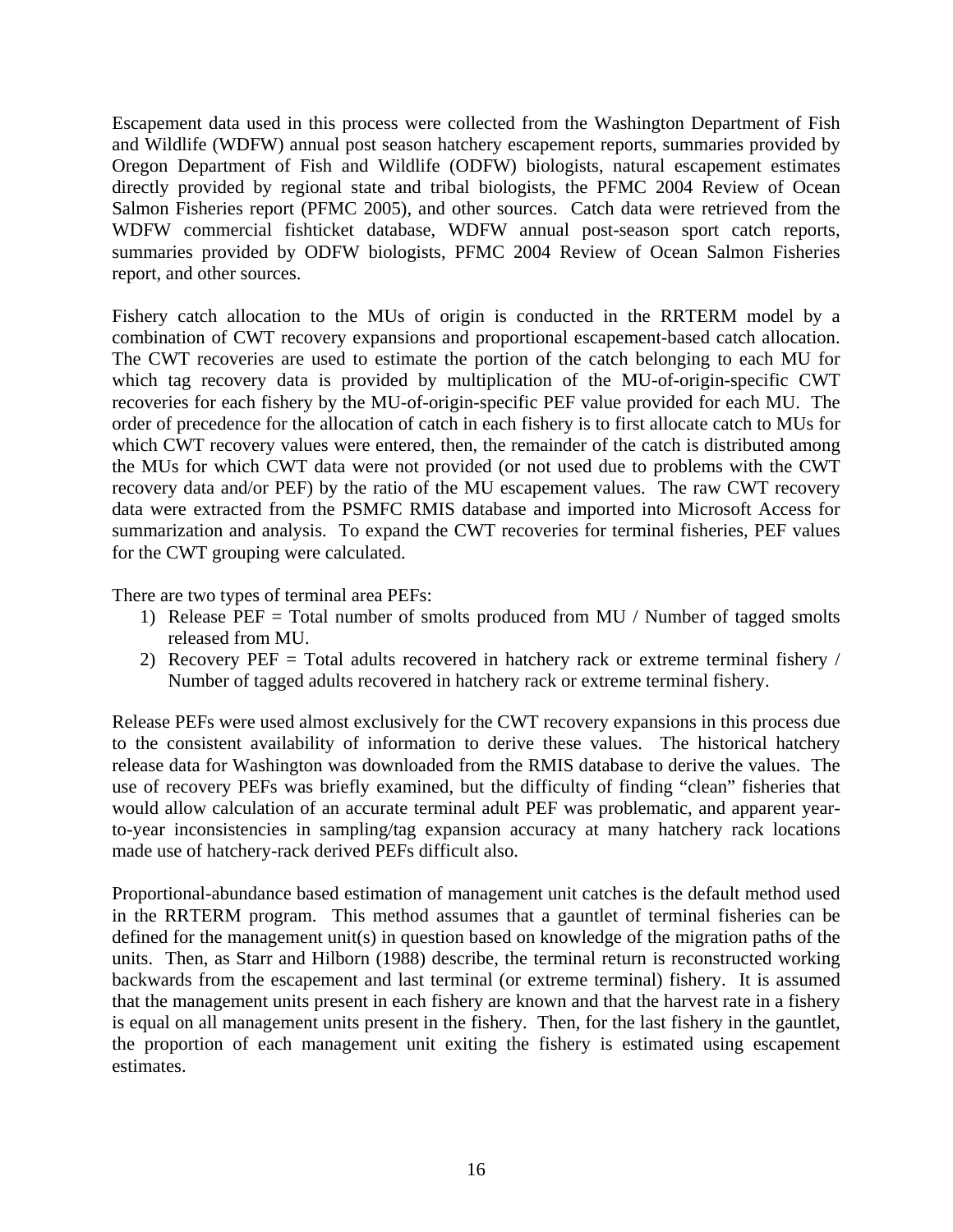6.1

$$
\hat{\pi}_{jkl} = \frac{\hat{E}_j}{\displaystyle \sum_{j \in l} \hat{E}_j}
$$

and its variance,

6.2

$$
V(\hat{\pi}_{jkl}) = \hat{\pi}_{jkl}^2 \; I \frac{V(\hat{E}_j)}{\hat{E}_j^2} + \frac{\sum_{j \in l} V(\hat{E}_j)}{(\sum_{j \in l} \hat{E}_j)^2} I
$$

Where:

| $\hat{\pi}$ ikl | MU proportion of escapement for stock $j$ in production region $k$ |
|-----------------|--------------------------------------------------------------------|
|                 | for fishery $l$                                                    |

- $E_j$  Escapement for stock *j*<br>*V* Variance of parameter
- *V* Variance of parameter
- $C_{ikl}$  Catch of stock *j* in production region *k* for fishery *l*
- *Njl* Cohort Size (Abundance) for stock *j* for fishery *l*

Under the assumption of equal harvest rates on all management units present in the fishery, then this proportion can be used to apportion the terminal catch in the last fishery to each management unit by,

$$
6.3 \qquad \hat{C}_{jkl} = C_l \hat{\pi}_{jkl}
$$

with a variance of,

6.4 
$$
V(\hat{C}_{jkl}) = V(\hat{C}_l) \hat{\pi}_{jkl}^2 + \hat{C}_l^2 V(\hat{\pi}_{jkl}) + V(\hat{C}_l) V(\hat{\pi}_{jkl})
$$

The terminal area abundance of management unit *j* entering the last fishery will then be,

$$
6.5 \qquad \hat{N}_{jl} = \hat{E}_j + \hat{C}_{jl}
$$

where *l* indicates the last fishery. The variance of the abundance is the sum of the variances of the escapement and the estimated catches.

The combined abundance for all management units entering this last fishery is calculated similarly. The proportion of management unit *j* exiting the next to last fishery is,

6.6 
$$
\hat{\pi}_{jk(ll)} = \frac{\hat{E}_j + \hat{C}_{jkl}}{\sum_{j \in l} \hat{E}_j + \sum_{j \in l} \hat{C}_{jkl}}
$$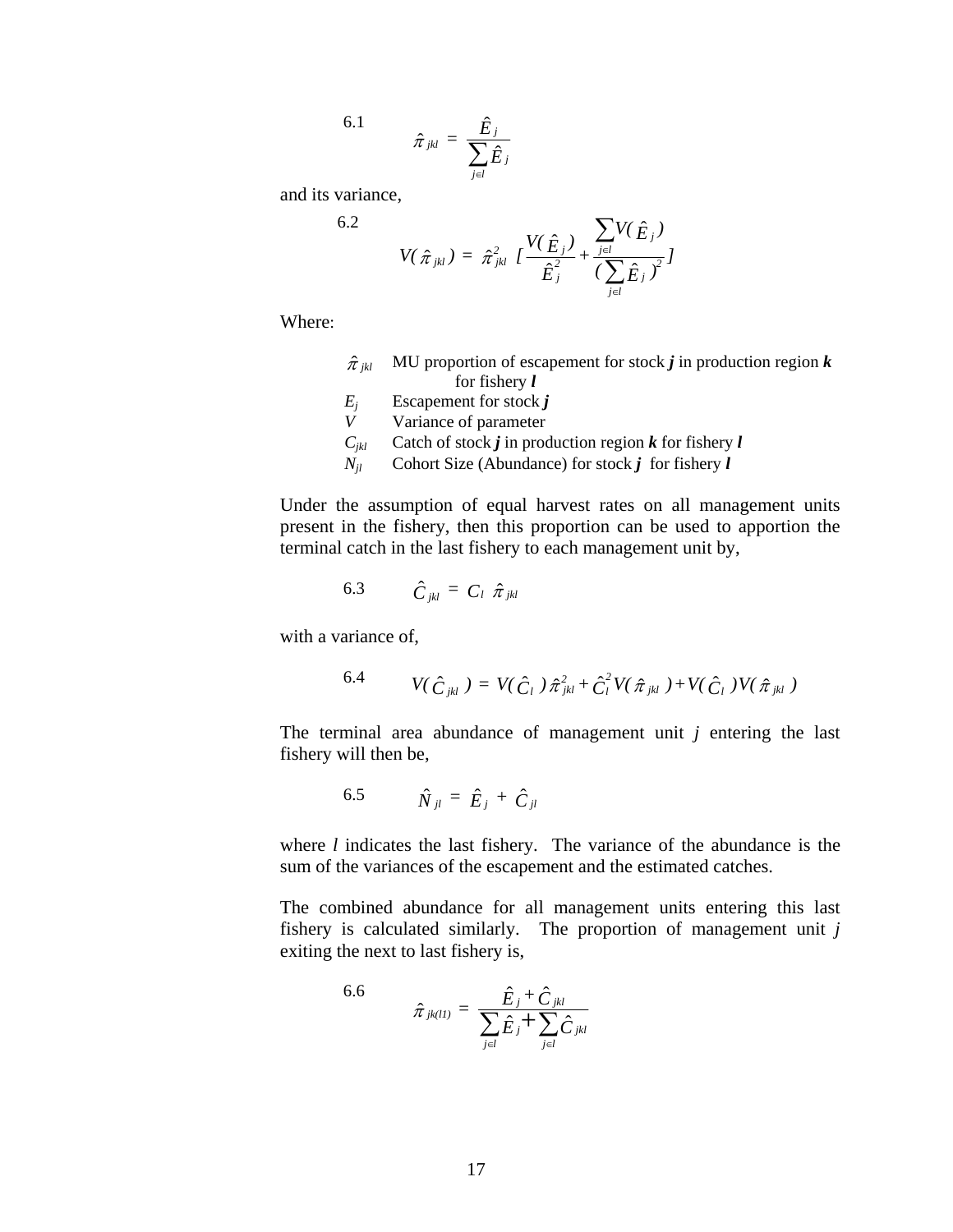and the variance is estimated as in equation above for the last fishery. This proportion is then used to apportion catches in the next to last fishery. In this manner the abundances of management units entering each fishery can be estimated and the proportion used to allocate the catch to each unit. The equation for estimation of this proportion for fisheries prior to the last fishery is,

6.7  

$$
\hat{\pi}_{jk(lx)} = \frac{\hat{E}_j + \sum_{\eta}^{x} \hat{C}_{jk(l\eta+l)}}{\sum_{j \in l} \hat{E}_j + \sum_{j \in l}^{x} \sum_{\eta}^{x} \hat{C}_{jk(l\eta+l)}}
$$

where  $x$  indicates the location of the fishery away from the last fishery (e.g.  $x=1$ ) for the second to last fishery. The variance of this ratio is estimated as described above.

As the process moves forward in the fishery gauntlet the number of management units assumed to be present in the terminal fishery might increase or decrease. The total terminal runsize of a management unit is then estimated by summing all the escapement and catch estimates for that unit and the variance estimated by summing their variances.

#### *6.1 Overview of 1992-97 Terminal Runsize Estimation Process*

It was our intent to prepare the terminal runsize estimates for the 1992-97 time period in a cooperative process with state and tribal biologists. An RRTERM/MSM overview meeting was held in July 2004 at the Northwest Indian Fisheries Commission (NWIFC) office in Olympia, Washington. Attendees included technical representatives from WDFW, NWIFC, Bold Case area tribes, and CDFO. Presentations were conducted showing the basic theory and design of the MSM and RRTERM process and software tools that had been developed. A follow-up meeting to discuss coastal Washington terminal runsize estimation issues was held in December 2004 at the NWIFC office in Forks, Washington.

Over the course of winter-summer of 2005 a series of individual meetings were held between WDFW and technical representatives of the Nooksack, Swinomish, Upper Skagit, Tulalip, Quileute, and Quinault Tribes to discuss the terminal runsize estimation process for the Nooksack-Samish, Skagit, Stillaguamish-Snohomish, Quillayute, Queets, Quinault, and Grays Harbor production regions. Preliminary estimates of terminal runsize with co-manager technical agreement have been completed for the Skagit, Stillaguamish-Snohomish, Quillayute, and Queets productions regions. The remainder of the current production regions estimates presented in this report for Washington and Oregon are preliminary estimates to facilitate the MSM-VB model run process, and have not yet been subject to formal review or agreement by the co-managers in each production region. Estimates of "non-local" catch from the MSM-VB analyses have been incorporated into the RRTERM runs.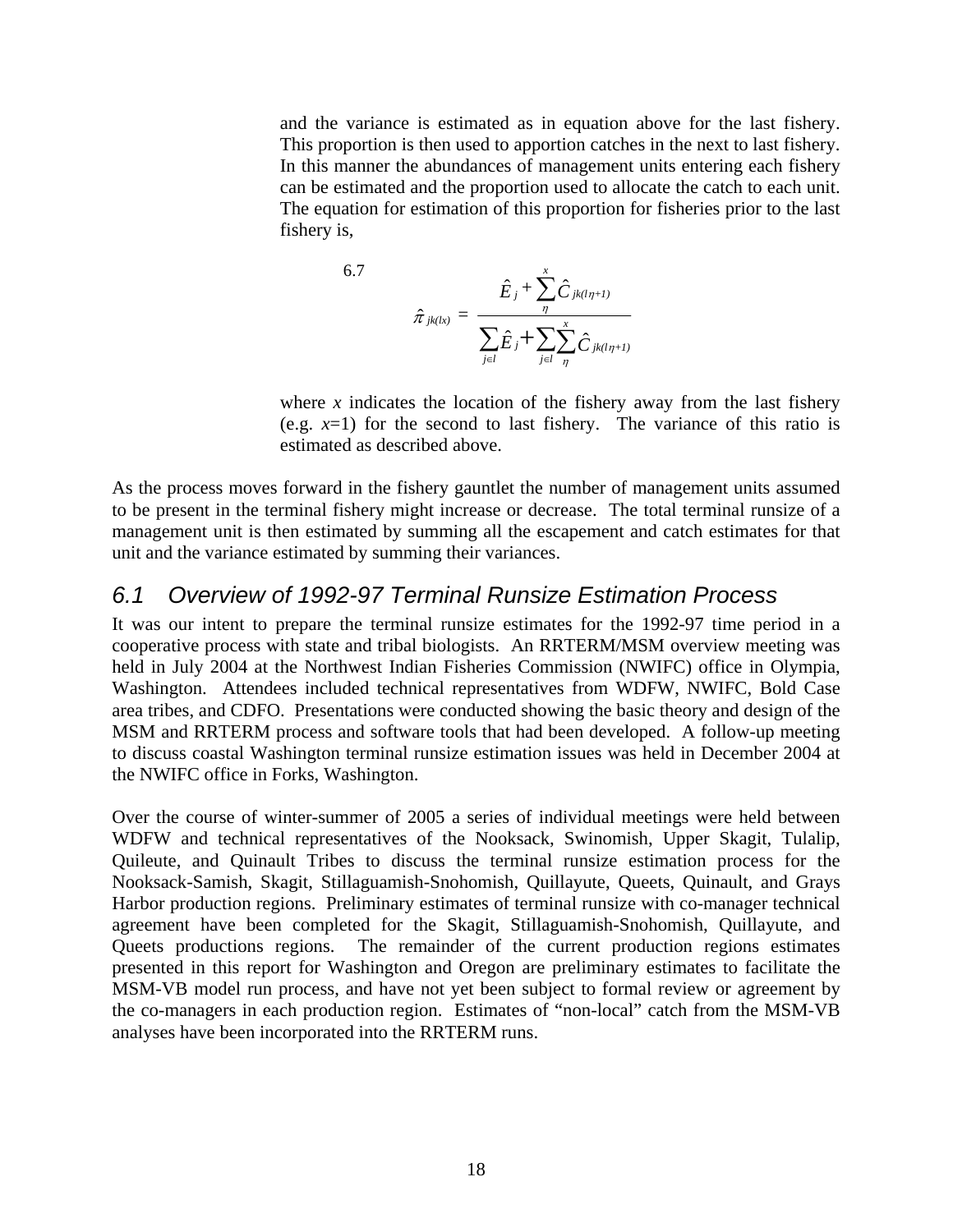Appendix C contains summary tables of the terminal runsize estimates for each production region for the 1992-1997 time period, and relevant background information specific to each terminal estimate.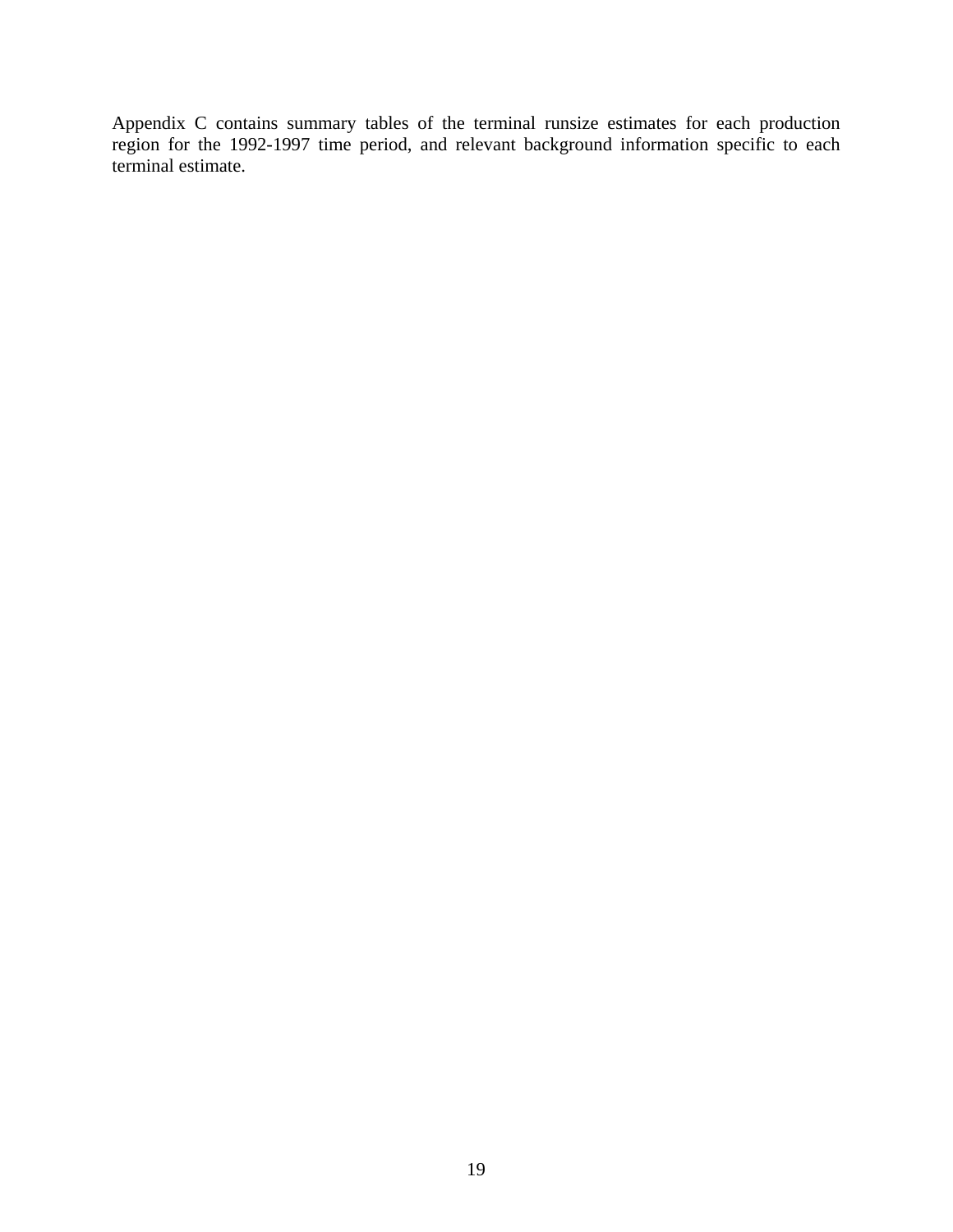## **7. USER-DEFINED PEF VALUES FOR MSM-VB ANALYSIS**

Estimates of user-defined PEF values for Coho stocks originating in Washington State and Canada were made to facilitate the different analyses done for the MSM-VB process. These estimates were used to evaluate which analysis gave the most plausible results for the other stocks used in each analysis. The evaluations simply focused on insuring that the estimated PEF values for the other stocks were positive values and not too large.

The MSM-VB user-defined PEF values for Coho stocks originating in Washington State are listed in Table 7 for 1986-1991 and Table 8 for 1992-1997. These values were calculated from hatchery release numbers of tagged and untagged fish and the estimated numbers of wild-origin smolts. The hatchery release information was obtained from the PSMFC RMIS database. The estimated wild smolt numbers were obtained from the WDFW preseason forecast report. Actual estimated numbers were used from river systems that have wild smolt enumeration projects. The numbers for other areas were derived by formulas relating size of the watershed to expected production potential. These estimates are potentially biased by the wild smolt estimates but are reasonable for the expected rate of CWT returns for each of the stocks.

The other production region where user-defined PEF values were always used in these analyses was the Upper Fraser / Thompson River stock (FRSUPP). The management of this stock has been important for Canada for several years because of low returns. It is usually the focus of bilateral fishery management issues, given constraints on allowable exploitation rates. Extensive analyses have been done on escapements and exploitation for recovery planning purposes. The user-defined PEF values were calculated using the CWT recovery data for the tag codes associated with this production region so that the MSM-VB analysis would exactly match the data used in the recovery planning process. This was accomplished by dividing the total marine landed catch by the number tags from the MSM-VB summary. The values used in the current base period are shown in Table 9 and the revised estimates for 1986-1991 in Table 10 and for 1992-1997 in Table 11. The total marine landed catch was calculated by multiplying the escapement number times the ratio of total marine exploitation rate over the escapement rate. The escapement and exploitation rate numbers were obtained from the Canadian recovery planning documents.

The final PEF analysis described below in Section 14 used user-defined PEF values for the Canadian stocks. This was done to split the PEF estimated run sizes for combined production region estimates. The Canadian production regions were combined because the relatively low numbers of CWT recoveries for closely related regions did not yield plausible results. The combined regions for each of the runs included northwest and southwest Vancouver Island (NWVNCI and SWVNCI), Strait of Georgia and Johnston Strait (GSMNLD, GSVNCI, FRSLOW, and JNHSTN), and North and Central Coast (BCNCST and BCCNTL). The MSM-VB program yielded plausible PEF values when these regions were combined but the resulting run sizes were a function of the number of CWT recoveries originating from each region.

The PEF values used in the current MSM/FRAM base period analysis are listed in Table 12. The user-defined PEF values are shown in bold type. These PEF values were calculated by various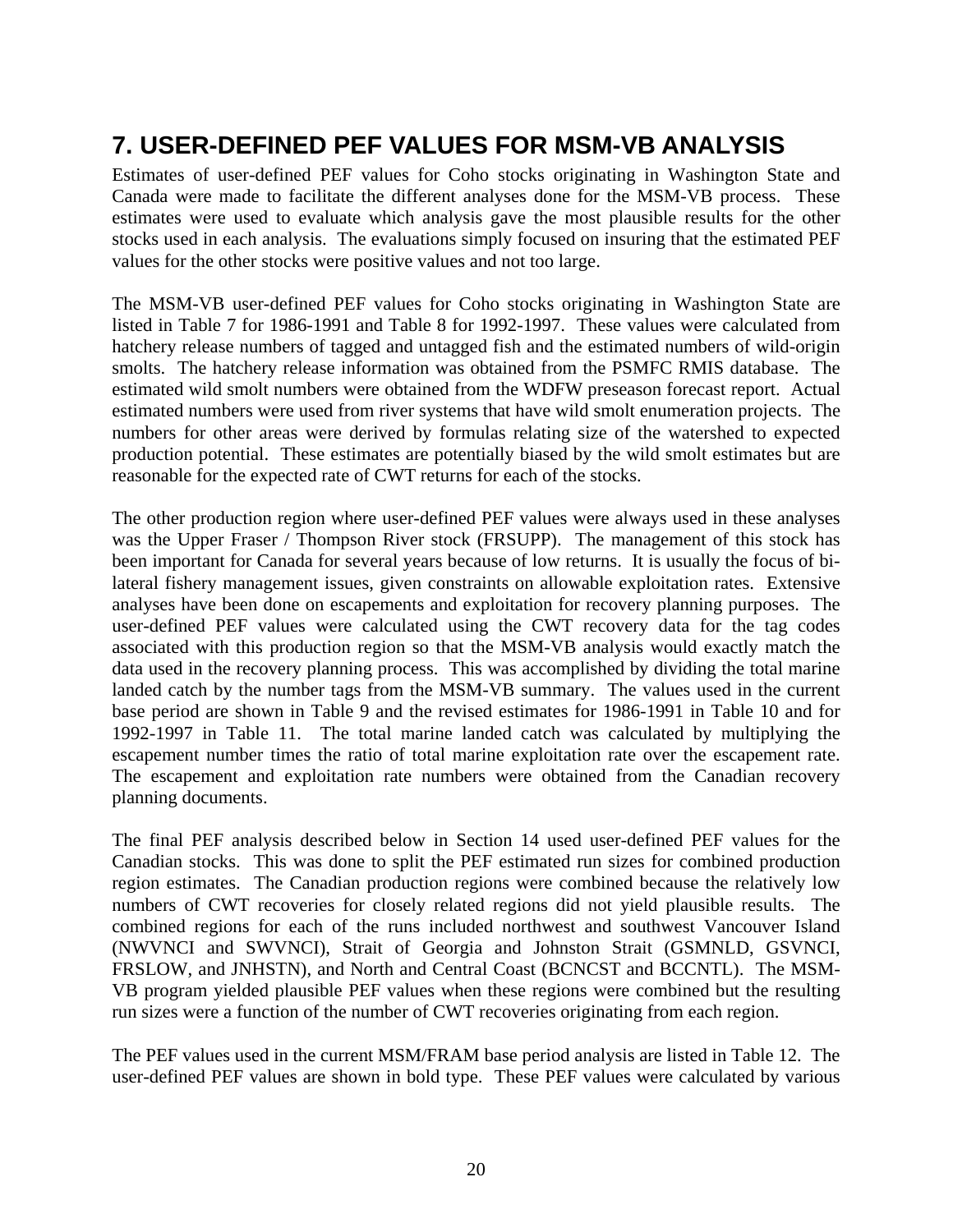regional biologists and had very little documentation. Many of these user-defined estimates were for individual management units that were not used in the new MSM-VB analysis.

The PEF values estimated using the MSM-VB system are listed in Table 13 for 1986-1991 and in Table 14 for 1992-1997. The majority of the user-defined values for these analyses were for surrogate CWT recoveries generated by the "Backwards FRAM" program (Section 13) or for stocks with very few CWT recoveries.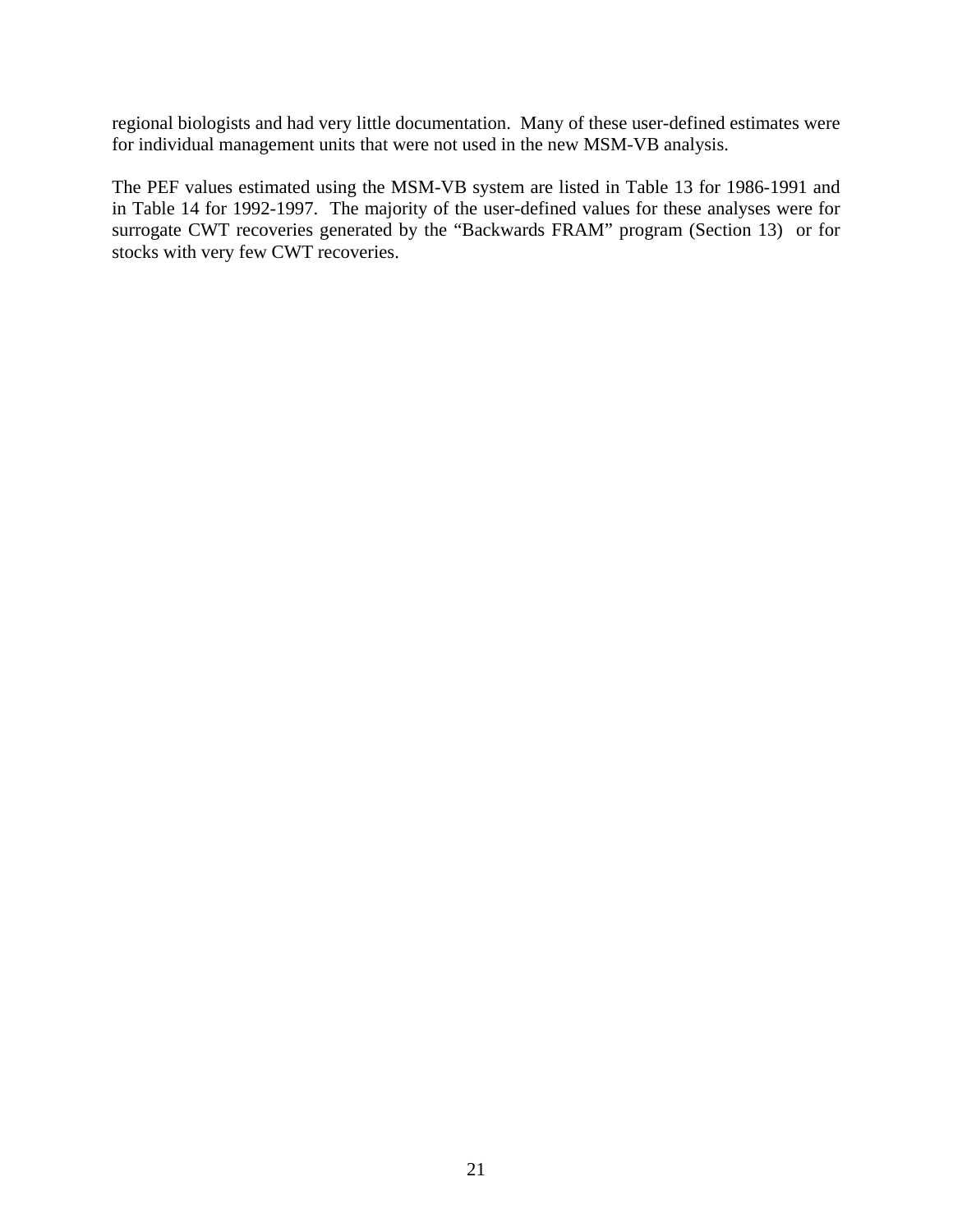## **8. REVISED CANADIAN CWT RECOVERIES AND CATCH DATA**

The expansion of CWT recoveries for the Canadian fisheries in the Johnstone Strait and lower Fraser River areas were aggregated into large geographic areas for most of the catch years to be analyzed in this project. These fisheries are now managed at a finer scale than these larger aggregated areas and it was necessary to identify and expand the CWT recoveries by the new fisheries designations, and apportion the catch by the new fisheries. This work was done by the CDFO Southern Boundary Restoration and Enhancement Fund project (Tompkins 2005) and the updated information is stored in separate tables for record keeping in the MSM-Access datafile.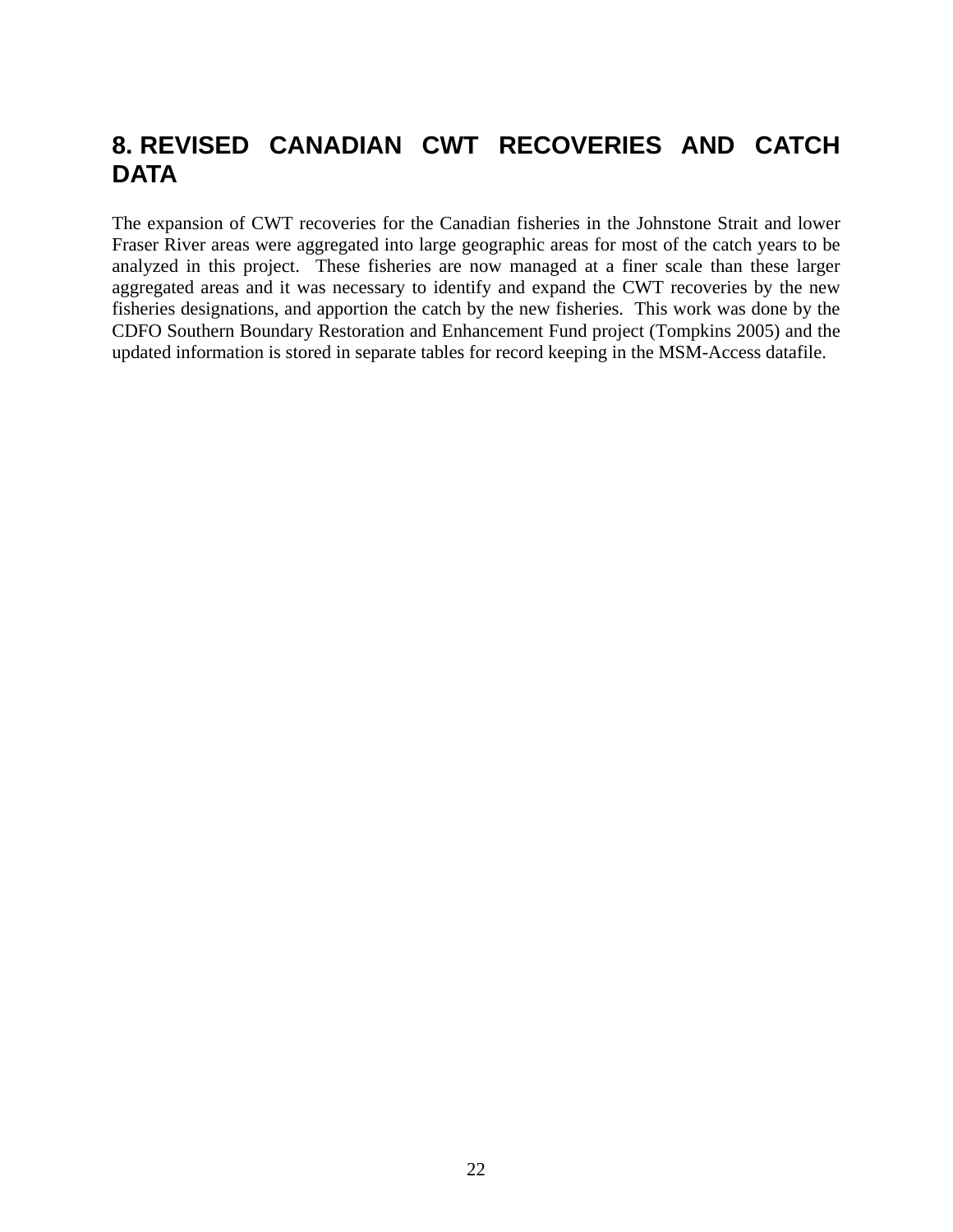## **9. CATCH ADJUSTMENT PROCEDURE**

The Catch Adjustment Procedure (CAP) is used to modify the summed estimated catch by stock to equal the observed total catch by fishery and time period. The same CWT release and recovery information used in the MSM-VB analysis to estimate PEFs are used in CAP, except that the catch and recovery data are summed using the standard FRAM definitions for fisheries and time periods. A catch adjustment factor is calculated for each fishery/time-period stratum and applied to the estimated catches by stock. This can be viewed as applying the stock composition estimated by CWT recoveries to total landed catch. The adjustment procedure insures that all catch is assigned to the contributing stocks in each stratum in the forwarding projecting FRAM program.

An exception to the adjustment procedure is made for stocks with "good" user-defined PEF values. The catch for these stocks is deleted from the total and estimated catches before the catch adjustment factor is calculated. The user-defined PEFs flagged as "poor" are included in the calculation.

CAP also generates estimates of "non-local" catch in terminal fisheries. Non-local refers to Coho salmon originating from production regions outside of where the terminal fishery occurs. The non-local estimates are used by RRTERM to calculate stock composition in terminal fisheries with substantial non-local contribution. These terminal fisheries generally had more than 5% non-local contribution for more than half of the years analyzed. The CAP adjustment factor was not applied to the non-local estimates when the adjustment factor value was greater than one. This was done so that the non-local impacts in these terminal fisheries would reflect the actual CWT recoveries observed and would not include the added adjustment due to sampling variance.

Equations 9.1- 9.5 —  
\n*CAP Catch<sub>f,t</sub>* = *TotCatch<sub>f,t</sub>* - 
$$
\sum_{s=s1}^{s2} \sum_{a} (PEF_{s,a} \times CWTRec_{s,a,f,t})
$$
  
\n*EstPECT* (BET) =  $\sum_{s=s3}^{s4} \sum_{a} (PEF_{s,a} \times CWTRec_{s,a,f,t})$   
\n*CatAdjFact<sub>f,t</sub>* = *CAPCatch<sub>f,t</sub>* / *EstPECT* (BET)

$$
MSMCatch_{s,a,f,t} = MSMCatch_{s,a,f,t} \times CatAdjFact_{f,t}
$$
  

$$
NonLocal_{f,t} = \sum_{s=s}^{s6} \sum_{a} MSMCatch_{s,a,f,t}
$$

| Where:                    |                                                                             |
|---------------------------|-----------------------------------------------------------------------------|
| $CAP Catch_{ft}$          | Catch after deleting for MSM stocks with "good" PEF values                  |
| $Tot Catch_{f,t}$         | Total Catch for fishery $f$ , at time step $t$                              |
| $PEF_{s,a}$               | Production Expansion Factor for stock $s$ , age $a$                         |
| $\text{CWTRec}_{s.a.f.t}$ | Coded Wire Tag Recovery for stock s, age $a$ , in fishery f, at time step t |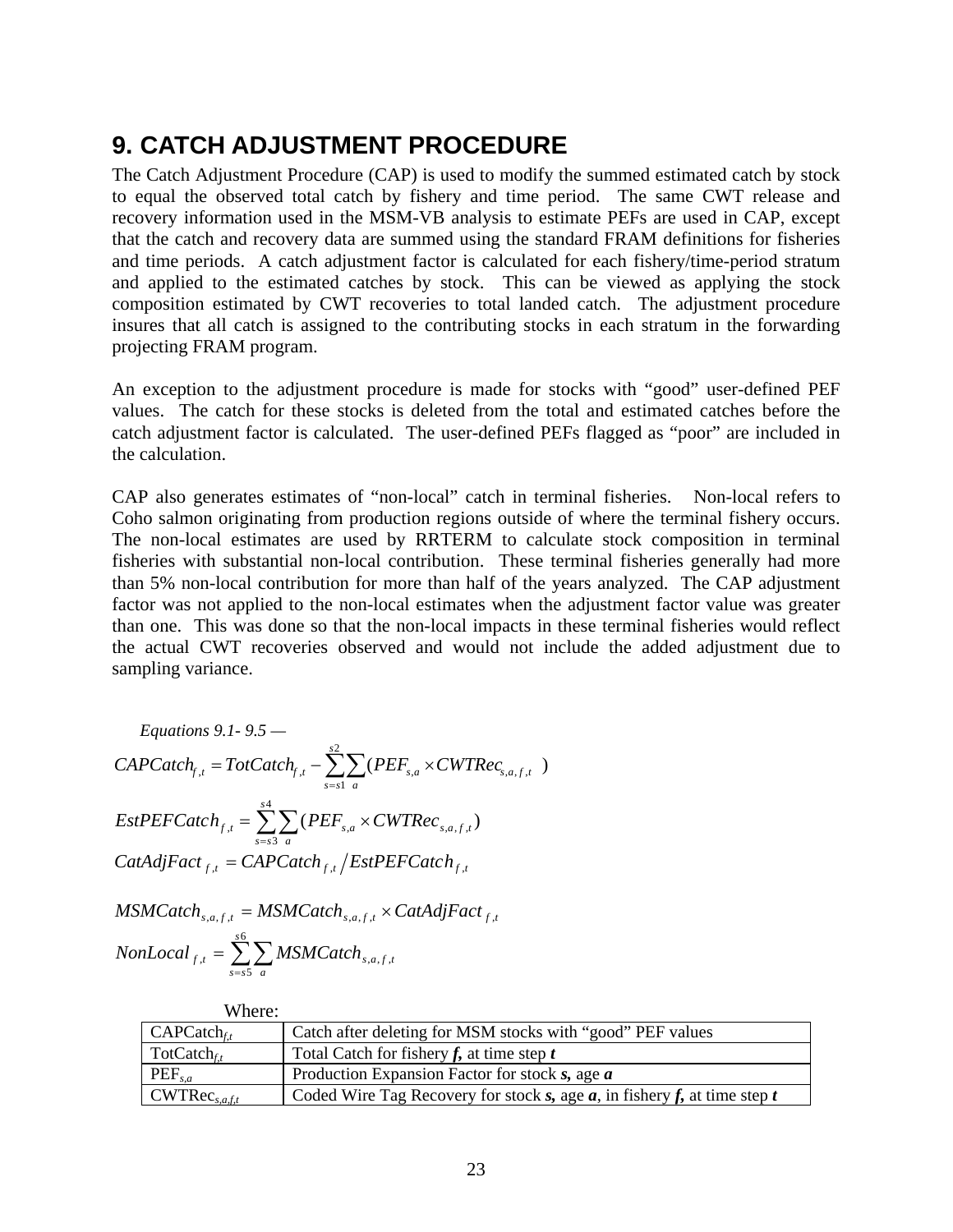| $EstPEFCatch_{ft}$      | Estimated Catch of remaining stocks for fishery $f$ at time step $t$       |
|-------------------------|----------------------------------------------------------------------------|
| $CatAdjFact_{ft}$       | Catch Adjustment Factor for fishery $f$ at time step $t$                   |
| $MSMCatch_{s.a.f.t.}$   | Catch for MSM stock s, age $a$ , in fishery $f$ at time step $t$           |
| NonLocal $_{\text{f}t}$ | Catch of NonLocal stocks in terminal fishery $f$ at time step $t$          |
| Stocks $s_1, s_2$       | List of stocks with "good" or user-defined PEF estimates                   |
| Stocks $s_3, s_4$       | List of stocks with estimated PEF estimates (from MSM)                     |
| Stocks $s_5$ , $s_6$    | List of stocks from other regions in terminal fishery $f$ at time step $t$ |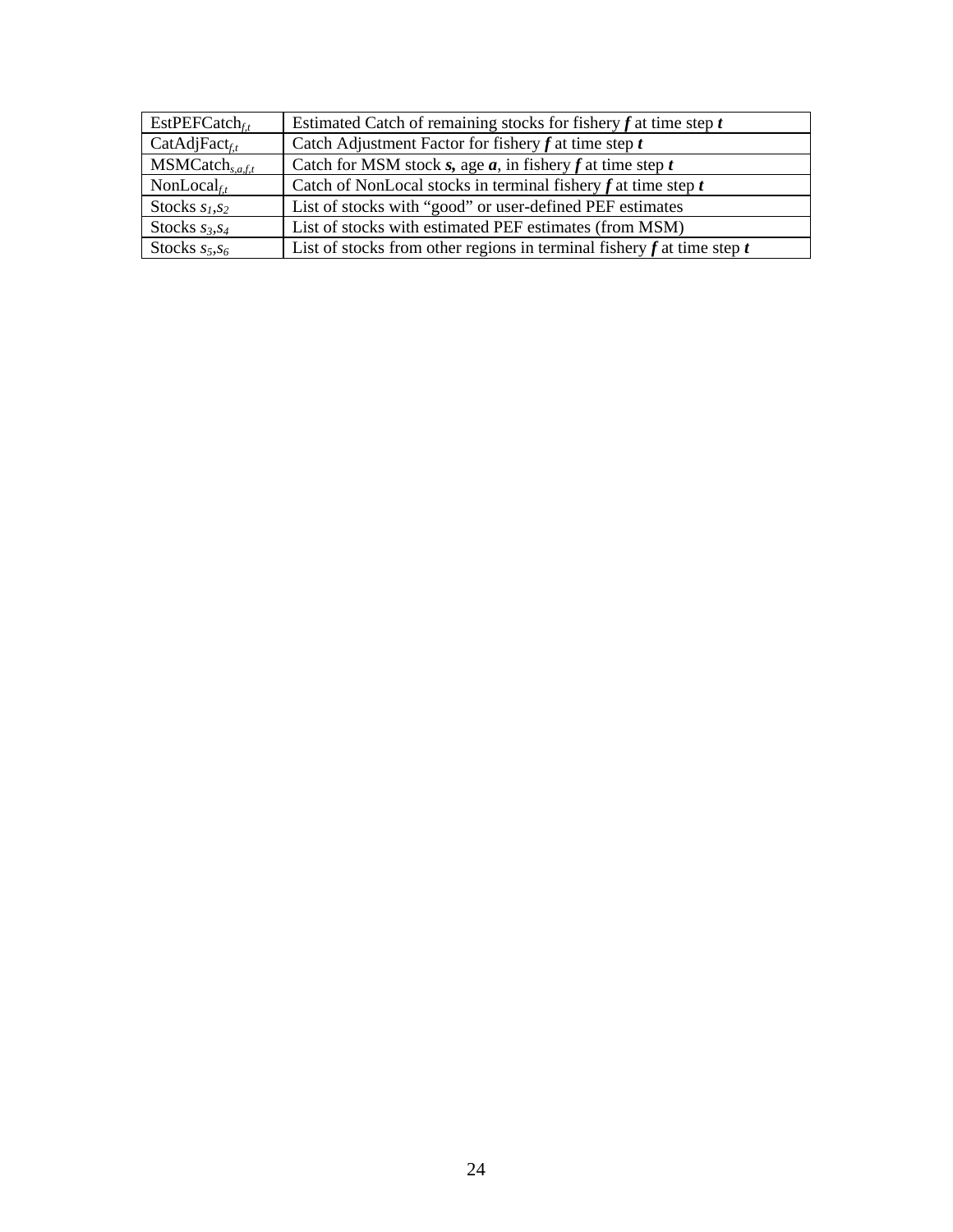### **10. MSMSPLIT PROGRAM ALGORITHMS**

The MSMSplit program divides the stock aggregations used for the MSM-VB process into the management unit components defined in the terminal run reconstruction program RRTERM. The MSM-VB stocks are generally defined as either production regions or management units. The production regions are groupings of MUs that are used for management purposes. The exceptions for MSM-VB stocks are aggregations of production regions for northern British Columbia in years without CWT representation and Columbia River late runs.

The program determines which MUs are included in each MSM-VB stock definition and uses the terminal run proportions from RRTERM to allocate the MSM catch estimates. The MSM-VB stock names must match either the PR or MU names from RRTERM. The terminal run proportions from RRTERM are recalculated when MSM-VB stock corresponds to a MU name because that stock is longer included in the production region PEF estimate. A file containing catch estimates by MU is created for use in the cohort analysis program.

The MSM-VB stocks that are aggregations of production regions are allocated with user-defined proportions contained in the MSM-VB input file. These estimates are usually averages of recent years.

The Columbia River late run stock group is treated essentially like a separate production region for MSM-VB estimation. The MU components are lower river hatchery and Clackamas River wild. They are split using the RRTERM proportions separately from the early-timed MUs.

Equations 10.1- 10.4 —  
\n
$$
MSMProp_{s,a} = RRPct_{s,a} / \sum_{s=s1}^{s2} \sum_{a} RRPct_{s,a}
$$

 $\textit{Catch}_{s,a,f,t} = \textit{MSMCatch}_{k,a,f,t} \times \textit{MSMProp}_{s,a}$  where stock *s* is subset of MSM stock *k* 

#### **Columbia River Late Hatchery**

 $\textit{Catch}_{h,a,f,t} = \textit{CollHW}_{f,t} \times (\textit{RRPet}_{h,a,s,a}/(\textit{RRPet}_{h,a,s,a} + \textit{RRPet}_{w,a,s,a}))$ 

#### **Columbia River (Clackamas) Late Wild**

 $\textit{Catch}_{h,a,f,t} = \textit{CollHW}_{f,t} \times (\textit{RRPet}_{w,a,s,a}/(\textit{RRPet}_{h,a,s,a} + \textit{RRPet}_{w,a,s,a}))$ 

| Where:                      |                                                                          |
|-----------------------------|--------------------------------------------------------------------------|
| $MSMProp_{s,a}$             | MU proportion of MSM stock                                               |
| $RRPet_{s,a}$               | MU proportion of Terminal Run for stock s, age a from RRTERM             |
| $\text{Catch}_{s,a,f,t}$    | Landed Catch by MU for stock s, age $a$ , in fishery f, at time step $t$ |
| $MSMCatch_{k,a,f,t}$        | Catch for MSM stock $k$ , age $a$ , in fishery $f$ at time step $t$      |
| $\text{CollHW}_{\text{ft}}$ | Catch for MSM stock Columbia River Late Hatchery/Wild                    |
| Stocks $s_1, s_2$           | List of MU stocks contained in MSM grouping                              |
| Stock $k$                   | MSM stock grouping of MUs                                                |
| Stocks $h, w$               | Columbia River Late Hatchery and Clackamas River Late Wild               |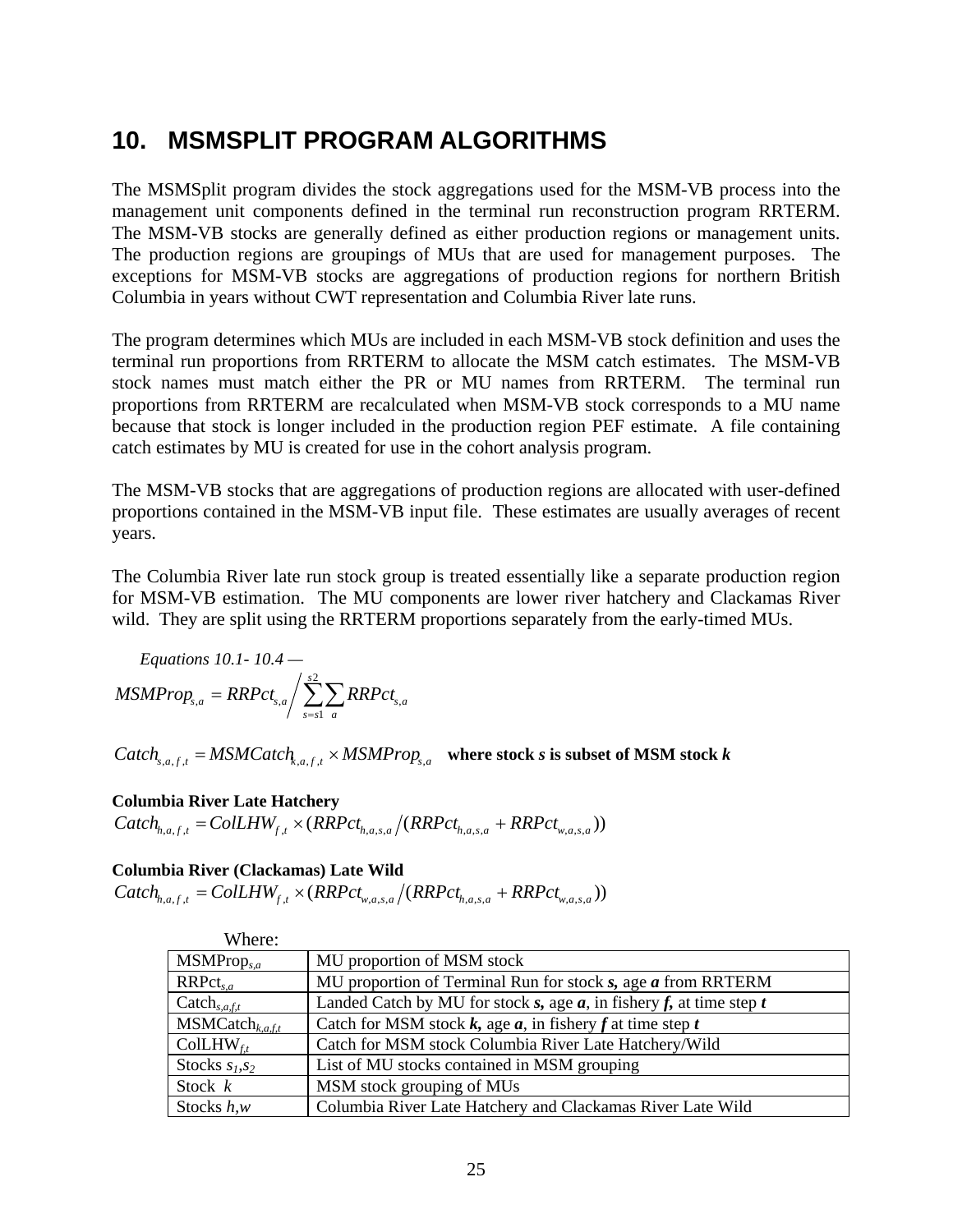### **11. MSM COHORT ANALYSIS PROGRAM ALGORITHMS**

The MSM Cohort Analysis Program calculates abundances by MU and time-step using catch data from the MSMSplit program, terminal catch and escapement data from RRTERM, and estimates of incidental fishing mortality and natural mortality. The cohort abundances are then used to calculate exploitation rates that can be used for fishery modeling purposes.

The cohort reconstruction starts with escapement and works backwards through time adding fishery impacts and natural mortality. Landed catch data comes directly from MSMSplit and RRTERM. Incidental fishery impacts include dropoff and non-retention. Dropoff is calculated as add-on mortality to landed catch. Non-retention estimates are input as numbers of dead fish and must be associated with the stock composition of another fishery. The associated fishery is generally the same gear/area fishery in another time-step or an adjacent area fishery in the same time-step. A small group of fisheries with either no sampling or no CWT recoveries were handled in the same way as the non-retention estimates. These fisheries were typically in terminal areas with relatively small catches.

The exploitation rate calculations were done using either the initial cohort sizes or with the timestep cohort sizes. The non-retention mortalities were treated like landed catch for these computations. Exploitation rates using the initial abundances can be summed across time-steps but are not particularly useful for modeling of regulation impacts. The time-step exploitation rates are used to create the base period information for FRAM. They are calculated after natural mortality has been subtracted from the time-step cohort size to match the sequence of computations used in FRAM.

*Equations 11.1- 11.6 —* 

$$
Cohort_{s,a,t} = Cohort_{s,a,t+1} + (\sum_{f} (Catch_{s,a,f,t} + IncMort_{s,a,f,t}) + Escape_{s,a,t})/(1 - NatMort_{t})
$$

 $IncMort_{s,a,f,t} = Dropoff_{s,a,f,t} + CNR_{s,a,f,t}$ 

 $Dropoff_{s,a,f,t} = Catch_{s,a,f,t} \times DropoffRate_{f,t}$ 

 $CNR_{s,a,f,t} = CNRMort_{f,t} \times (Catch_{s,a,f',t}/TotCatch_{f',t})$ 

$$
Catch_{s,a,f,t} = NOSMort_{f,t} \times (Catch_{s,a,f',t}/TotCatch_{f',t})
$$

 $ExpRate_{s,a,f,t} = Catch_{s,a,f,t}/(Cohort_{s,a,t} \times (1 - Nature_t))$ 

| Where:                   |                                                                                  |
|--------------------------|----------------------------------------------------------------------------------|
| Cohort <sub>s.a.t</sub>  | MU Population Size for stock s, age $a$ , at time step $t$                       |
| $\text{Escape}_{s,a,t}$  | Escapement for stock s, age $a$ , at time step $t$                               |
| Catch <sub>s,a,f,t</sub> | Landed Catch by MU for stock s, age $a$ , in fishery f, at time step t           |
| $IncMort_{s,a, f,t}$     | Incidental Fishery Mortality for stock s, age $a$ , in fishery f, at time step t |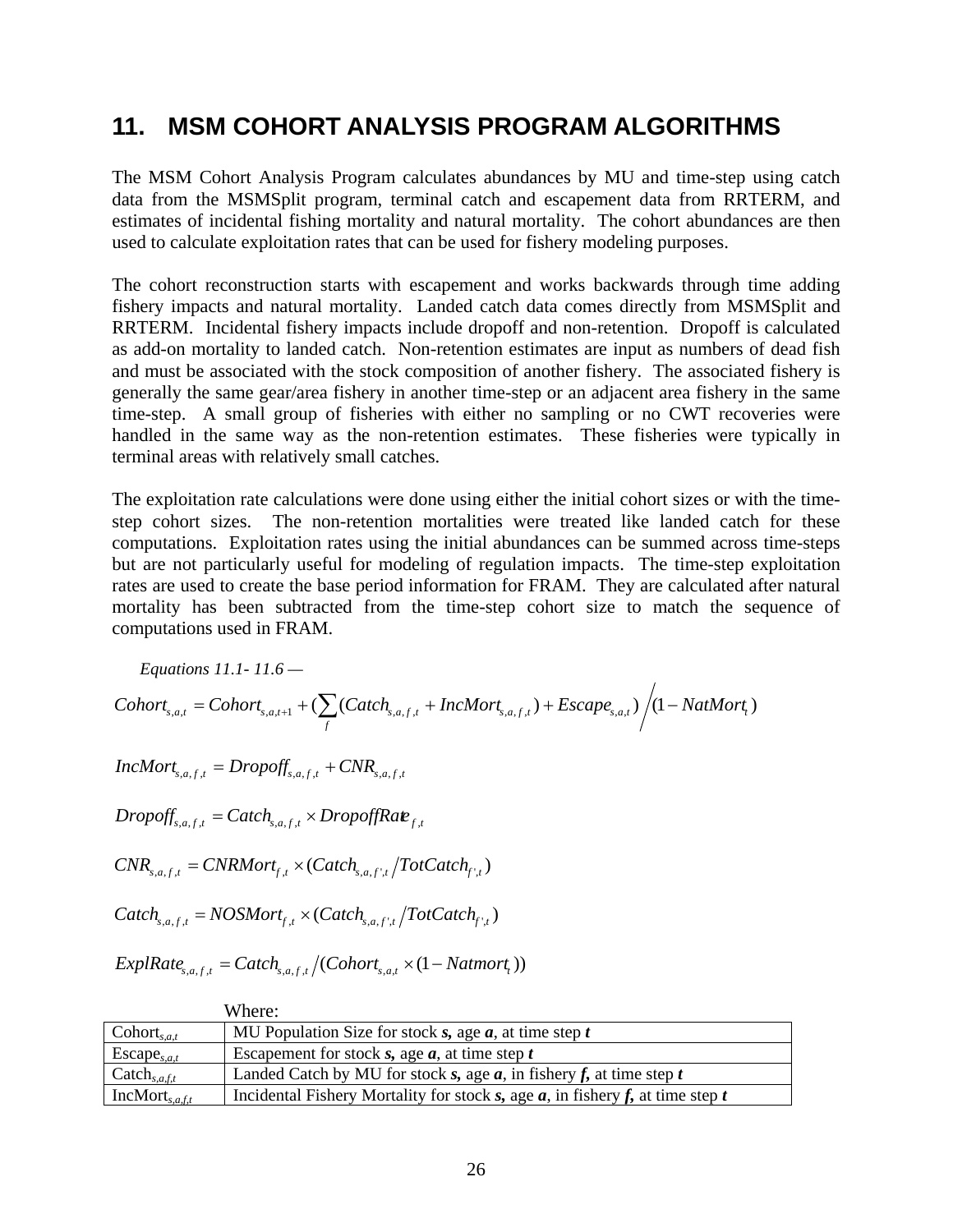| $Dropoff_{s,a,f,t}$        | Dropoff Mortality for stock s, age $a$ , in fishery f, at time step $t$          |
|----------------------------|----------------------------------------------------------------------------------|
| DropoffRate $_{\text{f}t}$ | Dropoff Mortality Rate for fishery $f$ , at time step $t$                        |
| $CNRMort$ <sub>f.,t</sub>  | Total Non-Retention Mortality for fishery $f$ , at time step $t$                 |
| $CNR_{s,a,f,t}$            | Non-Retention Mortality for stock s, age $a$ , in fishery f, at time step $t$    |
| $NOSMort$ <sub>f.,t</sub>  | Total Catch for fishery $f$ , at time step $t$ with No Sample or No CWT Recovery |
| Fishery $f'$               | Associated Fishery for stock composition of CNR and NOS mortalities              |
| $ExpRate_{s,a,f,t}$        | Exploitation Rate for stock s, age $a$ , in fishery f, at time step $t$          |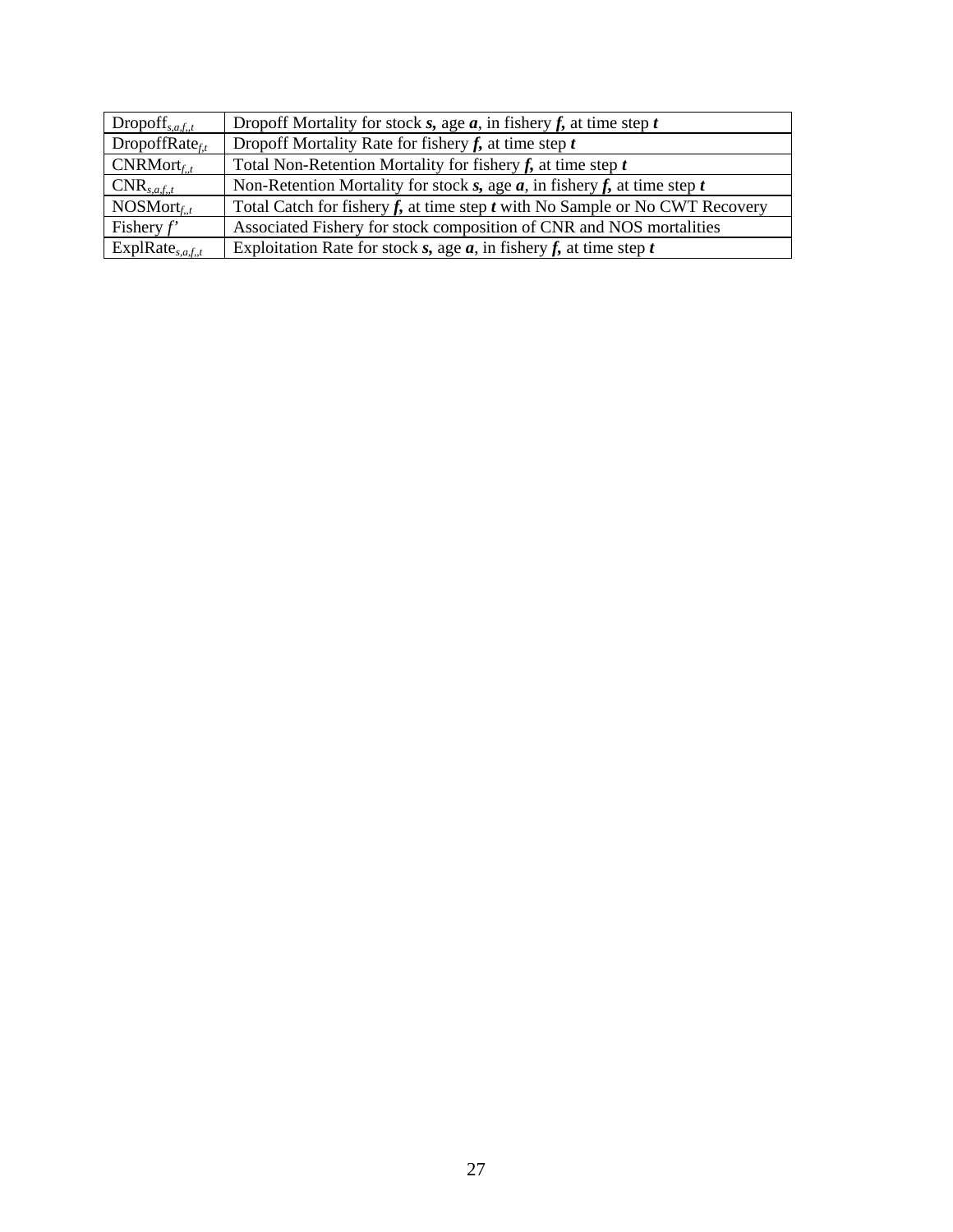## **12. COHO FRAM BASE PERIOD ALGORITHMS**

The Coho FRAM Base Period file is generated by averaging cohort sizes and exploitation rates over a range of selected years. The base period file contains the initial cohort sizes by stock and age, plus the average exploitation rate by stock, age, fishery, and time-step.

The base period cohort size is an average of initial cohorts from all the years selected divided equally into marked and un-marked components. The two components are necessary for evaluating mark-selective fisheries. There were no mass-marked Coho during the base period years. Each component uses the same, original MSM exploitation rate because the cohort split was weighted equally.

Four methods were evaluated for averaging exploitation rates: 1) Average over all years selected; 2) Average over years with a fishery occurring; 3) Average over all years selected weighted by cohort size; and 4) Average over years with fishery occurring weighted by cohort size. The second method was chosen by the PFMC SSC because it averaged actual rates without missing values. The only exception was for Thompson River Coho, were the 1986 data was excluded because of poor escapement data.

The exploitation rates for troll and net fisheries in Washington State were split into Treaty Tribal and Non-Treaty fisheries so that sharing allocation summaries could be calculated. The MSM-VB fisheries for Washington State were combined Treaty and Non-Treaty to increase the number of CWT recoveries and decrease the variance of the exploitation rates. The exploitation rate split was made using the average Treaty proportion for the years selected. If either component was missing for all years it was arbitrarily set to 0.01 and no average was allowed to be lower than that value.

Equations 12.1- 12.6 —  
 
$$
BPCohort_{s,a,t} = \left(\sum_{y=y}^{y2} Cohort_{s,a,t,y} / NumYears\right) \times 0.5
$$

**Method 1- Average Exploitation Rate Over All Years Selected** 

$$
BPER_{s,a,f,t} = \sum_{y=y1}^{y2} ExpIRate_{s,a,f,t,y} / NumYears
$$

#### **Method 2- Average Exploitation Rate Over Years with Fishery Occurring**

$$
BPER_{s,a,f,t} = \sum_{y=y3}^{y4} ExpIRate_{s,a,f,t,y} / NumYears
$$
 (except Thompson)

**Method 3- Average Exploitation Rate Over All Years Selected Weighted by Cohort size** 

$$
BPER_{s,a,f,t} = \frac{\left(\sum_{y=y}^{y^2} (ExplRate_{s,a,f,t,y} \times Cohort_{s,a,f,t,y})\right/NumYears)}{\left(\sum_{y=y}^{y^2} Cohort_{s,a,f,t,y}\right/NumYears)}\right)
$$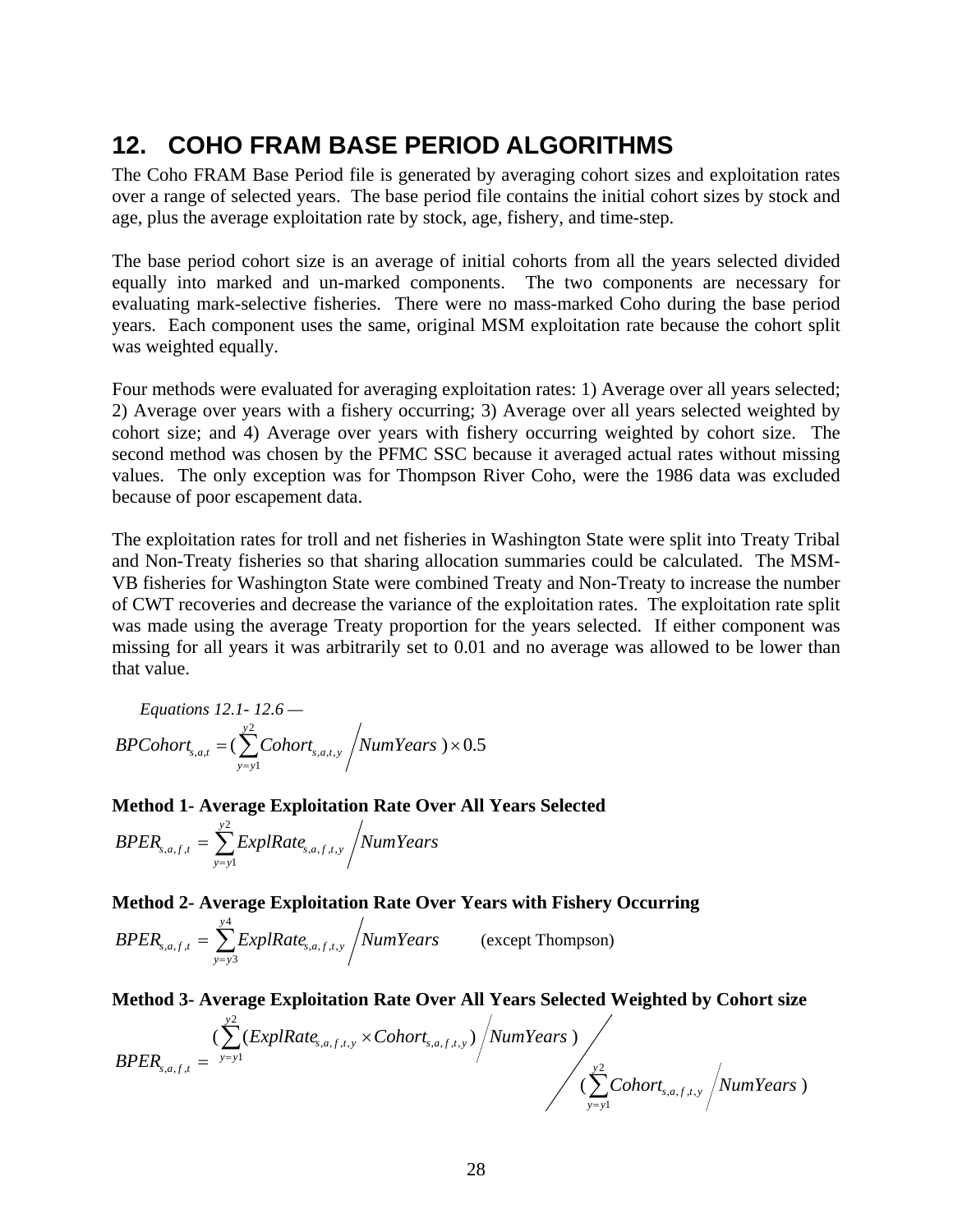**Method 4- Average Exploitation Rate Over Years with Fishery Occurring Weighted by Cohort size** 

 $(\sum Cohort_{s, after} / NumYears)$  $(\sum (ExplRate_{s,aftx} \times Cohort_{s,afty})/Num Years)$ 4 3  $, a, f, t,$ 4 3  $_{a,f,t,y}$   $\sim$   $\omega$  $\omega$  $\iota_{s,a,f,t,x}$  $, a, f,$ *Cohort NumYears*  $ExpRate_{s, a.f.t. y} \times Cohort_{s, a.f.t. y}$  /NumYears  $BPER_{s,a,f,t} = \frac{y=y3}{y}$ *y y*  $s$ , $a$ , $f$ , $t$ , $y$ *y y y*  $\mathbf{S}_{s,a,f,t,y}$   $\sim$   $\mathbf{C}$ *oliof*<sub> $\mathbf{t}_{s,a,f,t,y}$ </sub>  $\frac{y^4}{2}$ ∑ = = × =

 $AvgTreatyPt_{f,t} = \sum TreatyPct_{f,t}$ , /NumYears *y*  $f_{f,t} = \sum_{y=y}$ *f f f yf f t*<sub>*f*</sub>*t,y<i>f* = 2 1  $\mathcal{L}_t = \sum_{i} \text{mean} \sum_{f,t_i}$ 

|                                                | Where:                                                                            |
|------------------------------------------------|-----------------------------------------------------------------------------------|
| $BPCohort_{s,a,t}$                             | FRAM Base Period Cohort Size for stock s, age $a$ , at time step $I$              |
| $\text{Cohort}_{s,a,tl,v}$                     | MSM Cohort for stock $s$ , age $a$ , at time step $1$ , year $y$                  |
| $BPER_{s.a.f.t}$                               | FRAM Base Period Expl. Rate for stock s, age $a$ , in fishery f, at time step t   |
| ExplRate <sub>s, <math>a, f, t, y</math></sub> | MSM Exploitation Rate for stock s, age $a$ , in fishery f, at time step t, year y |
| $AvgTreatyPct_{f,t}$                           | Average Treaty Percent for fishery $f$ , at time step $t$                         |
| TreatyPc $t_{f,t,v}$                           | Treaty Percent for fishery $f$ , at time step $t$ , year $y$                      |
| <b>NumYears</b>                                | Number of Years in List Selected                                                  |
| Years $y1, y2$                                 | List of Years Selected                                                            |
| Years $y3, y4$                                 | List of Years Selected where fisheries occurred                                   |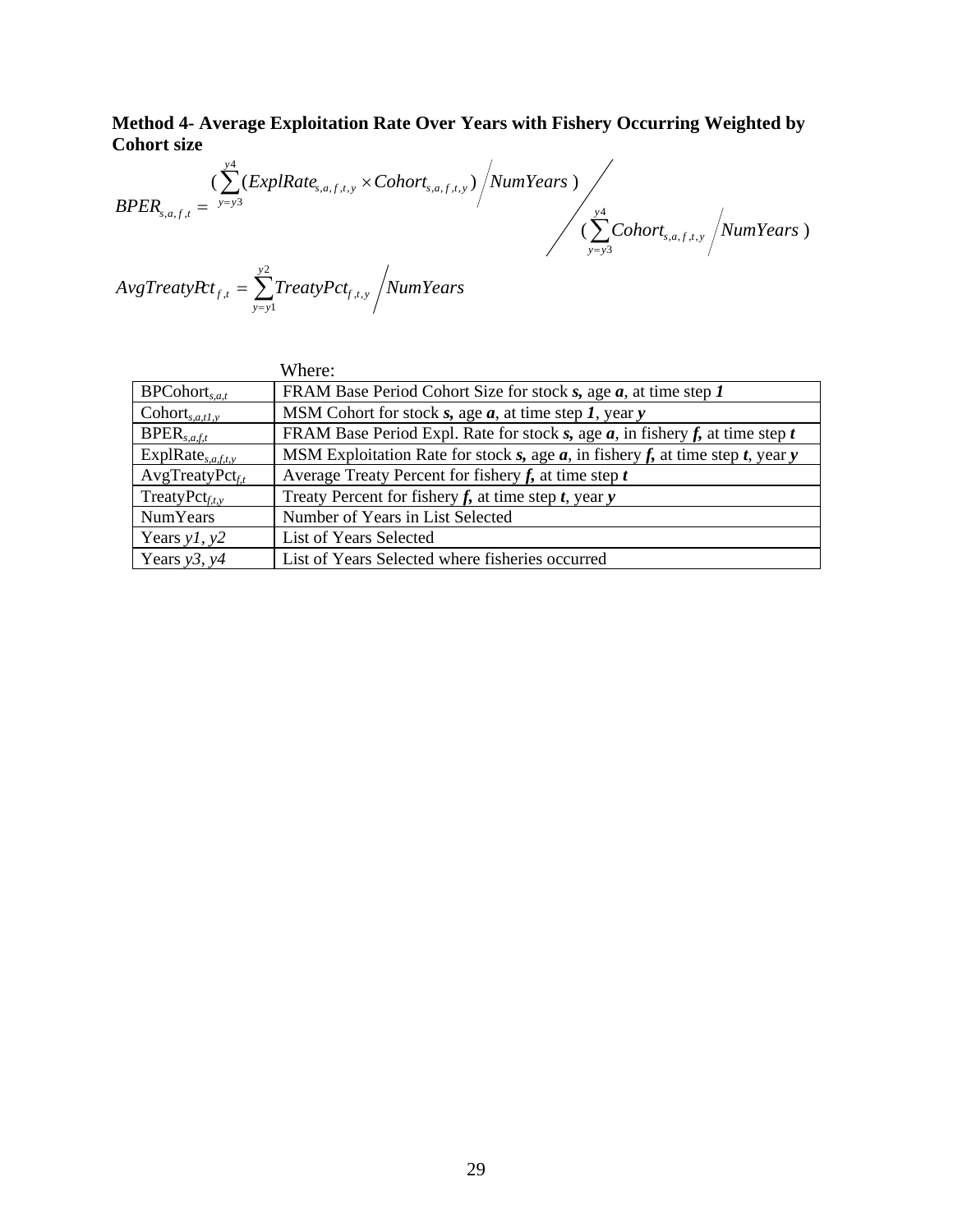## **13. BACKWARDS FRAM FOR MISSING CWT DATA**

An estimation procedure using the existing Coho FRAM was developed to create "surrogate" CWT recoveries for MSM stocks that did not have CWT releases during the 1986-1997 catch years. Problems can arise in MSM estimation procedures if CWTs for some production regions are not represented by CWT releases or if recovery patterns of release groups are similar. When production regions do not have CWT releases for a particular analysis, it is necessary to find a way to generate "surrogate" estimates of time-fishery exploitation rates.

For example, the Willapa Bay production region is an important stock on the Washington coast with both hatchery and wild components. The lack of CWT releases for the 1987-1989 brood years was a significant problem that required generating CWT recovery estimates for those broods (1990-1992 catch years). The problem was further complicated by the lack of CWT sampling in the large fall gillnet fisheries in Willapa Bay because no local CWT contributions were expected.

For the current 1986-1991 base period used for FRAM, the PSC CoTC created the original missing Willapa Bay estimates of fishery-time exploitation rates by scaling the recoveries from 1989 by the proportion of observed total landed catch from the estimated year to the comparable catch in 1989. This method was satisfactory for the original MSM analysis and FRAM base period. However, this type of procedure does not provide a mechanism to adjust for the effect of different stock compositions resulting from the variable run sizes of individual stocks contributing to each of the fisheries.

The CoTC has employed a procedure that used FRAM to produce post-season estimates of exploitation rates of individual management units for comparison with obligations set forth in the 2002 PSC Southern Coho Agreement. Basically, the procedure involved estimation of a the set of stock abundance scalars that best explains observed escapements and reported catches through an iterative process involving modification of stock abundance scalars specified in a FRAM command file.

This manual procedure has been automated by creating a special version of backwards FRAM (BFRAM). The starting command file is generated by the MSM program and uses the catch/sample data from the PSMFC RMIS system to get landed catch for the mixed stock marine fisheries and the RRTERM program for terminal fishery landed catch and stock specific escapements. Observed catches by fishery and time period are treated as quotas and initial stock scalar values of 2.0 for all the unmarked model stock components. (None of the stocks were mass-marked during the 1986-1997 study period so all of the marked stock components were set to zero.) The values of observed escapements are extracted from the RRTERM tables and are appended to the BFRAM command file.

A series of algorithms were employed to estimate stock scalars using an iterative mathematical approach. This approach was taken because the large number of stocks made a direct computational solution impractical and post-season application of this process allows for user selection of a subset of stocks. The algorithms for each iteration approximate the difference in starting cohort size necessary to explain the difference between target (or observed) escapement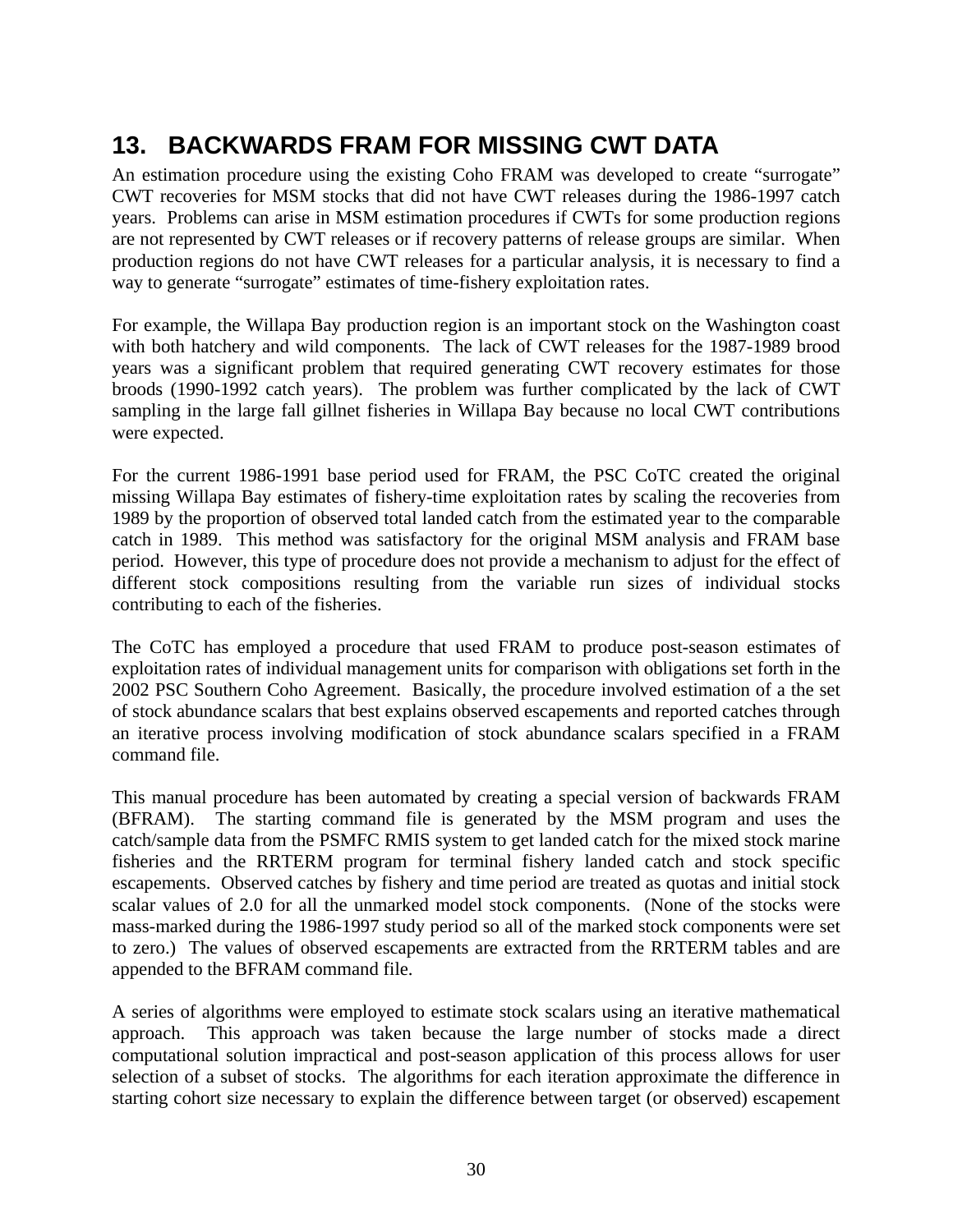and model-estimated escapement. The starting cohort size is calculated by multiplying the stock scalar times the base period cohort size for each stock (Equation 14.1). The escapement difference is calculated by subtracting the model escapement from the target escapement (Equation 14.2). An approximation of the exploitation rate total is computed by dividing the model escapement by the starting cohort size and then multiplying times the natural mortality expansion value of 1.33571 (Equation 14.3). The natural mortality expansion value is the product of the survival rate (1- natural mortality rate) inverse summed across all model time steps. The difference in starting cohort size that would translate into the difference in target and model escapement is calculated by multiplying the escapement difference times the exploitation rate total times the natural mortality rate expansion (Equation 14.4). The stock scalar for the next iteration is calculated by dividing the sum of the starting cohort and escapement-difference cohort by the base period cohort size (Equation 14.5). If the escapement-difference cohort is larger than the starting cohort an average of the stock scalars from the previous iterations is used (Equation 14.5) to avoid negative escapements.

*Equations 14.1- 14.5 —*

 $(14.1)$  *StartCohort*<sub>s</sub> = *StockScalar*<sub>s 1</sub>,  $\times$  *InitCohort*<sub>s</sub>

 $(14.2)$  *EscDiff*<sub>s</sub> = *TargetEsc*<sub>s</sub> – *ModelEsc*<sub>s</sub>

(14.3)  $ERTotal<sub>s</sub> = ModelEsc<sub>s</sub> / StartColor<sub>s</sub> × 1.33571$ 

 $(14.4)$  *CohortDiff<sub>s</sub>* = *EscDiff<sub>s</sub>*  $\times$  *(ERTotal<sub>s</sub>*  $\times$  1.33571)

 $\sum_{s=1,1}^{\text{SLOCASC} (14.5)}$   $\sum_{s=1,1}^{\text{SLOCASC} (14.5)}$   $\sum_{s=1,1}^{\text{SLOCASC} (14.5)}$ *s s ELSE*  $\qquad \qquad \textit{StockScalar}_{s,1,t+1} = (StockScalar_{s,1,t-1} + StockScalar_{s,1,t})/2$  $IF(Color \textit{Diff}_{s} > StartColor_{s}) THEN$ 

 $\qquad \qquad \textit{StockScalar}_{s,1,I} = (StartColor_t_s + CohortDiff_s) / InitColor_t_s$ 

| ,,,,,,,,,                 |                                                                            |
|---------------------------|----------------------------------------------------------------------------|
| Init $\text{Cohort}_s$    | Base Period Cohort Size of FRAM stock s                                    |
| StkScalar <sub>s,LI</sub> | Stock Abundance Scalar for stock $s$ , time step 1, iteration $I$          |
| StartColor <sub>s</sub>   | Starting Cohort Size for stock s                                           |
| TargetEsc <sub>s</sub>    | Observed Escapement for stock s                                            |
| ModelEsc <sub>s</sub>     | FRAM Escapement for stock s                                                |
| EscDiff <sub>s</sub>      | Difference between Observed and FRAM Escapement for stock s                |
| ERTotal <sub>s</sub>      | Total Mortality Exploitation Rate expanded by Natural Mortality Rate       |
| CohortDiff <sub>s</sub>   | Starting Cohort Size Difference expected to result in EscDiff <sub>s</sub> |

Where:

The flowchart for this process is shown in Figure 12.

After the iterative procedure has been run for a selected catch year, the user can select which stocks will have the "surrogate" CWT recoveries generated. The output from this step is produced in the same format as the records that are retrieved from the RMIS system.

The BFRAM procedure was used for 11 of the total 372 production regions (31 MSM stocks times 12 years = 372) in this study. These production regions were Makah (MAKAHC) for the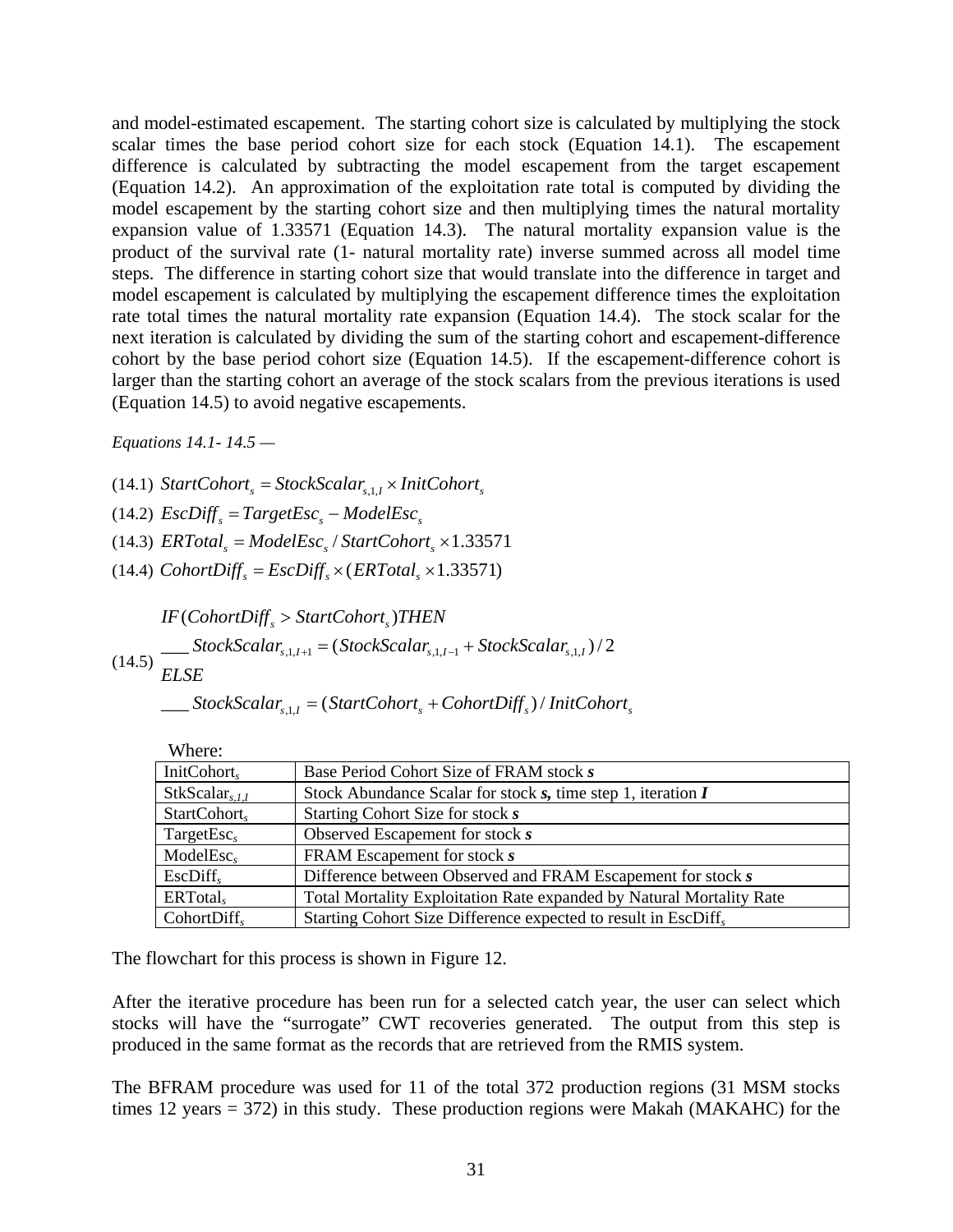1986, 1987, 1988, and 1990 catch years; Transboundary (TRANAC) for 1986 and 1987; Willapa (WILLAP) for 1990, 1991, and 1992; Northwest Vancouver Island (NWVNCI) for 1994; and Southeast Alaska Outside (SOASKA) for 1995. These estimates are stored separately in the MSM database so that they can be easily added to the primary CWT recovery tables when updates are made from the RMIS system.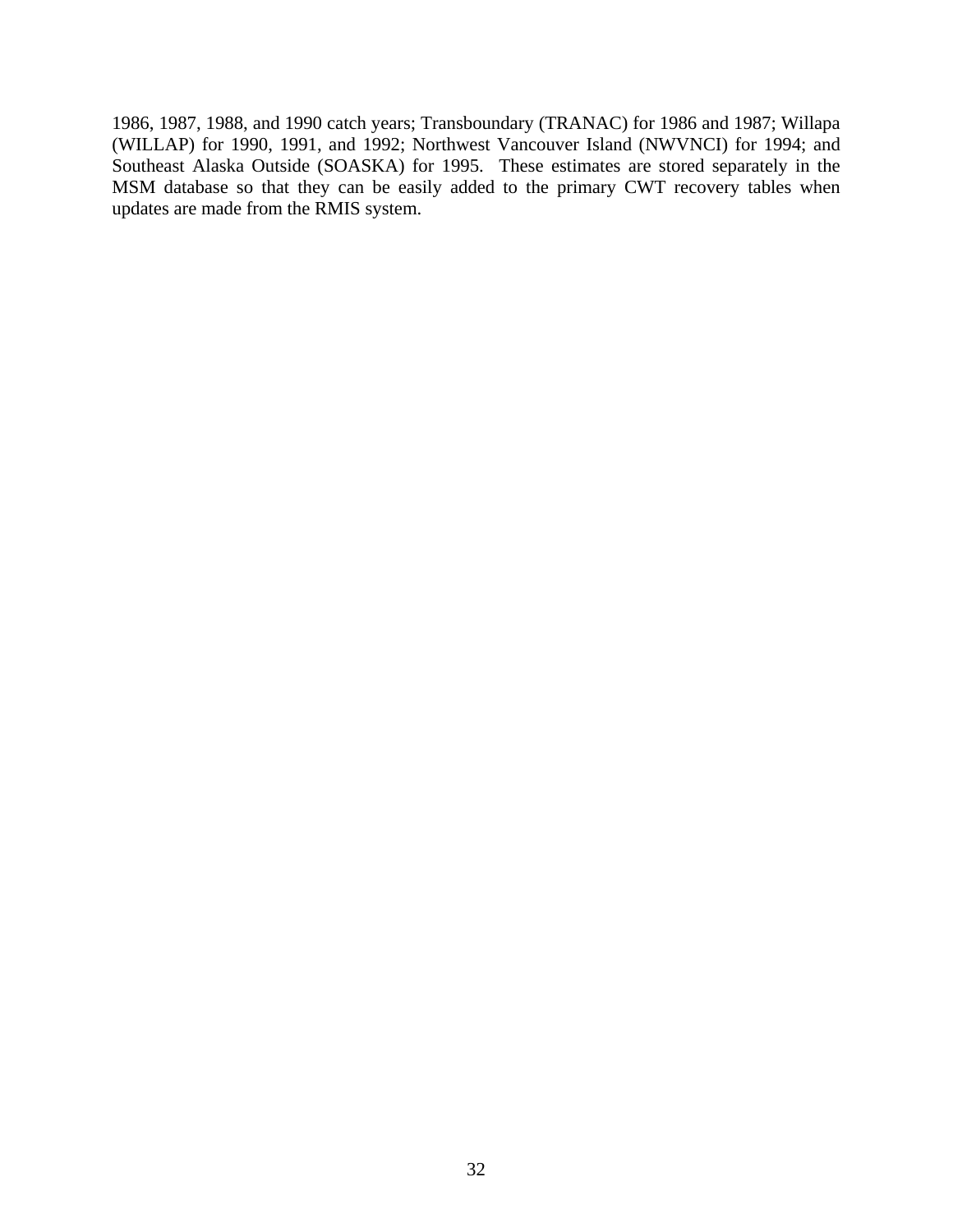# **14. ANALYSIS OF MSM-VB PEF ESTIMATES**

Several new techniques were analyzed for the 1986-1997 catch years so that a consistent set of PEF estimates and resulting cohort analyses could be used to make a new Coho FRAM base period. Each analysis used the same set of techniques for all stocks for all years. The analyses were done in a consecutive order to evaluate each technique. Each technique was used to improve the PEF estimates from the previous analysis. The techniques evaluated include userdefined PEF's for Washington State stocks, terminal run estimates of CWT recoveries for Washington State stocks, combining Canadian production regions for PEF estimates, and splitting combined Canadian PEF estimates based on expected total run sizes. The evaluation of each analysis was somewhat subjective because there is no reliable, independent data source to compare results. The primary consideration was that the PEF values were plausible and consistent by stock across all 12 years.

To insure consistency for all the analyses, stocks and fisheries were defined the same for all of the catch years. This is substantially different from the current coho base period where many individual management units were estimated separately and many fisheries were combined. When the original analysis was done it was theorized that using estimates for individual management units with large numbers of CWT recoveries would reduce the PEF estimation problem for the remaining stocks. This created two problems. First, the production regions with the separate management units PEF estimates had less CWT recoveries resulting PEF estimates with higher variances. Second, the separate management unit did not have the range of CWT recoveries by fishery and time period as the larger, aggregated production region estimate. All stocks were aggregated at the production region level for all analyses except for the Columbia River and the Oregon Coast. The Columbia River estimates were split into early, late, and Young's Bay components because of the significant differences in timing, distribution, and the availability of CWT recoveries for all the years. The ocean-ranching management units were estimated separately for the Oregon Coast region.

The Bayesian estimation technique developed for the MSM-VB PEF program (Gazey 2005) was used for all the analyses. The PEF estimates were exactly the same as the original MSM-VB algorithm when all the weighting factors were set to a value of one. The Baysesian approach was used so that a fishery-weighting scheme could used to address the problem of low CWT recovery levels in fisheries with large catches. The fishery-weighting value used was the number of CWT recoveries used in the analysis divided by the total landed catch and then multiplied times 100. This weighting scheme mostly affected the troll fisheries in southeast Alaska and northern Canada where most of the contributing stocks had low CWT tagging rates. The PEF estimates for other stocks were greatly influenced by these fisheries because they are much larger than any other fisheries in the analysis. The Canadian stocks were most affected by the use of the fishery-weighting scheme and resulted in less negative values being estimated.

The first analysis estimated all PEF values for all stocks in all years without any used-defined PEF values, terminal run estimates, or stock combinations. Each year in this analysis had significant problems with very large positive and negative PEF values. This result was most likely due to the difference in the level of CWT recoveries for each MSM stock. Most of the Canadian stocks had relatively low CWT tagging levels compared to Puget Sound and Columbia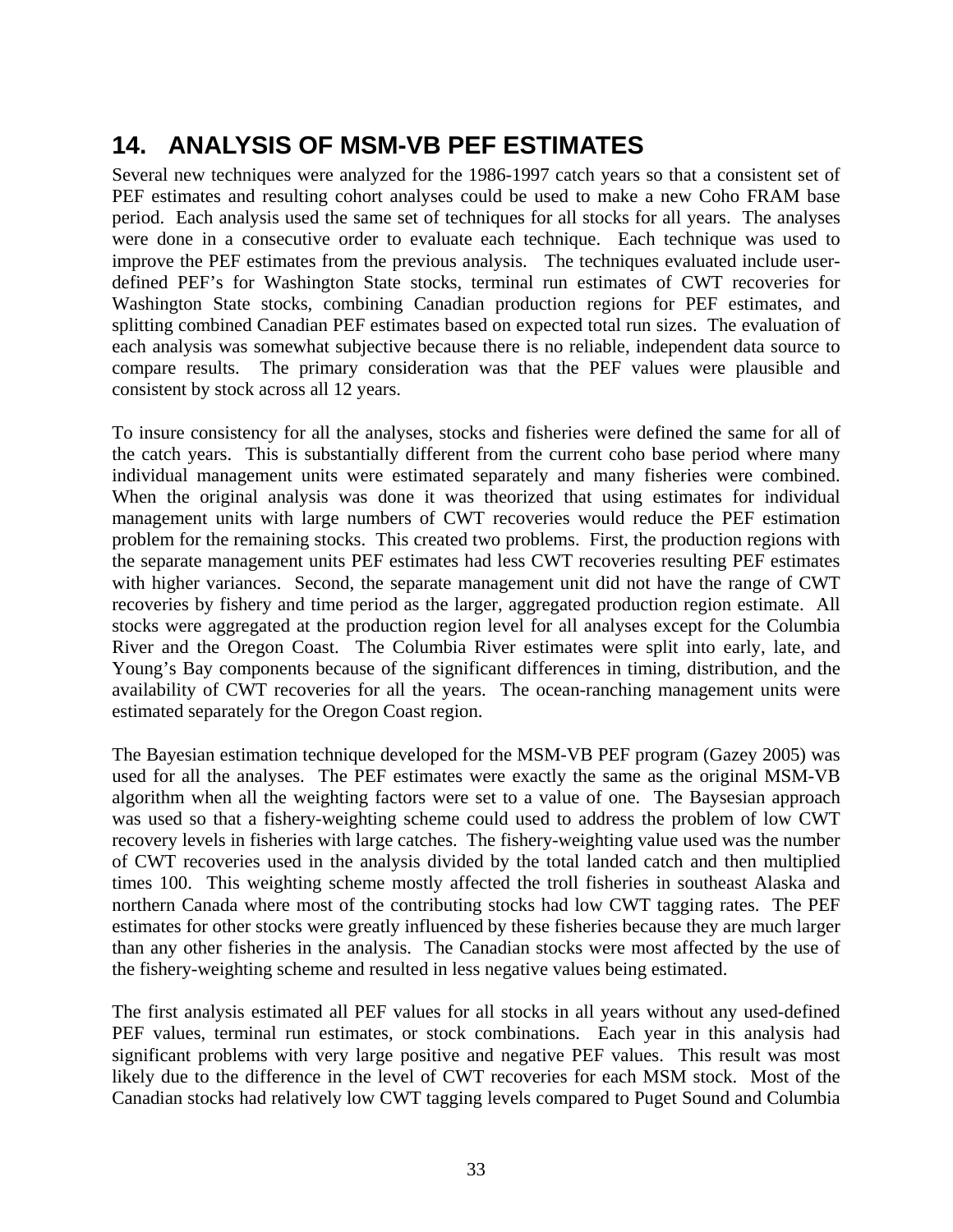River stocks. The Canadian stocks are generally from much larger geographical regions and have significantly larger numbers of fish. It was common in most years that the smaller stocks were given large PEF estimates and the remaining stocks had a wide range of positive and negative PEF estimates.

The second analysis used the user-defined PEF values for stocks originating in Washington State. The initial runs attempted to use only the PEF values for stocks with obvious estimation problems such as negative values. This technique did not work very well because fixing one stock typically caused problems with the other remaining stocks. All user-defined PEF values for all years were used for this analysis to evaluate this technique. This resulted in estimation problems for remaining stocks from Alaska, Canada, and Oregon.

The third analysis used terminal run estimates of CWT returns for the Washington State stocks. The terminal run estimates used for this analysis are listed in Tables 18-21. The terminal runsizes from RRTERM for each production region for each year were divided by the userdefined PEF values to estimate the expected number of CWT returns.

*Equation 14.1 --*

 $EstCWTree_f = TermRun_s / UserPEF_s$ 

|                        | Where:                                                              |
|------------------------|---------------------------------------------------------------------|
| EstCWTRec <sub>f</sub> | Estimated CWT Returns for Total Terminal Run (MSM Terminal Fishery) |
| TermRun <sub>s</sub>   | Total Terminal Run for stock s (from RRTERM)                        |
| $UserPEF_s$            | User Defined PEF value for stock s (release PEF)                    |

The advantage of using the terminal run estimate compared to the user-defined value for these stocks is the terminal run estimate is not static. Allowing for some flexibility in the PEF estimates for the Washington State stocks reduced the estimation problems for the other stocks. There were still problems for the Canadian stocks however. These problems were addressed by combining the regions with the greatest similarity. These combinations include northwest and southwest Vancouver Island (NWVNCI, SWVNCI), Strait of Georgia and Johnstone Strait (GSMNLD, GSVNCI, FRSLOW, JHNSTN), and north and central coast (BCNCST, BCCNTRL).

The final analysis split the combined PEF estimates for the Canadian stocks into individual production region components. This step was necessary because the resulting runsizes from the previous analysis yielded unlikely values. Stock runsizes are estimated by multiplying the PEF estimates times the number of CWT recoveries for each stock. When a combined PEF estimate is used the runsize value is a function of the CWT releases for that brood year in each region. The Canadian production regions have relatively low levels of CWT tagging and were highly variable between the years analyzed. No regional estimates of escapement or terminal runsize were available for any of the years. This problem was addressed by estimating a relative run strength between the combined regions to split the combined PEF values and was applied across all years. The relative run strength values were provided by Canadian DFO biologists. The split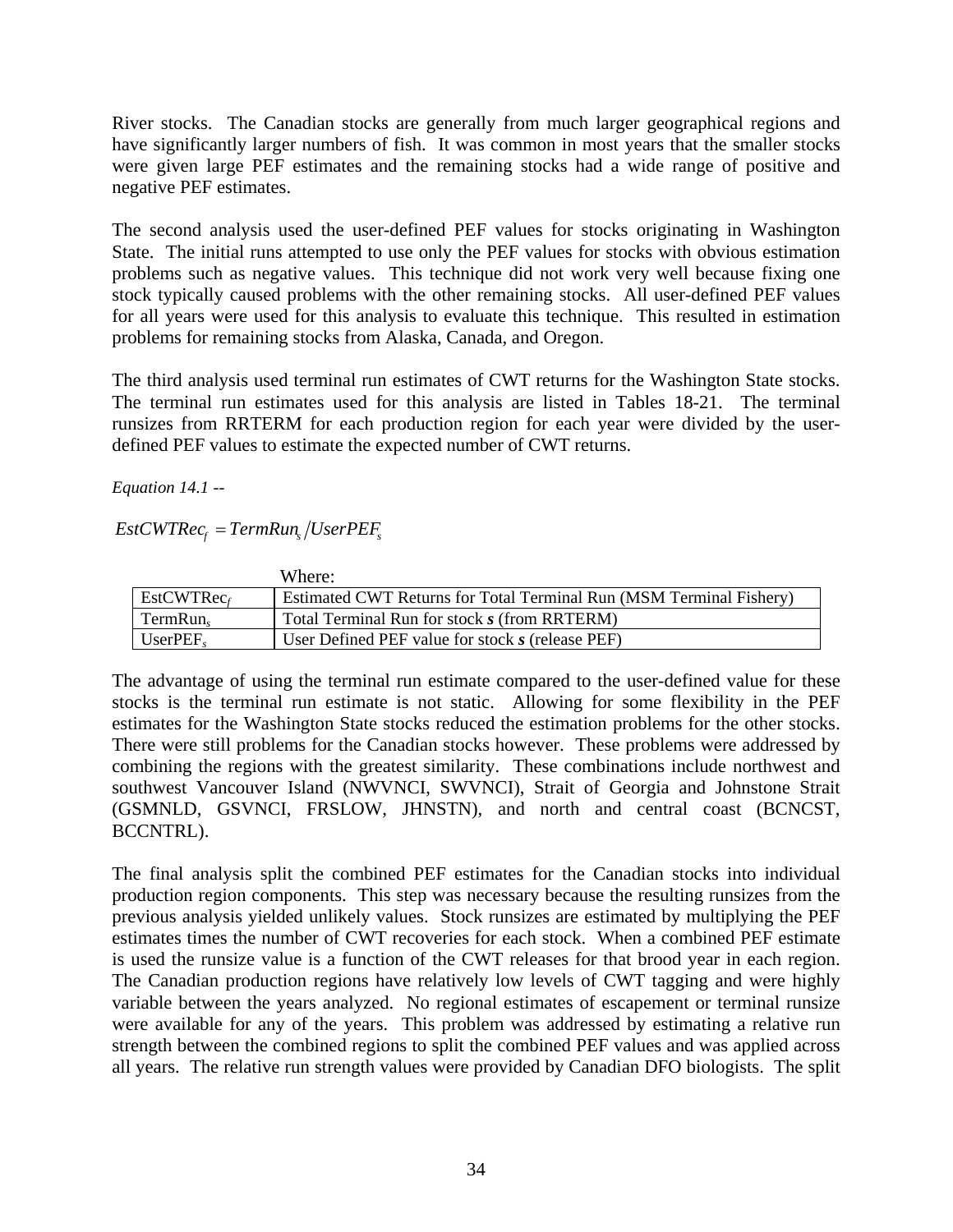user-defined PEF values were calculated by dividing the proportion of the combined runsize attributed to a stock by the total number of CWT recoveries for the stock.

*Equations 14.2 and 14.3 --*

 $MSMRunSize_s = \sum (EstChbPEF_s * CWTRec_s)$  $UserPEF<sub>s</sub> = (MSMRunSize<sub>s</sub><sup>*</sup> RelRunStream, *W* / CWTRec<sub>s</sub>$ 

|                             | Where:                                                                    |
|-----------------------------|---------------------------------------------------------------------------|
| MSMRunSize,                 | Mixed Stock Runsize for stock s (does not include terminal or escapement) |
| $UserPEF_s$                 | Estimated User PEF value for stock s                                      |
| $EstCmbPEF_s$               | Estimated PEF for Combined stock s (MSM Estimate)                         |
| RelRunStrongth <sub>s</sub> | Relative Run Strength for Combined stock s (DFO Estimate)                 |
| CWTRec <sub>s</sub>         | Total CWT Recoveries for stock s (for CWT releases used in MSM)           |

Tables 13 and 14 show the combined and recalculated PEF values for the Canadian production regions. The effect of these changes for the Coho FRAM base period exploitation rates are minor because the escapement numbers for these production regions are derived from the index exploitation rates provided by DFO staff. The index values are shown in Table 18. The Coho FRAM base period exploitation rates are an average of the rates from each used in the base period selected and will not change. The final step in the MSM analysis is the computation of cohort sizes by time step and the exploitation rates by stock and fishery. A comparison of cohort sizes by stock and year between the old methodology for the current Coho FRAM base period and the new MSM program is shown in Figures 13-43. Each figure is for an individual production region across all the years analyzed. Estimates for the old methodology are only available for the 1986-1991 catch years. The differences between the old and new estimates for most stocks were relatively small except for some of the Canadian stocks and some years for other stocks. The Washington State stocks with the greatest differences were Stillaguamish/Snohomish, Strait of Juan de Fuca, and Queets. These stocks are smaller in total numbers than nearby stocks and typically had "user-defined" PEF values for many of the years in the old methodology. The Canadian stocks were expected to be substantially different because of the technique used to split the combined PEF estimates.

The results of these analyses show that the estimation algorithm has problems with closely stock groups that have similar CWT recovery distributions and not being able to be constrained to positive values only. The large differences in CWT tagging rates between production regions have a direct influence the PEF estimation problems. The use of terminal run estimates and "user-defined" PEF values are a convenient method of using CWT recovery information with other known information about each stock. The comparison of the old and new cohort sizes resulting from the PEF estimation procedures show that different approaches yield very similar results. This suggests that the general technique of estimating PEF values using CWT distribution data is valid. The final step of calculating a Coho FRAM base period by averaging the results over many years should result in a better predictive tool for fishery regulation analysis.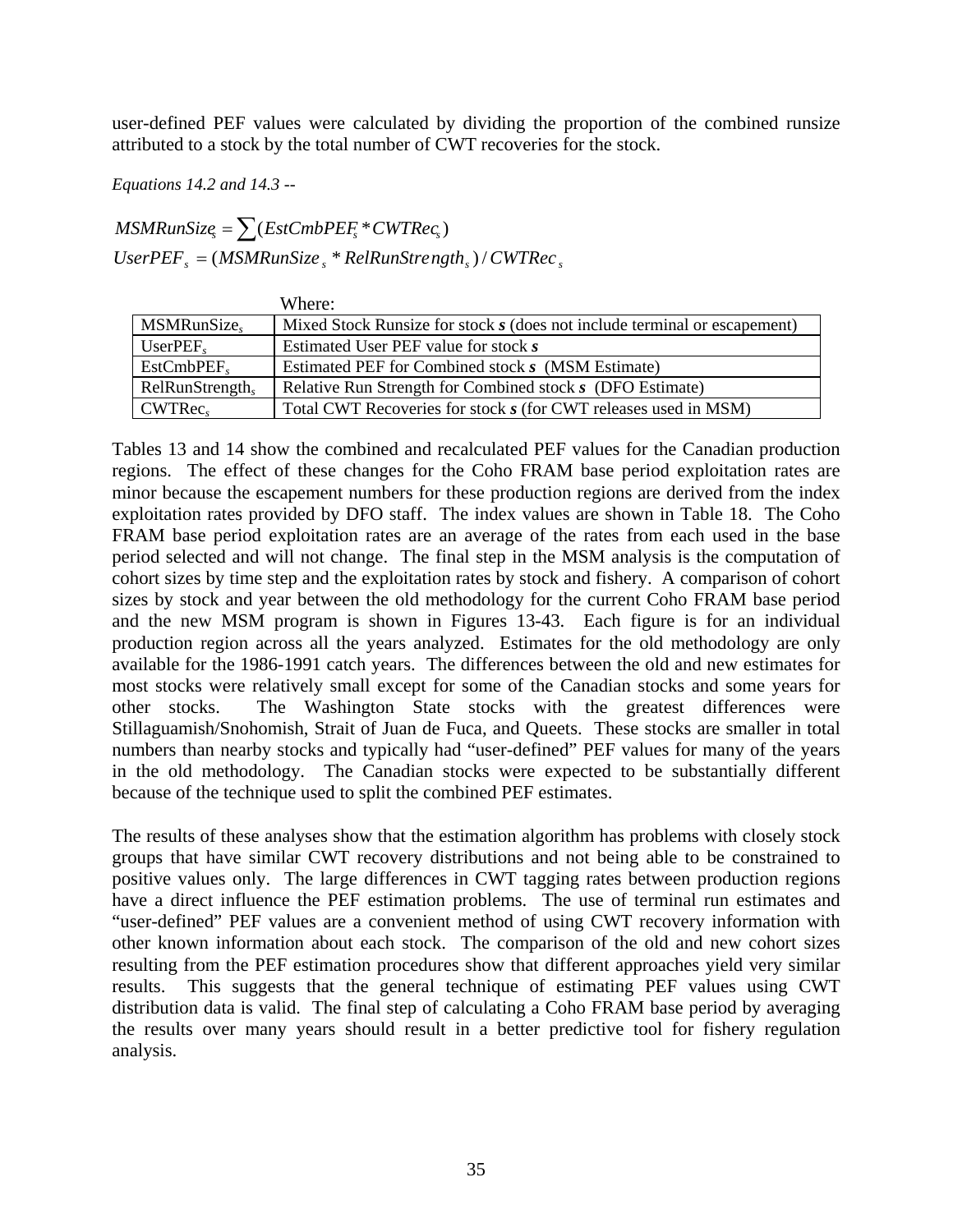### **15. LITERATURE CITED**

- Gazey, B. 2005. Development and Documentation of Coho Mixed Stock Model Component. Southern Boundary Restoration & Enhancement Fund 2004/2005 Project #A-022.
- JTC (Joint Canada-US Coho Technical Committee). 2002. Joint Canada-U.S. Coho Technical Committee Workplan. Pacific Salmon Commission.
- PFMC (Pacific Fishery Management Council). 2006.Fishery Regulation Assessment Model An overview for Chinook and Coho. Model Evaluation Workgroup, PFMC.
- PFMC (Pacific Fishery Management Council). 2005. Review of 2004 ocean salmon fisheries. Pacific Fishery Management Council, Portland, Oregon.
- PSC (Pacific Salmon Commission). 1994. Interim estimates of the Coho stock composition for the 1984-1991 southern area fisheries and for the 1987-1991 northern panel area fisheries, TCCOHO(94)-1.
- Scott, J.B., R.A. Moore, R.A. Comstock, M. Alexandersdottir, and W. Tweit. 1995. A coded wire tag based methodology for reconstructing Coho salmon (*Oncorhynchus kisutch*) cohorts. Draft Manuscript. Washington Department of Fisheries, Olympia, Washington.
- Starr, P.J., and R. Hilborn. 1988. Reconstruction of harvest rates and stock contribution in gauntlet salmon fisheries. Canadian Journal of Fisheries and Aquatic Sciences 45:2216-2229.
- Tompkins, A. 2005. Development and documentation of expanded Canadian FRAM base period for Coho. Pacific Biological Station, Canada Department of Fisheries and Oceans. Southern Boundary Restoration & Enhancement Fund 2004/2005 Project #A-050.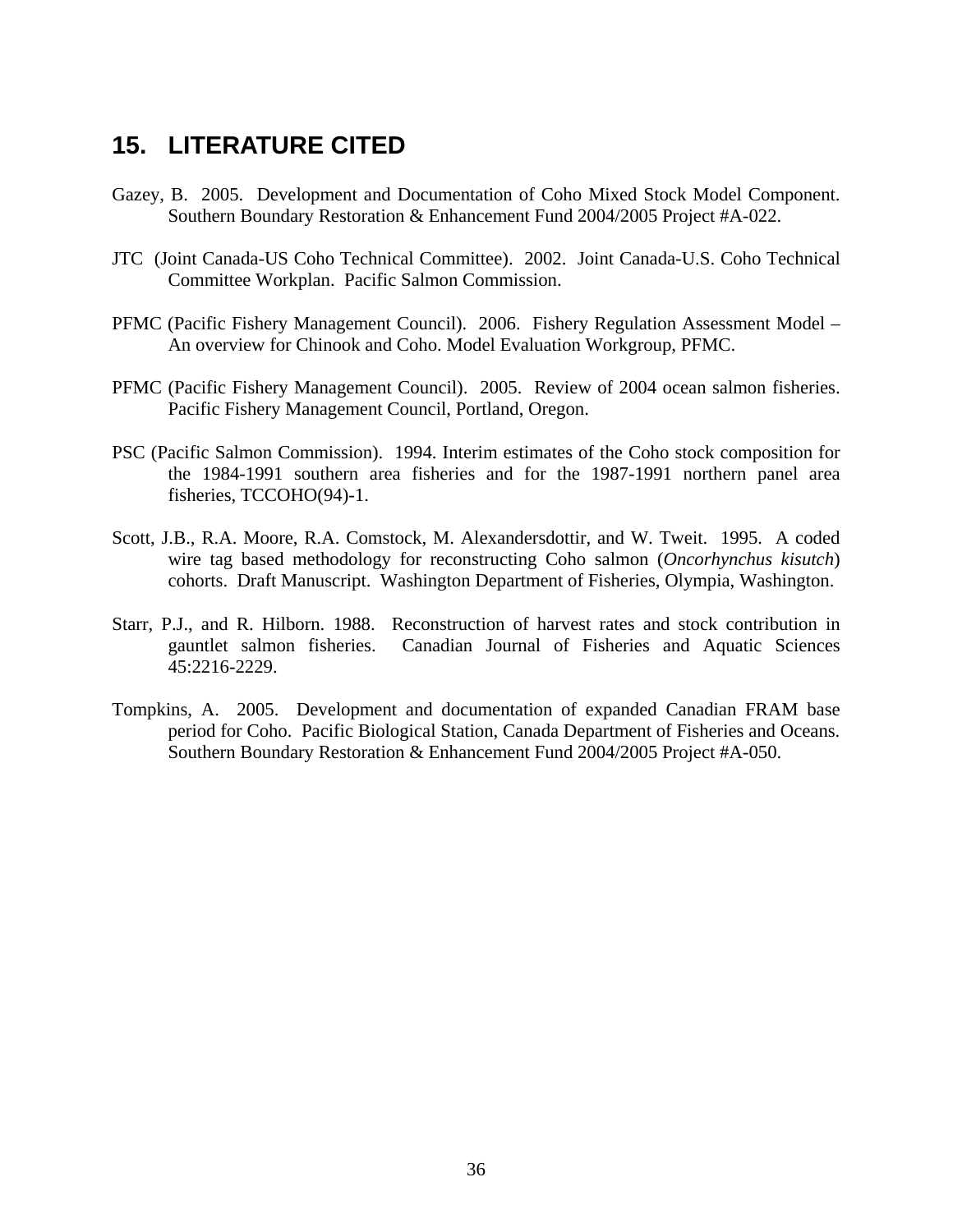### **16. FIGURES**



Figure 1. An overview of the process in which cohort analysis is completed and the Coho FRAM base period is developed.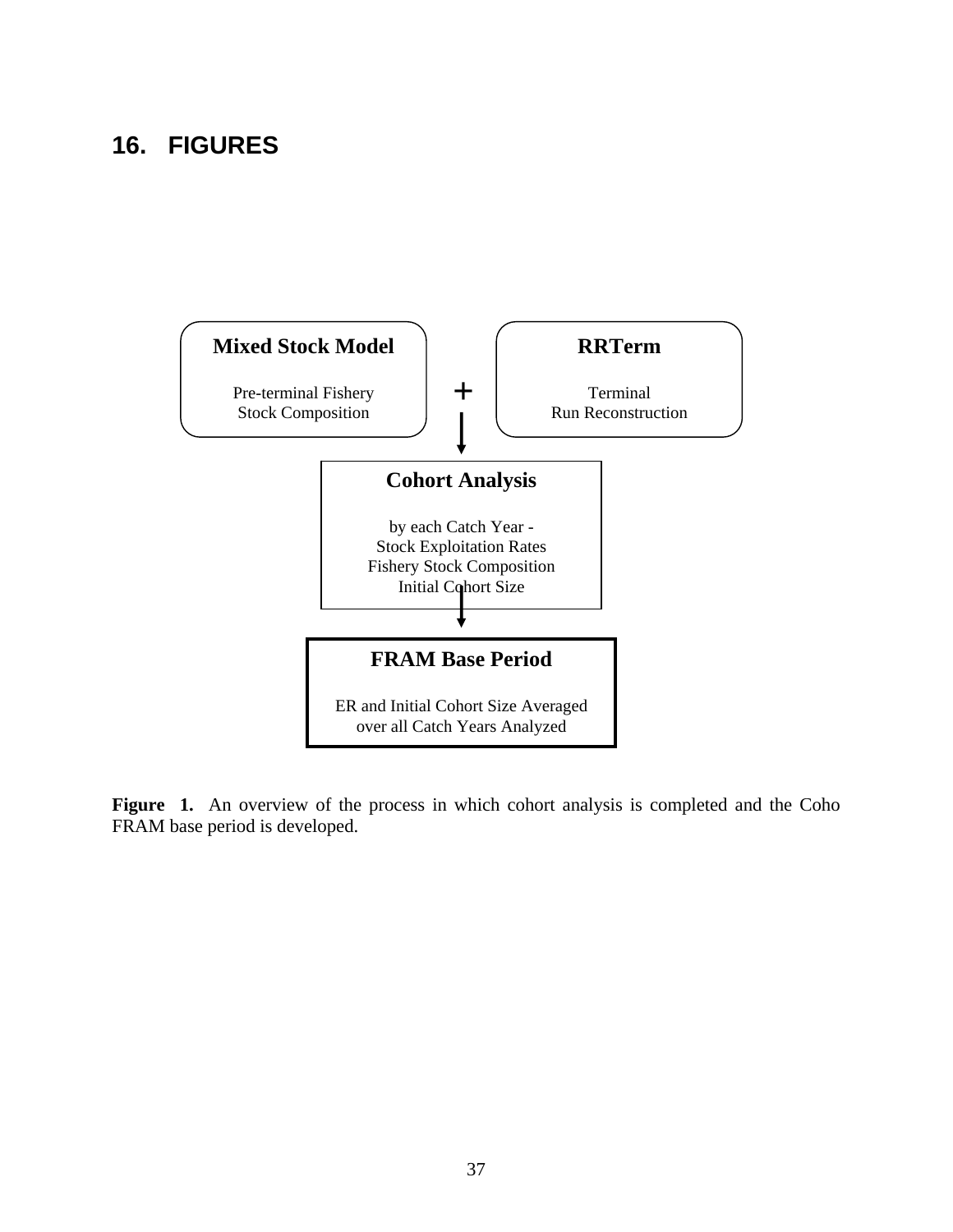

**Figure 2**. Flowchart of Coho FRAM base period development process and data inputs.  $MU = Management Unit$ ,  $PR = Production Region$ ,  $CAP = Catch$  Adjustment Program.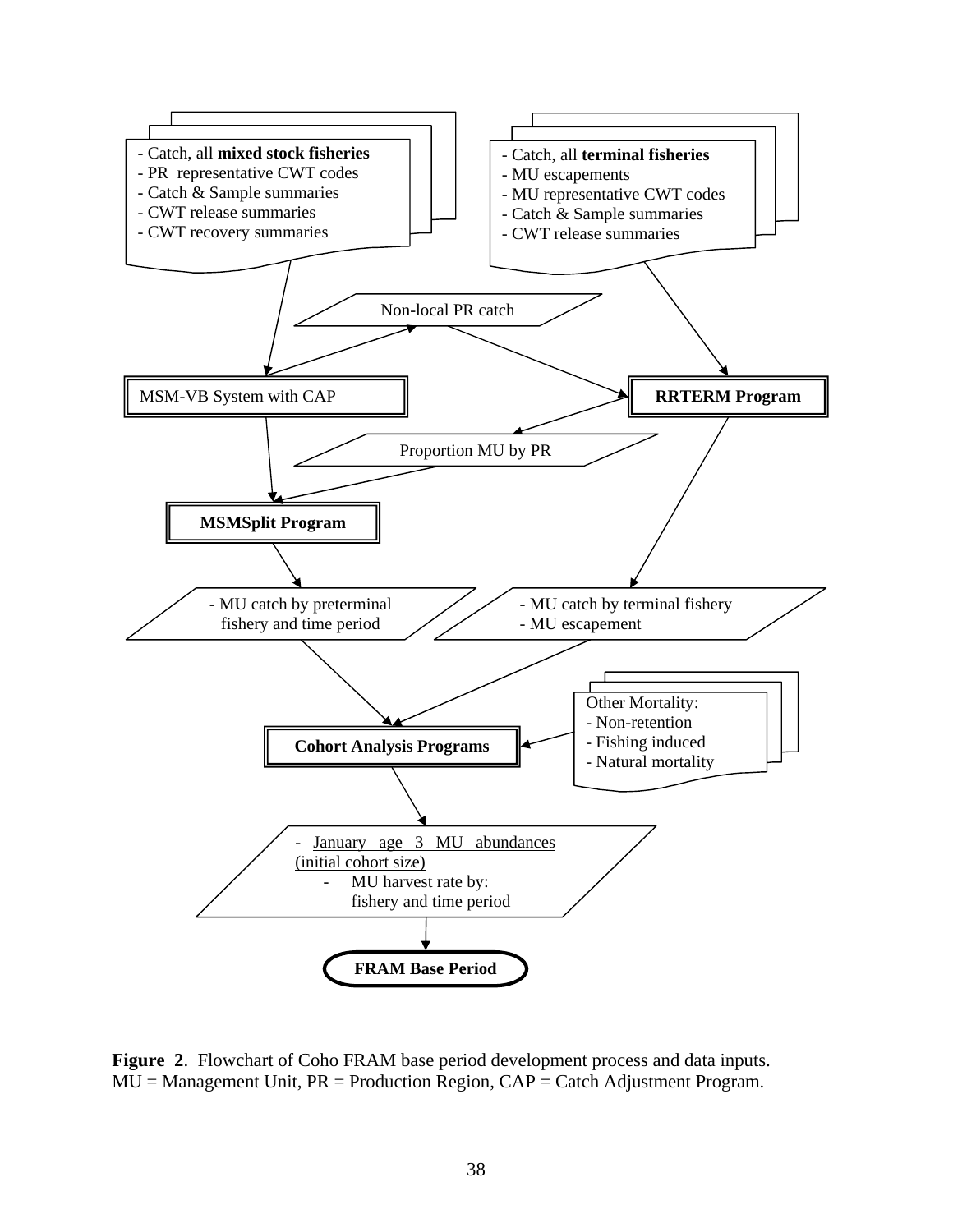

**Figure 3**. Flowchart of the six MSM-VB System components. See Figure 4 for MSM Analysis options.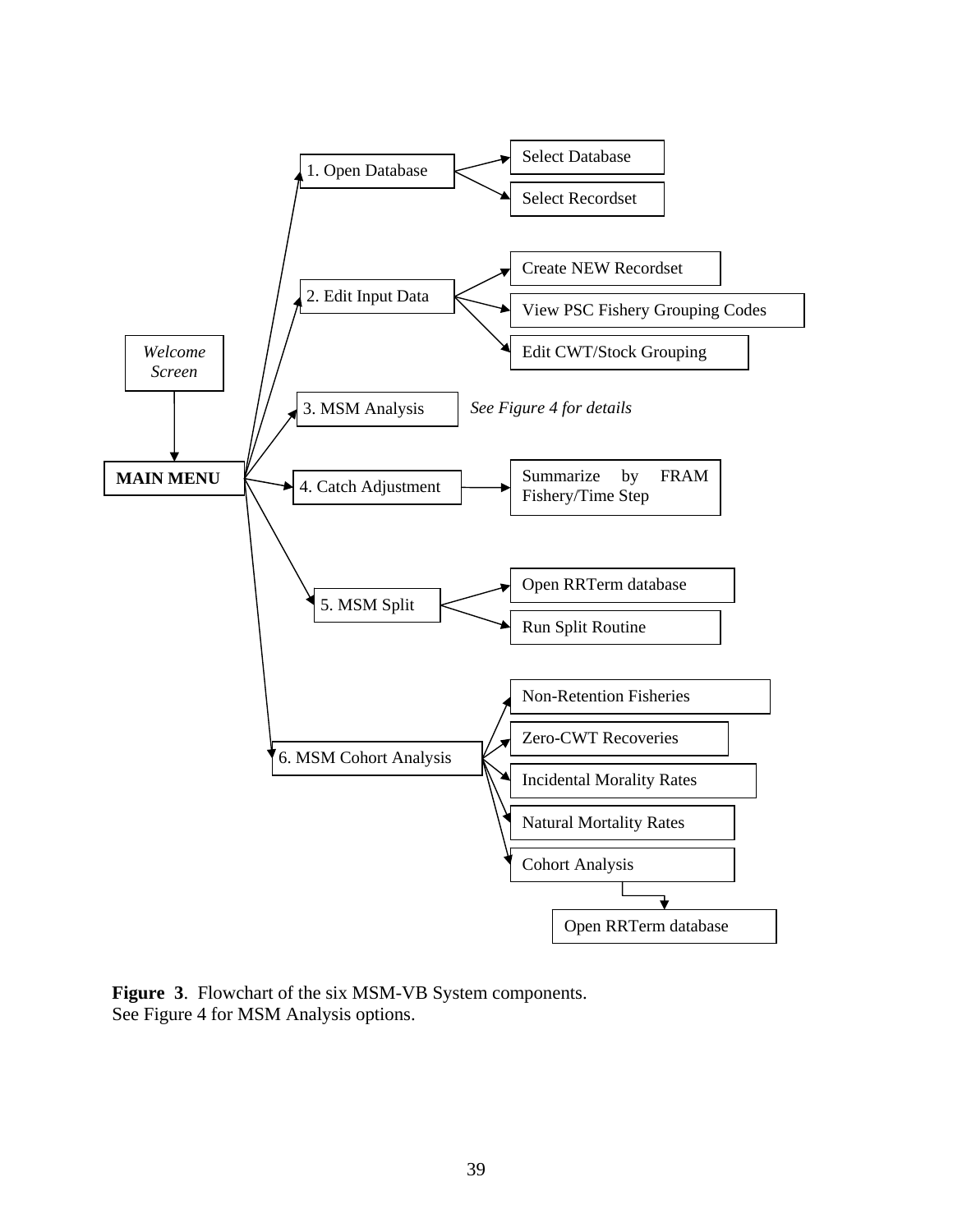

**Figure 4.** Flowchart of MSM-VB system's MSM Analysis components. See Figure 3 for options available under all other MSM-VB subprograms.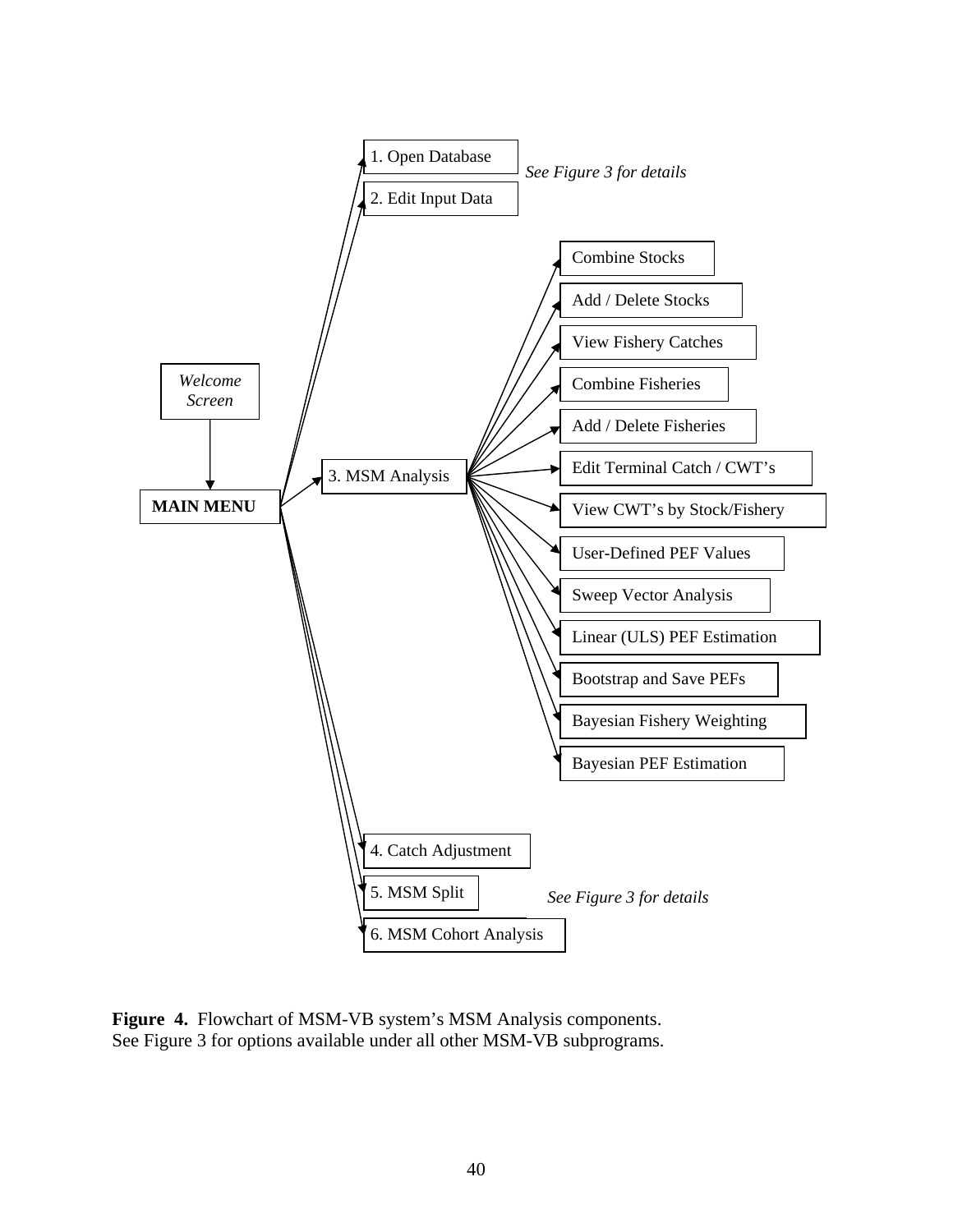#### **Init\_Fisheries**



**Figure 5.** Flowchart of subroutine "Init\_Fisheries" in the MSM-VB program.



Figure 6. Flowchart of subroutine "Init\_Stocks" in the MSM-VB program.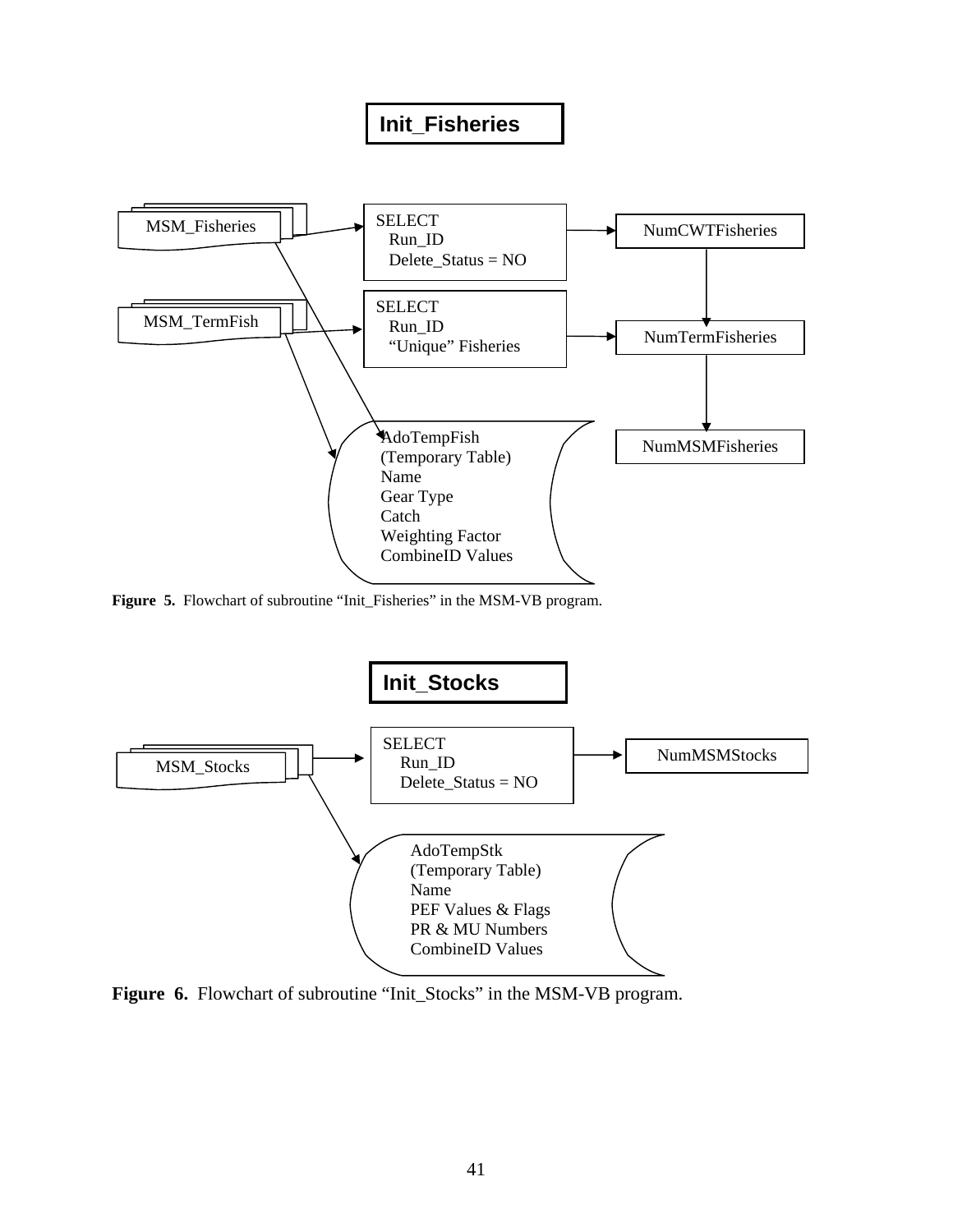

**Figure 7**. Flowchart of subroutine "Init\_CWTRec" in the MSM-VB program.



**Figure 8**. Flowchart of subroutine "Compress\_Data" in the MSM-VB program.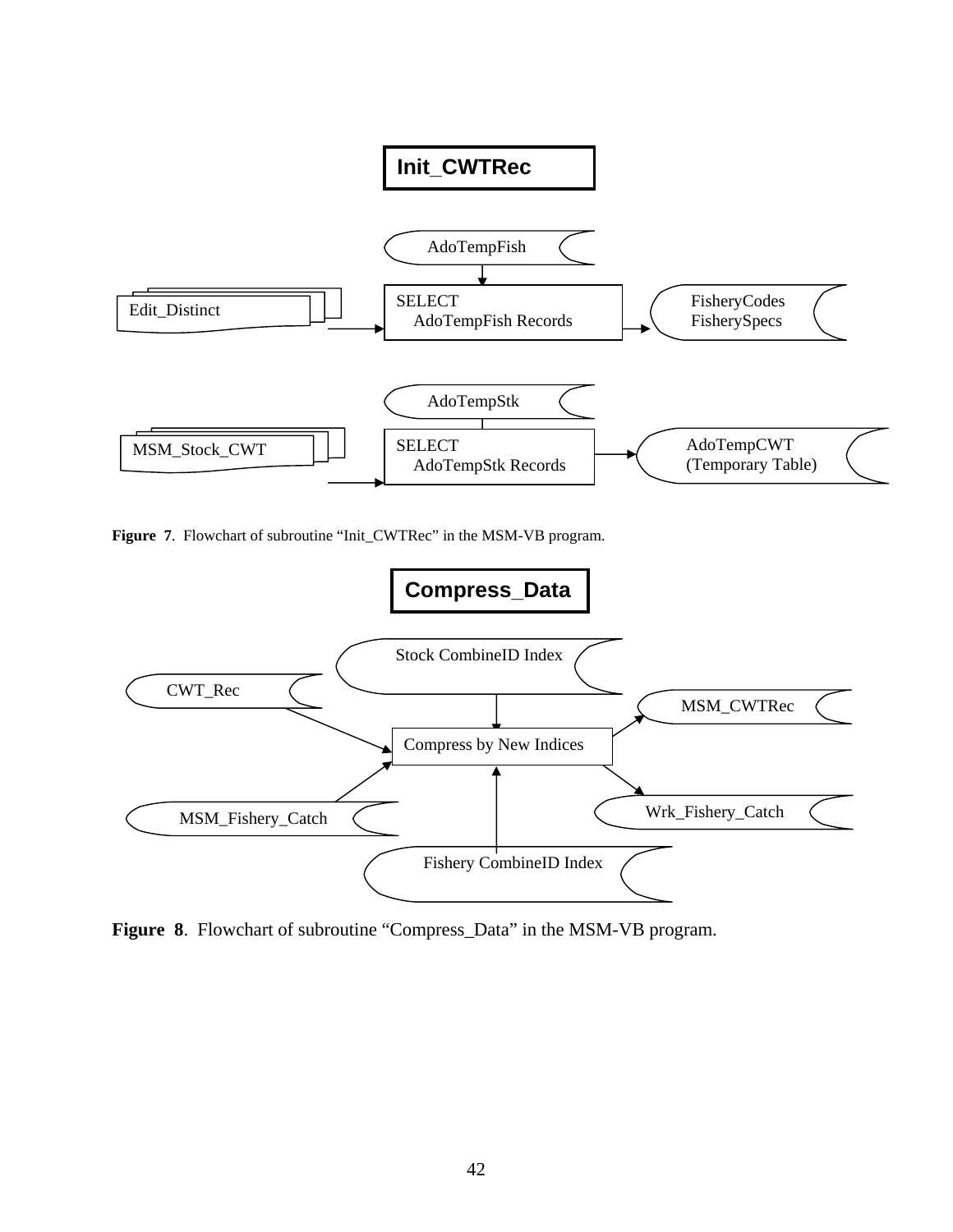

**Figure 9**. Flowchart of subroutine "SweepVector" in MSM-VB program.



Figure 10. Flowchart of subroutine "PEF\_Estimate" in the MSM-VB program.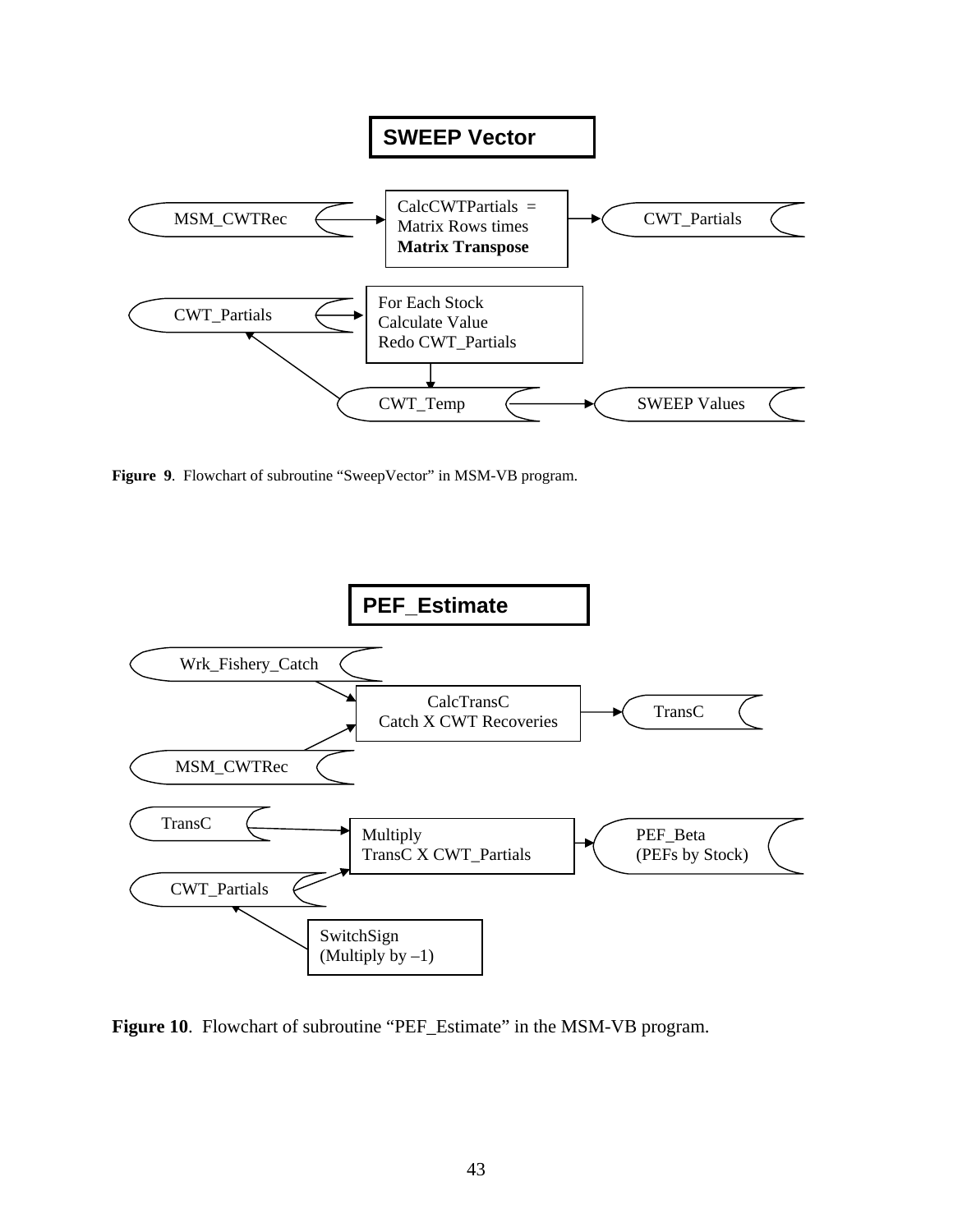

Figure 11. Steps performed by the subroutine "Bayesian\_PEF\_Estimate" in the MSM-VB program.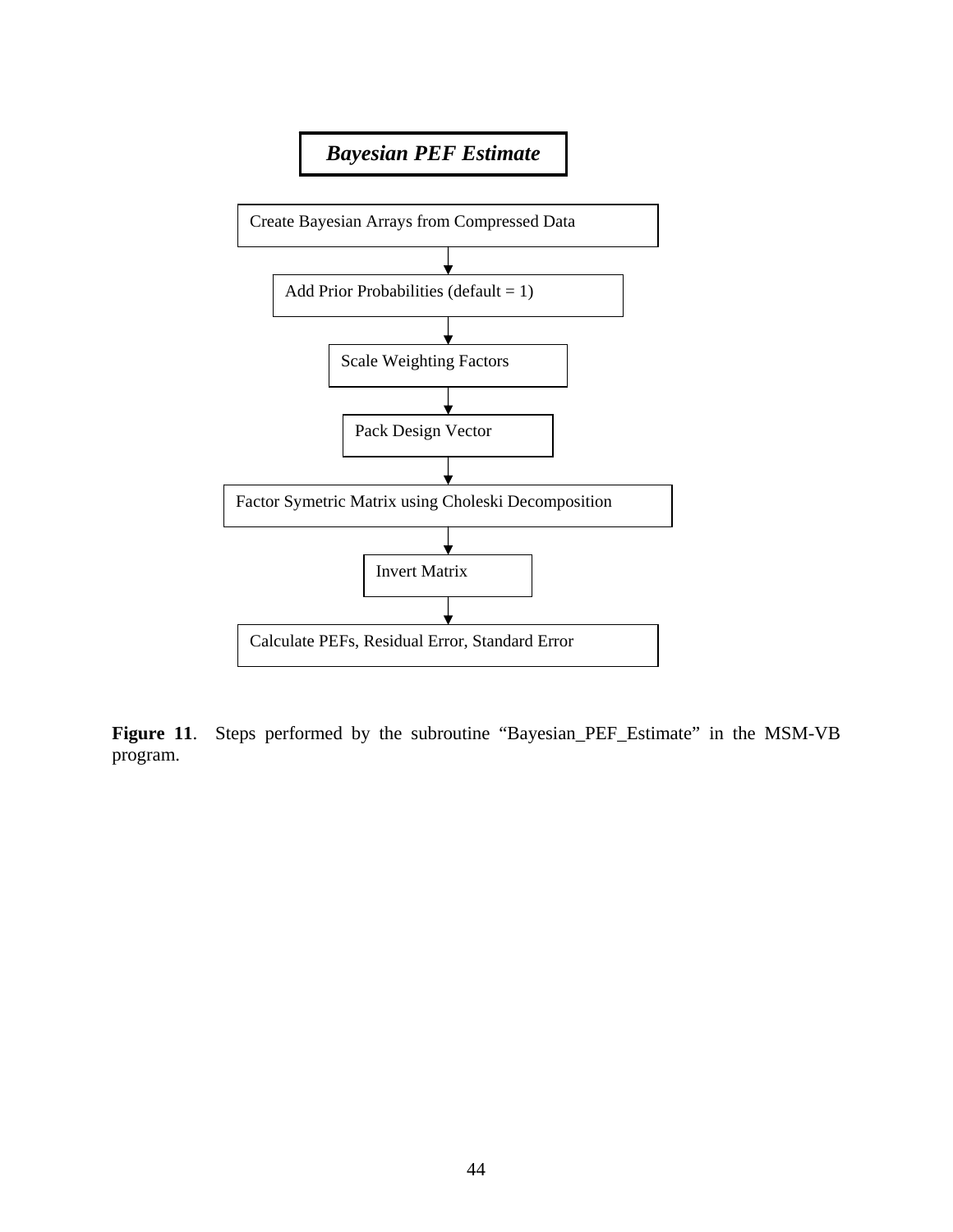

**Figure 12.** Flowchart depicting the steps in performing "Backwards FRAM".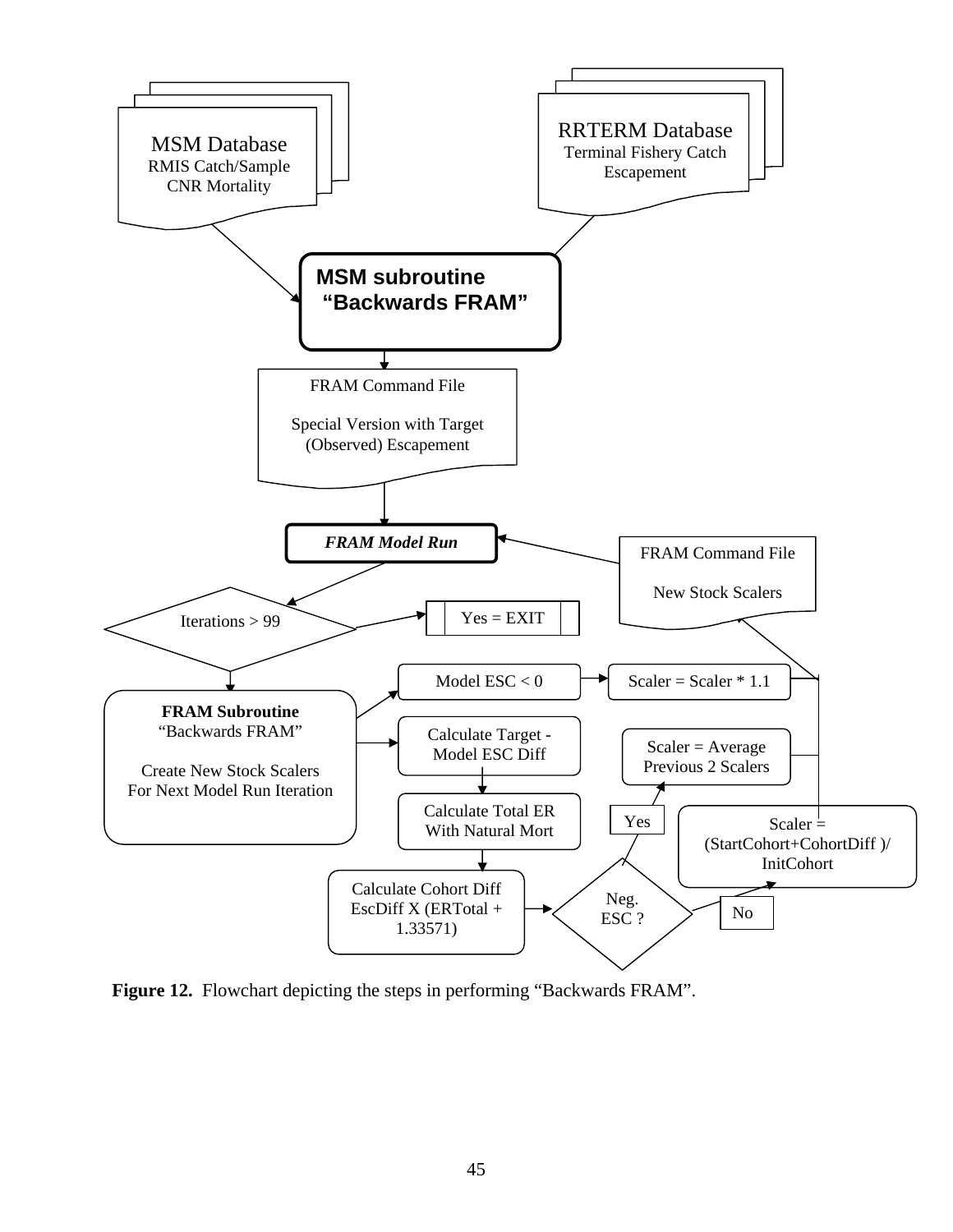

**Figure 13.** Comparison of old and new MSM Nooksack-Samish cohort sizes.



**Figure 14.** Comparison of old and new MSM Skagit cohort sizes.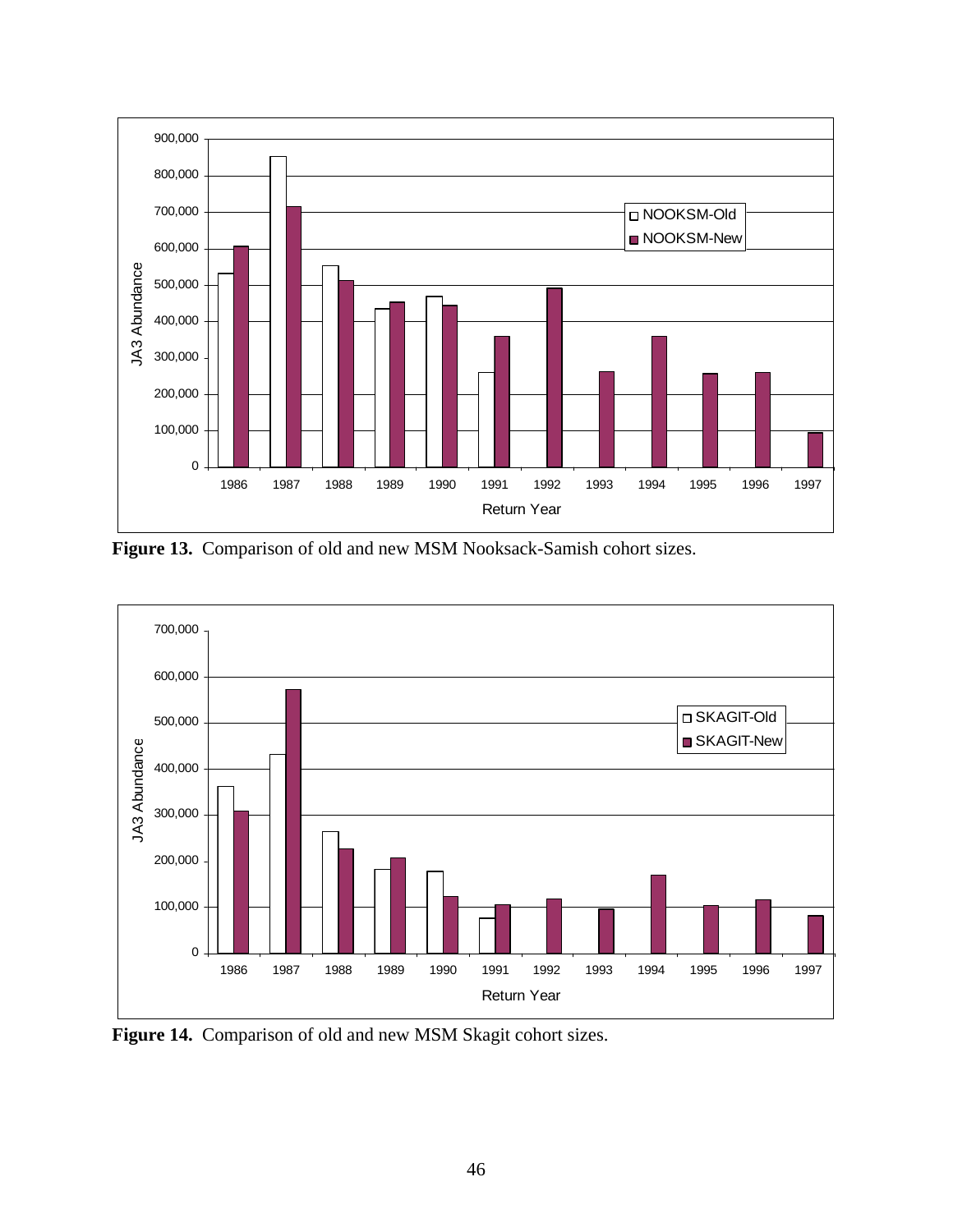

**Figure 15.** Comparison of old and new MSM Stillaguamish-Snohomish cohort sizes.



**Figure 16.** Comparison of old and new MSM Hood Canal cohort sizes.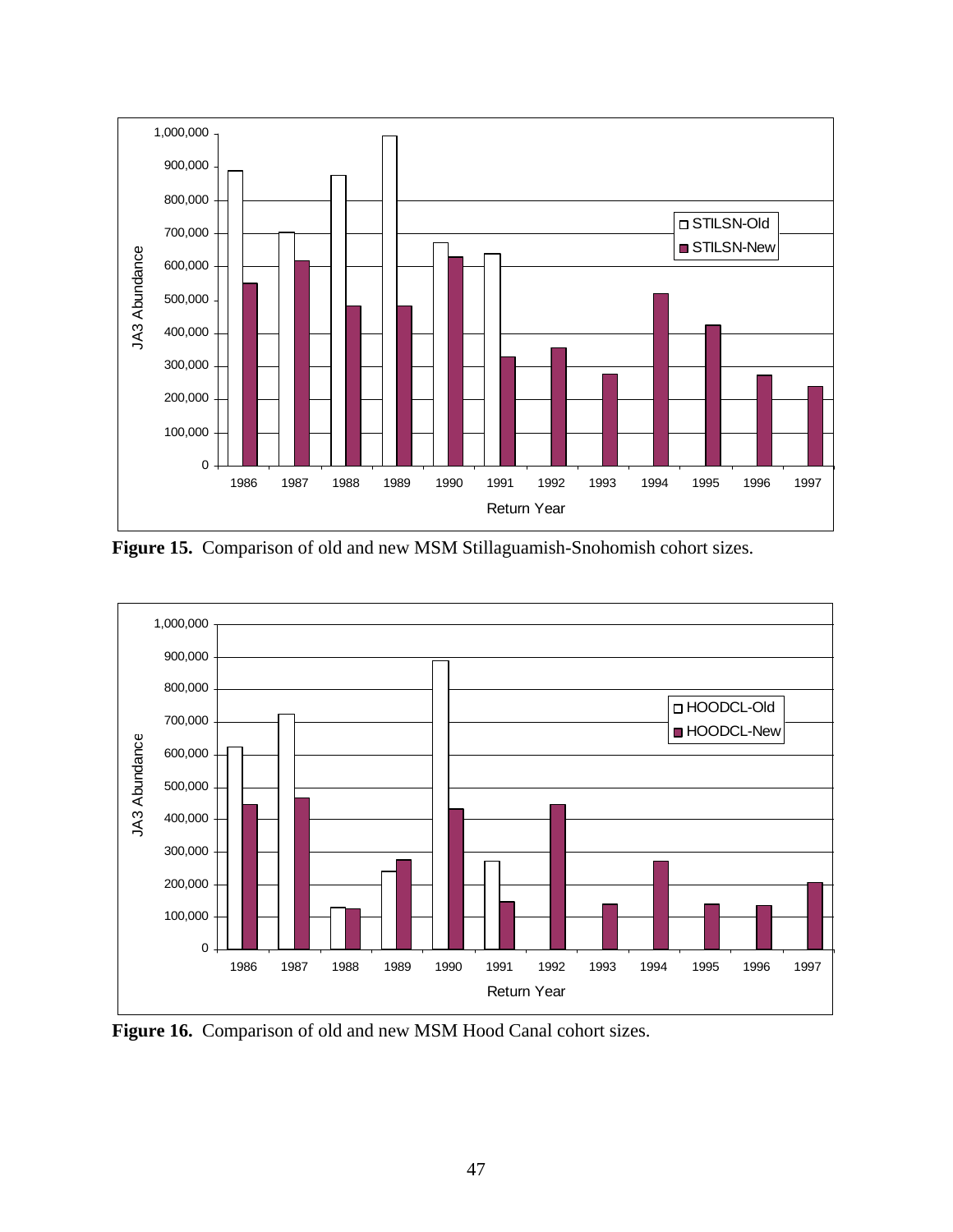

**Figure 17.** Comparison of old and new MSM South Puget Sound cohort sizes.



Figure 18. Comparison of old and new MSM Strait of Juan de Fuca cohort sizes.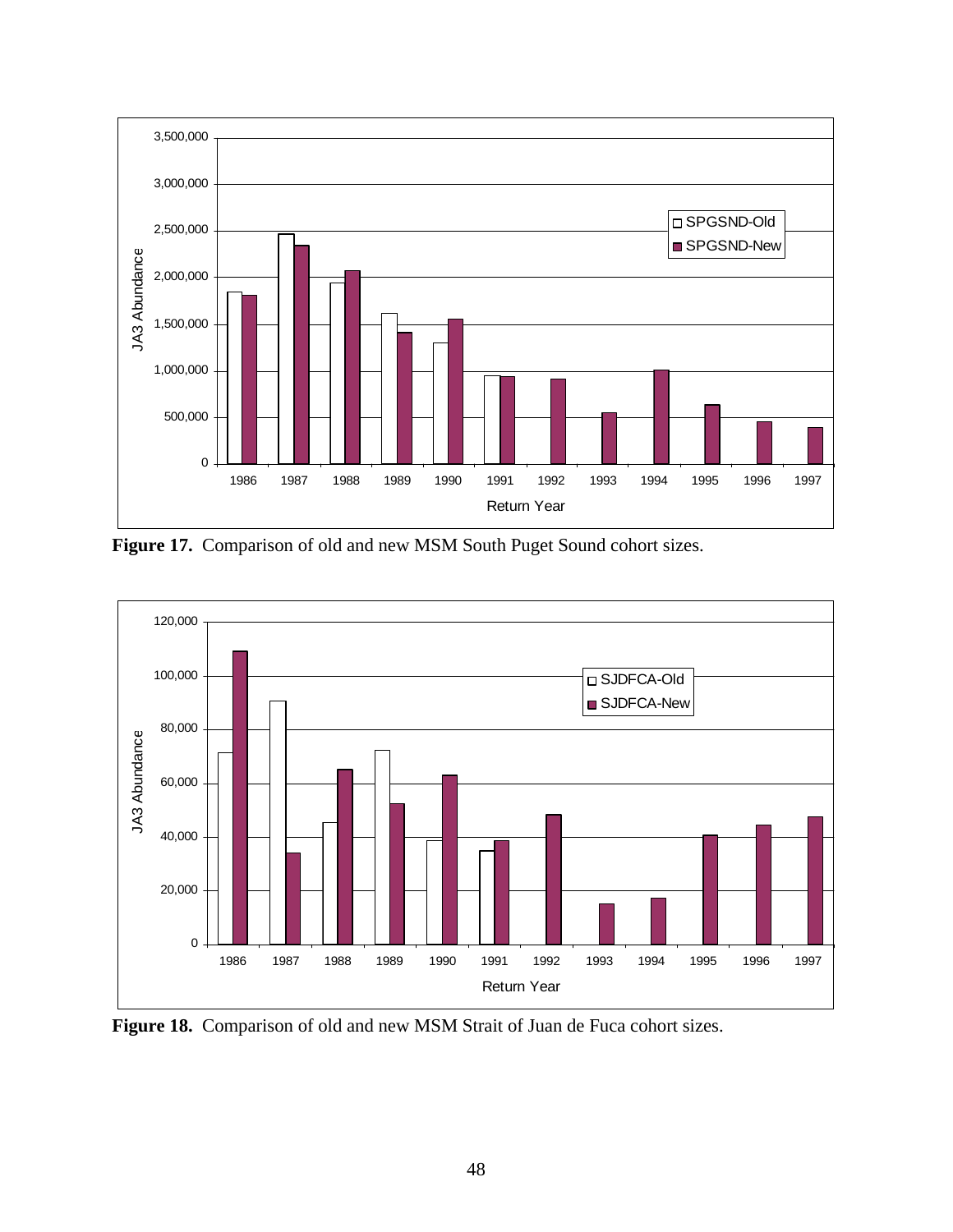

**Figure 19.** Comparison of old and new MSM Makah cohort sizes.



Figure 20. Comparison of old and new MSM Queets cohort sizes.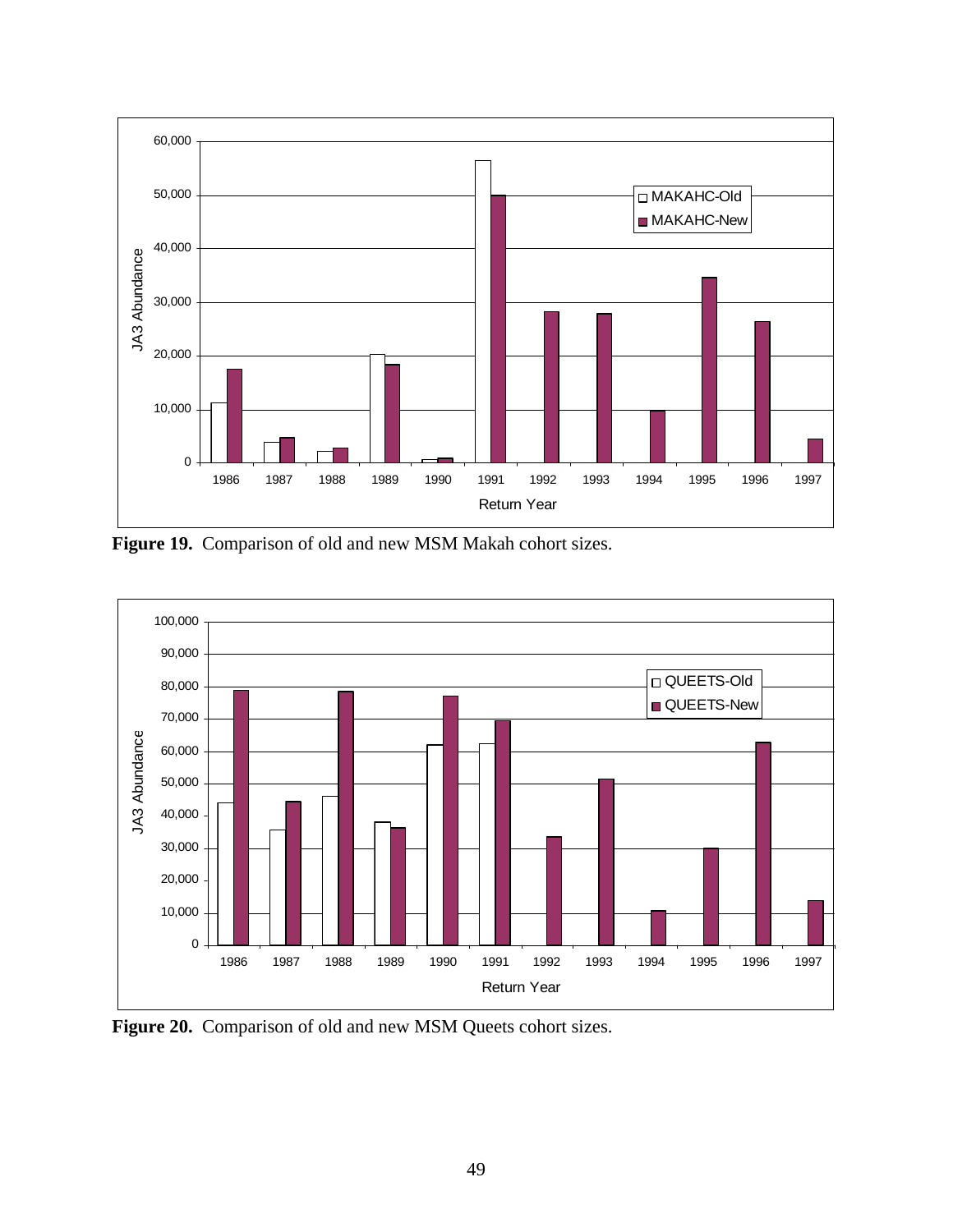

**Figure 21.** Comparison of old and new MSM Quillayute cohort sizes.



**Figure 22.** Comparison of old and new MSM Quinault cohort sizes.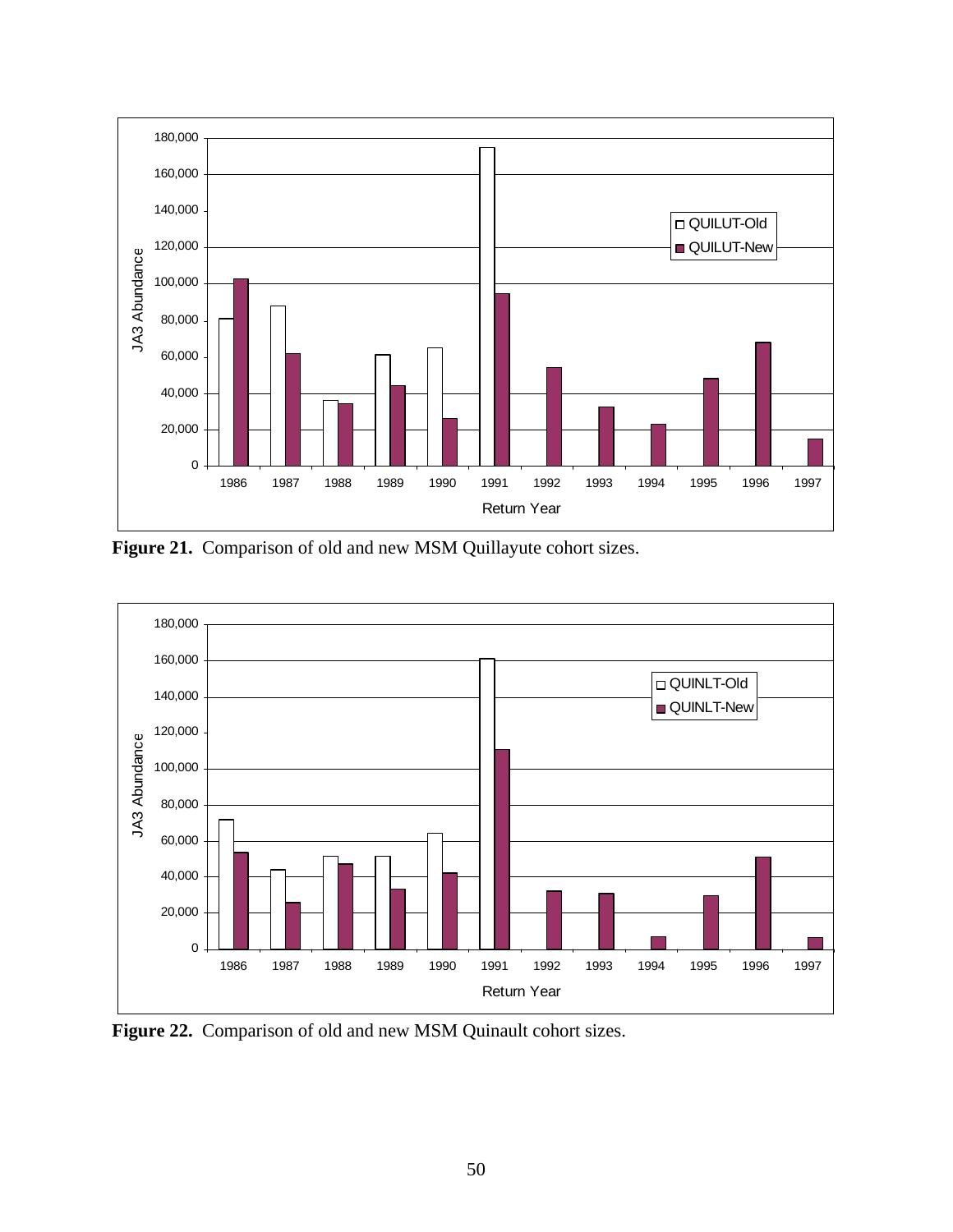

**Figure 23.** Comparison of old and new MSM Grays Harbor cohort sizes.



**Figure 24.** Comparison of old and new MSM Willapa Bay cohort sizes.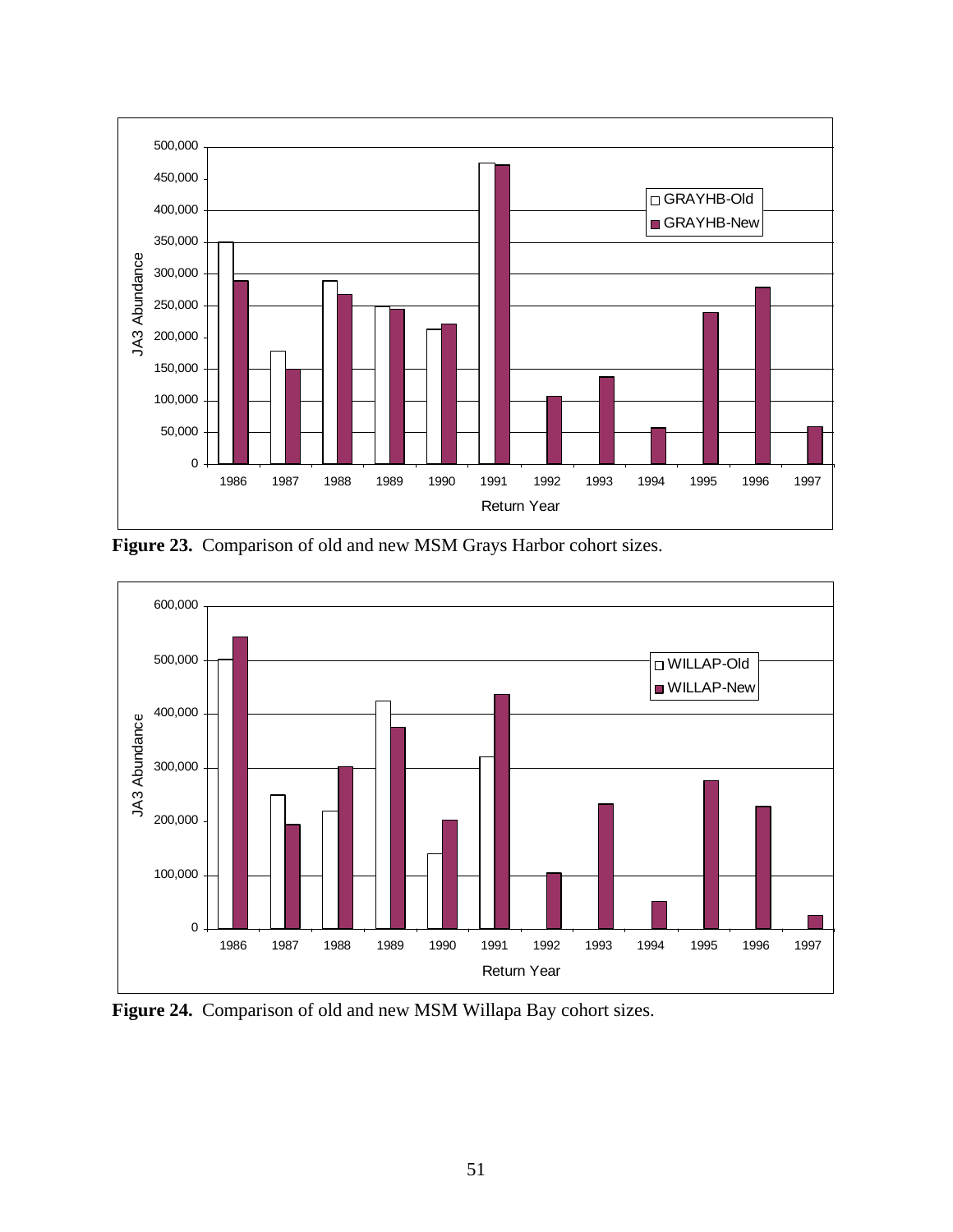

**Figure 25.** Comparison of old and new MSM Columbia River Early cohort sizes.



**Figure 26.** Comparison of old and new MSM Youngs Bay cohort sizes.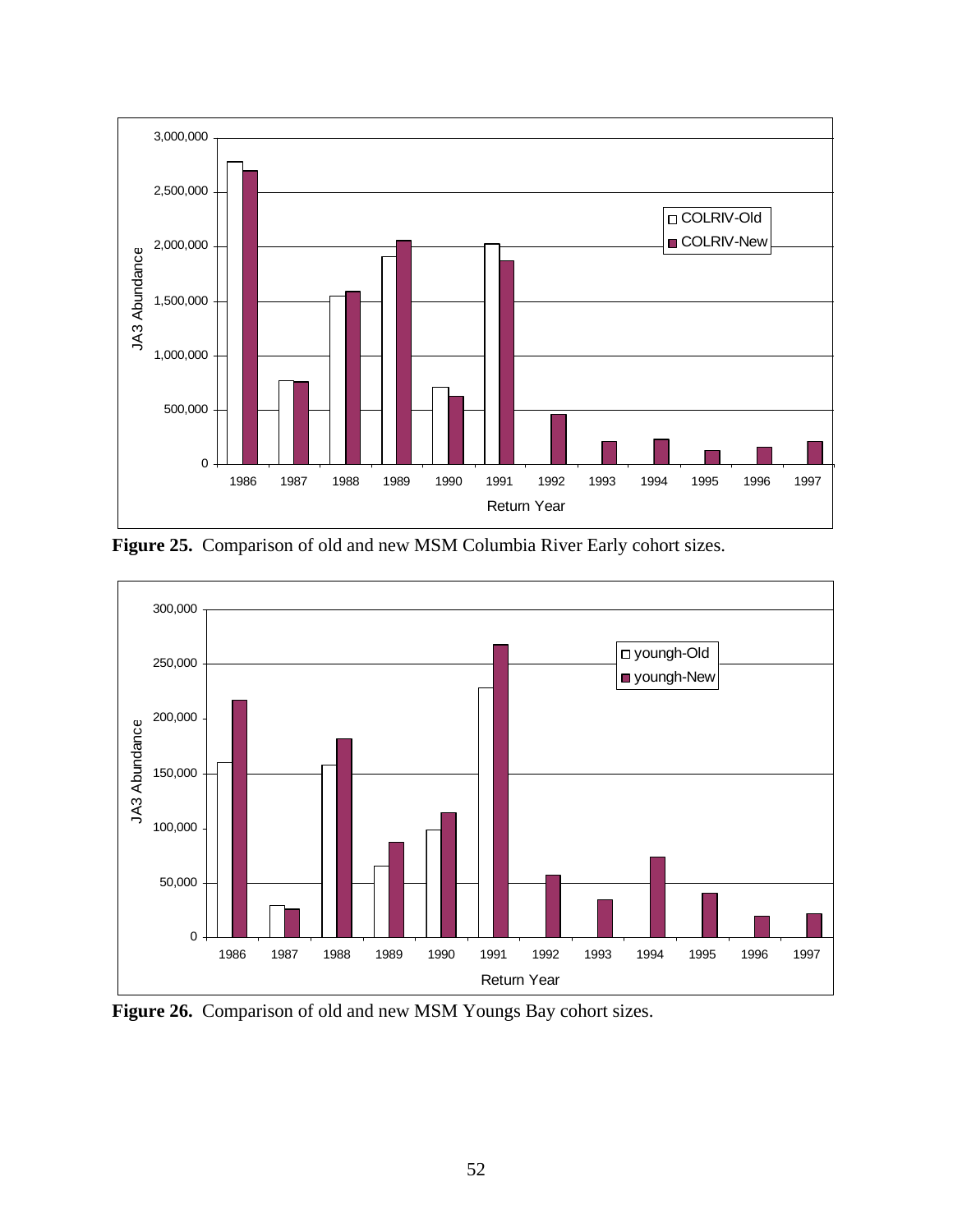

**Figure 27.** Comparison of old and new MSM Columbia River Late cohort sizes.



**Figure 28.** Comparison of old and new MSM Oregon Coast cohort sizes.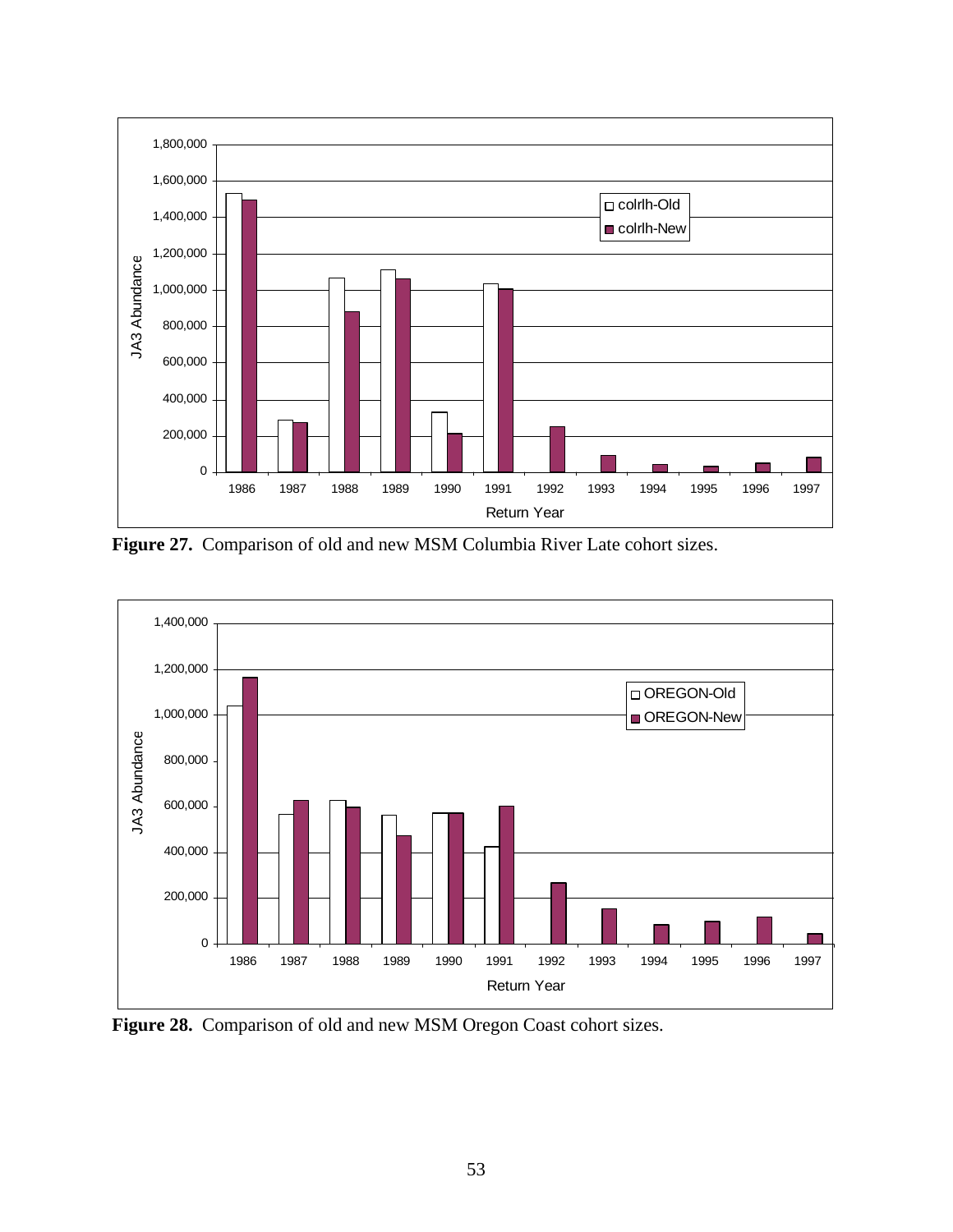

**Figure 29.** Comparison of old and new MSM South Oregon-California cohort sizes.



**Figure 30.** Comparison of old and new MSM Georgia Strait Mainland cohort sizes.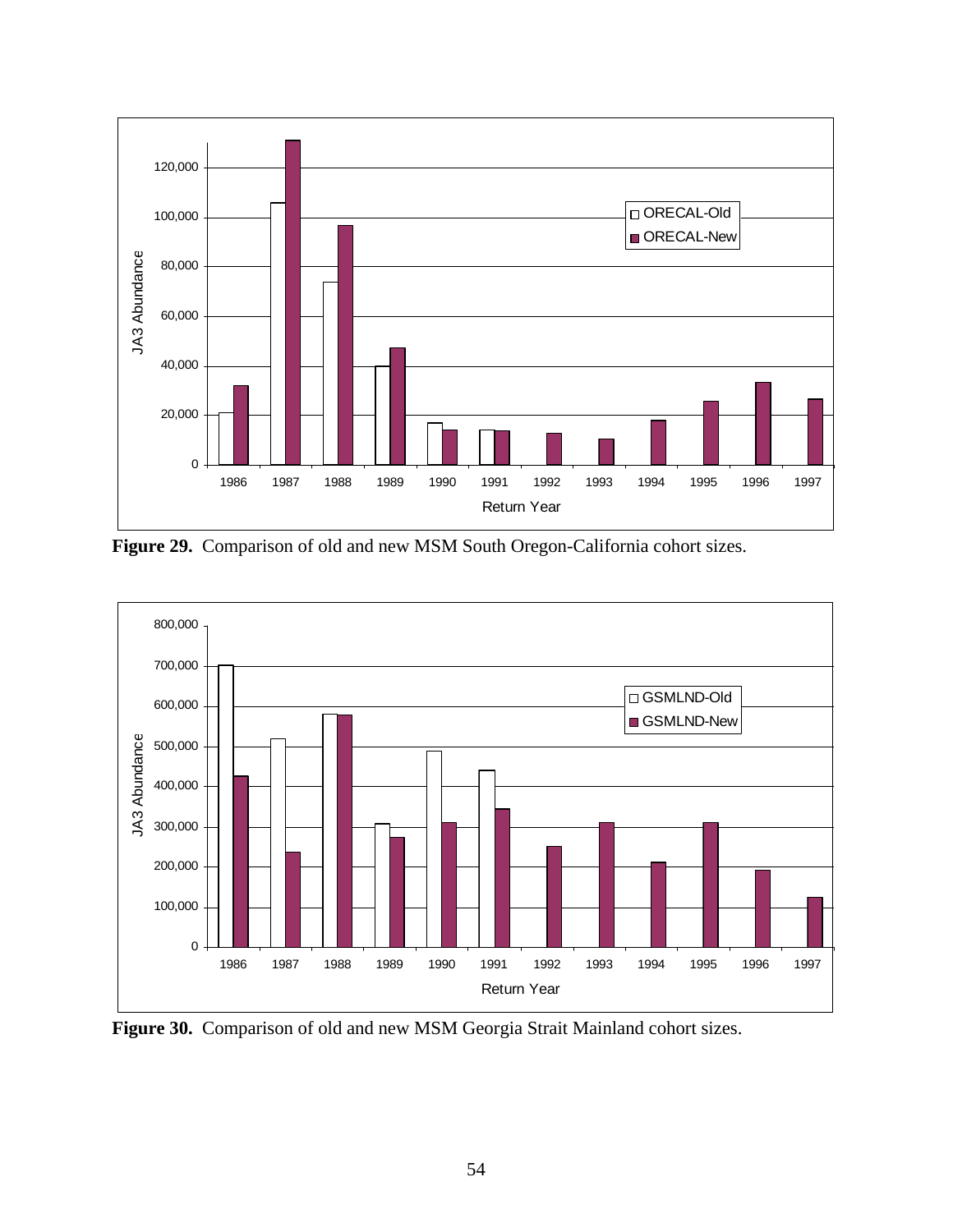

**Figure 31.** Comparison of old and new MSM Georgia Strait-Vancouver. Island cohort sizes.



**Figure 32.** Comparison of old and new MSM Johnstone Strait cohort sizes.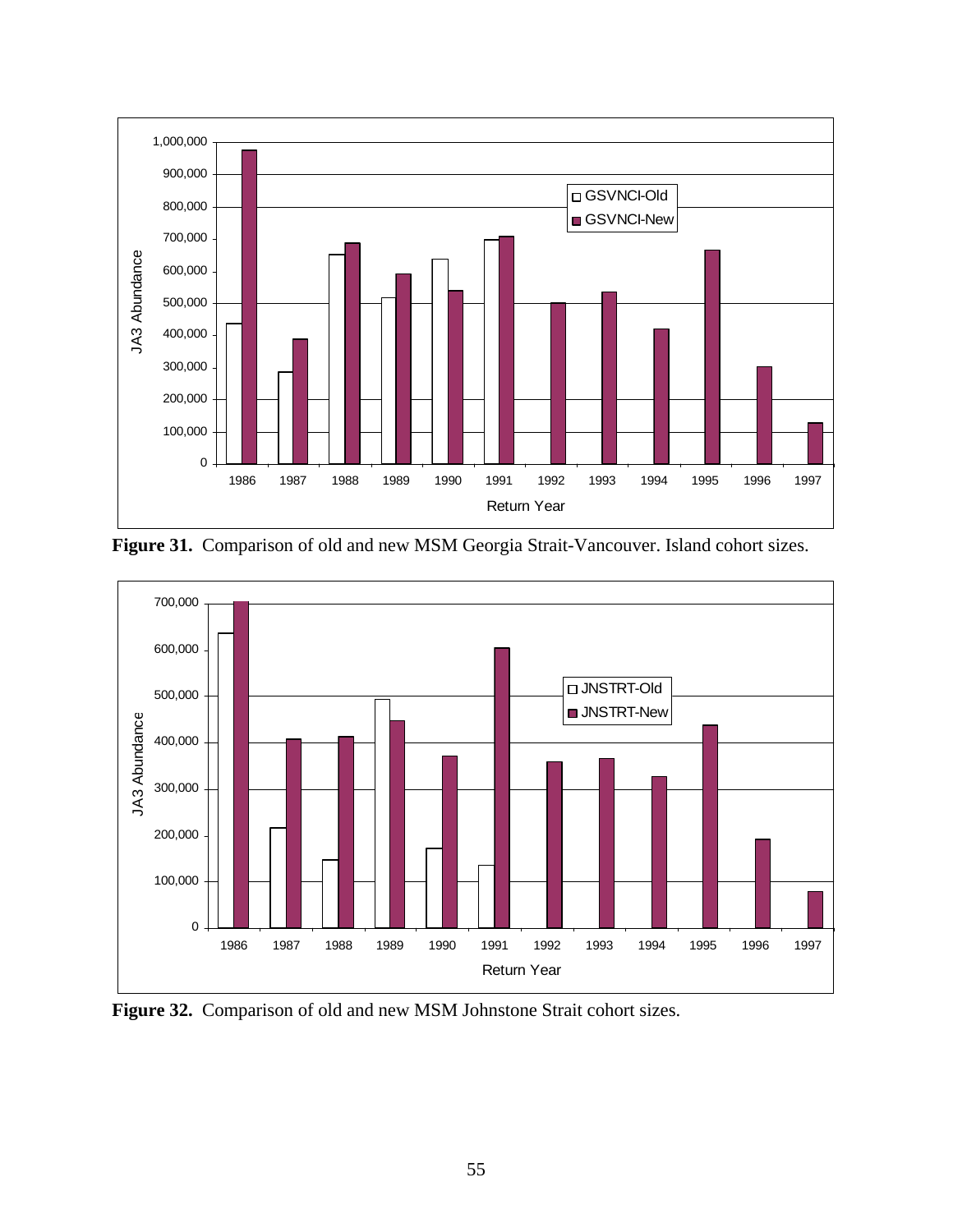

**Figure 33.** Comparison of old and new MSM Southwest Vancouver Island cohort sizes.



**Figure 34.** Comparison of old and new MSM Northwest Vancouver Island cohort sizes.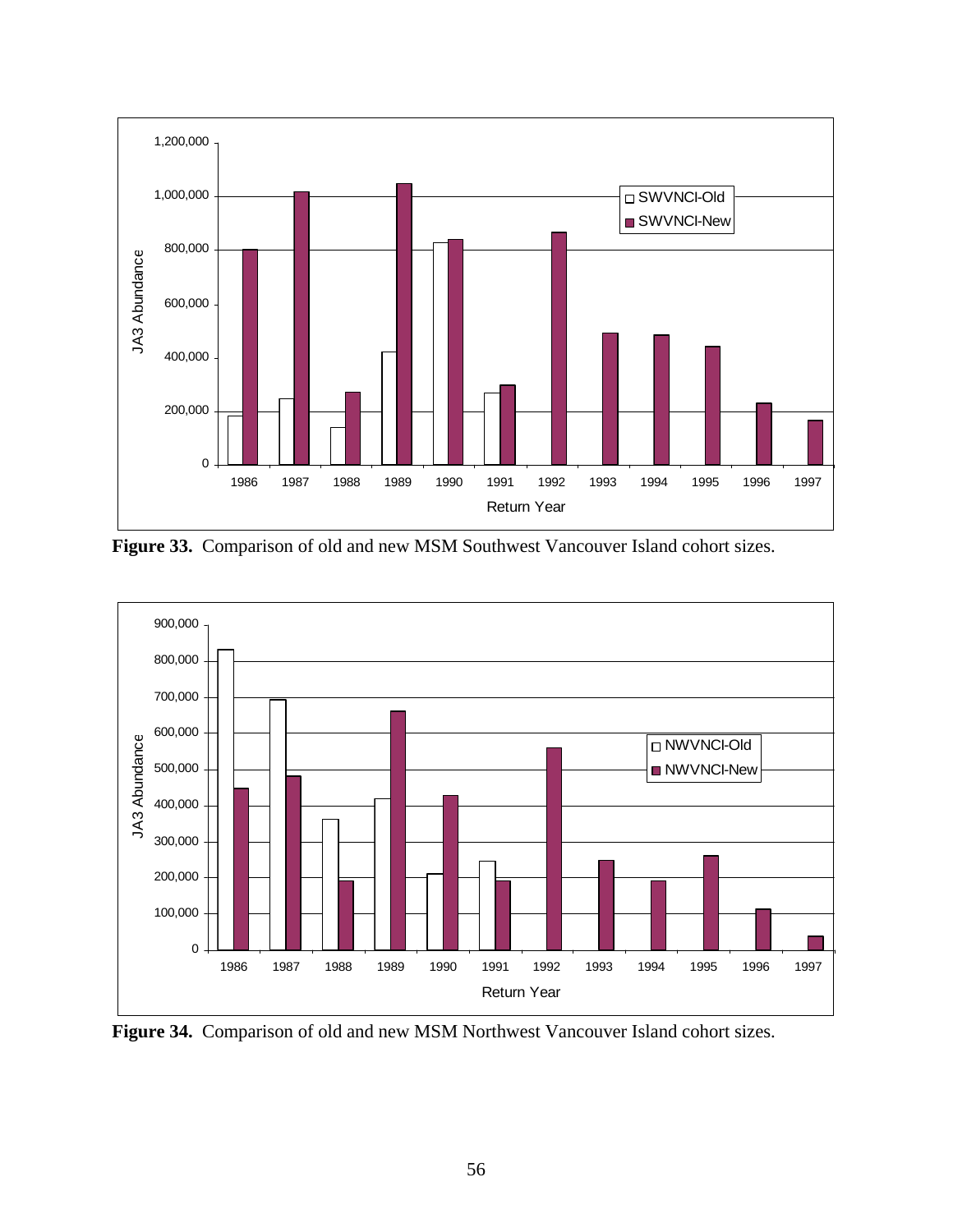

**Figure 35.** Comparison of old and new MSM Lower Fraser cohort sizes.



**Figure 36.** Comparison of old and new MSM Upper Fraser cohort sizes.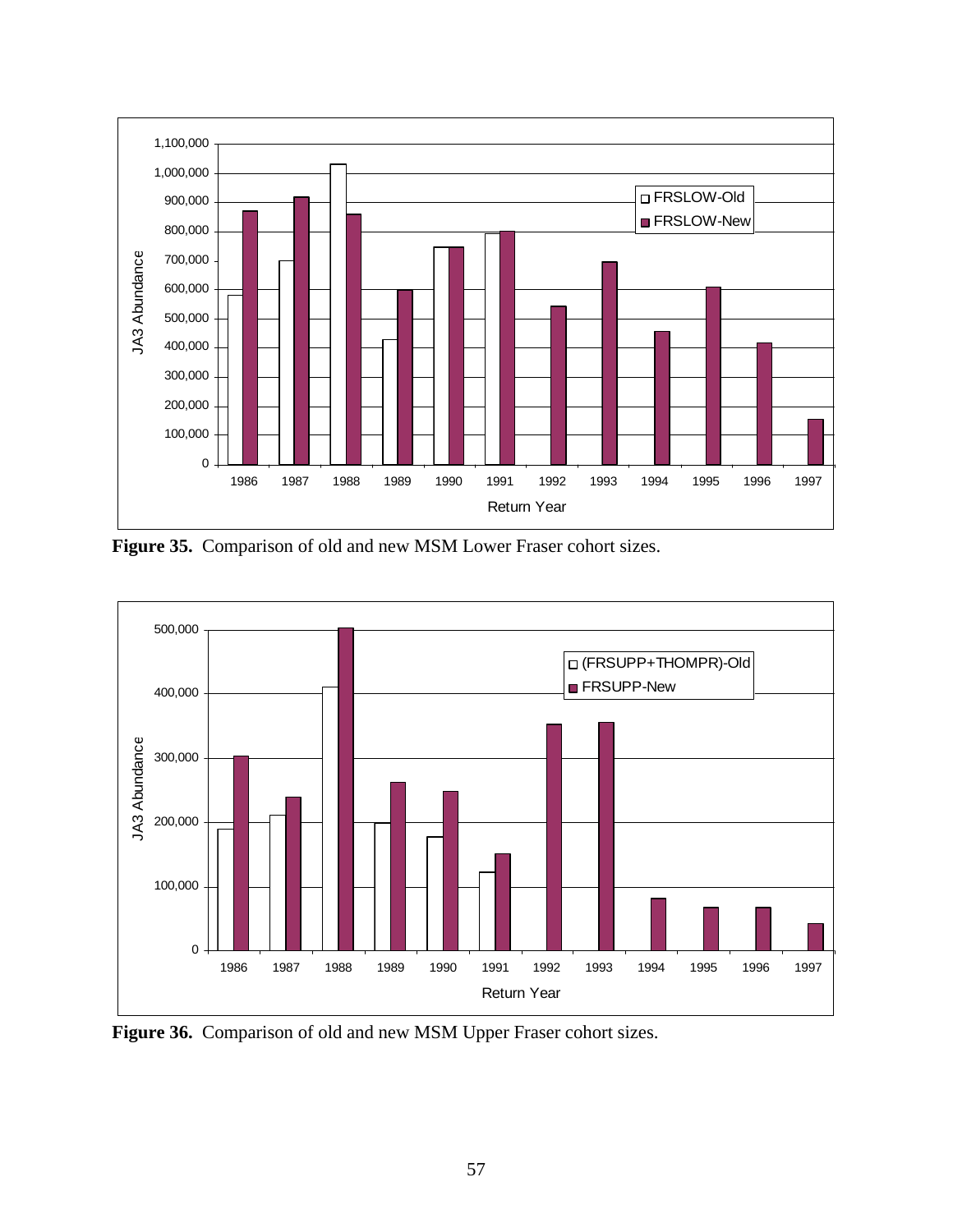

**Figure 37.** Comparison of old and new MSM BC Central Coast cohort sizes.



**Figure 38.** Comparison of old and new MSM BC North Coast cohort sizes.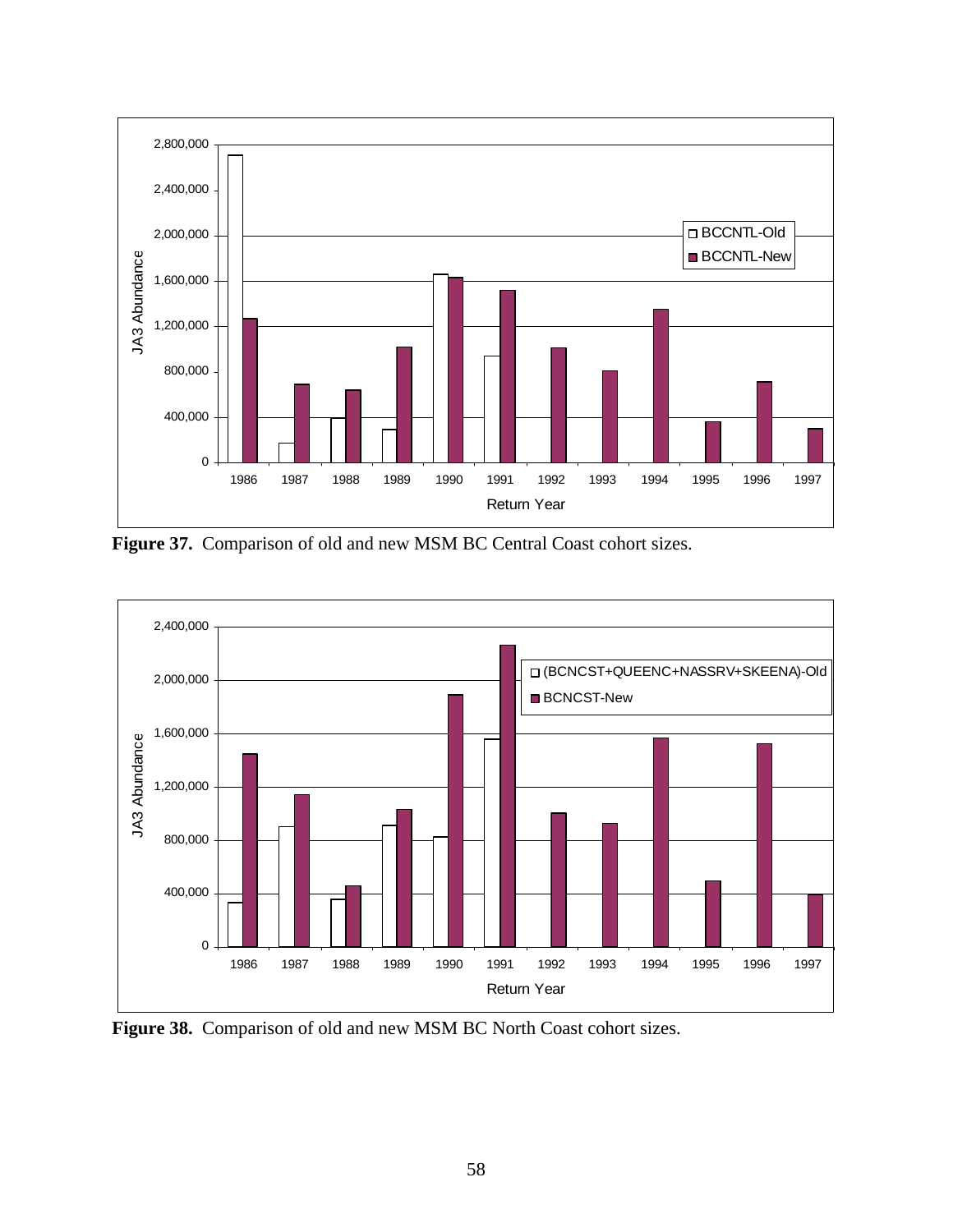

Figure 39. Comparison of old and new MSM BC Transboundary cohort sizes.



**Figure 40.** Comparison of old and new MSM Alaska Northern Inside cohort sizes.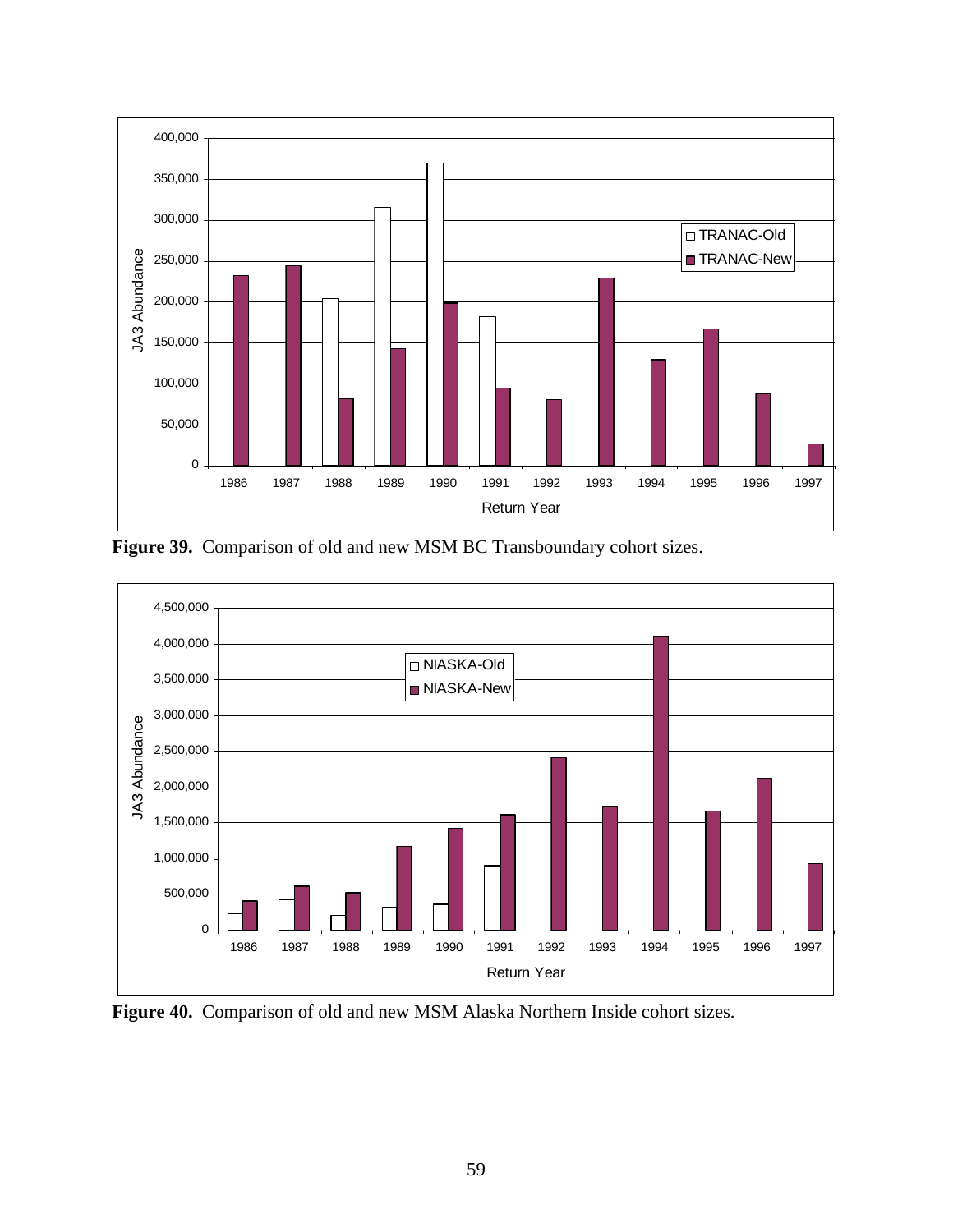

**Figure 41.** Comparison of old and new MSM Alaska Northern Outside cohort sizes.



**Figure 42.** Comparison of old and new MSM Alaska Southern Inside cohort sizes.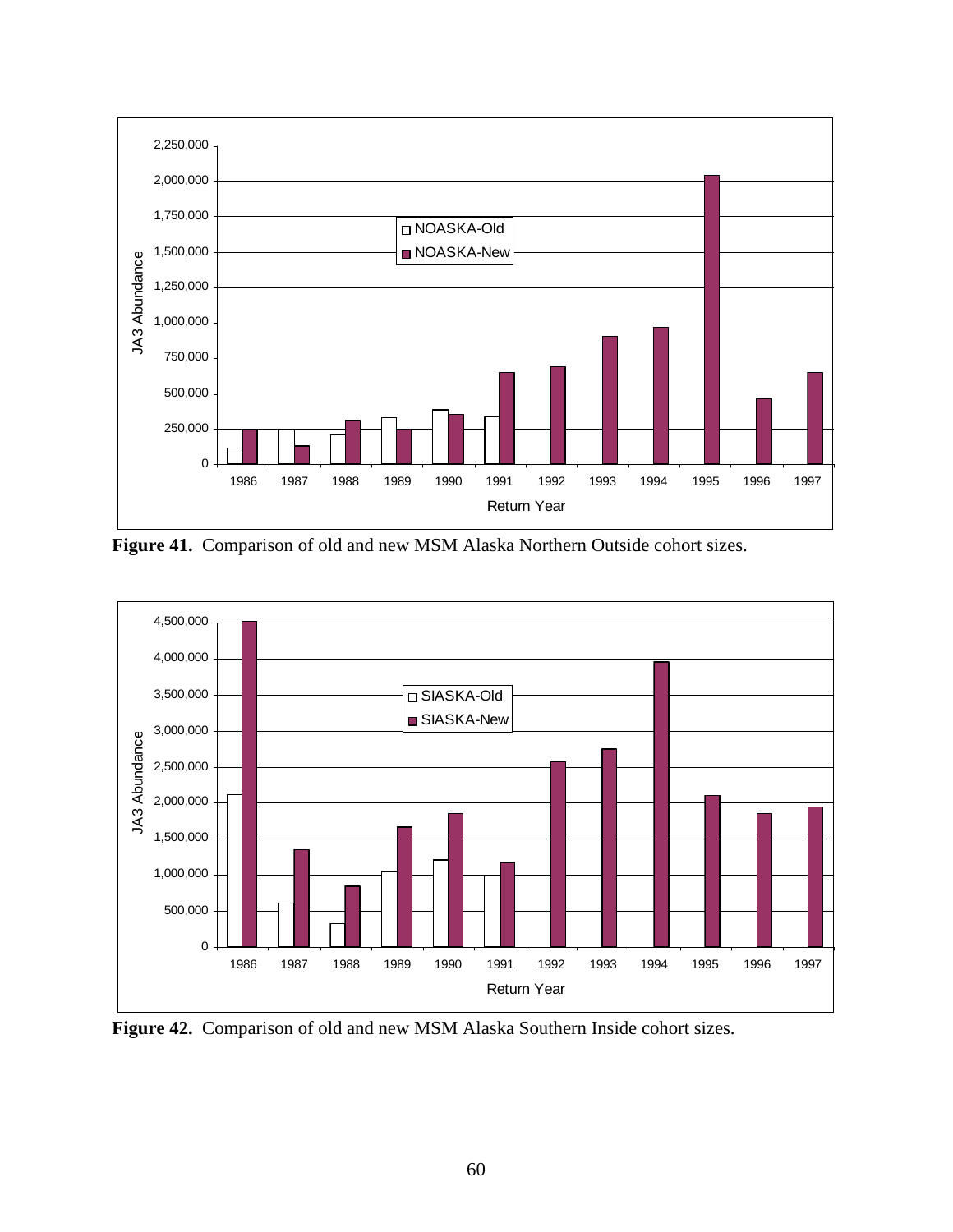

**Figure 43.** Comparison of old and new MSM Alaska Southern Outside cohort sizes.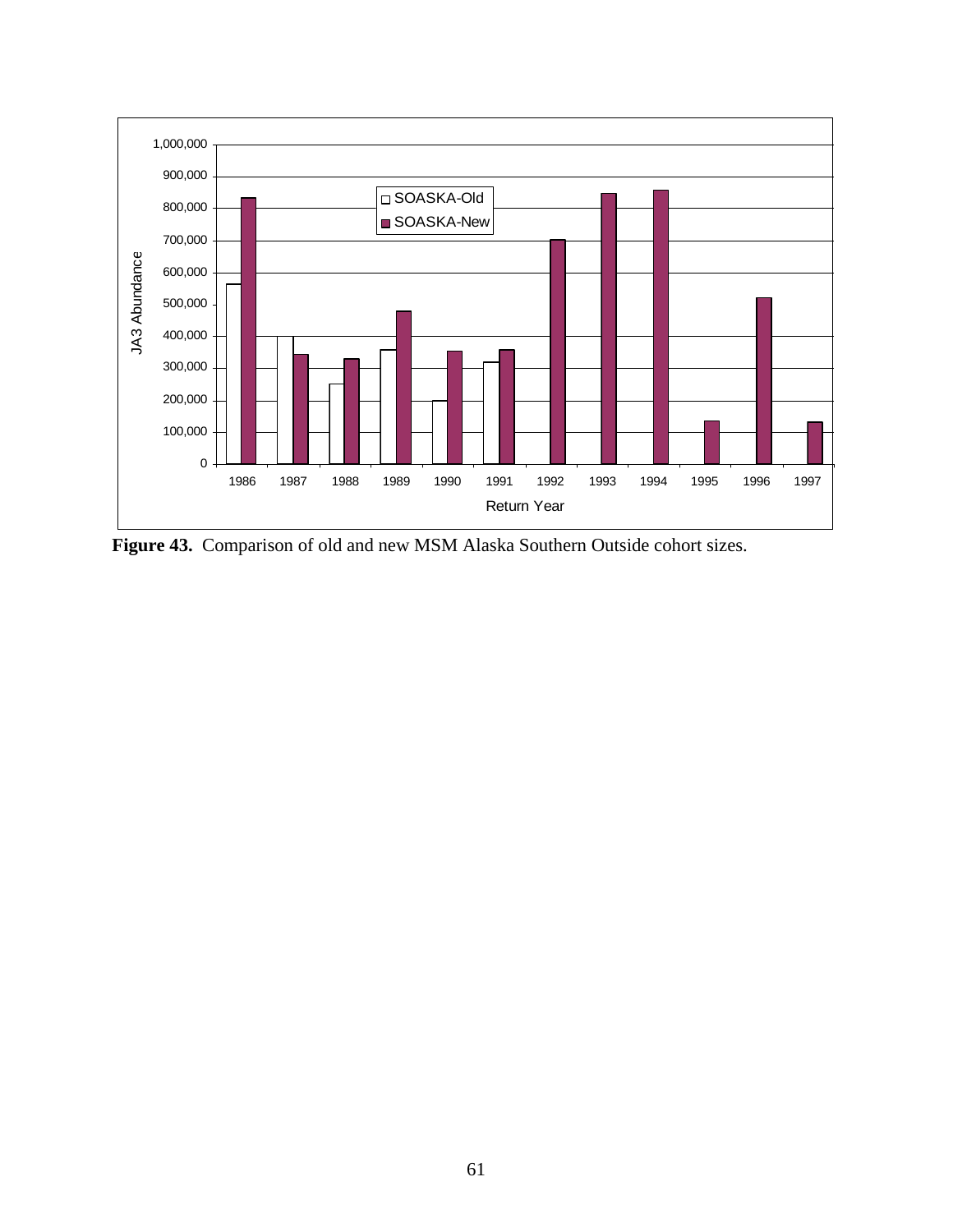# **17. TABLES**

| <b>Table Name</b>    | <b>Description</b>                                                                                                                              |  |  |
|----------------------|-------------------------------------------------------------------------------------------------------------------------------------------------|--|--|
| Run_Data             | Recordset attributes; including Recordset index number, catch year, and<br>description                                                          |  |  |
| CohoCWTyyyy          | CWT recovery data by catch year – yyyy is catch year                                                                                            |  |  |
| $CS$ _yyyy           | CWT catch/sample data by catch year – yyyy is catch year                                                                                        |  |  |
| All_Releases         | All CWT release data available from RMIS                                                                                                        |  |  |
| Edit Distinct        | Specifications of PSC Recovery_Location_Code for each fishery                                                                                   |  |  |
| <b>MSM_Fisheries</b> | Indexed fishery list and fishery status (Flag) by Recordset index Number                                                                        |  |  |
| MSM_Stock            | Indexed stock list and stock status (Flag) by Recordset index Number                                                                            |  |  |
| MSM_Stock_CWT        | CWT release codes associated with MSM_Stocks                                                                                                    |  |  |
| MSM_TermRun          | Terminal run catch and estimated CWT recoveries                                                                                                 |  |  |
| MSM_CWT_Reject       | CWT recoveries associated with MSM_Stocks, but are not used (record does)<br>meet Recovery_Location_Code specifications in Edit_Distinct table) |  |  |
| CA_Data              | Catch Area data used in RRTERM and FRAM                                                                                                         |  |  |
| PR_Data              | Production Region data used in RRTERM and FRAM                                                                                                  |  |  |
| MU_Data              | Management Unit data used in RRTERM and FRAM                                                                                                    |  |  |

**Table 1.** Descriptions of the tables included in the MSM-VB MS-Access database file.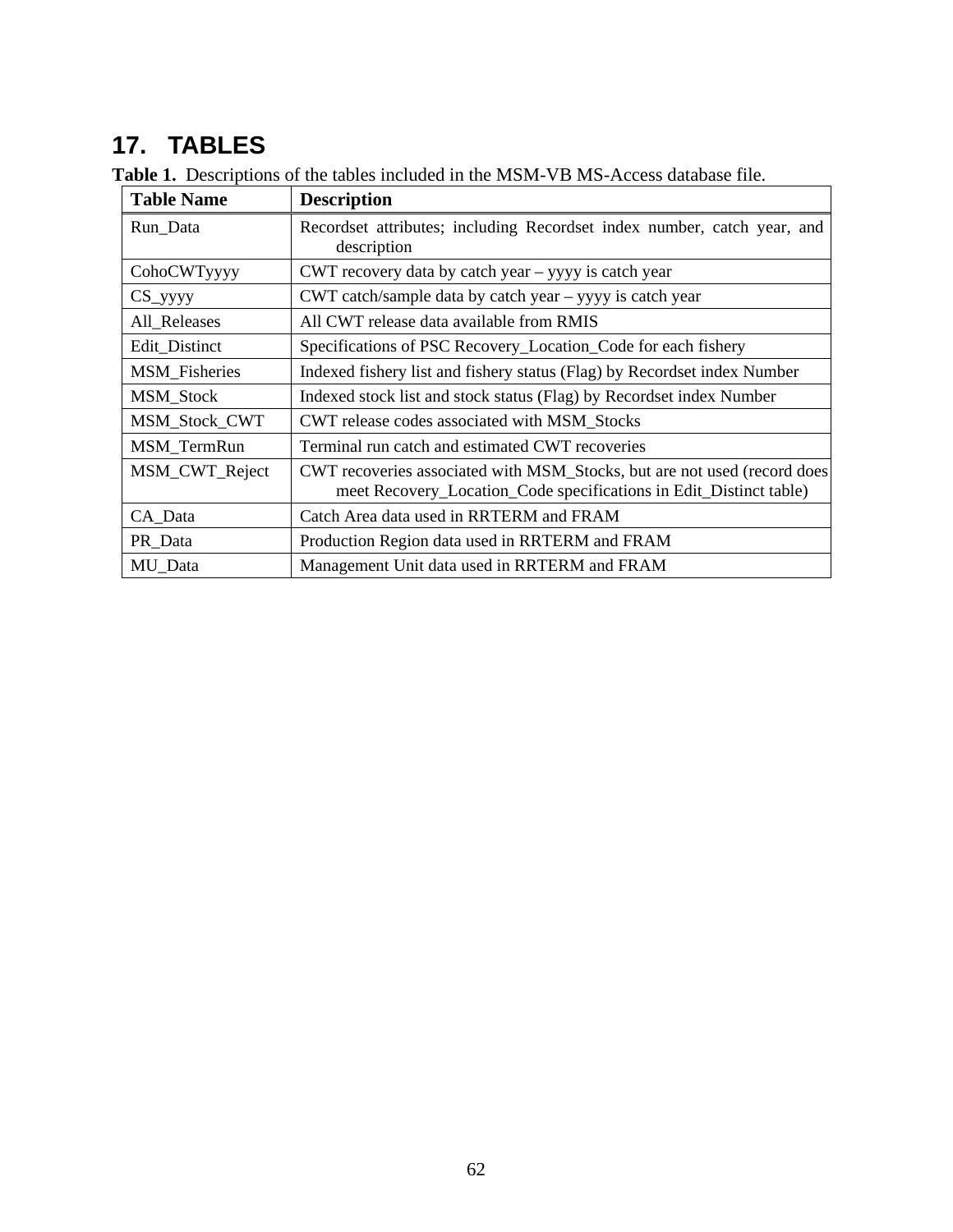| <b>CWT Recovery Tables</b>       | <b>Catch/Sample Tables</b>       |
|----------------------------------|----------------------------------|
| (CohoCWTyyyy and MSM_CWT_Reject) | $(CS_yyyy)$                      |
| record_code                      | record_code                      |
| format_version                   | format_version                   |
| submission_date                  | submission_date                  |
| reporting_agency                 | reporting_agency                 |
| sampling_agency                  | sampling_agency                  |
| recovery_id                      | catch_sample_id                  |
| species                          | species                          |
| run_year                         | catch_year                       |
| recovery_date                    | period_type                      |
| recovery_date_type               | period                           |
| period_type                      | first_period                     |
| period                           | last_period                      |
| fishery                          | fishery                          |
| gear                             | adclip_selective_fishery         |
| adclip_selective_fishery         | estimation_level                 |
| estimation_level                 | catch_location_code              |
| recovery_location_code           | detection_method                 |
| sampling_site                    | sample_type                      |
| recorded_mark                    | sampled_maturity                 |
| sex                              | sampled_run                      |
| weight                           | sampled_length_range             |
| weight_code                      | sampled_sex                      |
| weight_type                      | sampled_mark                     |
| length                           | number_caught                    |
| length_code                      | escapement_estimation_method     |
| length_type                      | number_sampled                   |
| detection_method                 | number_estimated                 |
| tag_status                       | number_recovered_decoded         |
| tag_code                         | number_recovered_no_cwts         |
| tag_type                         | number_recovered_lost_cwts       |
| sequential_number                | number_recovered_unreadable      |
| sequential_column_number         | number_recovered_unresolved      |
| sequential_row_number            | number_recovered_not_processed   |
| catch_sample_id                  | number_recovered_pseudotags      |
| sample_type                      | mr_1st_partition_size            |
| sampled_maturity                 | mr_1st_sample_size               |
| sampled_run                      | mr_1st_sample_known_ad_status    |
| sampled_length_range             | mr_1st_sample_obs_adclips        |
| sampled_sex                      | mr_2nd_partition_size            |
| sampled_mark                     | mr_2nd_sample_size               |
| estimated number                 | mr_2nd_sample_known_ad_status    |
| recovery_location_name           | mr_2nd_sample_obs_adclips        |
| record origin                    | mark_rate                        |
|                                  | awareness_factor                 |
|                                  | sport_mark_incidence_sampl_size  |
|                                  | sport_mark_inc_sampl_obs_adclips |

**Table 2.** Variables included in MSM-VB MS-Access database tables (table names).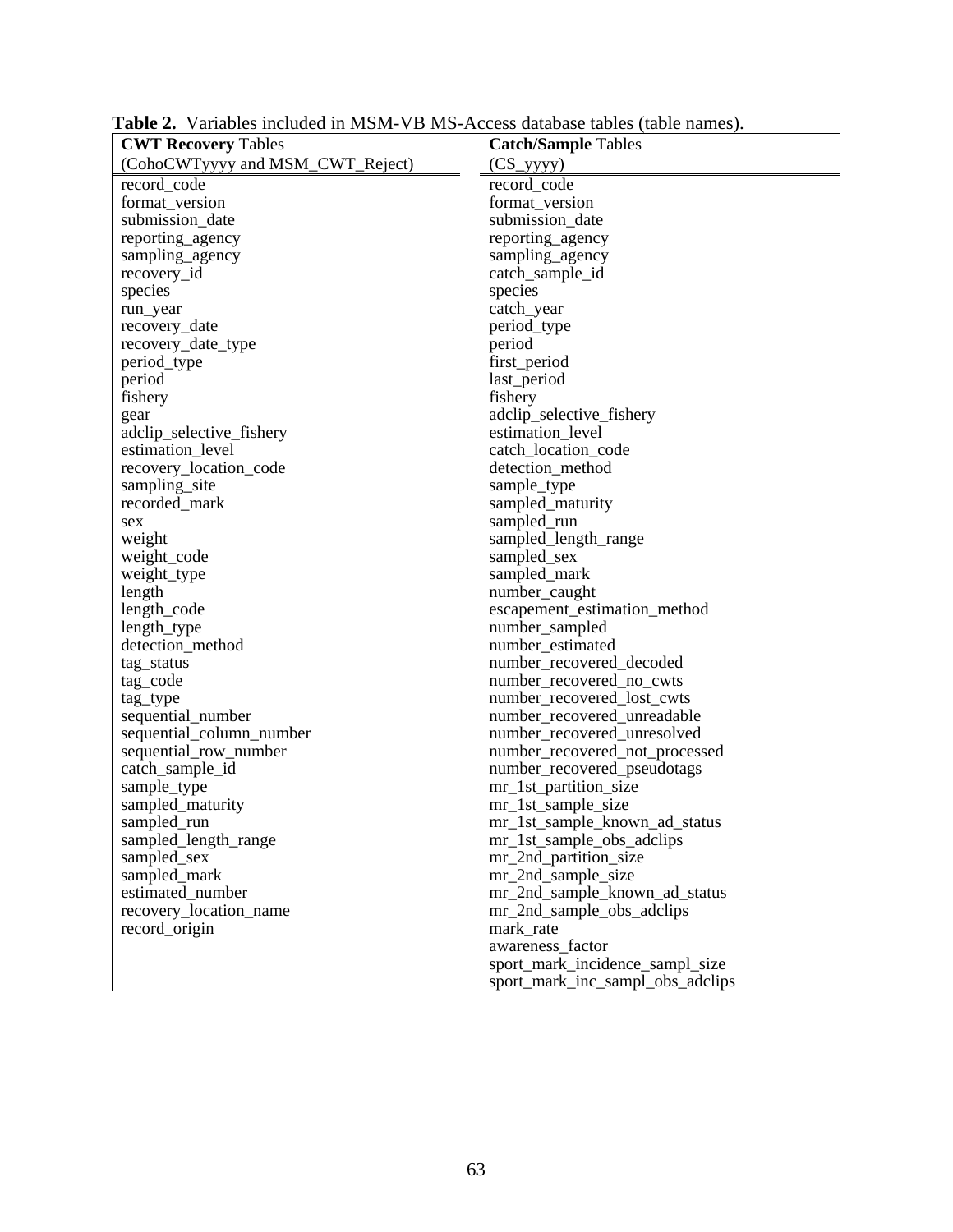| <b>CWT Release Table</b>                                 | <b>PSC Fishery Specification Table</b> |
|----------------------------------------------------------|----------------------------------------|
| (All_Releases)                                           | (Edit_Distinct)                        |
| record_code                                              | Gear                                   |
| format_version                                           | Fishery_Short_Name                     |
| submission_date                                          | Fishery_Number                         |
| reporting_agency                                         | Num Chars                              |
| release_agency                                           | PSC_Code                               |
| coordinator                                              |                                        |
| tag_code_or_release_id                                   |                                        |
| release_location_state                                   | <b>MSM Fisheries Table</b>             |
| release_location_psc_region                              | Run ID                                 |
| release_location_psc_basin                               |                                        |
| release_location_name                                    | CA Number                              |
| tag_type                                                 | CA_Short_Name                          |
| first_sequential_number                                  | Delete_Status                          |
| related_group_type                                       | CombineID                              |
| related_group_id                                         | Weight_Factor                          |
| species                                                  |                                        |
| run                                                      |                                        |
| brood year                                               | <b>MSM Stock Table</b>                 |
| first_release_date                                       | Run ID                                 |
| last_release_date                                        | PR_Number                              |
| release_location_code                                    |                                        |
| hatchery_location_code                                   | PR_MU_Number                           |
| stock_location_code                                      | MSM_Short_Name                         |
| release_stage                                            | MSM_Long_Name                          |
| rearing_type                                             | PSC_State                              |
| study_type                                               | Combine_StockID                        |
| release_strategy                                         | Delete_Status                          |
| avg_weight                                               | MSM_User_PEF                           |
| avg_length                                               | MSM_User_PEF_Flag                      |
| study_integrity<br>$\text{cut}\_1\text{st}\_\text{mark}$ |                                        |
| cwt_1st_mark_count                                       |                                        |
| cwt_2nd_mark                                             | <b>MSM_Stock_CWT</b> Table             |
| cwt_2nd_mark_count                                       | Run_ID                                 |
| non_cwt_1st_mark                                         | PR_Number                              |
| non_cwt_1st_mark_count                                   | PR_MU_Number                           |
| non_cwt_2nd_mark                                         |                                        |
| non_cwt_2nd_mark_count                                   | CWT Code                               |
| counting_method                                          |                                        |
| tag_loss_rate                                            | <b>CA_Data</b> Table                   |
| tag_loss_days                                            | PR_Short_Name                          |
| tag_loss_sample_size                                     | CA_Number                              |
| tag_reused                                               | FRAM_Flag                              |
| comments                                                 |                                        |
| hatchery_location_name                                   |                                        |
| stock_location_name                                      |                                        |
| record_origin                                            |                                        |
|                                                          |                                        |

**Table 2**. Variables included in MSM-VB MS-Access database tables (continued).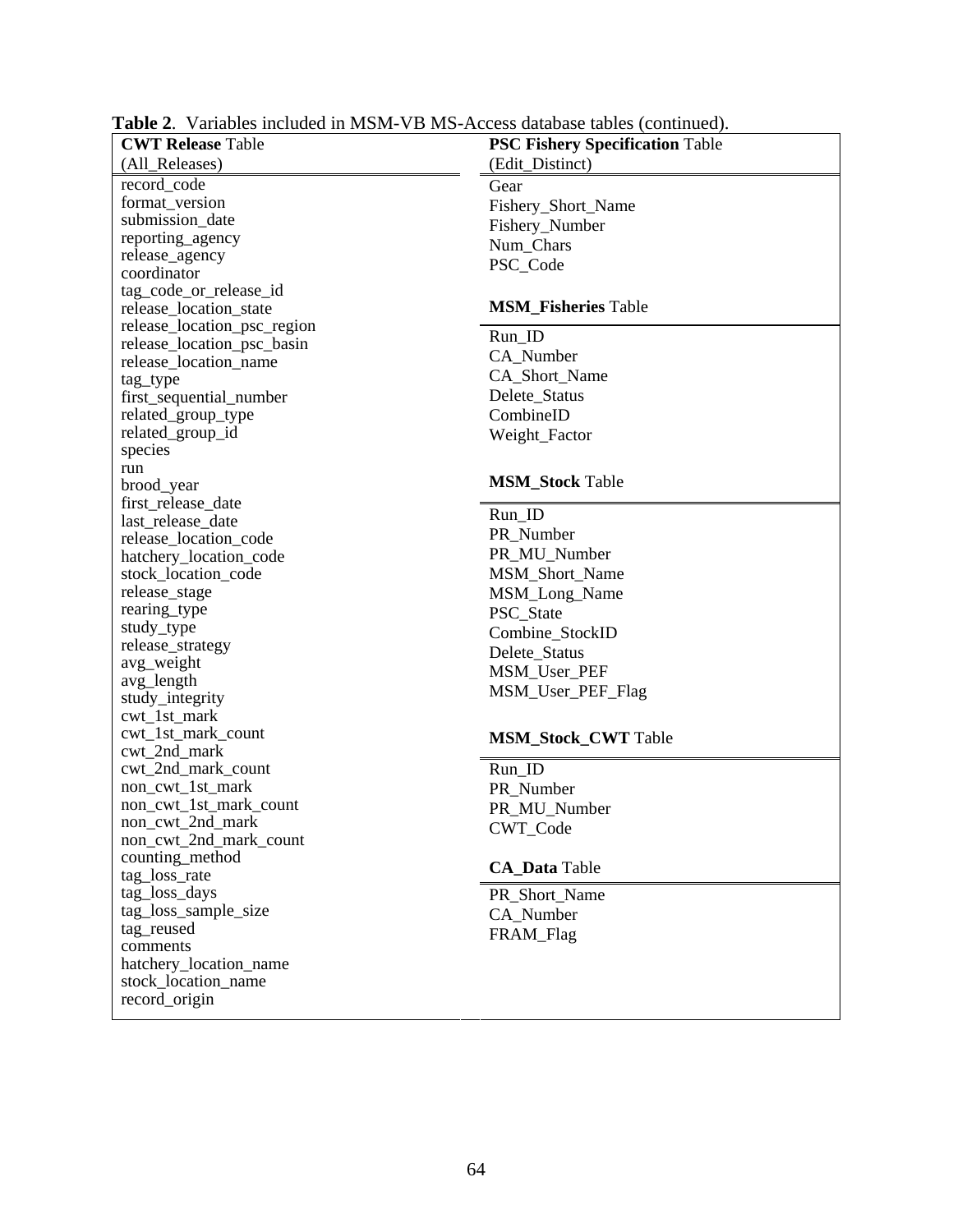| <b>MSM_TermRun</b> Table | <b>MU_Data</b> Table |
|--------------------------|----------------------|
| Run_ID                   | PR_Short_Name        |
| Terminal_Name            | MU_Short_Name        |
| PR_Number                | FRAM_MU_Number       |
| PR_MU_Number             | PR Number            |
| MSM_Short_Name           | PR_MU_Number         |
| MSM_Long_Name            | MU_Long_Name         |
| Terminal_RunSize         | <b>IOFlag</b>        |
| Terminal_SampleRate      | PSC_State            |
| Terminal_CWT_Recs        | Type_Calc            |
| Weight_Factor            | <b>State</b>         |
| Terminal_Description     | CA_Long_Name         |
|                          | CWT_Flag             |
|                          | Cat_Flag             |
|                          | CA_Short_Name        |
|                          | FRAM_CA_Number       |
|                          |                      |
| PR_Data Table            |                      |
| PR_Short_Name            |                      |
| PR_Number                |                      |
| PR_Long_Name             |                      |
| PSC_State                |                      |
|                          |                      |
|                          |                      |
|                          |                      |

**Table 2.** Variables included in MSM-VB MS-Access database tables (continued).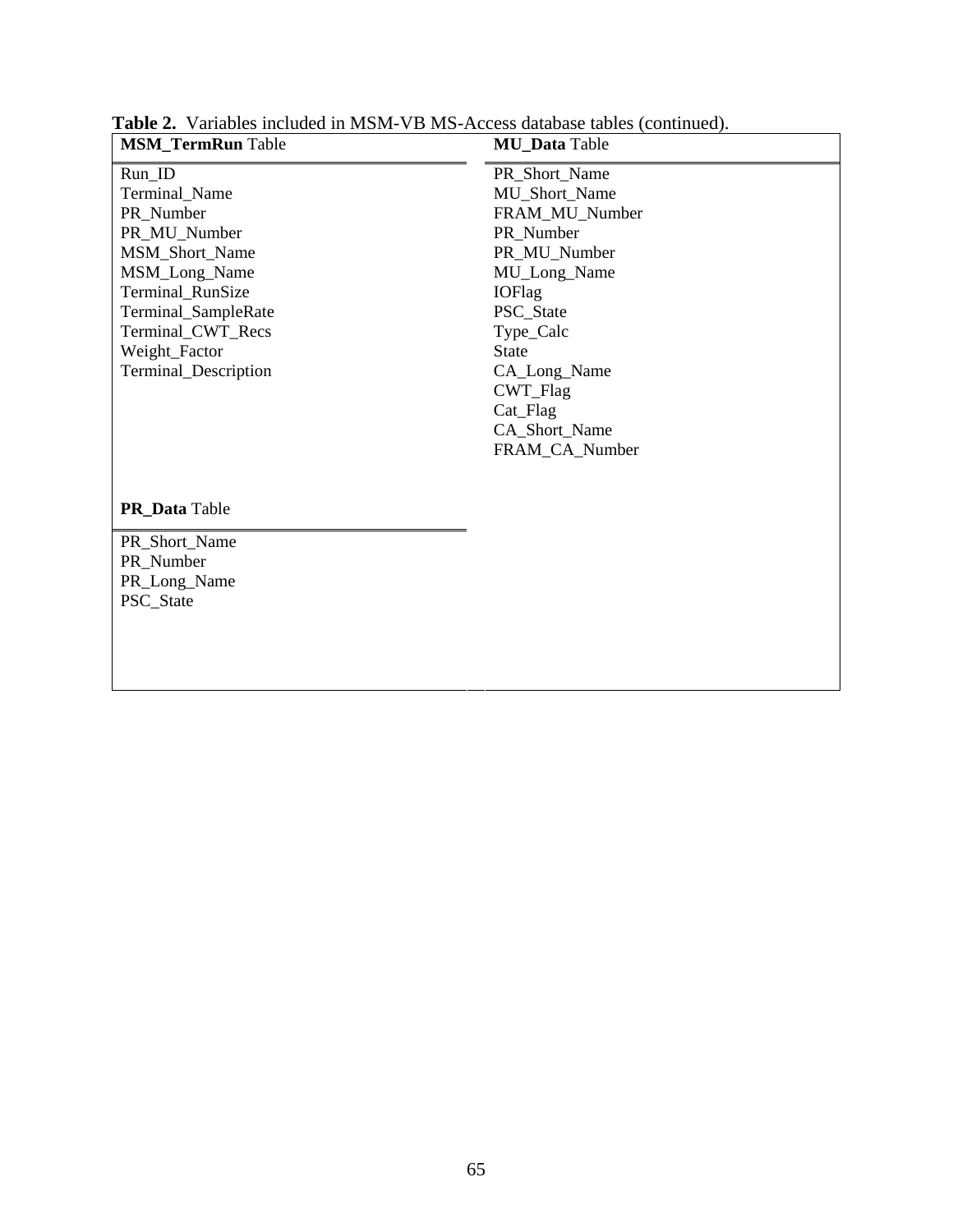| <b>Production</b> | <b>Unmarked</b> | <b>Coho Stock Name</b> |                                     |
|-------------------|-----------------|------------------------|-------------------------------------|
| <b>Region</b>     | Stock #         | <b>Abbreviated</b>     | <b>Long Name</b>                    |
| <b>NOOKSM</b>     | $\mathbf{1}$    | nkskrw                 | <b>Nooksack River Wild</b>          |
|                   | 3               | kendlh                 | Kendall Creek Hatchery              |
|                   | 5               | skokmh                 | <b>Skookum Creek Hatchery</b>       |
|                   | 7               | lumpdh                 | Lummi Ponds Hatchery                |
|                   | 9               | bhambh                 | Bellingham Bay Net Pens             |
|                   | 11              | samshw                 | Samish River Wild                   |
|                   | 13              | ar77aw                 | Area 7/7A Independent Wild          |
|                   | 15              | whatch                 | <b>Whatcom Creek Hatchery</b>       |
| <b>SKAGIT</b>     | 17              | skagtw                 | Skagit River Wild                   |
|                   | 19              | skagth                 | <b>Skagit River Hatchery</b>        |
|                   | 21              | skgbkh                 | Baker (Skagit) Hatchery             |
|                   | 23              | skgbkw                 | Baker (Skagit) Wild                 |
|                   | 25              | swinch                 | <b>Swinomish Channel Hatchery</b>   |
|                   | 27              | oakhbh                 | Oak Harbor Net Pens                 |
| <b>STILSN</b>     | 29              | stillw                 | Stillaguamish River Wild            |
|                   | 31              | stillh                 | <b>Stillaguamish River Hatchery</b> |
|                   | 33              | tuliph                 | <b>Tulalip Hatchery</b>             |
|                   | 35              | snohow                 | Snohomish River Wild                |
|                   | 37              | snohoh                 | <b>Snohomish River Hatchery</b>     |
|                   | 39              | ar8anh                 | Area 8A Net Pens                    |
| <b>HOODCL</b>     | 41              | ptgamh                 | Port Gamble Net Pens                |
|                   | 43              | ptgamw                 | Port Gamble Bay Wild                |
|                   | 45              | ar12bw                 | Area 12/12B Wild                    |
|                   | 47              | qlcnbh                 | Quilcene Hatchery                   |
|                   | 49              | qlcenh                 | Quilcene Bay Net Pens               |
|                   | 51              | ar12aw                 | Area 12A Wild                       |
|                   | 53              | hoodsh                 | <b>Hoodsport Hatchery</b>           |
|                   | 55              | ar12dw                 | Area 12C/12D Wild                   |
|                   | 57              | gadamh                 | George Adams Hatchery               |
|                   | 59              | skokrw                 | Skokomish River Wild                |
| <b>SPGSND</b>     | 61              | ar13bw                 | Area 13B Misc. Wild                 |
|                   | 63              | deschw                 | Deschutes R. (WA) Wild              |
|                   | 65              | ssdnph                 | South Puget Sound Net Pens          |
|                   | 67              | nisqlh                 | <b>Nisqually River Hatchery</b>     |
|                   | 69              | nisqlw                 | Nisqually River Wild                |
|                   | 71              | foxish                 | Fox Island Net Pens                 |
|                   | 73              | mintch                 | <b>Minter Creek Hatchery</b>        |
|                   | 75              | ar13mw                 | Area 13 Miscellaneous Wild          |
|                   | 77              | chambh                 | <b>Chambers Creek Hatchery</b>      |
|                   | 79              | ar13mh                 | Area 13 Misc. Hatchery              |
|                   | 81              | ar13aw                 | Area 13A Miscellaneous Wild         |
|                   | 83              | puyalh                 | <b>Puyallup River Hatchery</b>      |
|                   | 85              | puyalw                 | Puyallup River Wild                 |

**Table 3.** Fish stocks included in Coho FRAM. Marked components are the even numbered stocks (not shown).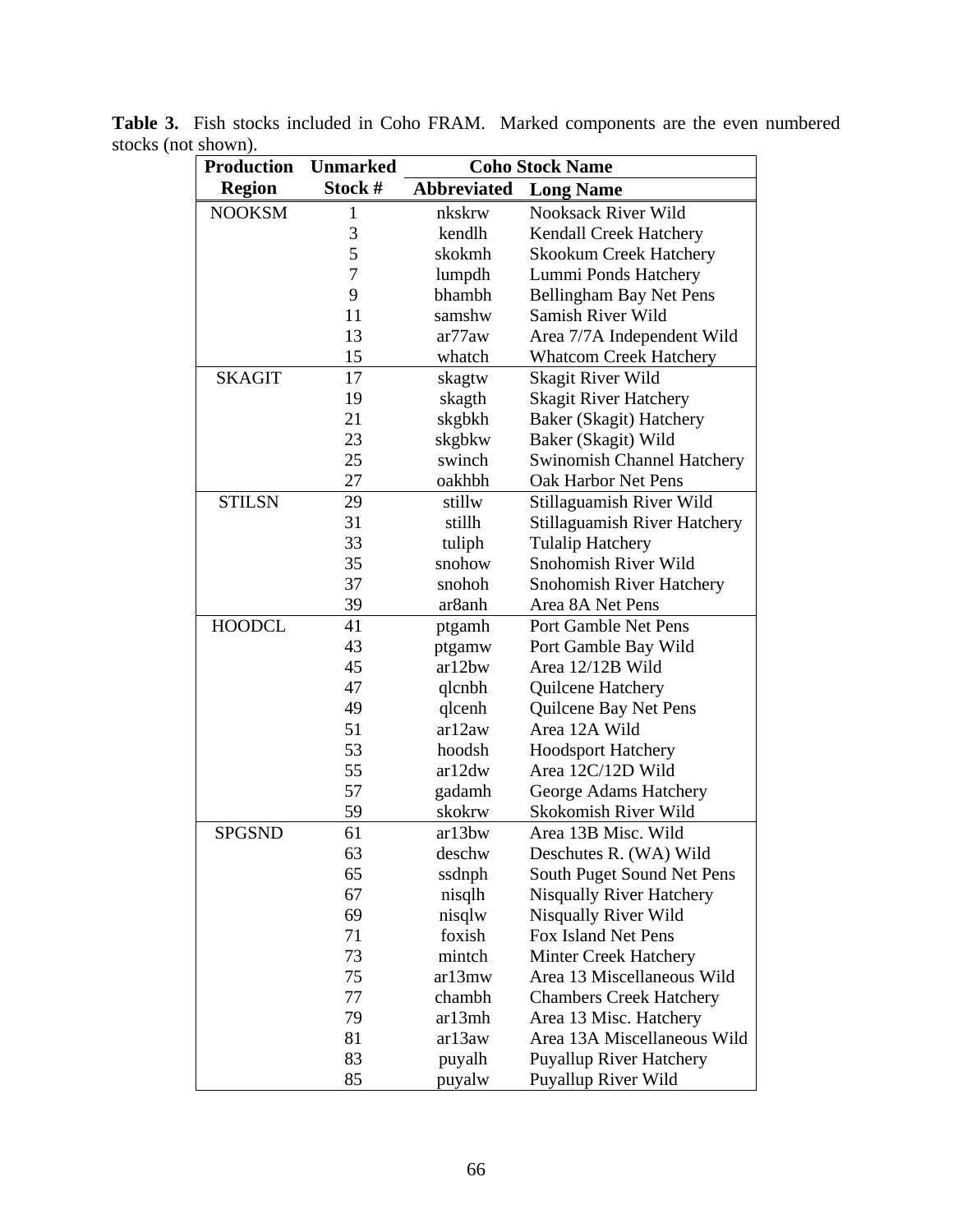| <b>Production</b> | <b>Unmarked</b> | <b>Coho Stock Name</b> |                                     |
|-------------------|-----------------|------------------------|-------------------------------------|
| <b>Region</b>     | Stock #         | <b>Abbreviated</b>     | <b>Long Name</b>                    |
| <b>SPGSND</b>     | 87              | are11h                 | Area 11 Hatchery                    |
| (cont.)           | 89              | ar11mw                 | Area 11 Miscellaneous Wild          |
|                   | 91              | ar10eh                 | Area 10E Hatchery                   |
|                   | 93              | ar10ew                 | Area 10E Miscellaneous Wild         |
|                   | 95              | greenh                 | <b>Green River Hatchery</b>         |
|                   | 97              | greenw                 | Green River Wild                    |
|                   | 99              | lakwah                 | Lake Washington Hatchery            |
|                   | 101             | lakwaw                 | Lake Washington Wild                |
|                   | 103             | are 10h                | Area 10 H inc. Ebay, SeaAq NP       |
|                   | 105             | ar10mw                 | Area 10 Miscellaneous Wild          |
| <b>SJDFCA</b>     | 107             | dungew                 | Dungeness River Wild                |
|                   | 109             | dungeh                 | <b>Dungeness Hatchery</b>           |
|                   | 111             | elwhaw                 | Elwha River Wild                    |
|                   | 113             | elwhah                 | Elwha Hatchery                      |
|                   | 115             | ejdfmw                 | East JDF Miscellaneous Wild         |
|                   | 117             | wjdfmw                 | West JDF Miscellaneous Wild         |
|                   | 119             | ptangh                 | Port Angeles Net Pens               |
|                   | 121             | area9w                 | Area 9 Miscellaneous Wild           |
| <b>MAKAHC</b>     | 123             | makahw                 | Makah Coastal Wild                  |
|                   | 125             | makahh                 | <b>Makah Coastal Hatchery</b>       |
| <b>QUILUT</b>     | 127             | quilsw                 | Quillayute R Summer Natural         |
|                   | 129             | quilsh                 | Quillayute R Summer Hatchery        |
|                   | 131             | quilfw                 | Quillayute River Fall Natural       |
|                   | 133             | quilfh                 | Quillayute River Fall Hatchery      |
| <b>HOHRIV</b>     | 135             | hohrvw                 | <b>Hoh River Wild</b>               |
|                   | 137             | hohrvh                 | <b>Hoh River Hatchery</b>           |
| <b>QUEETS</b>     | 139             | quetfw                 | Queets River Fall Natural           |
|                   | 141             | quetfh                 | Queets River Fall Hatchery          |
|                   | 143             | quetph                 | Queets R Supplemental Hat.          |
| <b>QUINLT</b>     | 145             | quinfw                 | Quinault River Fall Natural         |
|                   | 147             | quinfh                 | <b>Quinault River Fall Hatchery</b> |
| <b>GRAYHB</b>     | 149             | chehlw                 | Chehalis River Wild                 |
|                   | 151             | chehlh                 | Chehalis River (Bingham) Hat.       |
|                   | 153             | humptw                 | Humptulips River Wild               |
|                   | 155             | humpth                 | <b>Humptulips River Hatchery</b>    |
| <b>BCCNTL</b>     | 233             | bccnhw                 | <b>BC Central Coast Hat./Wild</b>   |
| <b>BCNCST</b>     | 235             | bcnchw                 | <b>BC North Coast Hatchery/Wild</b> |
| <b>TRANAC</b>     | 237             | tranhw                 | Trans Boundary Hatchery/Wild        |
| <b>NIASKA</b>     | 239             | niakhw                 | Alaska No. Inside Hat./Wild         |
| <b>NOASKA</b>     | 241             | noakhw                 | Alaska No. Outside Hat./Wild        |
| <b>SIASKA</b>     | 243             | siakhw                 | Alaska So. Inside Hat./Wild         |
| <b>SOASKA</b>     | 245             | soakhw                 | Alaska So. Outside Hat./Wild        |

**Table 3**. Fish stocks included in Coho FRAM (continued). Marked components are the even numbered stocks (not shown).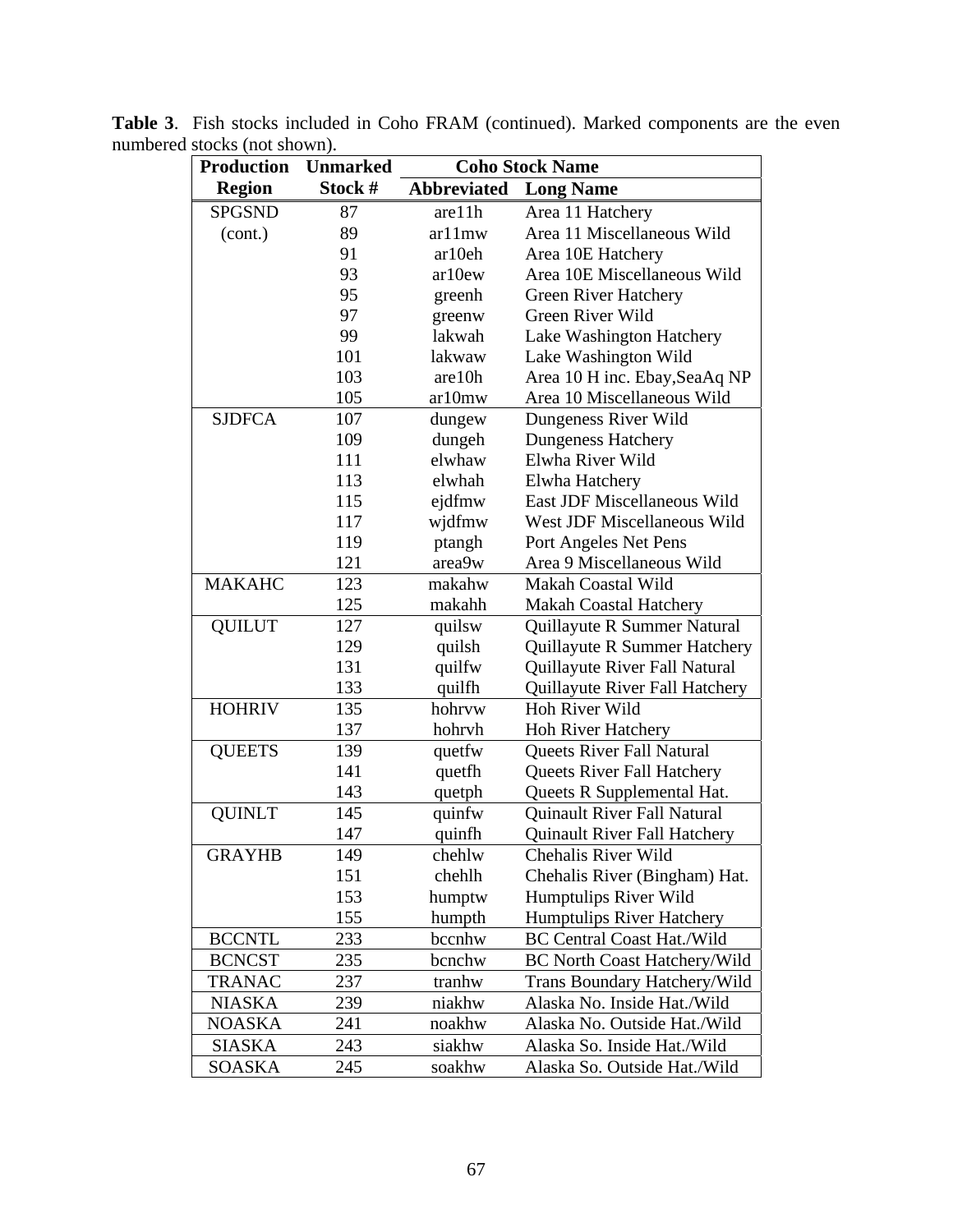|                     | <b>Fishery</b> |                                            |                     | <b>Fishery</b> |                                                |
|---------------------|----------------|--------------------------------------------|---------------------|----------------|------------------------------------------------|
| <b>Abbreviation</b> | Num.           | <b>Long Name</b>                           | <b>Abbreviation</b> |                | Num. Long Name                                 |
| No Cal Trm          | 1              | North California Coast Terminal Catch      | Area3TrlNT          | 38             | Area 3 Troll Nontreaty (LaPush)                |
| Cn Cal Trm          | 2              | Central California Coast Term Catch        | Area3TrlTR          | 39             | Area 3 Troll Treaty (LaPush)                   |
| Ft Brg Spt          | 3              | Fort Bragg Sport                           | Area 3 Spt          | 40             | Area 3 Sport (LaPush)                          |
| Ft Brg Trl          | 4              | Fort Bragg Troll                           | Area 4 Spt          | 41             | Area 4 Sport (Neah Bay)                        |
| Ca KMZ Spt          | 5              | KMZ Sport (Klamath Management Zone)        | A4/4BTrlNT          | 42             | Area 4/4B (Neah Bay PFMC Regs) Troll NonT      |
| Ca KMZ Trl          | 6              | <b>KMZ Troll</b> (Klamath Management Zone) | A4/4BTrlTR          | 43             | Area 4/4B (Neah Bay PFMC Regs) Troll Treaty    |
| So Cal Spt          | 7              | Southern California Sport                  | A 5-6C Trl          | 44             | Area 5, 6, 6C Troll (Strait of Juan de Fuca)   |
| So Cal Trl          | 8              | Southern California Troll                  | Willpa Spt          | 45             | Willapa Bay (Area 2.1) Sport                   |
| So Ore Trm          | 9              | South Oregon Coast Terminal Catch          | Wlp Tb Spt          | 46             | Willapa Tributary Sport                        |
| Or Prv Trm          | 10             | Oregon Private Hatchery Terminal Catch     | WlpaBT Net          | 47             | Willapa Bay & FW Trib Net                      |
| SMi Or Trm          | 11             | South-Mid Oregon Coast Terminal Catch      | GryHbr Spt          | 48             | Grays Harbor (Area 2.2) Sport                  |
| NMi Or Trm          | 12             | North-Mid Oregon Coast Terminal Catch      | SGryHb Spt          | 49             | South Grays Harbor Sport (Westport Boat Basin) |
| No Ore Trm          | 13             | North Oregon Coast Terminal Catch          | GryHbr Net          | 50             | <b>Grays Harbor Estuary Net</b>                |
| Or Cst Trm          | 14             | Mid-North Oregon Coast Terminal Catch      | Hump R Spt          | 51             | <b>Humptulips River Sport</b>                  |
| <b>Brkngs</b> Spt   | 15             | <b>Brookings Sport</b>                     | LwCheh Net          | 52             | Lower Chehalis River Net                       |
| Brkngs Trl          | 16             | <b>Brookings Troll</b>                     | Hump R C&S          | 53             | Humptulips River Ceremonial & Subsistence      |
| Newprt Spt          | 17             | Newport Sport                              | Chehal Spt          | 54             | <b>Chehalis River Sport</b>                    |
| Newprt Trl          | 18             | Newport Troll                              | Hump R Net          | 55             | Humptulips River Net                           |
| Coos B Spt          | 19             | Coos Bay Sport                             | <b>UpCheh Net</b>   | 56             | <b>Upper Chehalis River Net</b>                |
| Coos B Trl          | 20             | Coos Bay Troll                             | Chehal C&S          | 57             | Chehalis River Ceremonial & Subsistence        |
| Tillmk Spt          | 21             | <b>Tillamook Sport</b>                     | Wynoch Spt          | 58             | Wynochee River Sport                           |
| Tillmk Trl          | 22             | <b>Tillamook Troll</b>                     | Hoquam Spt          | 59             | <b>Hoquiam River Sport</b>                     |
| Buoy10 Spt          | 23             | Buoy 10 Sport (Columbia River Estuary)     | Wishkh Spt          | 60             | Wishkah River Sport                            |
| L ColR Spt          | 24             | Low. Columbia River Mainstem Sport         | Satsop Spt          | 61             | <b>Satsop River Sport</b>                      |
| L ColR Net          | 25             | Low. Columbia R. Net (Exc. Youngs Bay)     | Quin R Spt          | 62             | <b>Quinault River Sport</b>                    |

## **Table 4.** Fisheries included in the Coho FRAM.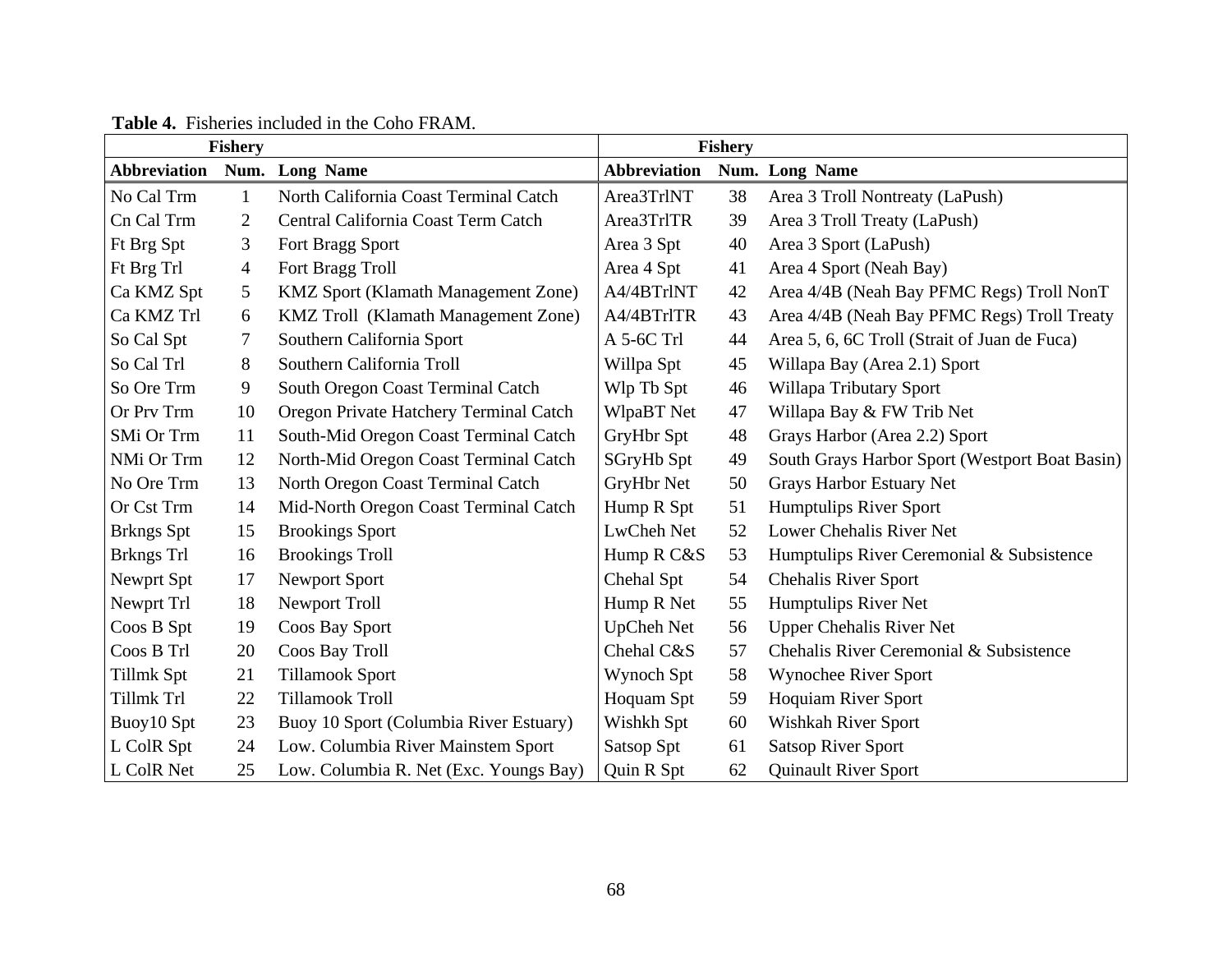|                     | <b>Fishery</b> |                                           |                     | <b>Fishery</b> |                                            |
|---------------------|----------------|-------------------------------------------|---------------------|----------------|--------------------------------------------|
| <b>Abbreviation</b> | Num.           | <b>Long Name</b>                          | <b>Abbreviation</b> |                | Num. Long Name                             |
| <b>Yngs B Net</b>   | 26             | Youngs Bay Net                            | Quin R Net          | 63             | Quinault River Net                         |
| <b>LCROrT</b> Spt   | 27             | Below Bonneville Ore. Tributary Sport     | Quin R C&S          | 64             | Quinault River Ceremonial & Subsistence    |
| Clackm Spt          | 28             | <b>Clackamas River Sport</b>              | Queets Spt          | 65             | Queets River Sport                         |
| SandyR Spt          | 29             | <b>Sandy River Sport</b>                  | Clrwtr Spt          | 66             | <b>Clearwater River Sport</b>              |
| <b>LCRWaT</b> Spt   | 30             | Below Bonneville Washington Trib Sport    | Salm R Spt          | 67             | Salmon River (Queets) Sport                |
| <b>UpColR Spt</b>   | 31             | Above Bonneville Sport                    | Queets Net          | 68             | Queets River Net                           |
| <b>UpColR Net</b>   | 32             | Above Bonneville Net                      | Queets C&S          | 69             | Queets River Ceremonial & Subsistence      |
| A1-Ast Spt          | 33             | Area 1 (Illwaco) & Astoria Sport          | Quilly Spt          | 70             | Quillayute River Sport                     |
| A1-Ast Trl          | 34             | Area 1 (Illwaco) & Astoria Troll          | Quilly Net          | 71             | Quillayute River Net                       |
| Area2TrlNT          | 35             | Area 2 Troll Nontreaty (Westport)         | Quilly C&S          | 72             | Quillayute River Ceremonial & Subsistence  |
| Area2TrlTR          | 36             | Area 2 Troll Treaty (Westport)            | Hoh R Spt           | 73             | Hoh River Sport                            |
| Area 2 Spt          | 37             | Area 2 Sport (Westport)                   | Hoh R Net           | 74             | <b>Hoh River Net</b>                       |
| Hoh R C&S           | 75             | Hoh River Ceremonial & Subsistence        | Ar8A NetNT          | 109            | Area 8A Stillaguamish/Snohomish Net NonT   |
| Mak FW Spt          | 76             | <b>Makah Tributary Sport</b>              | Ar8A NetTR          | 110            | Area 8A Stillaguamish/Snohomish Net Treaty |
| Mak FW Net          | 77             | <b>Makah Freshwater Net</b>               | Ar8D NetNT          | 111            | Area 8D Tulalip Bay Net Nontreaty          |
| Makah C&S           | 78             | Makah Ceremonial & Subsistence            | Ar8D NetTR          | 112            | Area 8D Tulalip Bay Net Treaty             |
| A 4-4A Net          | 79             | Area 4, 4A Net (Neah Bay)                 | Stil R Net          | 113            | Stillaguamish River Net                    |
| A4B6CNetNT          | 80             | Area 4B, 5, 6C Net NonT (Strait of JDF)   | Snoh R Net          | 114            | Snohomish River Net                        |
| A4B6CnetTR          | 81             | Area 4B, 5, 6C Net Treaty (Strait of JDF) | Ar $8-2$ Spt        | 115            | Area 8.2 Marine Sport                      |
| Ar6D NetNT          | 82             | Area 6D Dungeness Bay/River Net NonT      | Stil R Spt          | 116            | <b>Stillaguamish River Sport</b>           |
| Ar6D NetTR          | 83             | Area 6D Dungeness Bay/River Net Treaty    | Snoh R Spt          | 117            | Snohomish River Sport                      |
| Elwha Net           | 84             | Elwha River Net                           | Ar 10 Spt           | 118            | Area 10 Marine Sport (Seattle)             |
| <b>WJDF T Net</b>   | 85             | West JDF Straits Tributary Net            | Ar10 NetNT          | 119            | Area 10 Net Nontreaty (Seattle)            |
| <b>EJDF T Net</b>   | 86             | East JDF Straits Tributary Net            | Ar10 NetTR          | 120            | Area 10 Net Treaty (Seattle)               |
| A6-7AnetNT          | 87             | Area 7, 7A Net NonT (San Juan Islands)    | Ar10AnetNT          | 121            | Area 10A Net Nontreaty (Elliott Bay)       |
| A6-7AnetTR          | 88             | Area 7, 7A Net Treaty (San Juan Islands)  | Ar10AnetTR          | 122            | Area 10A Net Treaty (Elliott Bay)          |

**Table 4**. Fisheries included in the Coho FRAM (continued).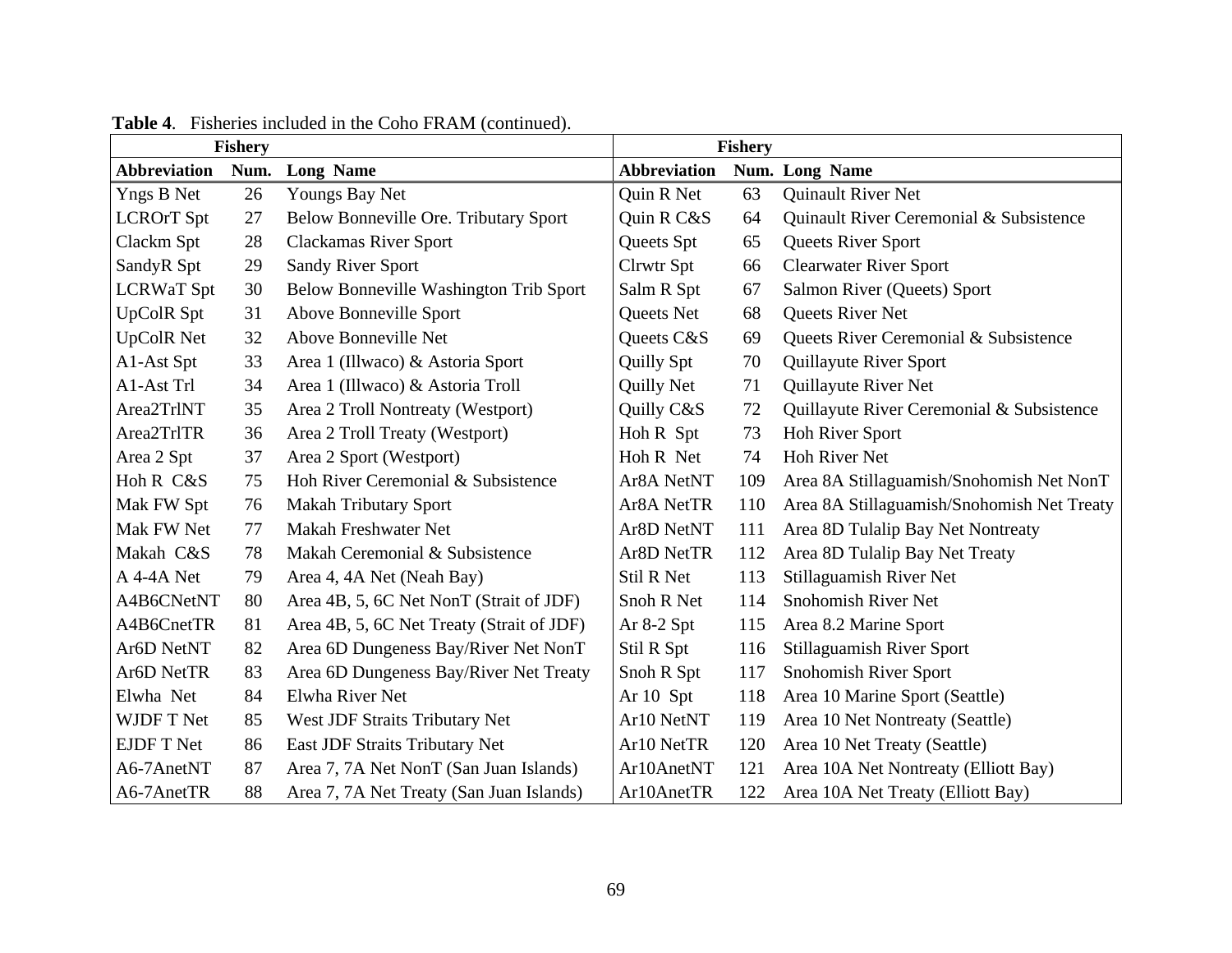|                     | <b>Fishery</b> |                                         | <b>Fishery</b>      |      |                                           |
|---------------------|----------------|-----------------------------------------|---------------------|------|-------------------------------------------|
| <b>Abbreviation</b> | Num.           | <b>Long Name</b>                        | <b>Abbreviation</b> | Num. | <b>Long Name</b>                          |
| <b>EJDF FWSpt</b>   | 89             | <b>East JDF Straits Tributary Sport</b> | Ar10EnetNT          | 123  | Area 10E Net Nontreaty (East Kitsap)      |
| WJDF FWSpt          | 90             | <b>West JDF Straits Tributary Sport</b> | Ar10EnetTR          | 124  | Area 10E Net Treaty (East Kitsap)         |
| Area 5 Spt          | 91             | Area 5 Marine Sport (Sekiu)             | 10F-G Net           | 125  | Area 10F-G Ship Canal/Lk. WA Net Treaty   |
| Area 6 Spt          | 92             | Area 6 Marine Sport (Port Angeles)      | Duwm R Net          | 126  | Green/Duwamish River Net                  |
| Area 7 Spt          | 93             | Area 7 Marine Sport (San Juan Islands)  | Duwm R Spt          | 127  | Green/Duwamish River Sport                |
| Dung R Spt          | 94             | Dungeness River Sport                   | L WaSm Spt          | 128  | Lake Washington-Lake Sammamish Trib. Spt. |
| ElwhaR Spt          | 95             | Elwha River Sport                       | Ar 11 Spt           | 129  | Area 11 Marine Sport (Tacoma)             |
| A7BCDNetNT          | 96             | Area 7B-7C-7D Net Non-T                 | Ar11 NetNT          | 130  | Area 11 Net Nontreaty (Tacoma)            |
| A7BCDNetTR          | 97             | Area 7B-7C-7D Net Treaty                | Ar11 NetTR          | 131  | Area 11 Net Treaty (Tacoma)               |
| Nook R Net          | 98             | <b>Nooksack River Net</b>               | Ar11ANetNT          | 132  | Area 11A Net Nontreaty (Commencement Bay) |
| Nook R Spt          | 99             | <b>Nooksack River Sport</b>             | Ar11AnetTR          | 133  | Area 11A Net Treaty (Commencement Bay)    |
| Samh R Spt          | 100            | Samish River Sport                      | Puyl R Net          | 134  | Puyallup River Net                        |
| Ar 8 NetNT          | 101            | Area 8 Skagit Marine Net Nontreaty      | Puyl R Spt          | 135  | <b>Puyallup River Sport</b>               |
| Ar 8 NetTR          | 102            | Area 8 Skagit Marine Net Treaty         | Ar 13 Spt           | 136  | Area 13 Marine Sport (South Puget Sound)  |
| Skag R Net          | 103            | <b>Skagit River Net</b>                 | Ar13 NetNT          | 137  | Area 13 Net Nontreaty (South Puget Sound) |
| <b>SkgR TsNet</b>   | 104            | <b>Skagit River Test Net</b>            | Ar13 NetTR          | 138  | Area 13 Net Treaty (South Puget Sound)    |
| SwinCh Net          | 105            | Swinomish Channel Net                   | Ar13CnetNT          | 139  | Area 13C Net Nontreaty (Chambers Bay)     |
| Ar $8-1$ Spt        | 106            | Area 8.1 Marine Sport                   | Ar13CnetTR          | 140  | Area 13C Net Treaty (Chambers Bay)        |
| Area 9 Spt          | 107            | Area 9 Marine Sport (Admiralty Inlet)   | Ar13AnetNT          | 141  | Area 13A Net Nontreaty (Carr Inlet)       |
| Skag R Spt          | 108            | <b>Skagit River Sport</b>               | Ar13AnetTR          | 142  | Area 13A Net Treaty (Carr Inlet)          |
| Ar13DnetNT          | 143            | Area 13D Net Nontreaty (S. P.S.)        | No BC Trl           | 175  | Northern British Columbia Troll           |
| Ar13DnetTR          | 144            | Area 13D Net Treaty (S. P.S.)           | NoC BC Trl          | 176  | North Central British Columbia Troll      |
| A13FKNetNT          | 145            | Area 13F-13K Net Nontreaty (S. P.S.)    | SoC BC Trl          | 177  | South Central British Columbia Troll      |
| A13FKNetTR          | 146            | Area 13F-13K Net Treaty (S. PS Inlets)  | NW VI Trl           | 178  | NW Vancouver Island Troll                 |
| Nisq R Net          | 147            | Nisqually River Net                     | SW VI Trl           | 179  | <b>SW Vancouver Island Troll</b>          |
| <b>McAlls</b> Net   | 148            | <b>McAllister Creek Net</b>             | GeoStr Trl          | 180  | Georgia Straits Troll                     |

## **Table 4**. Fisheries included in the Coho FRAM (continued).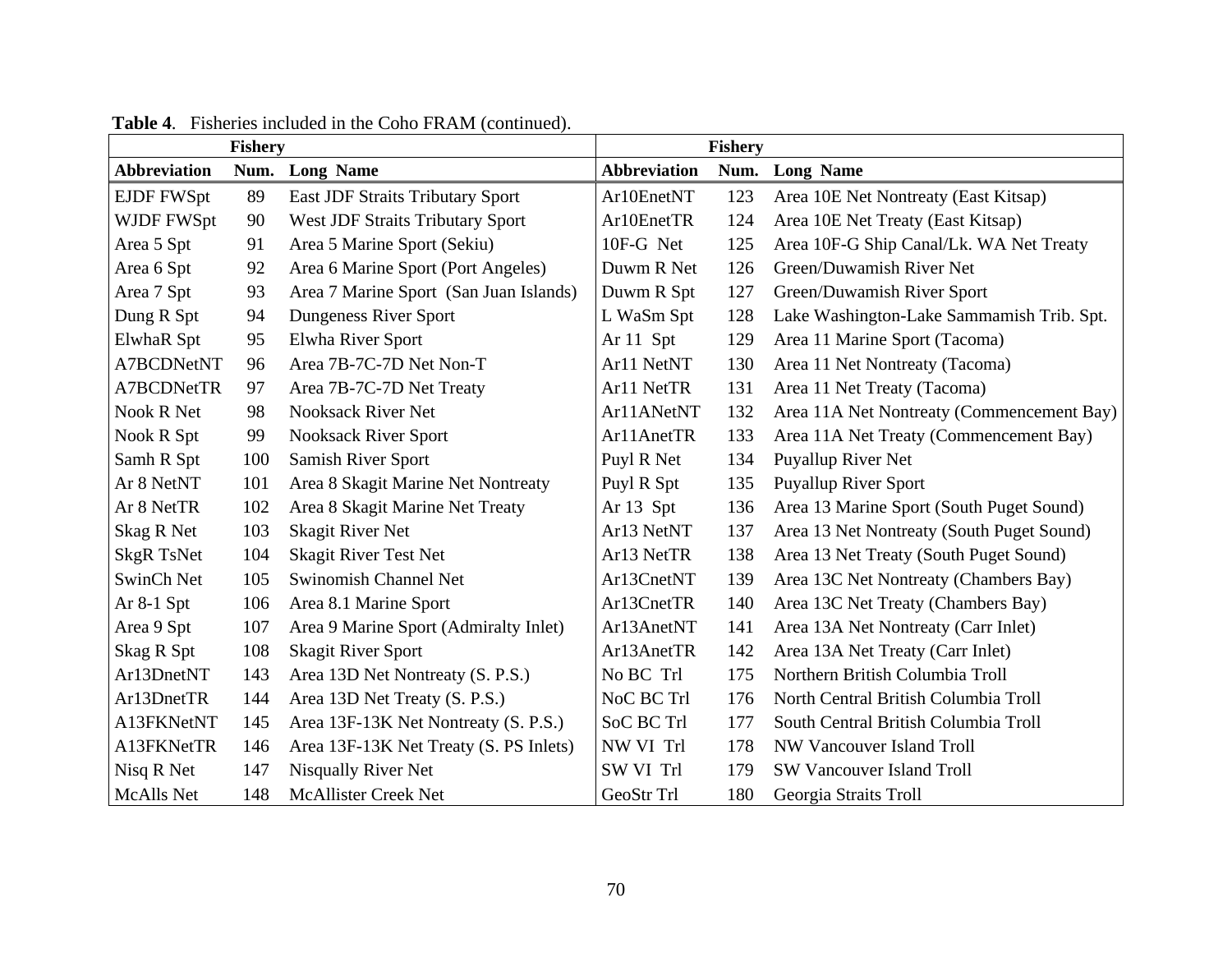|                     | <b>Fishery</b> |                                            |                     | <b>Fishery</b> |                                      |
|---------------------|----------------|--------------------------------------------|---------------------|----------------|--------------------------------------|
| <b>Abbreviation</b> | Num.           | <b>Long Name</b>                           | <b>Abbreviation</b> | Num.           | <b>Long Name</b>                     |
| 13D-K TSpt          | 149            | 13D-13K Tributary Sport (South PS Inlets)  | <b>BC JDF Trl</b>   | 181            | British Columbia Juan de Fuca Troll  |
| Nisq R Spt          | 150            | <b>Nisqually River Sport</b>               | No BC Net           | 182            | Northern British Columbia Net        |
| Desc R Spt          | 151            | Deschutes River Sport (Olympia)            | Cen BC Net          | 183            | Central British Columbia Net         |
| Ar 12 Spt           | 152            | Area 12 Marine Sport (Hood Canal)          | NW VI Net           | 184            | NW Vancouver Island Net              |
| 1212BNetNT          | 153            | Area 12-12B Net Nontreaty (Upper HC)       | SW VI Net           | 185            | <b>SW Vancouver Island Net</b>       |
| 1212BnetTR          | 154            | Area 12-12B Net Treaty (Upper HC)          | Johnst Net          | 186            | <b>Johnstone Straits Net</b>         |
| Ar9A NetNT          | 155            | Area 9A Net Nontreaty (Port Gamble)        | <b>GeoStr Net</b>   | 187            | Georgia Straits Net                  |
| Ar9A NetTR          | 156            | Area 9-9A Net Treaty (Port Gamble)         | <b>Fraser Net</b>   | 188            | Fraser River Gill Net                |
| Ar12AnetNT          | 157            | 12A Net Nontreaty (Quilcene Bay)           | <b>BC JDF Net</b>   | 189            | British Columbia Juan de Fuca Net    |
| Ar12AnetTR          | 158            | 12A Net Treaty (Quilcene Bay)              | No BC Spt           | 190            | Northern British Columbia Sport      |
| A12CDNetNT          | 159            | 12C-12D Net Nontreaty (Lower HC)           | Cen BC Spt          | 191            | Central British Columbia Sport       |
| A12CDNetTR          | 160            | 12C-12D Net Treaty (Lower Hood Canal)      | <b>BC JDF Spt</b>   | 192            | British Columbia Juan de Fuca Sport  |
| <b>Skok R Net</b>   | 161            | <b>Skokomish River Net</b>                 | WC VI Spt           | 193            | West Coast Vancouver Island Sport    |
| Quilcn Net          | 162            | Quilcene River Net                         | <b>NgaStr Spt</b>   | 194            | North Georgia Straits Sport          |
| 1212B TSpt          | 163            | 12-12B Tributary FW Sport                  | SgaStr Spt          | 195            | South Georgia Straits Sport          |
| Quilcn Spt          | 164            | 12A Tributary FW Sport (Quilcene River)    | Albern Spt          | 196            | Alberni Canal Sport                  |
| 12C-D TSpt          | 165            | 12C-12D Tributary FW Sport                 | <b>BCCNTL TTR</b>   | 197            | $BCCNTL$ Terminal Run (Catch + Esc.) |
| Skok R Spt          | 166            | Skokomish River Sport                      | <b>BCNCST TTR</b>   | 198            | BCNCST Terminal Run (Catch + Esc.)   |
| <b>GSMLND Trm</b>   | 167            | Georgia Strait Mainland Terminal Catch     | <b>QUEENC TTR</b>   | 199            | QUEENC Terminal Run $(Catch + Esc.)$ |
| <b>GSVNCI Trm</b>   | 168            | Georgia Strait Vancouver Island Term Catch | <b>NASSRV TTR</b>   | 200            | NASSRV Terminal Run $(Catch + Esc.)$ |
| <b>JNSTRT Trm</b>   | 169            | <b>Johnstone Strait Terminal Catch</b>     | <b>SKEENA TTR</b>   | 201            | SKEENA Terminal Run (Catch + Esc.)   |
| <b>SWVNCI Trm</b>   | 170            | SW Vancouver Island Terminal Catch         | SW AK Trl           | 202            | Southwest Alaska Troll               |
| <b>NWVNCI</b> Trm   | 171            | NW Vancouver Island Terminal Catch         | <b>SEAK Trl</b>     | 203            | Southeast Alaska Troll               |
| <b>FRSLOW Trm</b>   | 172            | Lower Fraser River Terminal Catch          | NW AK Trl           | 204            | Northwest Alaska Troll               |
| <b>FRSUPP Trm</b>   | 173            | <b>Upper Fraser River Terminal Catch</b>   | NE AK Trl           | 205            | Northeast Alaska Troll               |
| <b>THOMPR Trm</b>   | 174            | <b>Thompson River Terminal Catch</b>       | Alaska Net          | 206            | Alaska Net (Areas 182:183:185:192)   |

**Table 4**. Fisheries included in the Coho FRAM (continued).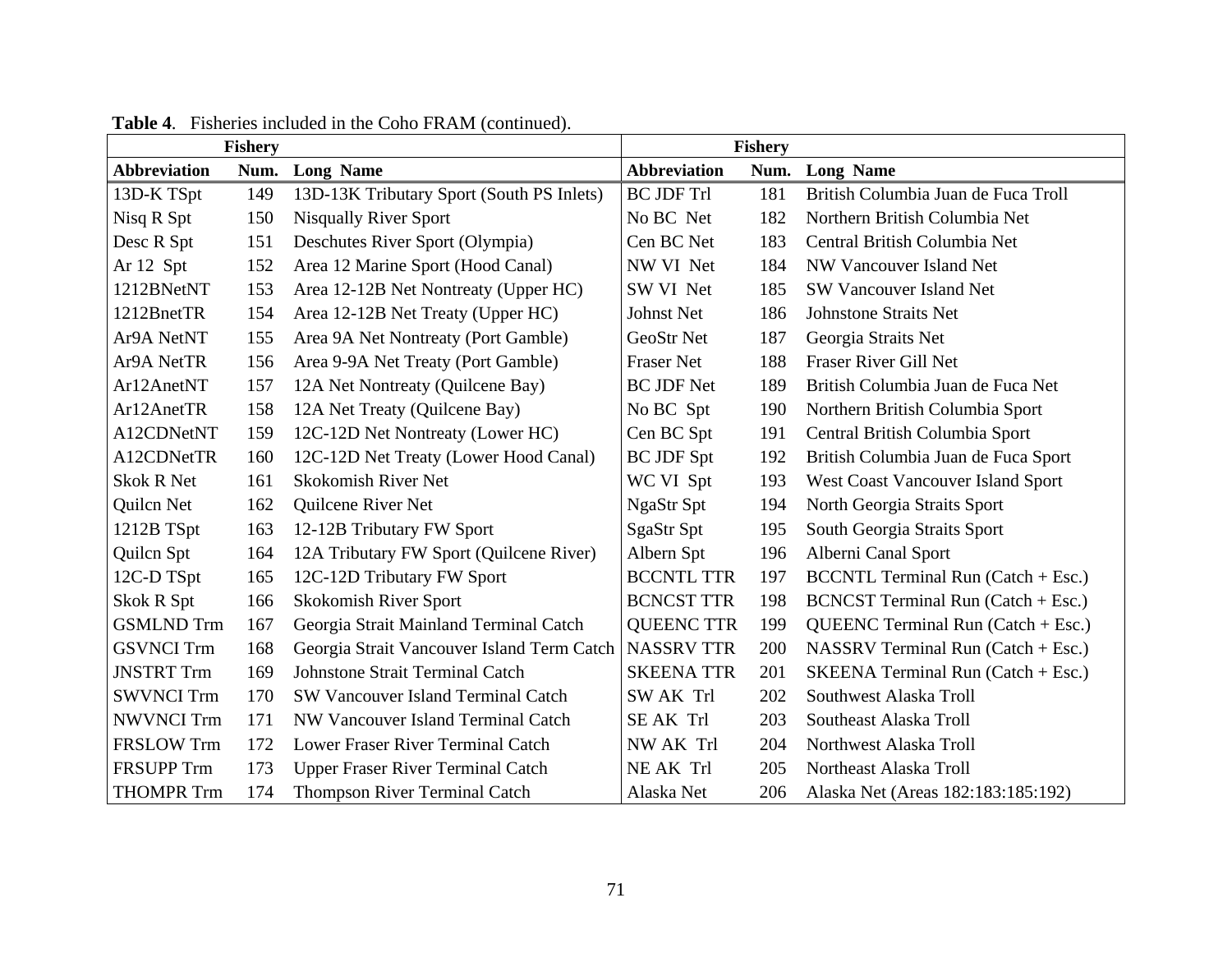| <b>MSM Stock</b>         |                 |        |        | <b>Catch Year</b> |        |        |        |
|--------------------------|-----------------|--------|--------|-------------------|--------|--------|--------|
| <b>Production Region</b> | <b>Mgt Unit</b> | 1986   | 1987   | 1988              | 1989   | 1990   | 1991   |
| <b>BRITISH COLUMBIA</b>  |                 | 022910 | 023515 | 023847            | 023805 | 023917 | 020139 |
| <b>CENTRAL COAST</b>     |                 | 022911 | 023516 | 023848            | 023806 | 023962 | 020140 |
|                          |                 | 022952 | 023517 | 023849            | 023807 | 023963 | 020141 |
|                          |                 | 022953 |        | 024107            | 023808 | 024001 | 020142 |
|                          |                 | 022954 |        | 024108            | 023907 | 024333 | 023917 |
|                          |                 | 022955 |        | 024109            | 023962 | 024432 | 024333 |
|                          |                 |        |        | 024110            | 023963 | 024433 | 025442 |
|                          |                 |        |        | 024111            | 024001 | 024434 | 025618 |
|                          |                 |        |        | 024112            | 024432 | 024435 | 025619 |
|                          |                 |        |        | 024113            | 024433 | 024436 | 026002 |
|                          |                 |        |        | 024114            | 024434 | 024655 | 026003 |
|                          |                 |        |        | 024115            | 024435 | 024811 |        |
|                          |                 |        |        |                   | 024436 | 024837 |        |
|                          |                 |        |        |                   | 024605 | 024838 |        |
|                          |                 |        |        |                   | 024651 | 024839 |        |
|                          |                 |        |        |                   | 024928 | 024928 |        |
|                          |                 |        |        |                   | 024929 | 025142 |        |
|                          |                 |        |        |                   | 025018 | 025143 |        |
|                          |                 |        |        |                   | 025019 | 025347 |        |
|                          |                 |        |        |                   | 025062 | 025442 |        |
|                          |                 |        |        |                   | 025063 | 025563 |        |
|                          |                 |        |        |                   | 025101 | 025601 |        |
|                          |                 |        |        |                   |        | 025602 |        |
| <b>BRITISH COLUMBIA</b>  |                 | 022444 | 022835 | 023249            | 023526 | 023109 | 020143 |
| <b>NORTH COAST</b>       |                 | 022449 | 023249 | 023250            | 023527 | 024430 | 020144 |
|                          |                 | 022508 | 023250 | 023501            | 023528 | 024431 | 024857 |
|                          |                 | 022746 | 023426 | 023502            | 023529 | 024444 | 025041 |
|                          |                 |        | 023427 | 023521            | 023932 | 024445 | 025044 |
|                          |                 |        | 023428 | 023526            | 024332 | 024446 | 025045 |
|                          |                 |        | 023429 | 023527            | 024422 | 024447 | 025046 |
|                          |                 |        | 023430 | 023528            | 024423 | 024448 | 025047 |
|                          |                 |        | 023431 | 023529            | 024424 | 024449 | 025119 |
|                          |                 |        | 023501 | 023852            | 024425 | 024450 | 025120 |
|                          |                 |        | 023502 | 023853            | 024426 | 024451 | 025125 |
|                          |                 |        | 023521 | 023854            | 024427 | 024857 | 025313 |
|                          |                 |        |        | 023855            | 024428 | 025044 | 025314 |
|                          |                 |        |        | 023856            | 024429 | 025045 | 025460 |
|                          |                 |        |        | 023857            | 024430 | 025046 | 025540 |
|                          |                 |        |        | 023858            | 024431 | 025047 | 025545 |
|                          |                 |        |        | 023859            | 024444 | 025119 | 025546 |
|                          |                 |        |        | 023901            | 024445 | 025120 | 025548 |

**Table 5.** Coded-wire-tag groups chosen to represent Mixed-Stock-Model (MSM) stocks for catch years 1986-1991.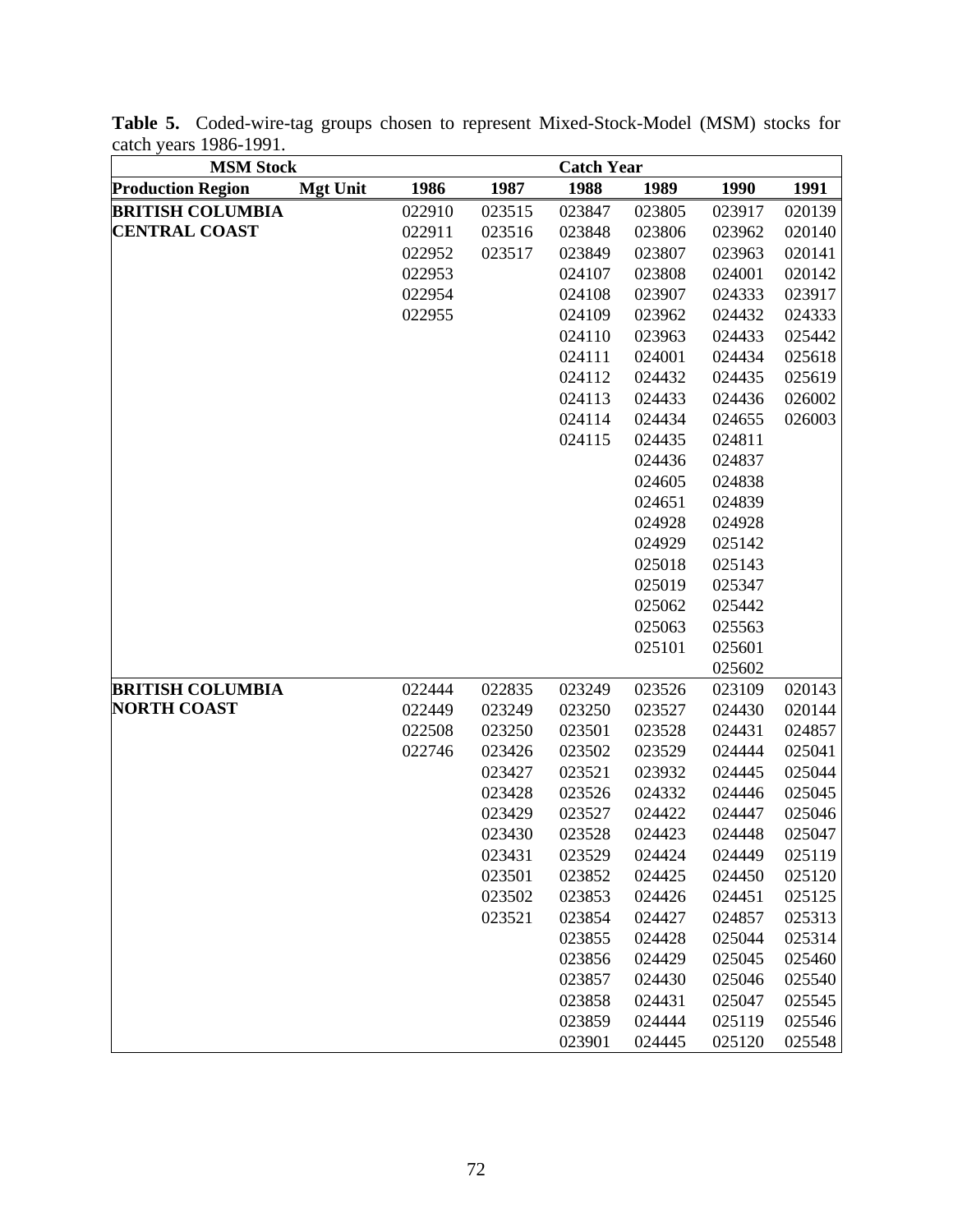| <b>MSM Stock</b>         |                 |      |      | <b>Catch Year</b> |        |        |        |
|--------------------------|-----------------|------|------|-------------------|--------|--------|--------|
| <b>Production Region</b> | <b>Mgt Unit</b> | 1986 | 1987 | 1988              | 1989   | 1990   | 1991   |
| <b>BRITISH COLUMBIA</b>  |                 |      |      | 023902            | 024446 | 025121 | 025551 |
| <b>NORTH COAST</b>       |                 |      |      | 023903            | 024447 | 025122 | 025559 |
| (cont.)                  |                 |      |      | 023904            | 024448 | 025123 | 025560 |
|                          |                 |      |      | 023905            | 024449 | 025124 | 025561 |
|                          |                 |      |      | 023906            | 024450 | 025125 | 025621 |
|                          |                 |      |      | 023925            | 024451 | 025126 | 025622 |
|                          |                 |      |      | 023926            | 024901 | 025456 | 025711 |
|                          |                 |      |      | 023927            | 024902 | 025535 | 025712 |
|                          |                 |      |      | 023928            | 025020 | 025540 | 025713 |
|                          |                 |      |      | 023929            | 025021 | 025543 | 025714 |
|                          |                 |      |      | 023930            | 025022 | 025545 | 025715 |
|                          |                 |      |      | 023931            | 025023 | 025546 | 025716 |
|                          |                 |      |      | 023932            | 025024 | 025548 | 025717 |
|                          |                 |      |      | 023933            | 025025 | 025551 | 025718 |
|                          |                 |      |      | 023934            | 025026 | 025556 | 025917 |
|                          |                 |      |      |                   | 025027 | 025557 | 026104 |
|                          |                 |      |      |                   | 025028 | 025559 | 026105 |
|                          |                 |      |      |                   | 082456 | 025560 | 026106 |
|                          |                 |      |      |                   | 082457 | 025561 | 026107 |
|                          |                 |      |      |                   | 082458 | 025603 | 026108 |
|                          |                 |      |      |                   |        | 025604 | 026109 |
|                          |                 |      |      |                   |        | 025605 | 026110 |
|                          |                 |      |      |                   |        | 025606 | 026111 |
|                          |                 |      |      |                   |        | 025607 | 026112 |
|                          |                 |      |      |                   |        | 025608 | 026113 |
|                          |                 |      |      |                   |        | 025609 | 026114 |
|                          |                 |      |      |                   |        | 025610 | 026115 |
|                          |                 |      |      |                   |        | 025611 | 026116 |
|                          |                 |      |      |                   |        | 082622 | 026117 |
|                          |                 |      |      |                   |        | 082625 | 026118 |
|                          |                 |      |      |                   |        | 082626 | 026119 |
|                          |                 |      |      |                   |        | 082627 | 026120 |
|                          |                 |      |      |                   |        | 082629 | 026121 |
|                          |                 |      |      |                   |        | 082647 | 026122 |
|                          |                 |      |      |                   |        | 082648 | 026123 |
|                          |                 |      |      |                   |        | 082649 | 026133 |
|                          |                 |      |      |                   |        |        | 026134 |
|                          |                 |      |      |                   |        |        | 026135 |
|                          |                 |      |      |                   |        |        | 026214 |
|                          |                 |      |      |                   |        |        | 026215 |
|                          |                 |      |      |                   |        |        | 026216 |
|                          |                 |      |      |                   |        |        | 026217 |

**Table 5**. Coded-wire-tag groups chosen to represent Mixed-Stock-Model (MSM) stocks for catch years 1986-1991 (continued).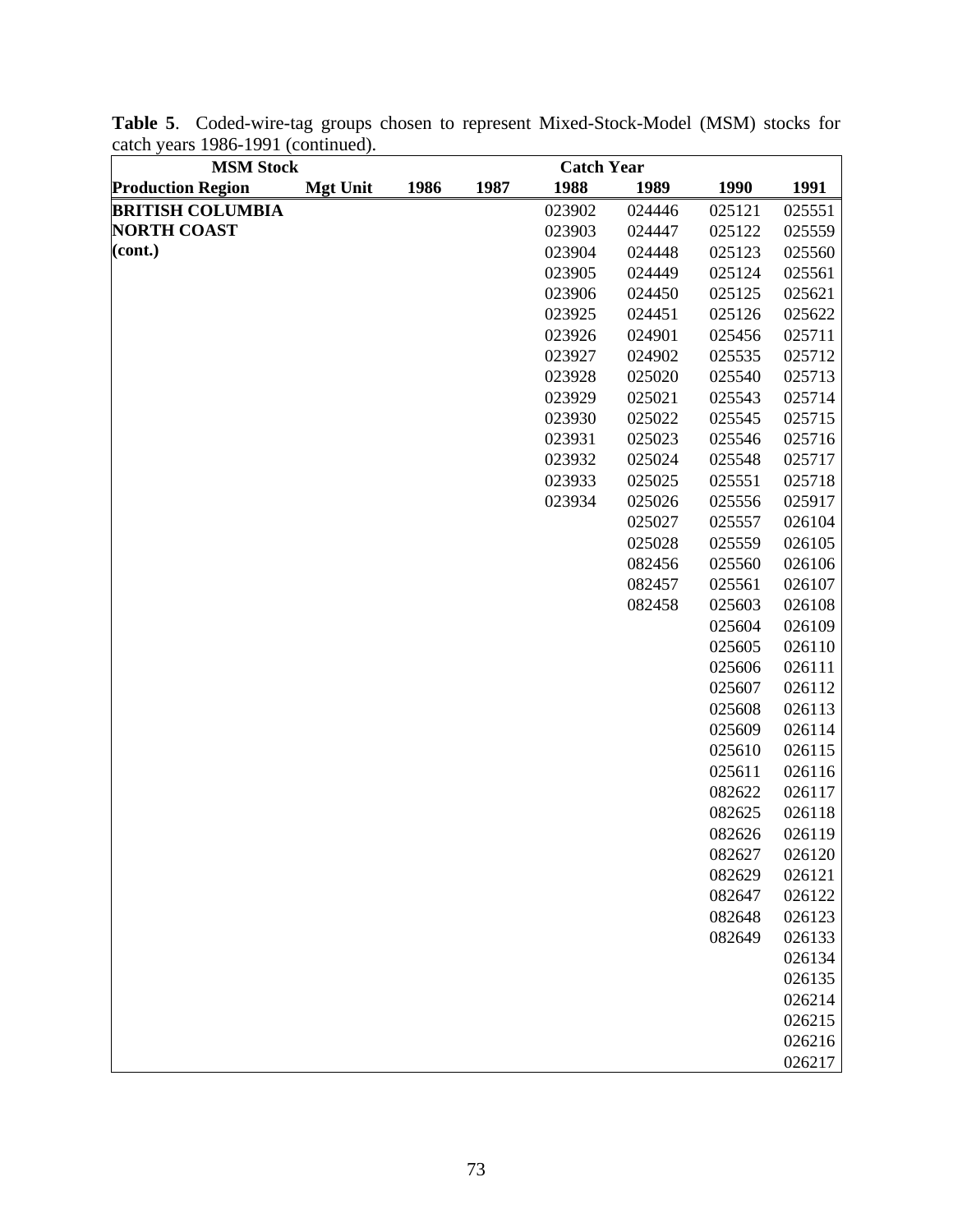| <b>MSM Stock</b>                            |        |        | <b>Catch Year</b> |        |        |        |
|---------------------------------------------|--------|--------|-------------------|--------|--------|--------|
| <b>Production Region</b><br><b>Mgt Unit</b> | 1986   | 1987   | 1988              | 1989   | 1990   | 1991   |
| <b>BRITISH COLUMBIA</b>                     |        |        |                   |        |        | 026306 |
| <b>NORTH COAST</b>                          |        |        |                   |        |        | 026307 |
| $\left( \text{cont.} \right)$               |        |        |                   |        |        | 082630 |
|                                             |        |        |                   |        |        | 082634 |
|                                             |        |        |                   |        |        | 082707 |
|                                             |        |        |                   |        |        | 082718 |
|                                             |        |        |                   |        |        | 082719 |
| <b>COLUMBIA RIVER</b>                       | 072654 | 073056 | 073547            | 074226 | 074244 | 052225 |
|                                             | 072802 | 073057 | 073548            | 074228 | 074247 | 052226 |
|                                             | 072811 | 073058 | 073549            | 074231 | 074410 | 074209 |
|                                             | 073030 | 073061 | 073550            | 074232 | 074412 | 074210 |
|                                             | 073031 | 073062 | 073551            | 074235 | 074445 | 074211 |
|                                             | 073032 | 073063 | 073552            | 074237 | 074454 | 074502 |
|                                             | 073045 | 073251 | 073616            | 074426 | 074457 | 074712 |
|                                             | 073046 | 073252 | 073617            | 074726 | 074458 | 074810 |
|                                             | 073047 | 073253 | 073624            | 074728 | 074606 | 074811 |
|                                             | 073048 | 073254 | 073625            | 074950 | 074607 | 074812 |
|                                             | 073049 | 073255 | 073958            | 074952 | 074608 | 074845 |
|                                             | 073050 | 073261 | 074108            | 074955 | 074609 | 074846 |
|                                             | 073105 | 073262 | 074111            | 074956 | 074610 | 074945 |
|                                             | 073106 | 073263 | 074113            | 074959 | 074611 | 074946 |
|                                             | 073107 | 073301 | 074114            | 074961 | 074703 | 075029 |
|                                             | 073108 | 073302 | 074116            | 634450 | 074705 | 630141 |
|                                             | 633030 | 073303 | 074119            | 634735 | 074706 | 630144 |
|                                             | 633031 | 073304 | 074121            |        | 635256 | 631128 |
|                                             | 633132 | 073305 | 074441            |        | 635507 | 631319 |
|                                             | 633133 | 073618 | 074442            |        |        | 635044 |
|                                             | 633134 | 073619 | 074444            |        |        | 635047 |
|                                             | 633135 | 073620 | 074447            |        |        |        |
|                                             | 633259 | 073621 | 074449            |        |        |        |
|                                             | 633260 | 073622 | 074450            |        |        |        |
|                                             | 633261 | 073623 | 633663            |        |        |        |
|                                             | 633262 | 073630 | 633701            |        |        |        |
|                                             | 633263 | 073743 | 633702            |        |        |        |
|                                             | 633301 | 073744 | 634247            |        |        |        |
|                                             |        | 073745 | 634249            |        |        |        |
|                                             |        | 073746 | 634250            |        |        |        |
|                                             |        | 633515 | 634252            |        |        |        |
|                                             |        | 633516 |                   |        |        |        |
|                                             |        | 633517 |                   |        |        |        |
|                                             |        | 633518 |                   |        |        |        |
|                                             |        | 633519 |                   |        |        |        |

**Table 5**. Coded-wire-tag groups chosen to represent Mixed-Stock-Model (MSM) stocks for catch years 1986-1991 (continued).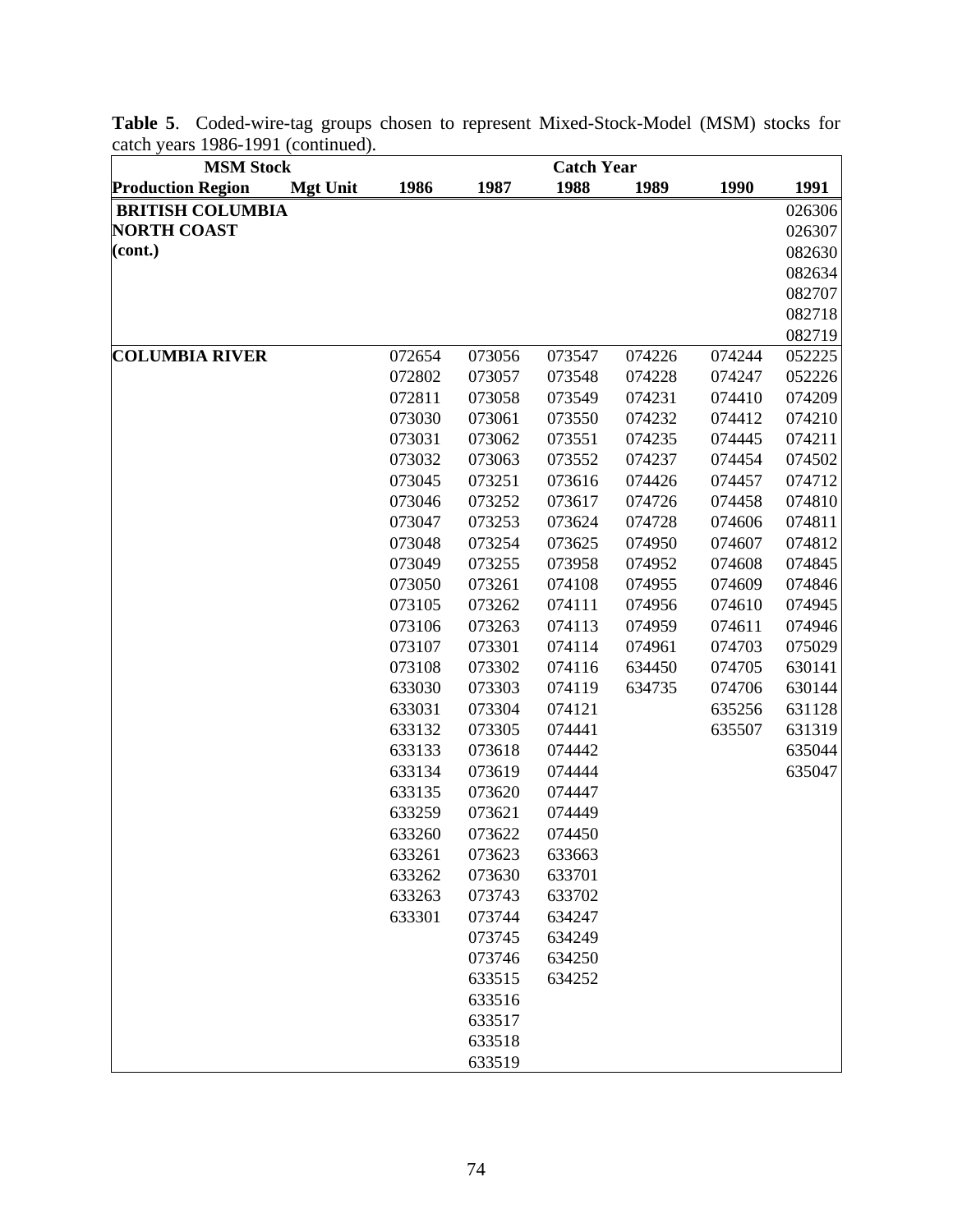| <b>MSM Stock</b>                |                      |        |        | <b>Catch Year</b> |        |        |        |
|---------------------------------|----------------------|--------|--------|-------------------|--------|--------|--------|
| <b>Production Region</b>        | <b>Mgt Unit</b>      | 1986   | 1987   | 1988              | 1989   | 1990   | 1991   |
| <b>COLUMBIA RIVER</b>           |                      |        | 633520 |                   |        |        |        |
| (cont.)                         |                      |        | 633531 |                   |        |        |        |
|                                 |                      |        | 633532 |                   |        |        |        |
|                                 |                      |        | 633533 |                   |        |        |        |
|                                 |                      |        | 633534 |                   |        |        |        |
|                                 |                      |        | 633535 |                   |        |        |        |
|                                 |                      |        | 633536 |                   |        |        |        |
|                                 | Col Rvr Late         | 633156 | 633106 | 633649            | 634213 | 634747 | 630147 |
|                                 | Hatchery/Wild        | 633157 | 633142 | 633650            | 634214 |        | 630238 |
|                                 |                      | 633232 | 633143 | 633658            | 634919 |        | 630241 |
|                                 |                      | 633233 | 633454 | 633659            | 634956 |        | 630750 |
|                                 |                      | 633249 | 633455 | 634138            |        |        | 630762 |
|                                 |                      | 633250 | 633456 | 634208            |        |        | 631131 |
|                                 |                      | 633253 | 633457 | 634211            |        |        | 631137 |
|                                 |                      | 633254 | 633513 | 634216            |        |        | 631161 |
|                                 |                      |        | 633514 | 634219            |        |        | 631162 |
|                                 |                      |        | 633521 | 634221            |        |        | 631316 |
|                                 |                      |        | 633522 | 634222            |        |        |        |
|                                 |                      |        | 633523 |                   |        |        |        |
|                                 |                      |        | 633524 |                   |        |        |        |
|                                 |                      |        | 633525 |                   |        |        |        |
|                                 |                      |        | 633526 |                   |        |        |        |
|                                 |                      |        | 633527 |                   |        |        |        |
|                                 |                      |        | 633528 |                   |        |        |        |
|                                 | Youngs<br><b>Bay</b> | 072801 | 073306 | 073444            | 073532 | 074156 | 074219 |
|                                 | <b>Hatchery</b>      | 073029 | 073307 | 073445            | 073533 | 074157 | 074220 |
|                                 |                      | 073343 | 073308 | 073446            | 073534 | 074158 | 074221 |
|                                 |                      | 073344 | 073309 | 073614            | 074551 | 074463 | 074307 |
|                                 |                      |        | 073310 | 073615            |        | 074501 | 074308 |
|                                 |                      |        | 073311 |                   |        | 074744 | 075128 |
| <b>GEORGIA</b><br><b>STRAIT</b> |                      | 022445 | 022811 | 022854            | 024116 | 024417 | 025051 |
| <b>MAINLAND</b>                 |                      | 022617 | 022844 | 023115            | 024117 | 024418 | 025052 |
|                                 |                      | 022629 | 022846 | 023447            | 024123 | 024452 | 025053 |
|                                 |                      | 022638 | 022854 | 023452            | 024241 | 024548 | 025057 |
|                                 |                      | 022640 | 022931 | 023455            | 024242 | 024713 | 025918 |
|                                 |                      | 022641 | 022935 | 023456            | 024246 | 025051 | 025919 |
|                                 |                      | 022642 | 023061 | 023817            | 024417 | 025052 | 025920 |
|                                 |                      | 022649 | 023062 | 023818            | 024418 | 025053 | 025921 |
|                                 |                      | 022809 | 023137 | 023942            | 024438 | 025054 | 026130 |
|                                 |                      | 022810 | 023339 | 023943            | 024439 | 025055 | 026131 |
|                                 |                      | 022811 | 023340 | 023957            | 024548 | 025056 | 026140 |
|                                 |                      | 022843 | 023447 | 023958            | 024713 | 025057 | 026141 |

**Table 5**. Coded-wire-tag groups chosen to represent Mixed-Stock-Model (MSM) stocks for catch years 1986-1991 (continued).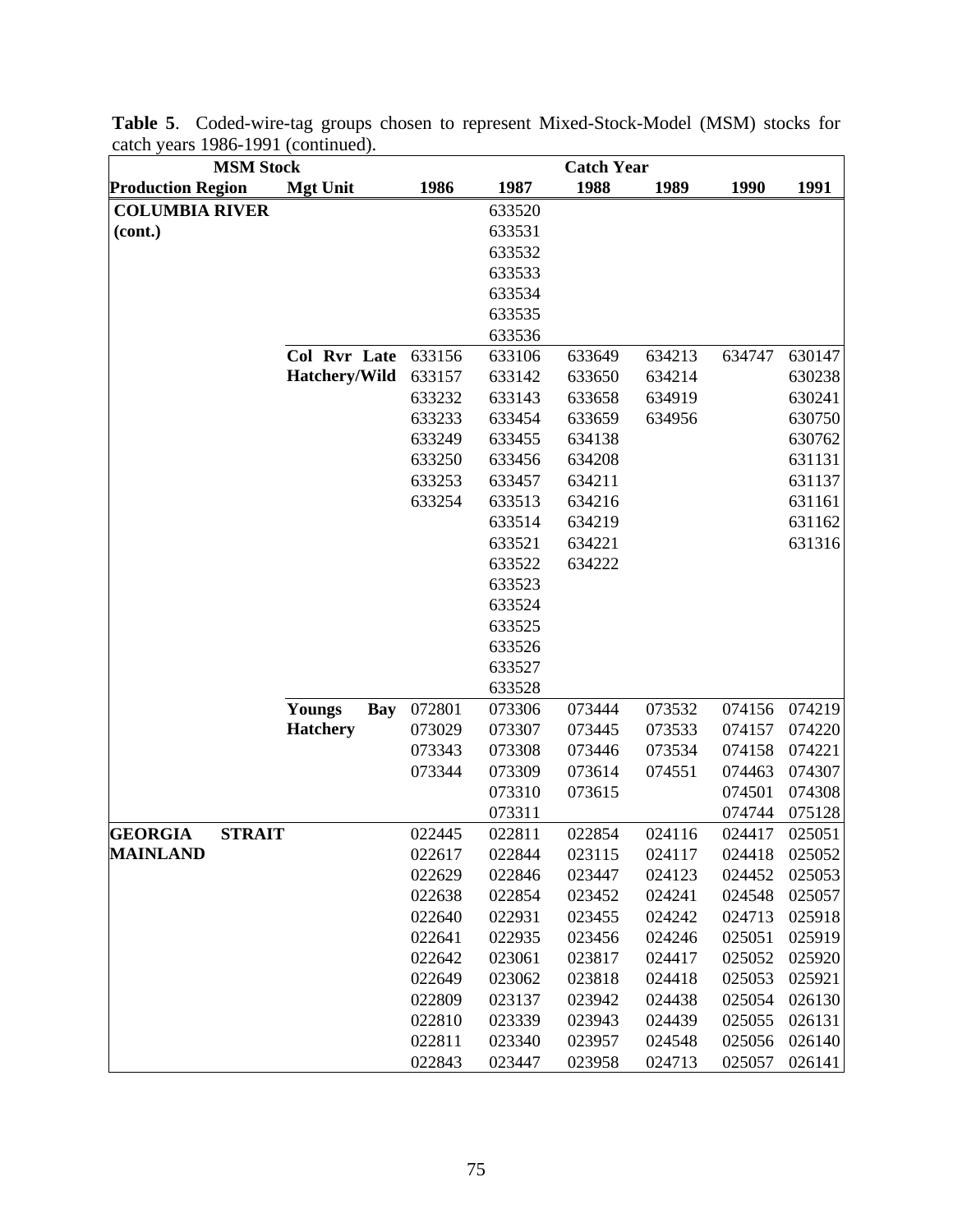| <b>MSM Stock</b>                            |        |        | <b>Catch Year</b> |        |        |        |  |
|---------------------------------------------|--------|--------|-------------------|--------|--------|--------|--|
| <b>Production Region</b><br><b>Mgt Unit</b> | 1986   | 1987   | 1988              | 1989   | 1990   | 1991   |  |
| <b>STRAIT</b><br><b>GEORGIA</b>             | 022844 | 023452 | 023959            | 024845 | 025210 | 026142 |  |
| <b>MAINLAND</b> (cont.)                     | 022845 | 023453 | 024116            | 024846 | 025211 | 026143 |  |
|                                             | 022846 | 023454 | 024117            | 024903 | 025212 | 026144 |  |
|                                             | 022853 | 023455 | 024118            | 024904 | 025455 | 026251 |  |
|                                             | 022862 | 023456 | 024122            | 024905 | 025553 |        |  |
|                                             | 022931 | 023518 | 024123            | 024906 | 025554 |        |  |
|                                             | 022932 | 023817 | 024241            | 024927 | 025633 |        |  |
|                                             | 022933 | 023818 | 024242            | 025115 | 025634 |        |  |
|                                             | 022934 | 023820 | 024243            | 025116 | 025639 |        |  |
|                                             | 022935 | 023821 | 024246            | 025117 |        |        |  |
|                                             | 022936 | 082249 | 082408            | 025118 |        |        |  |
|                                             | 023008 | 082250 | 082409            |        |        |        |  |
|                                             | 023009 | 082408 | 420122            |        |        |        |  |
|                                             | 023056 | 082409 |                   |        |        |        |  |
|                                             | 023137 | 420122 |                   |        |        |        |  |
|                                             | 082249 |        |                   |        |        |        |  |
|                                             | 082250 |        |                   |        |        |        |  |
| <b>GEORGIA</b><br>STRAIT/                   | 022645 | 022904 | 023655            | 023916 | 025133 | 020840 |  |
| <b>VANCOUVER</b>                            | 022644 | 022801 | 023446            | 023915 | 024621 | 020138 |  |
| <b>ISLAND</b>                               | 022723 | 022905 | 023825            | 023918 | 025233 | 020841 |  |
|                                             | 022763 | 022906 | 023829            | 024628 | 025234 | 025136 |  |
|                                             | 022801 | 023120 | 023833            | 024629 | 025235 | 025239 |  |
|                                             | 022903 | 023121 | 023918            | 024630 | 025415 | 025321 |  |
|                                             | 022906 | 023124 | 023919            | 024631 | 025501 | 025322 |  |
|                                             | 022912 | 023125 | 023920            | 024638 | 025502 | 025323 |  |
|                                             | 022913 | 023126 | 023921            | 024639 | 025508 | 025416 |  |
|                                             | 022914 | 023127 | 024058            | 024719 | 025719 | 025729 |  |
|                                             | 022915 | 023130 | 024124            | 025102 | 025720 | 025941 |  |
|                                             | 022937 | 023152 | 024125            | 025111 | 025721 | 025942 |  |
|                                             | 022938 | 023153 | 024126            | 025112 | 025722 | 025943 |  |
|                                             | 022939 | 023154 | 024127            | 025130 | 025723 | 025949 |  |
|                                             | 022943 | 023232 | 024128            | 025133 | 025724 | 025950 |  |
|                                             | 022944 | 023233 | 024129            | 025134 | 025916 | 025951 |  |
|                                             | 022945 | 023432 | 024130            | 082410 | 080001 | 025952 |  |
|                                             | 022946 | 023433 | 024131            | 082435 | 080002 | 026238 |  |
|                                             | 022957 | 023434 | 024144            | 082436 | 080003 | 081607 |  |
|                                             | 022958 | 023443 | 024145            | 082437 | 080004 | 081608 |  |
|                                             | 022959 | 023444 | 024146            | 082438 | 080005 | 082650 |  |
|                                             | 022960 | 023445 | 024149            | 082439 | 080006 | 082651 |  |
|                                             | 023119 | 023446 | 024150            | 082440 | 080007 | 082652 |  |
|                                             | 023120 | 023712 | 024151            | 082441 | 080008 | 082653 |  |
|                                             | 023121 | 023815 | 024440            | 082442 | 080009 | 082654 |  |

**Table 5**. Coded-wire-tag groups chosen to represent Mixed-Stock-Model (MSM) stocks for catch years 1986-1991 (continued).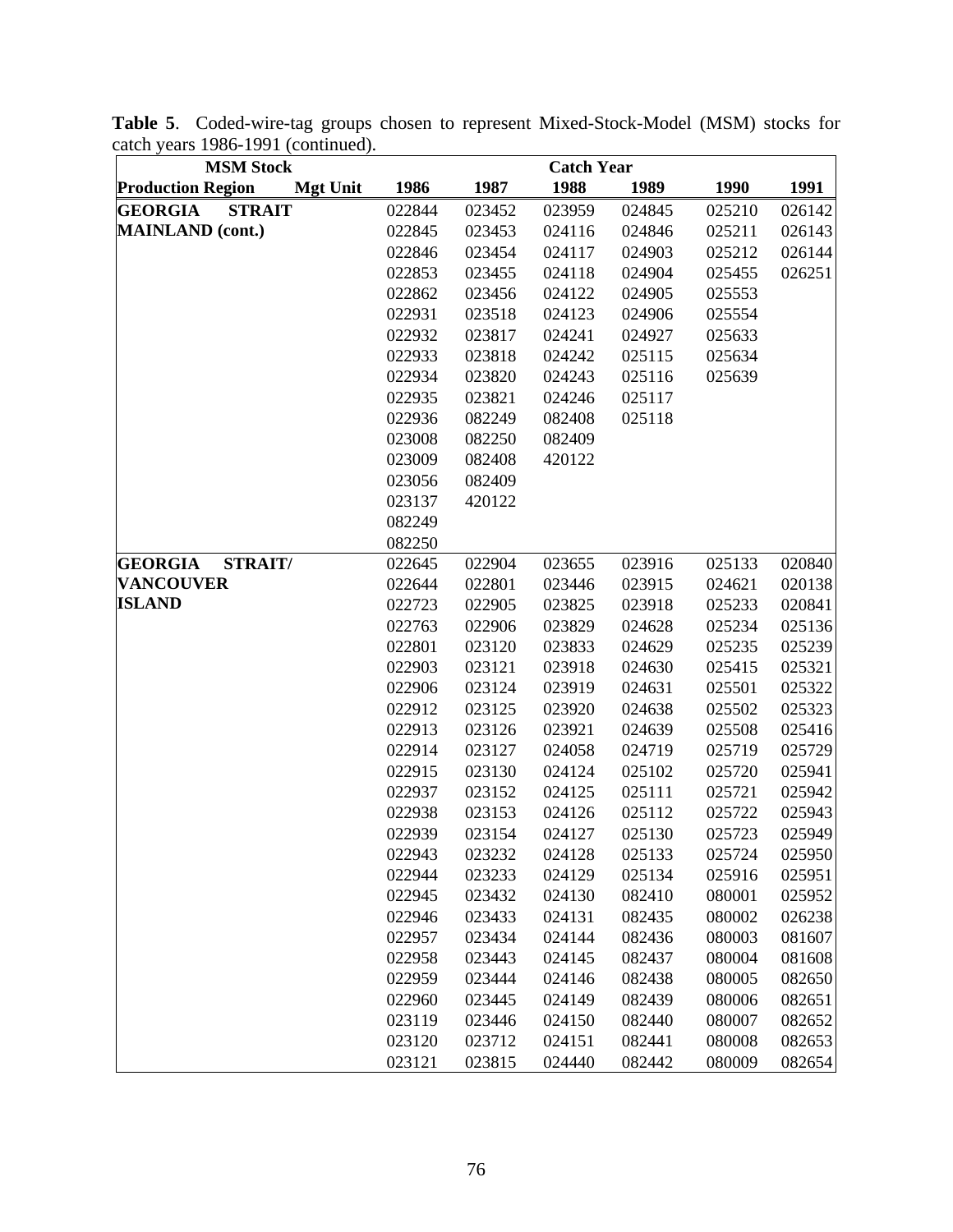| <b>MSM Stock</b>                            |        |          | <b>Catch Year</b> |        |                  |        |
|---------------------------------------------|--------|----------|-------------------|--------|------------------|--------|
| <b>Production Region</b><br><b>Mgt Unit</b> | 1986   | 1987     | 1988              | 1989   | 1990             | 1991   |
| <b>STRAIT/</b><br><b>GEORGIA</b>            | 023122 | 023823   | 024441            | 082443 | 080010           | 082655 |
| <b>VANCOUVER</b>                            | 023123 | 023824   | 024442            | 082446 | 081606           | 082658 |
| <b>ISLAND</b> (cont.)                       | 082251 | 023825   | 024443            | 082447 | 081609           | 082660 |
|                                             | 082252 | 023826   | 082406            | 082448 | 081610           | 082661 |
|                                             |        | 023827   | 082410            | 082449 | 081611           | 082662 |
|                                             |        | 023828   | 082411            | 082450 | 082459           | 082663 |
|                                             |        | 023829   | 082417            | 082451 | 082463           | 082703 |
|                                             |        | 023830   | 082418            | 082453 | 082505           | 082704 |
|                                             |        | 023831   | 082419            | 082459 | 082507           | 082705 |
|                                             |        | 023832   | 082421            | 082460 | 082511           | 082706 |
|                                             |        | 023833   | 082422            | 082461 | 082513           | 082708 |
|                                             |        | 023837   | 082423            | 082462 | 082514           | 082709 |
|                                             |        | 023841   | 082424            | 082501 | 082516           | 082711 |
|                                             |        | 023918   | 082425            | 082502 | 082519           | 082712 |
|                                             |        | 081603*1 | 082426            | 082503 | 082521           | 082713 |
|                                             |        | 081604*1 | 082427            | 082504 | 082522           | 082714 |
|                                             |        | 082251   | 082429            | 082508 | 082525           | 082720 |
|                                             |        | 082406   | 082431            | 082516 | 082526           | 082721 |
|                                             |        | 082407   | 082432            |        | 082528           | 082722 |
|                                             |        |          | 082438            |        | 082531           | 082723 |
|                                             |        |          | 082501            |        | 082532           | 082724 |
|                                             |        |          |                   |        | 082535           | 082725 |
|                                             |        |          |                   |        | 082537           | 082726 |
|                                             |        |          |                   |        | 082538           |        |
|                                             |        |          |                   |        | 082541<br>082542 |        |
|                                             |        |          |                   |        | 082544           |        |
|                                             |        |          |                   |        | 082547           |        |
|                                             |        |          |                   |        | 082549           |        |
|                                             |        |          |                   |        | 082550           |        |
|                                             |        |          |                   |        | 082552           |        |
|                                             |        |          |                   |        | 082555           |        |
|                                             |        |          |                   |        | 082556           |        |
|                                             |        |          |                   |        | 082559           |        |
|                                             |        |          |                   |        | 082561           |        |
|                                             |        |          |                   |        | 082562           |        |
|                                             |        |          |                   |        | 082617           |        |
|                                             |        |          |                   |        | 082618           |        |
|                                             |        |          |                   |        | 082620           |        |
|                                             |        |          |                   |        | 082623           |        |
|                                             |        |          |                   |        | 082631           |        |
|                                             |        |          |                   |        | 082638           |        |

**Table 5**. Coded-wire-tag groups chosen to represent Mixed-Stock-Model (MSM) stocks for catch years 1986-1991 (continued).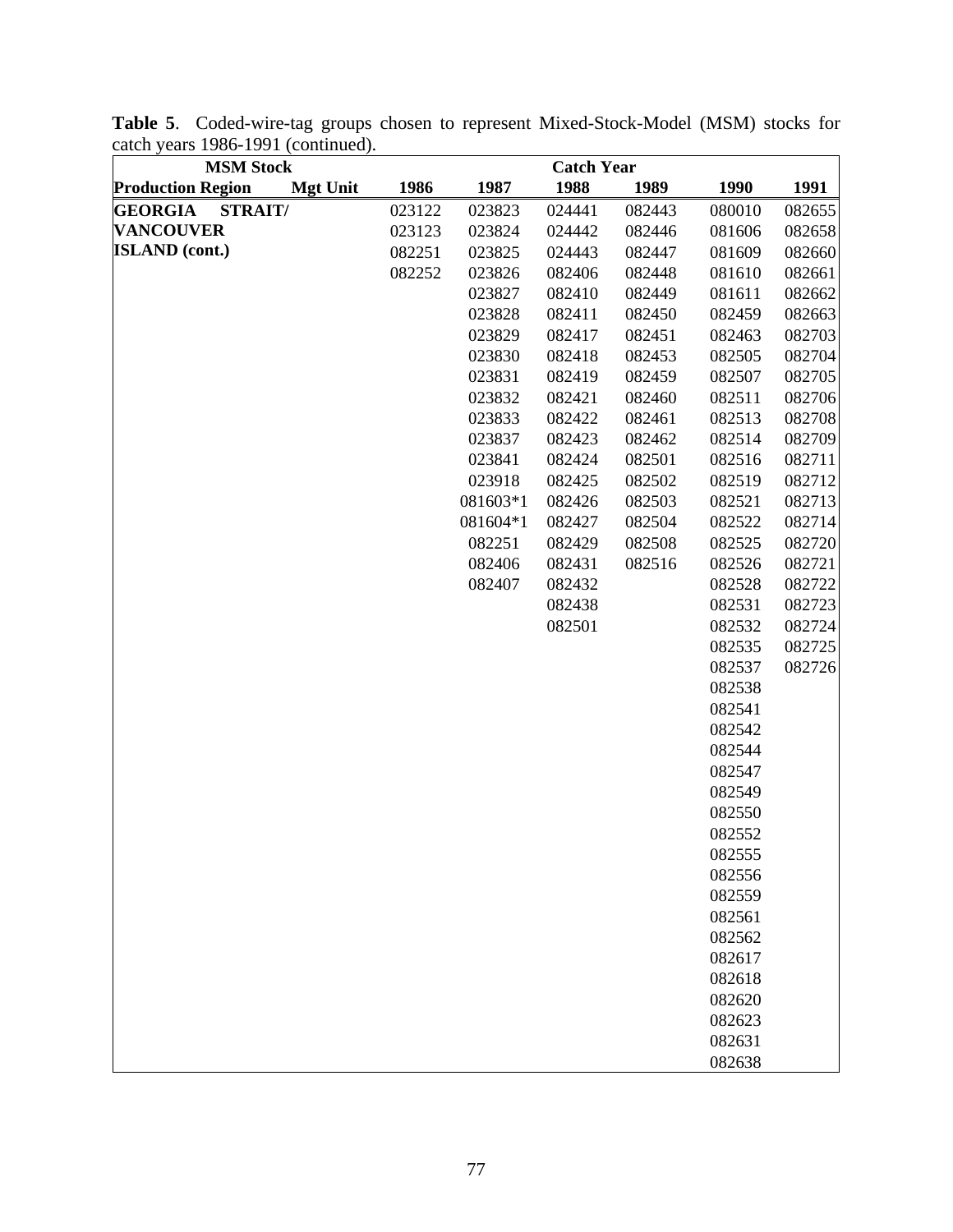| <b>MSM Stock</b><br><b>Catch Year</b> |                     |                  |        |                  |        |        |               |
|---------------------------------------|---------------------|------------------|--------|------------------|--------|--------|---------------|
| <b>Production Region</b>              | <b>Mgt Unit</b>     | 1986             | 1987   | 1988             | 1989   | 1990   | 1991          |
| <b>GEORGIA</b><br><b>STRAIT/</b>      |                     |                  |        |                  |        | 082639 |               |
| <b>VANCOUVER</b>                      |                     |                  |        |                  |        | 082640 |               |
| <b>ISLAND</b> (cont.)                 |                     |                  |        |                  |        | 082641 |               |
|                                       |                     |                  |        |                  |        | 082642 |               |
|                                       |                     |                  |        |                  |        | 082643 |               |
|                                       |                     |                  |        |                  |        | 082644 |               |
|                                       |                     |                  |        |                  |        | 082645 |               |
|                                       |                     |                  |        |                  |        | 082646 |               |
| <b>GRAYS HARBOR</b>                   |                     | 632817           | 633138 | 633110           | 634449 | 630252 | 630259        |
|                                       |                     | 632818           | 633139 | 633655           | 634452 |        | 630428 630728 |
|                                       |                     | 632819           | 633163 | 633656           | 634901 | 634749 | 630752        |
|                                       |                     | 632823           | 633201 | 633657           | 635021 | 635255 | 630816        |
|                                       |                     | 632824           | 633540 | 633660           | 635022 | 635521 | 630828        |
|                                       |                     | 632825           | 633541 | 633661           | 635032 |        | 630831        |
|                                       |                     | 632826           | 633542 | 633662           |        |        | 630832        |
|                                       |                     | 632827           | 634131 | 634238           |        |        | 630837        |
|                                       |                     | 632828           | 634137 | 634425           |        |        | 631438        |
|                                       |                     | 632829           | 634141 | 634426<br>634438 |        |        |               |
|                                       |                     | 632830<br>632831 |        |                  |        |        |               |
|                                       |                     | 633010           |        |                  |        |        |               |
|                                       |                     | 633035           |        |                  |        |        |               |
|                                       |                     | 633209           |        |                  |        |        |               |
|                                       |                     | 633345           |        |                  |        |        |               |
|                                       |                     | 633346           |        |                  |        |        |               |
|                                       |                     | 633347           |        |                  |        |        |               |
|                                       |                     | 633348           |        |                  |        |        |               |
|                                       |                     | 633423           |        |                  |        |        |               |
|                                       |                     | 633424           |        |                  |        |        |               |
|                                       |                     | 633425           |        |                  |        |        |               |
|                                       |                     | 633443           |        |                  |        |        |               |
|                                       |                     | 633444           |        |                  |        |        |               |
|                                       | <b>Bingham</b>      |                  |        |                  | 634449 | 634749 |               |
|                                       | <b>Hatchery</b>     |                  |        |                  |        |        |               |
|                                       | <b>Grays Harbor</b> |                  |        |                  |        |        | 630437        |
|                                       | <b>Net Pens</b>     |                  |        |                  |        |        | 630721        |
|                                       |                     |                  |        |                  |        |        | 631335        |
|                                       |                     |                  |        |                  |        |        | 631337        |
|                                       |                     |                  |        |                  |        |        | 631338        |
|                                       |                     |                  |        |                  |        |        | 631341        |
|                                       |                     |                  |        |                  |        |        | 631342        |
|                                       |                     |                  |        |                  |        |        | 631344        |

**Table 5**. Coded-wire-tag groups chosen to represent Mixed-Stock-Model (MSM) stocks for catch years 1986-1991 (continued).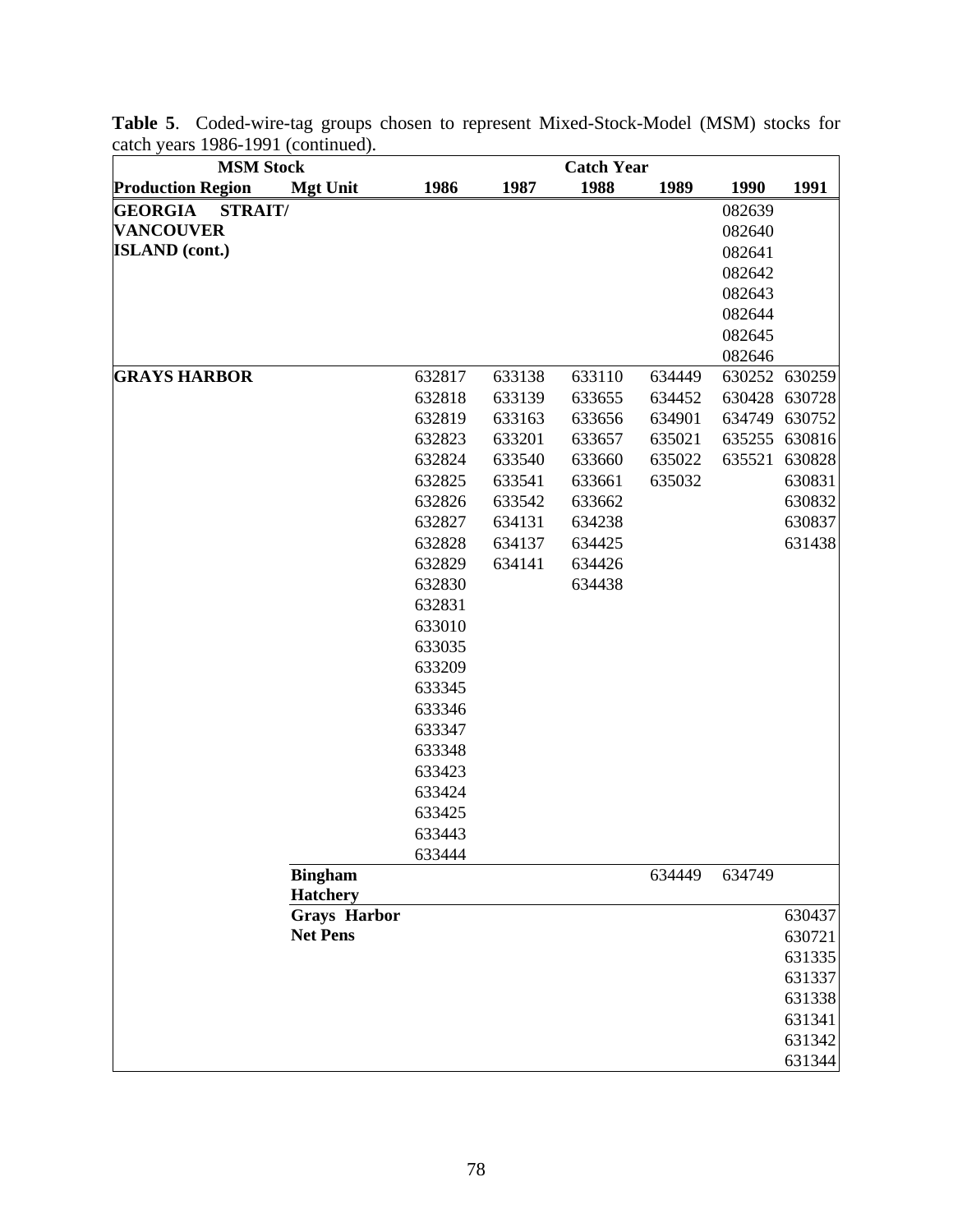| <b>MSM Stock</b>         |                   |                     |        |                  | <b>Catch Year</b> |        |        |        |
|--------------------------|-------------------|---------------------|--------|------------------|-------------------|--------|--------|--------|
| <b>Production Region</b> | <b>Mgt Unit</b>   |                     | 1986   | 1987             | 1988              | 1989   | 1990   | 1991   |
| <b>GRAYS HARBOR</b>      | <b>Humptulips</b> |                     |        | 633138           |                   |        |        |        |
| (cont.)                  | <b>River</b>      |                     |        | 633139           |                   |        |        |        |
|                          | <b>Hatchery</b>   |                     |        | 633163           |                   |        |        |        |
|                          |                   |                     |        | 633201           |                   |        |        |        |
| <b>HOH</b>               |                   |                     | 211638 | 211736           | 211735            | 211813 | 213250 | 213516 |
|                          |                   |                     | 211639 | 211737           | 211762            | 211814 | 213252 |        |
|                          |                   |                     | 211640 | 211738           | 211763            | 211815 | 634907 |        |
|                          |                   |                     |        | 632511           | 211801            | 211816 | 634908 |        |
|                          |                   |                     |        |                  | 211802            | 211817 |        |        |
|                          |                   |                     |        |                  | 211803            | 212837 |        |        |
|                          |                   |                     |        |                  | 211811            | 633858 |        |        |
|                          |                   |                     |        |                  | 211812            | 633859 |        |        |
|                          |                   |                     |        |                  |                   | 633906 |        |        |
|                          |                   |                     |        |                  |                   | 634154 |        |        |
|                          |                   |                     |        |                  |                   | 634237 |        |        |
|                          |                   |                     |        |                  |                   | 634428 |        |        |
| <b>HOOD CANAL</b>        |                   |                     | 632751 | 211909           | 212225            | 212814 | 052107 | 630438 |
|                          |                   |                     | 632752 | 633355           | 633361            | 635041 | 052108 | 633312 |
|                          |                   |                     | 632832 | 633356           | 633617            |        | 052111 |        |
|                          |                   |                     | 632833 | 633357           | 633621            |        | 630159 |        |
|                          |                   |                     | 633034 | 633358           | 634226            |        | 634761 |        |
|                          |                   |                     |        | 633359           | 634241            |        |        |        |
|                          |                   |                     |        | 633360           |                   |        |        |        |
|                          |                   |                     |        | 633614<br>633615 |                   |        |        |        |
|                          |                   |                     |        | 633616           |                   |        |        |        |
|                          |                   |                     |        | 634144           |                   |        |        |        |
|                          | Area              | 12/12B              |        |                  |                   |        | 211729 |        |
|                          | Wild              |                     |        |                  |                   |        | 630432 |        |
|                          | Area              | 12A                 |        |                  |                   |        | 211729 |        |
|                          | <b>Wild</b>       |                     |        |                  |                   |        | 630432 |        |
|                          |                   | Area 12C/12D        |        |                  |                   |        | 211729 |        |
|                          | Wild              |                     |        |                  |                   |        | 630432 |        |
|                          |                   | <b>George Adams</b> |        |                  |                   | 633718 |        | 631142 |
|                          | <b>Hatchery</b>   |                     |        |                  |                   | 633719 |        | 631144 |
|                          |                   |                     |        |                  |                   | 633720 |        |        |
|                          | Hoodsport         |                     |        |                  |                   | 633718 |        | 631138 |
|                          | <b>Hatchery</b>   |                     |        |                  |                   | 633719 |        |        |
|                          |                   |                     |        |                  |                   | 633720 |        |        |
|                          | Port              | <b>Gamble</b>       |        |                  |                   | 634231 |        | 213150 |
|                          | <b>Net Pens</b>   |                     |        |                  |                   |        |        |        |

**Table 5**. Coded-wire-tag groups chosen to represent Mixed-Stock-Model (MSM) stocks for catch years 1986-1991 (continued).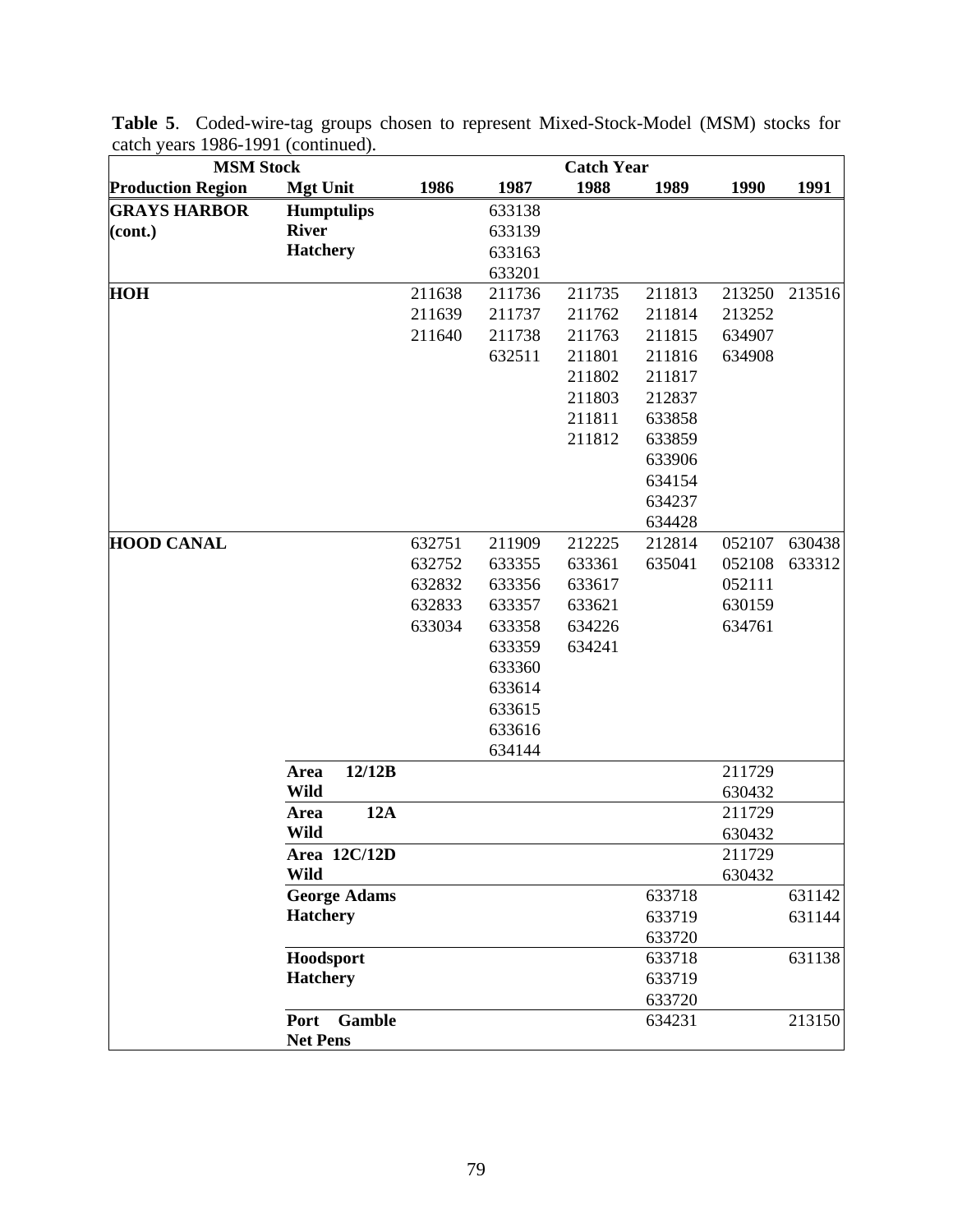| <b>MSM Stock</b>              |                   |            | <b>Catch Year</b> |        |        |        |               |  |  |
|-------------------------------|-------------------|------------|-------------------|--------|--------|--------|---------------|--|--|
| <b>Production Region</b>      | <b>Mgt Unit</b>   | 1986       | 1987              | 1988   | 1989   | 1990   | 1991          |  |  |
| <b>HOOD CANAL</b>             | Quilcene          | <b>Bay</b> |                   |        | 634231 |        | 052253        |  |  |
| (cont.)                       | <b>Net Pens</b>   |            |                   |        |        |        | 052254        |  |  |
|                               |                   |            |                   |        |        |        | 052255        |  |  |
|                               | Quilcene          |            |                   |        | 634231 |        | 631141        |  |  |
|                               | <b>Hatchery</b>   |            |                   |        |        |        |               |  |  |
|                               | <b>Skokomish</b>  |            |                   |        |        | 211729 |               |  |  |
|                               | <b>River Wild</b> |            |                   |        |        | 630432 |               |  |  |
| <b>JOHNSTONE</b>              |                   | 022839     | 022836            | 023439 | 024453 | 025144 | 020837        |  |  |
| <b>STRAIT</b>                 |                   | 022916     | 022962            | 023835 | 024454 | 025612 | 020838        |  |  |
|                               |                   | 022917     | 022963            | 024106 | 024455 | 025613 | 025928        |  |  |
|                               |                   | 022918     | 023001            | 024135 | 024456 | 025614 | 025929        |  |  |
|                               |                   | 022919     | 023002            | 024136 | 024457 | 082445 | 025930        |  |  |
|                               |                   | 022920     | 023111            | 024138 | 024458 |        | 025931        |  |  |
|                               |                   | 022921     | 023201            | 024139 | 024459 |        | 082710        |  |  |
|                               |                   | 022922     | 023202            | 024140 | 024460 |        |               |  |  |
|                               |                   | 022923     | 023205            | 082420 | 024461 |        |               |  |  |
|                               |                   | 022949     | 023207            |        | 024505 |        |               |  |  |
|                               |                   | 022950     | 023435            |        | 024506 |        |               |  |  |
|                               |                   | 022951     | 023436            |        | 024507 |        |               |  |  |
|                               |                   | 022962     | 023437            |        | 082444 |        |               |  |  |
|                               |                   | 022963     | 023438            |        | 082445 |        |               |  |  |
|                               |                   | 023001     | 023439            |        |        |        |               |  |  |
|                               |                   | 023002     | 023440            |        |        |        |               |  |  |
|                               |                   | 082244     | 023441            |        |        |        |               |  |  |
|                               |                   | 082313     | 023442            |        |        |        |               |  |  |
|                               |                   | 082314     | 023834            |        |        |        |               |  |  |
|                               |                   |            | 023835            |        |        |        |               |  |  |
|                               |                   |            | 023836            |        |        |        |               |  |  |
|                               |                   |            | 082313            |        |        |        |               |  |  |
| <b>LOWER</b><br><b>FRASER</b> |                   | 022832     | 022851            | 023138 | 024632 | 024640 | 020834        |  |  |
| <b>RIVER</b>                  |                   | 022907     | 023035            | 023840 | 024851 | 024649 | 020835        |  |  |
|                               |                   | 022908     | 023139            | 023938 | 024852 |        | 024650 020836 |  |  |
|                               |                   | 022909     | 023140            | 023939 | 024853 | 024820 | 024649        |  |  |
|                               |                   | 022924     | 023141            | 023940 | 024854 | 024832 | 025236        |  |  |
|                               |                   | 022925     | 023216            | 023941 | 024855 | 025137 | 025237        |  |  |
|                               |                   | 022926     | 023448            | 023944 | 024938 | 025138 | 025238        |  |  |
|                               |                   | 022927     | 023449            | 023945 | 025033 | 025139 | 025725        |  |  |
|                               |                   | 022928     | 023450            | 023946 | 025034 | 025140 | 025932        |  |  |
|                               |                   | 022929     | 023451            | 023947 | 025035 | 025141 | 025933        |  |  |
|                               |                   | 022930     | 023457            | 023948 | 025036 | 025725 | 025934        |  |  |
|                               |                   | 022942     | 023458            | 023949 | 025037 | 026322 | 025935        |  |  |
|                               |                   | 022947     | 023459            | 023950 | 025038 |        | 025936        |  |  |

**Table 5**. Coded-wire-tag groups chosen to represent Mixed-Stock-Model (MSM) stocks for catch years 1986-1991 (continued).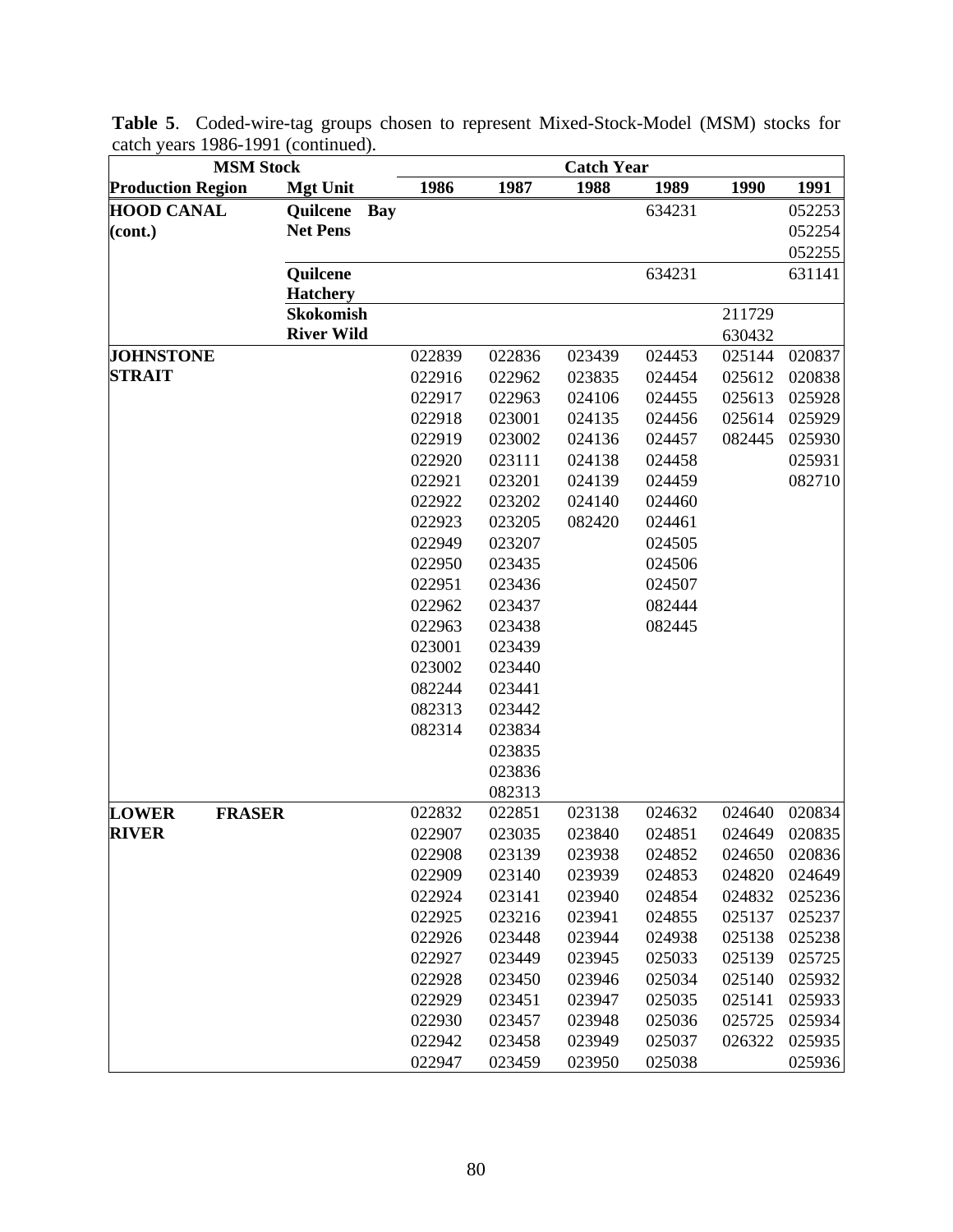| <b>MSM Stock</b>                            | <b>Catch Year</b> |        |        |        |        |        |  |  |  |
|---------------------------------------------|-------------------|--------|--------|--------|--------|--------|--|--|--|
| <b>Production Region</b><br><b>Mgt Unit</b> | 1986              | 1987   | 1988   | 1989   | 1990   | 1991   |  |  |  |
| <b>FRASER</b><br><b>LOWER</b>               | 022948            | 023460 | 023951 | 025039 |        | 025937 |  |  |  |
| <b>RIVER</b> (cont.)                        | 022956            | 023461 | 023952 | 025113 |        | 025938 |  |  |  |
|                                             | 022961            | 023462 | 023953 | 025114 |        | 025939 |  |  |  |
|                                             | 023003            | 023463 | 023954 |        |        | 025940 |  |  |  |
|                                             | 023004            | 023506 | 023955 |        |        | 025945 |  |  |  |
|                                             | 023420            | 023811 | 023956 |        |        | 025946 |  |  |  |
|                                             |                   | 023812 | 024310 |        |        | 025947 |  |  |  |
|                                             |                   | 023813 | 420121 |        |        | 026322 |  |  |  |
|                                             |                   | 023814 |        |        |        |        |  |  |  |
|                                             |                   | 023816 |        |        |        |        |  |  |  |
|                                             |                   | 023838 |        |        |        |        |  |  |  |
|                                             |                   | 023839 |        |        |        |        |  |  |  |
|                                             |                   | 023840 |        |        |        |        |  |  |  |
|                                             |                   | 420121 |        |        |        |        |  |  |  |
| <b>MAKAH COASTAL</b>                        |                   |        |        | 051740 |        | 052256 |  |  |  |
|                                             |                   |        |        | 051741 |        | 052257 |  |  |  |
|                                             |                   |        |        | 051742 |        | 052258 |  |  |  |
|                                             |                   |        |        | 051743 |        | 052259 |  |  |  |
|                                             |                   |        |        | 051949 |        |        |  |  |  |
| NOOKSACK/SAMISH                             | 632753            | 211721 | 211944 | 212501 | 212528 | 213155 |  |  |  |
|                                             | 632754            | 211722 | 211947 | 212502 | 212855 | 213156 |  |  |  |
|                                             |                   | 211723 | 633626 | 634432 | 635516 | 630716 |  |  |  |
|                                             |                   | 211724 | 633627 | 634708 |        |        |  |  |  |
|                                             |                   | 211725 | 633628 |        |        |        |  |  |  |
|                                             |                   | 211726 |        |        |        |        |  |  |  |
|                                             |                   | 420116 |        |        |        |        |  |  |  |
|                                             |                   | 633144 |        |        |        |        |  |  |  |
|                                             |                   | 633145 |        |        |        |        |  |  |  |
|                                             |                   | 633146 |        |        |        |        |  |  |  |
|                                             |                   | 633147 |        |        |        |        |  |  |  |
|                                             |                   | 633148 |        |        |        |        |  |  |  |
| <b>Bellingham</b><br><b>Bay Net Pens</b>    |                   |        |        | 634431 | 635526 |        |  |  |  |
| <b>NORTHERN ALASKA</b>                      | 031822            | 031900 | 032023 | 042646 | 041318 | 041319 |  |  |  |
| <b>INSIDE</b>                               | 031823            | 032020 | 032024 | 042656 | 042833 | 042661 |  |  |  |
|                                             | 031841            | 032021 | 032025 | 042659 | 042855 | 042662 |  |  |  |
|                                             | 031842            | 032022 | 032026 | 042708 | 042923 | 042931 |  |  |  |
|                                             | 040317            | 032023 | 042305 | 042727 | 042926 | 042953 |  |  |  |
|                                             | 041862            | 032024 | 042656 | 042729 | 042927 | 043105 |  |  |  |
|                                             | 042310            | 041336 | 042707 | 042730 | 042942 | 043146 |  |  |  |
|                                             | 042311            | 042135 | 042709 | 042740 | 042947 | 043216 |  |  |  |
|                                             | 042312            | 042423 | 042820 | 042751 | 042948 | 043217 |  |  |  |

**Table 5**. Coded-wire-tag groups chosen to represent Mixed-Stock-Model (MSM) stocks for catch years 1986-1991 (continued).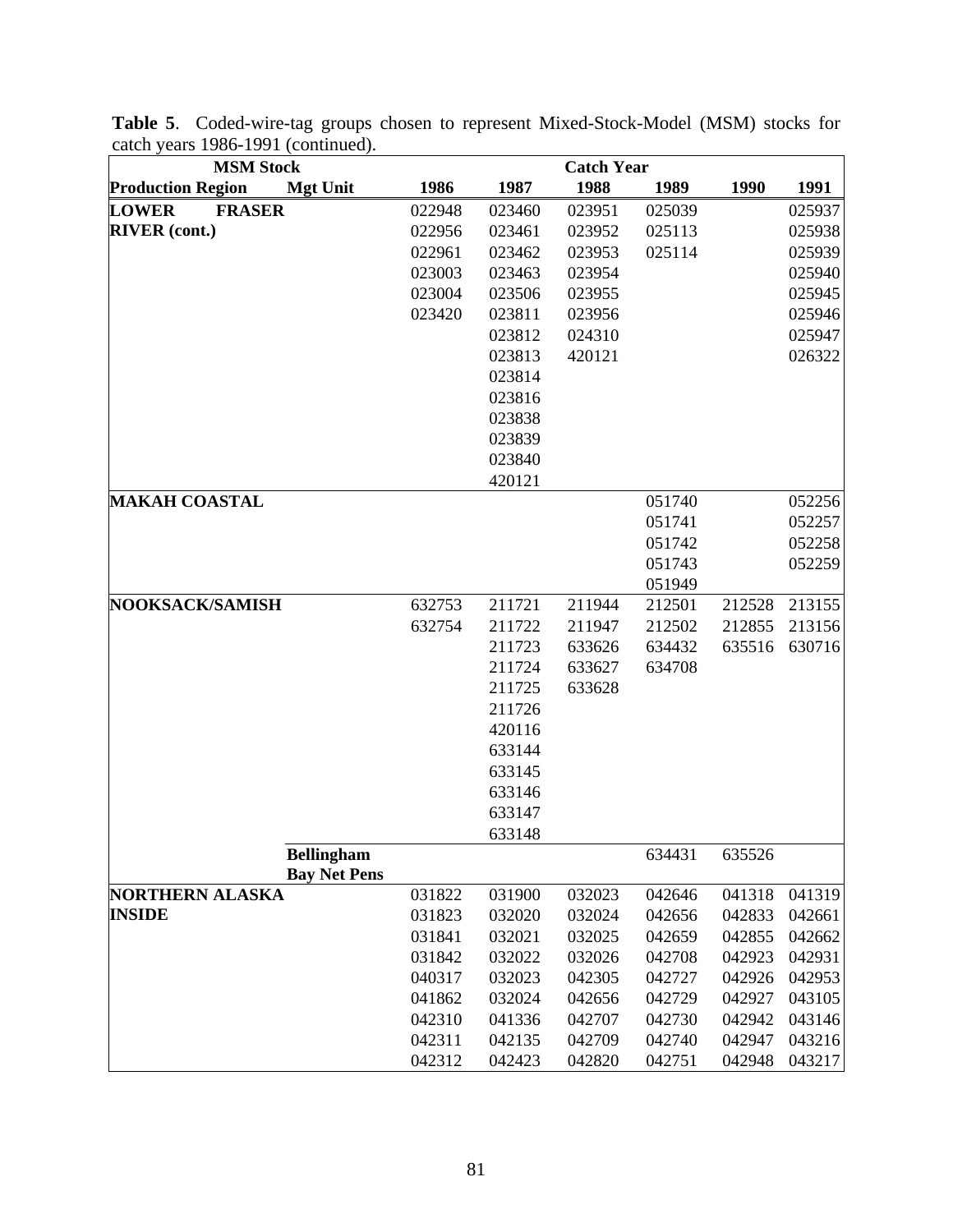| <b>MSM Stock</b>                            |        |        | <b>Catch Year</b> |        |            |        |
|---------------------------------------------|--------|--------|-------------------|--------|------------|--------|
| <b>Production Region</b><br><b>Mgt Unit</b> | 1986   | 1987   | 1988              | 1989   | 1990       | 1991   |
| <b>NORTHERN ALASKA</b>                      | 042329 | 042446 | B41100            | 042752 | 042949     | 043218 |
| <b>INSIDE</b>                               | 042351 | 042455 | B41200            | 042811 | 042950     | 043228 |
| (cont.)                                     | 042362 |        |                   | 042836 | 042951     | 043230 |
|                                             | 042416 |        |                   | 042855 | 042953     | 043234 |
|                                             | 042417 |        |                   | 042916 | 043146     | 043235 |
|                                             | 042418 |        |                   | 042917 | 043153     | 043236 |
|                                             | 042419 |        |                   | 042942 | 043154     | 043237 |
|                                             | 042420 |        |                   | 042946 | 043155     | 043345 |
|                                             | 042421 |        |                   | 042947 | 043156     | 043419 |
|                                             | 042433 |        |                   | 042948 | 043231     | 043420 |
|                                             | 042434 |        |                   | 042949 | 043235     | 043421 |
|                                             | 042436 |        |                   | 042950 | 043237     | 043422 |
|                                             | 042446 |        |                   | 042951 | 0401010403 | 043423 |
|                                             |        |        |                   | 043014 | 0401010404 | 043424 |
|                                             |        |        |                   | 043015 | 0401010405 | 043443 |
|                                             |        |        |                   | 043153 | 0401010406 |        |
|                                             |        |        |                   | 043154 | B31402     |        |
|                                             |        |        |                   | 043155 | B31403     |        |
|                                             |        |        |                   | B31402 | B31501     |        |
|                                             |        |        |                   | B31403 |            |        |
| <b>NORTHERN ALASKA</b>                      | 040326 | 040351 | 040318            | 042315 | 042918     | 042941 |
| <b>OUTSIDE</b>                              | 041324 | 041324 | 041339            | 042555 | 042922     | 043227 |
|                                             | 041325 | 041325 | 042303            | 042657 | 043111     | 043438 |
|                                             | 042127 | 042440 | 042527            | 042844 | 043113     |        |
|                                             | 042128 | 042447 | 042549            | 042860 | 043114     |        |
|                                             | 042308 | 042617 | 042623            | 043005 | 043116     |        |
|                                             | 042309 | 042618 | 042624            | 043006 | 043119     |        |
|                                             | 042320 | 042619 | 042625            | 043007 | 043121     |        |
|                                             | 042328 | B40315 | 042657            |        | 043122     |        |
|                                             | 042332 | B40506 | 042701            |        | 043125     |        |
|                                             | 042333 | B40507 | 042802            |        | 043126     |        |
|                                             | 042427 |        | 042803            |        | 043128     |        |
|                                             | 042429 |        | 042804            |        | 043131     |        |
|                                             | 042435 |        | 042805            |        | 043222     |        |
|                                             | 042438 |        | 042806            |        | 043224     |        |
|                                             | 042439 |        | 042807            |        |            |        |
|                                             | 042440 |        | 042808            |        |            |        |
|                                             |        |        | 042809            |        |            |        |
|                                             |        |        | 042860            |        |            |        |

**Table 5**. Coded-wire-tag groups chosen to represent Mixed-Stock-Model (MSM) stocks for catch years 1986-1991 (continued).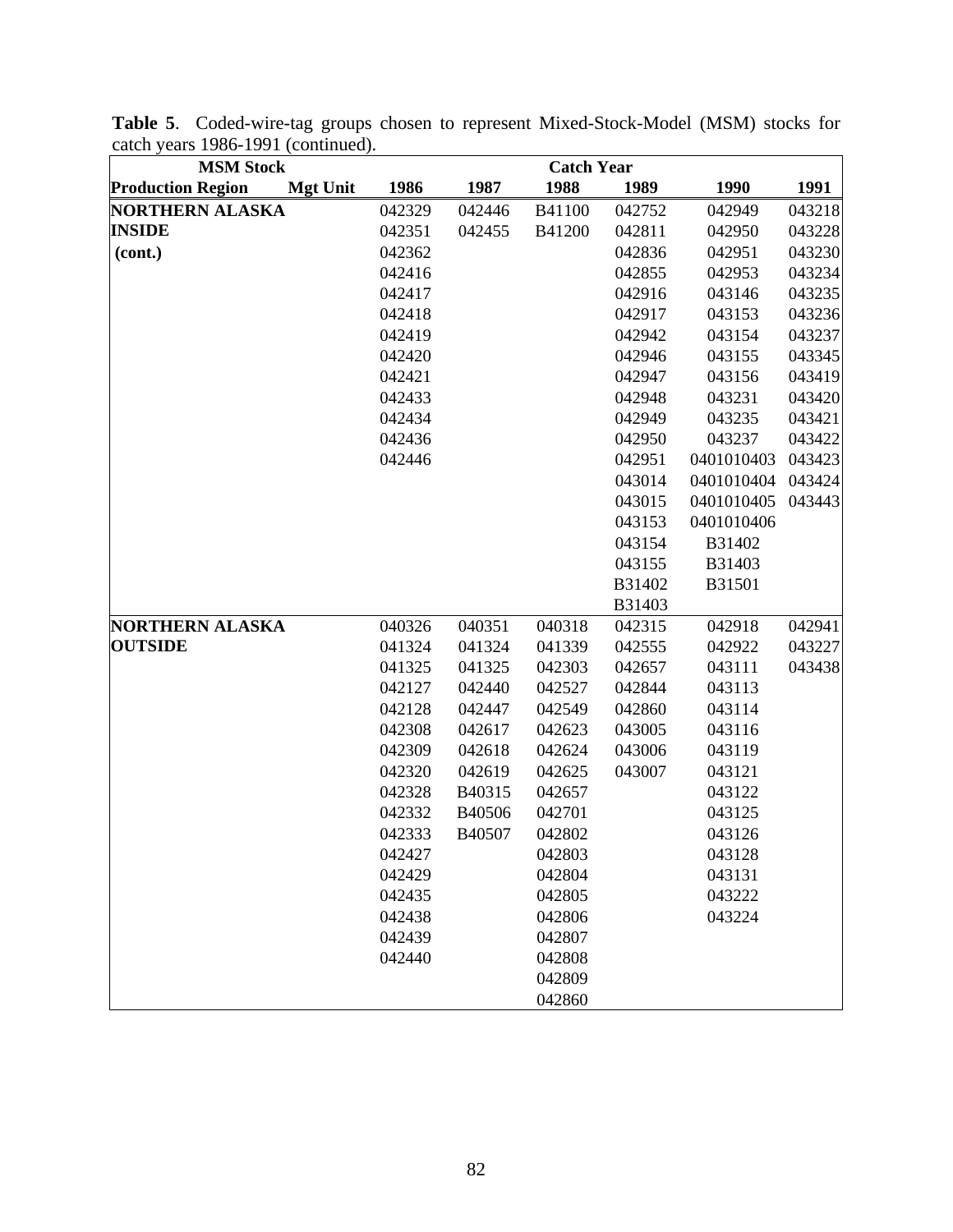| <b>MSM Stock</b>         |                   | <b>Catch Year</b> |        |        |        |        |               |
|--------------------------|-------------------|-------------------|--------|--------|--------|--------|---------------|
| <b>Production Region</b> | <b>Mgt Unit</b>   | 1986              | 1987   | 1988   | 1989   | 1990   | 1991          |
| <b>NORTHWEST</b>         |                   | 022705            | 022705 | 024055 | 024724 | 025452 | 025259        |
| <b>VANCOUVER</b>         |                   | 022706            | 023213 |        |        |        | 026136        |
| <b>ISLAND</b>            |                   | 022840            | 023214 |        |        |        | 026334        |
|                          |                   |                   | 023343 |        |        |        |               |
|                          |                   |                   | 023344 |        |        |        |               |
| <b>OREGON NORTH</b>      |                   | 072754            | 072927 | 073339 | 073558 | 074249 | 074552        |
| <b>AND MID COAST</b>     |                   | 072755            | 073043 | 073340 | 073559 | 074350 | 074808        |
|                          |                   | 072756            | 073059 | 073341 | 074055 | 074351 | 074809        |
|                          |                   | 072757            | 073060 | 073544 | 074238 |        | 074352 074816 |
|                          |                   | 072758            | 073101 | 073545 | 074241 | 074353 | 074817        |
|                          |                   | 072759            | 073102 | 073546 | 074242 | 074354 | 074840        |
|                          |                   | 072760            | 073256 | 073554 | 074310 | 074355 | 074841        |
|                          |                   | 072958            | 073257 | 073610 | 074311 | 074435 | 074842        |
|                          |                   | 073022            | 073258 | 073611 | 074312 | 074437 | 074843        |
|                          |                   | 073025            | 073259 | 073612 | 074313 | 074438 | 074844        |
|                          |                   | 073026            | 073260 | 073647 | 074314 | 074660 | 074848        |
|                          |                   | 073027            | 073331 | 073648 | 074363 | 074661 | 074858        |
|                          |                   | 073028            | 073332 | 073649 | 074403 | 074662 | 074939        |
|                          |                   | 073033            | 073333 | 074414 | 074405 | 074663 | 074940        |
|                          |                   | 073034            | 073411 | 074416 | 074406 | 074748 | 074943        |
|                          |                   | 073035            | 073412 | 074419 | 074409 | 074751 | 075155        |
|                          |                   |                   | 073413 | 074421 | 074428 |        | 075156        |
|                          |                   |                   | 073414 | 074422 | 074431 |        | 075157        |
|                          |                   |                   | 073415 |        | 074432 |        |               |
|                          |                   |                   | 073416 |        |        |        |               |
|                          |                   |                   | 073417 |        |        |        |               |
|                          |                   |                   | 073418 |        |        |        |               |
|                          |                   |                   | 073601 |        |        |        |               |
|                          |                   |                   | 073602 |        |        |        |               |
|                          |                   |                   | 073603 |        |        |        |               |
|                          |                   |                   | 073604 |        |        |        |               |
|                          |                   |                   | 073605 |        |        |        |               |
|                          |                   |                   | 073606 |        |        |        |               |
|                          |                   |                   | 073607 |        |        |        |               |
|                          | Oregon            | 623047            | 620518 | 620634 | 621633 | 622135 |               |
|                          | <b>Anadromous</b> | 623048            | 620636 | 621729 | 621913 | 622137 |               |
|                          | <b>Hatchery</b>   | 623122            | 620637 | 621833 | 621921 | 622138 |               |
|                          |                   | 623123            | 620640 | 621838 | 621925 | 622141 |               |
|                          |                   | 623124            | 620641 | 621839 | 621928 | 622142 |               |
|                          |                   | 623125            | 621810 |        |        | 622144 |               |

**Table 5**. Coded-wire-tag groups chosen to represent Mixed-Stock-Model (MSM) stocks for catch years 1986-1991 (continued).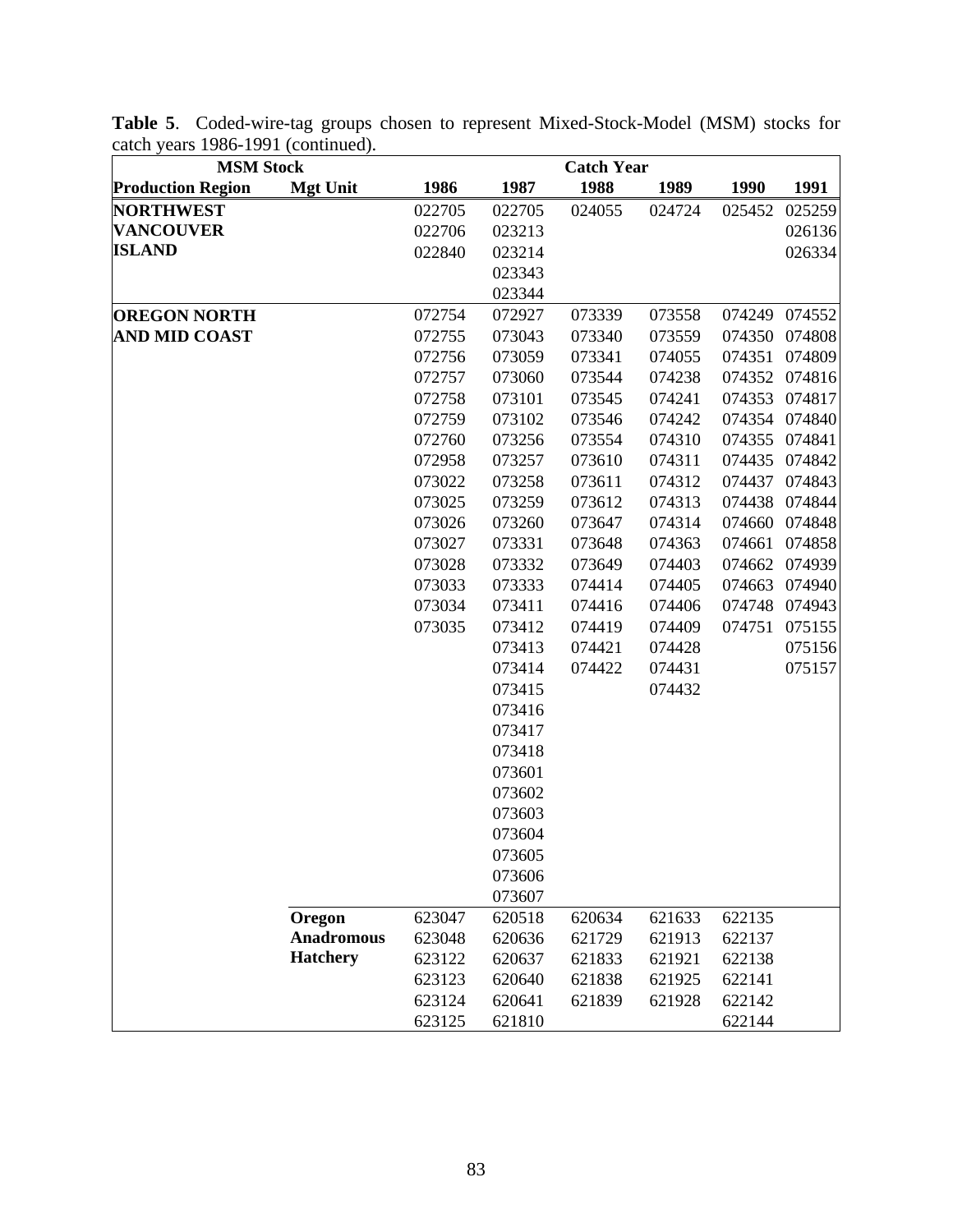| <b>MSM Stock</b>         |                     |        |        | <b>Catch Year</b> |        |        |        |
|--------------------------|---------------------|--------|--------|-------------------|--------|--------|--------|
| <b>Production Region</b> | <b>Mgt Unit</b>     | 1986   | 1987   | 1988              | 1989   | 1990   | 1991   |
| <b>OREGON NORTH</b>      | Oregon              | 623126 | 621811 |                   |        |        |        |
| <b>AND MID COAST</b>     | <b>Anadromous</b>   | 623127 | 621812 |                   |        |        |        |
| (cont.)                  | <b>Hatchery</b>     | 623128 | 621814 |                   |        |        |        |
|                          | (cont.)             | 623129 | 621816 |                   |        |        |        |
|                          | Oregon Aqua-        | 603658 | 603824 | 603629            | 603912 | 603910 | 603950 |
|                          | Foods               | 603659 | 603826 | 603816            | 603913 | 603928 | 603963 |
|                          | <b>Hatchery</b>     | 603704 | 603827 | 603817            | 603914 | 603929 | 604009 |
|                          |                     | 603705 | 603831 | 603853            | 603915 | 603930 | 604010 |
|                          |                     | 603820 | 603832 | 603854            | 603916 | 603931 | 604011 |
|                          |                     | 603821 | 603833 | 603855            | 603917 | 603935 | 604012 |
|                          |                     | 603822 | 603834 | 603856            | 603925 | 603936 | 604015 |
|                          |                     | 603823 | 603835 | 603857            |        | 603939 |        |
|                          |                     | 603825 | 603836 |                   |        | 603940 |        |
|                          |                     |        | 603837 |                   |        | 603941 |        |
|                          |                     |        | 603838 |                   |        | 603944 |        |
|                          |                     |        |        |                   |        | 603945 |        |
|                          |                     |        |        |                   |        | 603946 |        |
|                          |                     |        |        |                   |        | 603947 |        |
|                          |                     |        |        |                   |        | 603948 |        |
|                          |                     |        |        |                   |        | 603953 |        |
|                          |                     |        |        |                   |        | 604007 |        |
|                          |                     |        |        |                   |        | 604008 |        |
| <b>OREGON</b>            |                     | 065650 | 062901 | 062913            | 062916 | 065121 | 066322 |
| <b>SOUTH/CALIFORNIA</b>  |                     | 065651 | 062902 | 065109            | 065115 | 065122 |        |
| <b>COAST</b>             |                     | 065930 | 062903 | 065110            | 065116 | 065123 |        |
|                          |                     |        | 065103 | 065111            | 065656 | 065124 |        |
|                          |                     |        | 065104 | 065112            |        | 065938 |        |
|                          |                     |        | 065105 | 065654            |        |        |        |
|                          |                     |        | 065106 | 073613            |        |        |        |
|                          |                     |        | 065652 | 073723            |        |        |        |
|                          |                     |        | 065653 | 074004            |        |        |        |
|                          |                     |        | 065655 | 074005            |        |        |        |
|                          |                     |        | 065943 |                   |        |        |        |
|                          |                     |        | 065961 |                   |        |        |        |
|                          | Oregon South 073011 |        | 073161 |                   | 074058 | 074060 | 074847 |
|                          | Coast               |        |        |                   | 074059 | 074550 |        |
|                          | <b>Hatchery</b>     |        |        |                   |        |        |        |
|                          | Oregon South        | 073011 | 073161 |                   | 074058 | 074060 | 074847 |
|                          | <b>Coast Wild</b>   |        |        |                   | 074059 | 074550 |        |
| <b>QUEETS</b>            |                     | 211642 | 211719 | 211955            | 212252 | 212562 | 211655 |
|                          |                     | 211643 | 211743 | 211956            | 212255 | 212601 | 211848 |
|                          |                     | 211648 | 211744 | 212104            | 212514 | 212602 | 211849 |

**Table 5**. Coded-wire-tag groups chosen to represent Mixed-Stock-Model (MSM) stocks for catch years 1986-1991 (continued).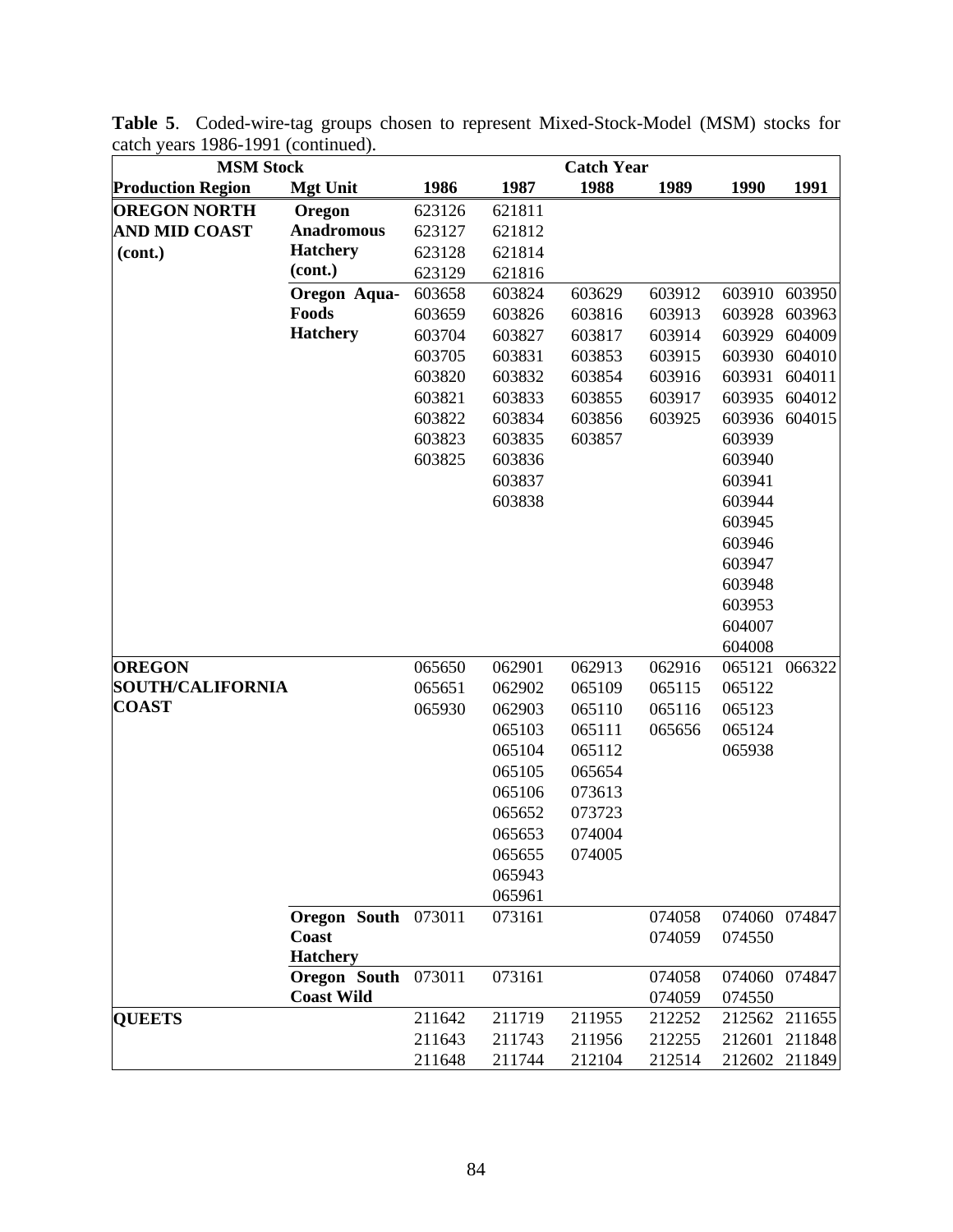| <b>MSM Stock</b>         |                 |        |        | <b>Catch Year</b> |        |        |        |
|--------------------------|-----------------|--------|--------|-------------------|--------|--------|--------|
| <b>Production Region</b> | <b>Mgt Unit</b> | 1986   | 1987   | 1988              | 1989   | 1990   | 1991   |
| <b>QUEETS</b> (cont.)    |                 | 211710 | 211747 | 212107            | 212516 | 212604 | 211851 |
|                          |                 | 211711 | 211748 | 212111            | 212559 | 212849 | 213114 |
|                          |                 | 211713 | 211749 | 212113            | 212561 | 212850 | 213508 |
|                          |                 | 211714 | 211750 | 212114            | 212608 | 212856 | 213511 |
|                          |                 | 211715 | 211751 | 212116            | 212611 | 212859 | 213513 |
|                          |                 | 211718 | 211752 | 212119            | 212613 | 212861 | 213531 |
|                          |                 |        | 211753 | 212121            | 212614 | 212862 | 213537 |
|                          |                 |        | 211754 | 212122            | 212616 | 213101 | 213538 |
|                          |                 |        | 211755 | 212125            | 212619 | 213102 | 213542 |
|                          |                 |        | 211757 | 212126            | 212621 | 213104 | 213544 |
|                          |                 |        | 211933 | 212237            | 212622 | 213107 | 213547 |
|                          |                 |        |        | 212250            | 212625 | 213108 | 213549 |
|                          |                 |        |        | 632512            | 212626 | 213111 | 213550 |
|                          |                 |        |        | 633245            | 212831 | 213113 | 213552 |
|                          |                 |        |        |                   | 212832 | 213116 | 213555 |
|                          |                 |        |        |                   | 634461 | 213119 | 213556 |
|                          |                 |        |        |                   | 634462 | 213122 | 213561 |
|                          |                 |        |        |                   |        | 213125 | 213562 |
|                          |                 |        |        |                   |        | 213126 | 213701 |
|                          |                 |        |        |                   |        | 213128 | 213702 |
|                          |                 |        |        |                   |        | 213131 |        |
|                          |                 |        |        |                   |        | 213259 |        |
|                          |                 |        |        |                   |        | 213261 |        |
|                          |                 |        |        |                   |        | 213507 |        |
|                          |                 |        |        |                   |        | 635513 |        |
|                          |                 |        |        |                   |        | 635514 |        |
| <b>QUILLAYUTE</b>        |                 | 633255 | 633052 | 633549            | 633861 | 634762 | 211844 |
|                          |                 | 633256 | 633053 | 633550            | 633862 | 635511 | 630459 |
|                          |                 | 633257 | 633136 | 633551            | 634232 |        |        |
|                          |                 | 633258 | 633137 | 633552            | 634235 |        |        |
|                          |                 | 633417 | 633441 | 633553            | 634444 |        |        |
|                          |                 | 633418 | 633839 | 633554            | 634456 |        |        |
|                          |                 |        |        | 633555            | 634459 |        |        |
|                          |                 |        |        | 633556            | 635025 |        |        |
|                          |                 |        |        | 633557            |        |        |        |
|                          |                 |        |        | 633558            |        |        |        |
|                          |                 |        |        | 633559            |        |        |        |
|                          |                 |        |        | 634244            |        |        |        |
| <b>QUINAULT</b>          |                 | 211635 | 211656 | 211952            | 212259 | 212535 | 213161 |
|                          |                 | 211636 |        |                   |        |        | 213532 |
| <b>SKAGIT</b>            |                 | 211703 | 211731 | 212132            | 212659 | 213162 | 211838 |
|                          |                 | 211704 | 211732 | 212135            | 212661 | 213201 | 211839 |

**Table 5**. Coded-wire-tag groups chosen to represent Mixed-Stock-Model (MSM) stocks for catch years 1986-1991 (continued).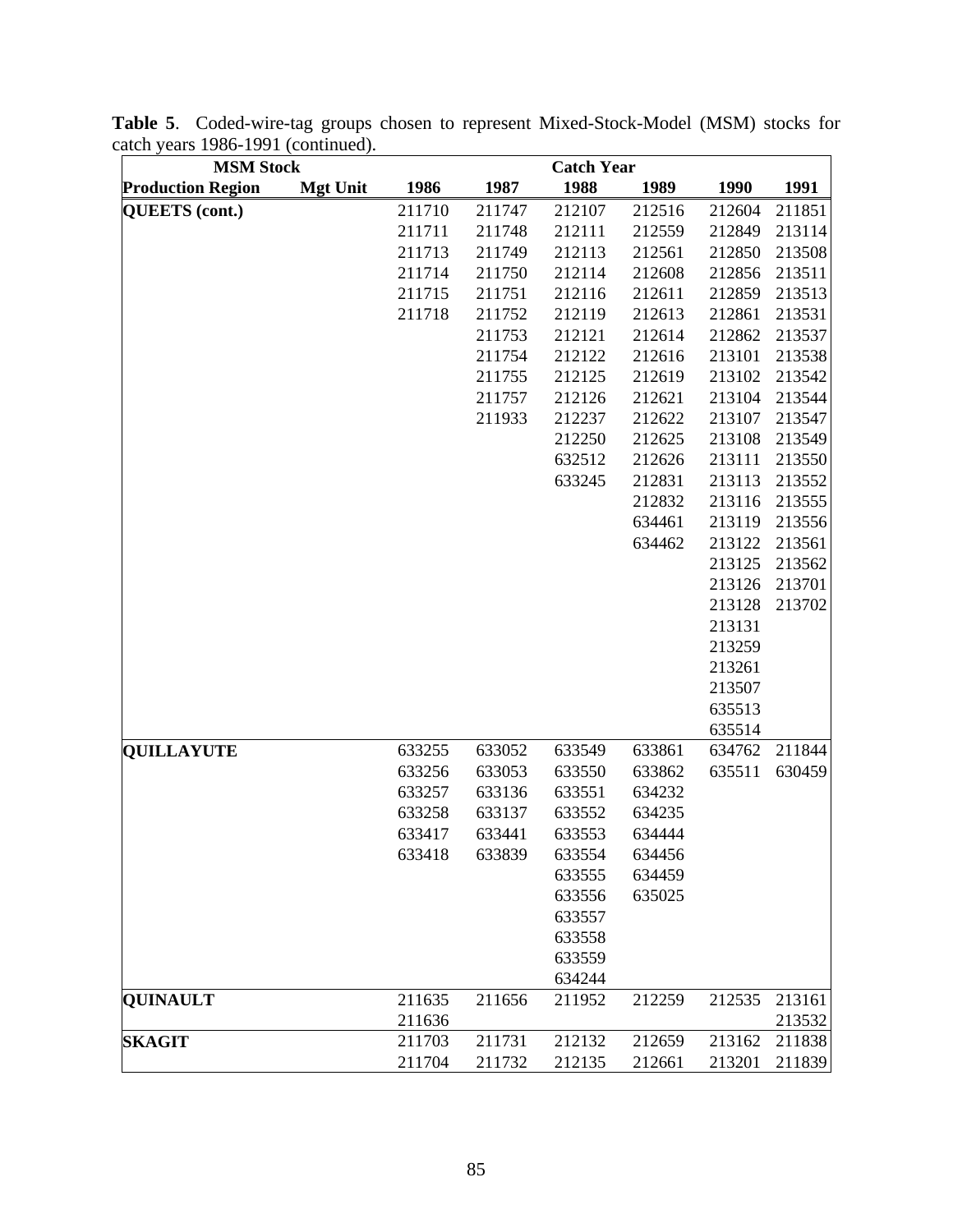| <b>MSM Stock</b>             |                               | <b>Catch Year</b> |        |        |        |        |        |
|------------------------------|-------------------------------|-------------------|--------|--------|--------|--------|--------|
| <b>Production Region</b>     | <b>Mgt Unit</b>               | 1986              | 1987   | 1988   | 1989   | 1990   | 1991   |
| <b>SKAGIT</b> (cont.)        |                               | 632755            | 211758 | 212137 | 212662 | 213202 | 211840 |
|                              |                               | 632756            | 420119 | 212138 | 212801 | 213242 | 211841 |
|                              |                               | 632757            | 633149 | 212141 | 212802 | 213244 | 211842 |
|                              |                               | 632758            | 633150 | 212142 | 212804 | 630149 | 211843 |
|                              |                               | 633154            | 633151 | 212238 | 212807 | 630216 | 211852 |
|                              |                               | 633155            | 633206 | 634225 | 212808 | 630219 | 213247 |
|                              |                               |                   | 633207 |        | 212811 | 630221 | 213249 |
|                              |                               |                   | 633603 |        | 212813 | 630222 | 213502 |
|                              |                               |                   | 633604 |        | 633711 |        | 213504 |
|                              |                               |                   | 633605 |        | 633712 |        | 630747 |
|                              |                               |                   |        |        | 633713 |        | 631425 |
|                              |                               |                   |        |        |        |        | 631426 |
|                              |                               |                   |        |        |        |        | 631428 |
|                              |                               |                   |        |        |        |        | 631431 |
|                              | <b>Baker</b>                  |                   |        | 633651 | 633717 | 635055 |        |
|                              | <b>Hatchery</b>               |                   |        | 633652 | 633916 | 635056 |        |
|                              |                               |                   |        | 633653 | 634711 | 635522 |        |
|                              |                               |                   |        | 633654 | 634713 | 635525 |        |
|                              | Oak<br>Harbor                 |                   |        | 633622 | 634928 |        |        |
|                              | <b>Net Pens</b>               |                   |        | 633623 |        |        |        |
|                              | <b>River</b><br><b>Skagit</b> |                   | 420119 |        |        |        |        |
|                              | <b>Hatchery</b>               |                   | 633149 |        |        |        |        |
|                              |                               |                   | 633150 |        |        |        |        |
|                              |                               |                   | 633151 |        |        |        |        |
|                              |                               |                   | 633206 |        |        |        |        |
|                              |                               |                   | 633207 |        |        |        |        |
|                              |                               |                   | 633603 |        |        |        |        |
|                              |                               |                   | 633604 |        |        |        |        |
|                              |                               |                   | 633605 |        |        |        |        |
|                              | <b>Swinomish</b>              | 211705            | 211702 | 211804 | 212508 | 212521 |        |
|                              | <b>Channel</b>                |                   |        |        |        |        |        |
|                              | <b>Hatchery</b>               |                   |        |        |        |        |        |
| <b>SOUTH</b><br><b>PUGET</b> |                               | 632454            | 633208 | 211949 | 212262 | 212522 | 213522 |
| <b>SOUND</b>                 |                               | 632759            | 633210 | 211950 | 212504 | 212852 | 213704 |
|                              |                               | 632760            | 633211 | 633629 | 633714 | 630116 | 630125 |
|                              |                               | 632761            | 633362 | 633630 | 633715 | 630119 | 630126 |
|                              |                               | 632762            | 633363 | 633704 | 633716 | 630121 | 630128 |
|                              |                               | 632804            | 633438 | 633705 | 634441 | 630122 | 630256 |
|                              |                               | 632805            | 633439 | 633706 | 634719 | 630150 | 630441 |
|                              |                               | 632806            | 633440 | 633707 | 634721 | 630152 | 630722 |
|                              |                               | 632807            | 633606 | 633708 | 634722 | 630156 | 630726 |

**Table 5**. Coded-wire-tag groups chosen to represent Mixed-Stock-Model (MSM) stocks for catch years 1986-1991 (continued).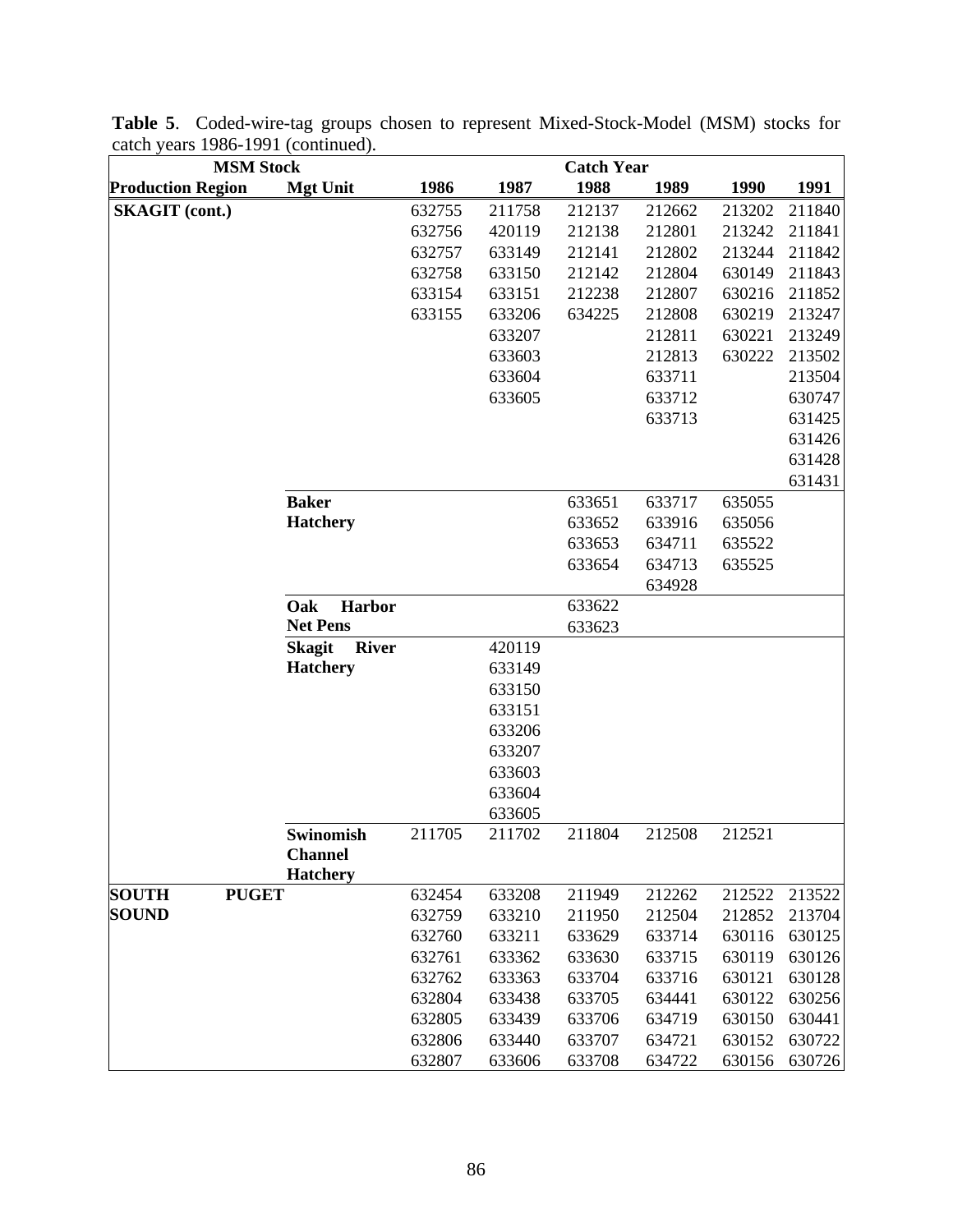| <b>MSM Stock</b>             |                  |        |        | <b>Catch Year</b> |        |        |        |
|------------------------------|------------------|--------|--------|-------------------|--------|--------|--------|
| <b>Production Region</b>     | <b>Mgt Unit</b>  | 1986   | 1987   | 1988              | 1989   | 1990   | 1991   |
| <b>PUGET</b><br><b>SOUTH</b> |                  | 632855 | 633607 | 633709            | 634726 | 633310 | 630822 |
| SOUND (cont.)                |                  | 632856 | 633608 | 633710            | 635001 | 633311 | 630825 |
|                              |                  | 633057 | 633609 | 633754            | 635002 | 633901 | 630826 |
|                              |                  | 633058 | 633610 | 633755            | 635004 | 633902 | 634026 |
|                              |                  | 633059 | 633611 | 633756            | 635007 | 635528 |        |
|                              |                  | 633140 | 633734 | 633757            | 635008 |        |        |
|                              |                  | 633204 | 633735 | 633758            | 635011 |        |        |
|                              |                  | 633205 | 633736 | 633851            |        |        |        |
|                              |                  | 633352 | 633846 | 633852            |        |        |        |
|                              |                  | 633426 | 633847 | 633853            |        |        |        |
|                              |                  | 633427 | 633848 | 633854            |        |        |        |
|                              |                  |        | 633849 | 633855            |        |        |        |
|                              |                  |        | 633850 | 633856            |        |        |        |
|                              |                  |        |        | 633857            |        |        |        |
|                              |                  |        |        | 634147            |        |        |        |
|                              | <b>Nisqually</b> |        |        |                   | 212504 | 212852 | 213704 |
|                              | <b>River</b>     |        |        |                   |        |        |        |
|                              | <b>Hatchery</b>  |        |        |                   |        |        |        |
|                              | <b>Puyallup</b>  |        |        | 633629            | 635008 |        |        |
|                              | <b>River</b>     |        |        | 633630            | 635011 |        |        |
|                              | <b>Hatchery</b>  |        |        | 633704            |        |        |        |
|                              |                  |        |        | 633705            |        |        |        |
|                              |                  |        |        | 633706            |        |        |        |
| <b>SOUTHERN ALASKA</b>       |                  | 040319 | 040319 | 042635            | 042641 | 042718 | 042720 |
| <b>INSIDE</b>                |                  | 040320 | 040323 | 042636            | 042663 | 042720 | 042919 |
|                              |                  | 042155 | 040324 | 042637            | 042718 | 042957 | 043256 |
|                              |                  | 042156 | 040327 | 042638            | 042753 | 043023 | 043257 |
|                              |                  | 042324 | 040328 | 042639            | 042842 | 043024 | 043258 |
|                              |                  | 042358 | 040334 | 042640            | 042845 | 043025 | 043259 |
|                              |                  | 042359 | 040335 | 042641            | 042861 | 043050 | 043260 |
|                              |                  | 042432 | 040337 | 042642            | 042862 | 043051 | 043261 |
|                              |                  | 042450 | 040338 | 042643            | 042901 | 043052 | 043262 |
|                              |                  | 042451 | 040339 | 042652            | 042902 | 043053 | 043263 |
|                              |                  | 042452 | 040340 | 042736            | 042903 | 043054 | 043301 |
|                              |                  | 042461 | 040341 | 042810            | 042904 | 043055 | 043302 |
|                              |                  | 042462 | 041337 | 471637            | 042905 | 043056 | 043307 |
|                              |                  | 042504 | 042134 |                   | 042906 | 043057 | 043325 |
|                              |                  | 042506 | 042441 |                   | 042907 | 043060 | 043326 |
|                              |                  | 042507 | 042453 |                   | 042910 | 043061 | 043327 |
|                              |                  | 042508 | 042561 |                   | 042911 | 043062 | 043328 |
|                              |                  | 042509 | 471632 |                   | 042912 | 043152 | 043329 |
|                              |                  | 042514 | 471633 |                   | 042913 | 043211 | 043330 |

**Table 5**. Coded-wire-tag groups chosen to represent Mixed-Stock-Model (MSM) stocks for catch years 1986-1991 (continued).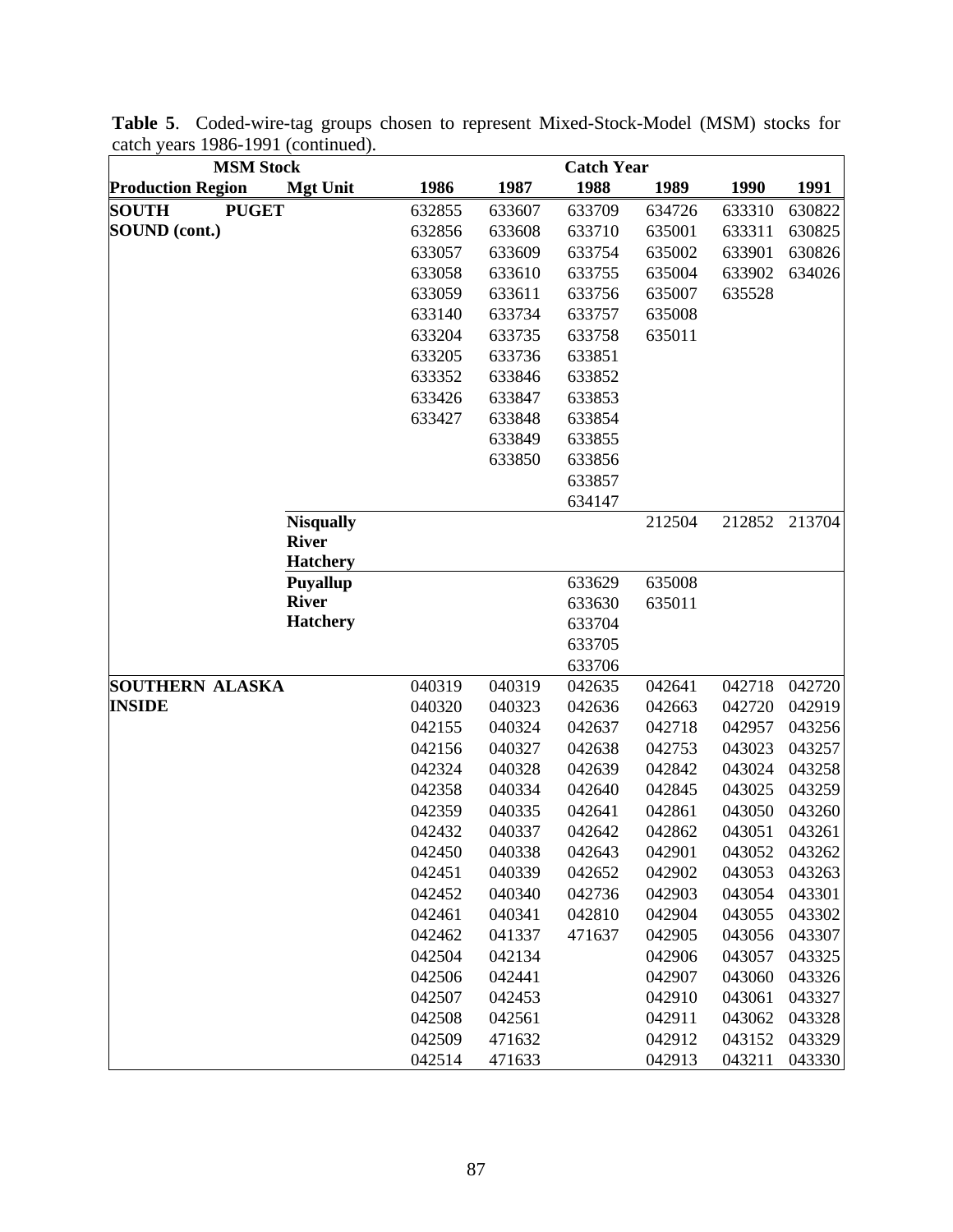| <b>MSM Stock</b><br><b>Catch Year</b>       |                  |                  |                  |                  |                  |                  |
|---------------------------------------------|------------------|------------------|------------------|------------------|------------------|------------------|
| <b>Production Region</b><br><b>Mgt Unit</b> | 1986             | 1987             | 1988             | 1989             | 1990             | 1991             |
|                                             | 042515           | 471634           |                  | 042957           | 471606           | 043331           |
|                                             | 042516           |                  |                  | 043010           |                  | 043332           |
|                                             | 042517           |                  |                  | 043016           |                  | 043405           |
|                                             | 042521           |                  |                  | 471640           |                  | 043442           |
|                                             | 042522           |                  |                  | 471641           |                  | 471612           |
|                                             | 471630           |                  |                  |                  |                  |                  |
| <b>SOUTHERN ALASKA</b>                      | 042318           | 041955           | 042313           | 042543           | 0401010407       | 043203           |
| <b>OUTSIDE</b>                              | 042325           | 042327           | 042314           | 042741           | 0401010408       | 043205           |
|                                             | 042410           | 042454           | 042316           | 042914           | 042834           | 043219           |
|                                             | 042413           | 042518           | 042317           | 042915           | 042914           | 043311           |
|                                             | 042414           | 042519           | 042518           | 043019           | 043017           | 043312           |
|                                             |                  |                  | 042543           | 043021           | 043018           | 043313           |
|                                             |                  |                  | 042553           |                  | 043019           | 043314           |
|                                             |                  |                  | 042554           |                  | 043021           | 043315           |
|                                             |                  |                  | 042611           |                  | 043022           | 043316           |
|                                             |                  |                  | 042613           |                  |                  | 043317           |
|                                             |                  |                  |                  |                  |                  | 043318           |
| <b>SOUTHWEST</b>                            |                  |                  |                  |                  |                  |                  |
| <b>VANCOUVER</b>                            | 023007           | 023504           | 024142           | 024560           | 025336           | 025731           |
| <b>ISLAND</b>                               | 023006           | 023503           | 024141           | 024437           | 024161           | 025337           |
|                                             |                  | 023505           | 024143           | 024561           | 025337           | 025732           |
|                                             |                  |                  |                  |                  | 025418           | 025737           |
|                                             |                  |                  |                  |                  | 025419           | 025944           |
|                                             |                  |                  |                  |                  | 082515           | 082825           |
|                                             |                  |                  |                  |                  | 082558           | 082826           |
|                                             |                  |                  |                  |                  | 082560           | 082827           |
|                                             |                  |                  |                  |                  | 082563           | 082828           |
| <b>STILLAGUAMISH/</b><br><b>SNOHOMISH</b>   | 211634           | 211662           | 211927           | 212261           | 212531<br>213208 | 213149<br>631147 |
|                                             | 633051           | 211663           | 211930<br>211942 | 212631<br>212632 |                  |                  |
|                                             | 633141<br>633203 | 211701<br>211922 | 212144           | 212635           | 213211<br>213213 |                  |
|                                             | 633429           | 211923           | 212147           | 212637           | 213214           |                  |
|                                             | 633430           | 211924           | 212149           | 212638           | 213216           |                  |
|                                             |                  | 211925           | 212150           | 212641           | 213219           |                  |
|                                             |                  | 211926           | 212152           | 212642           | 213221           |                  |
|                                             |                  | 211928           | 212155           | 212644           | 213222           |                  |
|                                             |                  | 211929           | 212156           | 212647           | 213225           |                  |
|                                             |                  | 211931           | 212159           | 212649           | 213226           |                  |
|                                             |                  | 633618           | 212161           | 212650           | 213228           |                  |
|                                             |                  | 633619           | 212162           | 212652           | 213231           |                  |
|                                             |                  | 633620           | 212201           | 212655           | 213232           |                  |
|                                             |                  | 634142           | 212202           | 212656           | 213235           |                  |

**Table 5**. Coded-wire-tag groups chosen to represent Mixed-Stock-Model (MSM) stocks for catch years 1986-1991 (continued).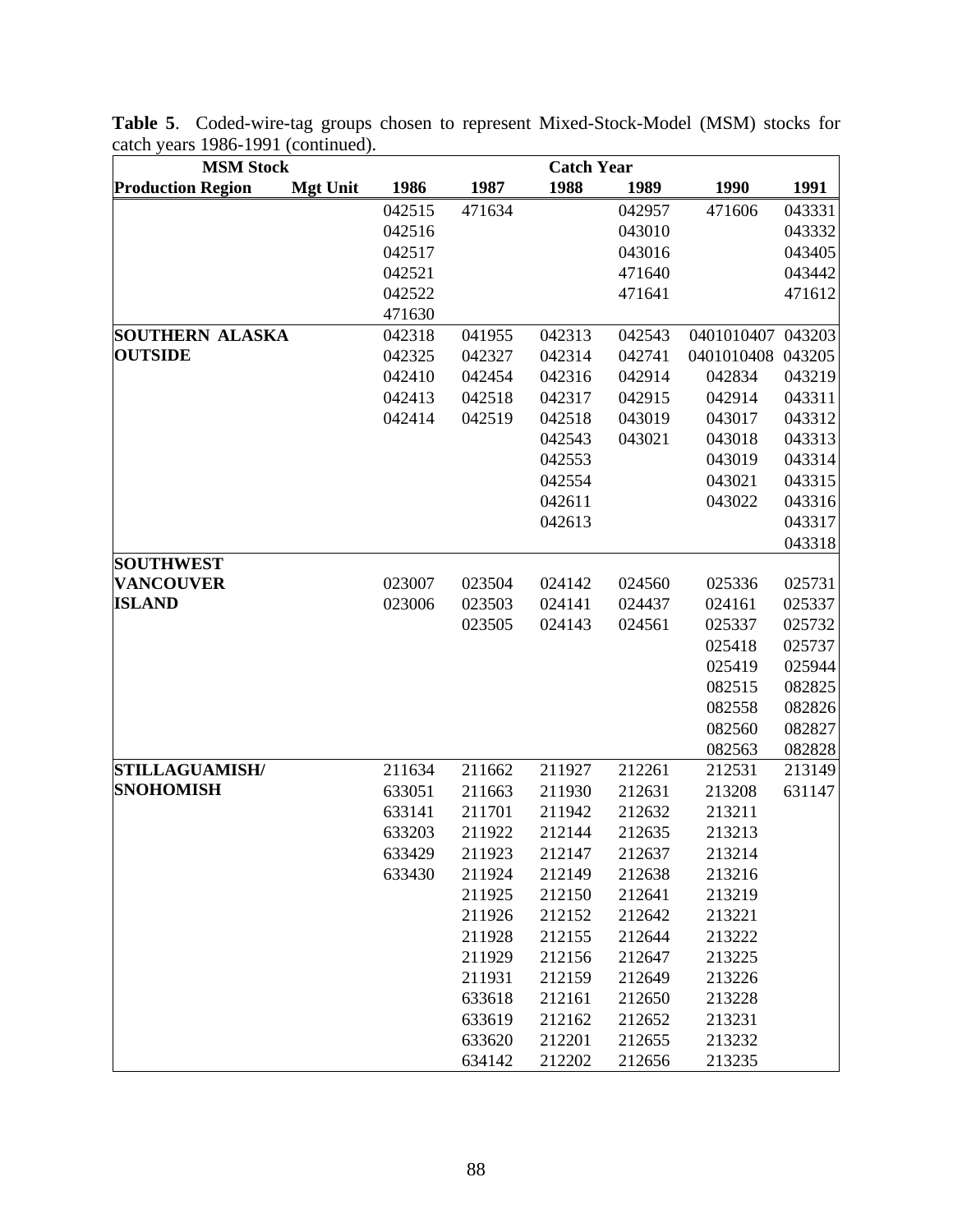| <b>MSM Stock</b>         |                        |        |        | <b>Catch Year</b> |        |        |        |
|--------------------------|------------------------|--------|--------|-------------------|--------|--------|--------|
| <b>Production Region</b> | <b>Mgt Unit</b>        | 1986   | 1987   | 1988              | 1989   | 1990   | 1991   |
| <b>STILLAGUAMISH/</b>    |                        |        |        | 212241            | 634701 | 630155 |        |
| <b>SNOHOMISH</b>         |                        |        |        | 212242            |        |        |        |
| (cont.)                  |                        |        |        | 212244            |        |        |        |
|                          |                        |        |        | 212247            |        |        |        |
|                          |                        |        |        | 212249            |        |        |        |
|                          |                        |        |        | 634228            |        |        |        |
|                          | Area 8A Net            |        |        |                   | 633337 | 635519 |        |
|                          | Pens                   |        |        |                   |        |        |        |
| <b>STRAIT OF JUAN DE</b> |                        | B10408 | 211913 | 211941            | 212256 | 211728 | 213159 |
| <b>FUCA</b>              |                        | B10409 | 211914 | 212222            | 212821 | 212532 |        |
|                          |                        | B10410 |        | 212226            | 634728 | 213237 |        |
|                          |                        | B10411 |        |                   | 634731 | 213238 |        |
|                          |                        | B10412 |        |                   |        | 213514 |        |
|                          |                        | B10414 |        |                   |        |        |        |
|                          |                        | B10415 |        |                   |        |        |        |
|                          |                        | B10508 |        |                   |        |        |        |
|                          |                        | B10509 |        |                   |        |        |        |
|                          |                        | B10510 |        |                   |        |        |        |
|                          | <b>Dungeness</b>       | B10408 |        |                   | 634728 |        |        |
|                          | <b>Hatchery</b>        | B10409 |        |                   | 634731 |        |        |
|                          |                        | B10410 |        |                   |        |        |        |
|                          |                        | B10411 |        |                   |        |        |        |
|                          |                        | B10412 |        |                   |        |        |        |
|                          |                        | B10414 |        |                   |        |        |        |
|                          |                        | B10415 |        |                   |        |        |        |
|                          |                        | B10508 |        |                   |        |        |        |
|                          |                        | B10509 |        |                   |        |        |        |
|                          |                        | B10510 |        |                   |        |        |        |
|                          | Elwha                  |        |        |                   |        | 212532 | 213159 |
|                          | <b>Hatchery</b>        |        |        |                   |        |        |        |
|                          | <b>Angeles</b><br>Port |        |        |                   |        |        | 631321 |
| <b>TRANSBOUNDARY</b>     | <b>Net Pens</b>        | B40909 | B40603 | 024340            | 024340 | 024345 | 025048 |
| ALASKA CANADA            |                        | B40910 | B40604 | 024341            | 024345 | 024346 | 025623 |
|                          |                        |        | B40605 | 024342            | 024346 | 024843 | 025625 |
|                          |                        |        | B41207 | 024347            | 024347 | 025623 | 025626 |
|                          |                        |        |        | 024348            | 024821 | 025624 | 025628 |
|                          |                        |        |        |                   | 024822 | 025625 | 026159 |
|                          |                        |        |        |                   | 042647 | 025626 | 026329 |
|                          |                        |        |        |                   | 042653 | 025627 | 031503 |
|                          |                        |        |        |                   |        | 025628 | 042920 |
|                          |                        |        |        |                   |        | 031503 |        |
|                          |                        |        |        |                   |        | 042920 |        |
|                          |                        |        |        |                   |        |        |        |
|                          |                        |        |        |                   |        | 042921 |        |

**Table 5**. Coded-wire-tag groups chosen to represent Mixed-Stock-Model (MSM) stocks for catch years 1986-1991 (continued).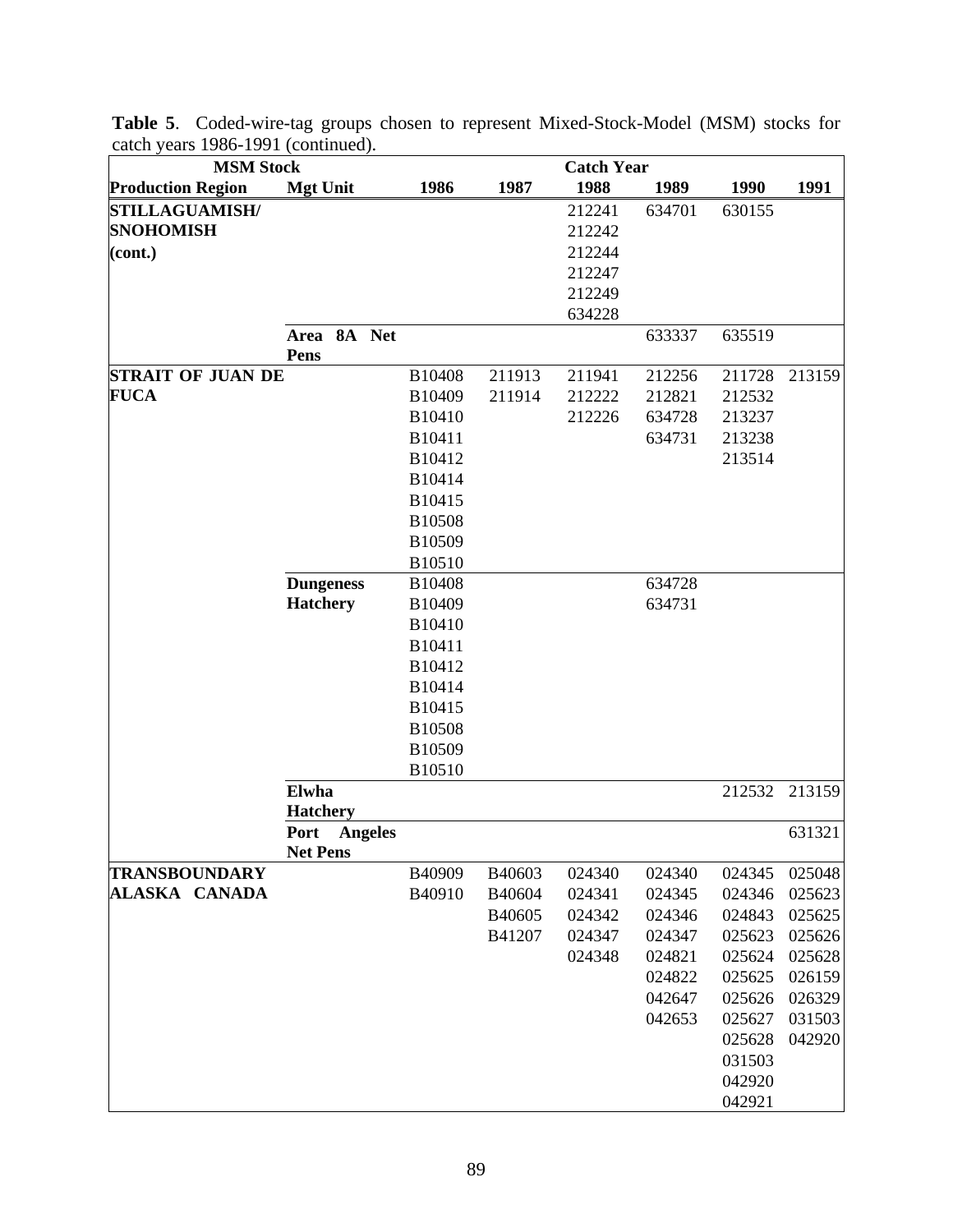| <b>MSM Stock</b>              | <b>Catch Year</b>       |        |        |        |        |        |
|-------------------------------|-------------------------|--------|--------|--------|--------|--------|
| <b>Production Region</b>      | 1986<br><b>Mgt Unit</b> | 1987   | 1988   | 1989   | 1990   | 1991   |
| <b>FRASER</b><br><b>UPPER</b> | 022829                  | 023058 | 023106 | 024132 | 024807 | 024808 |
| <b>RIVER</b>                  | 022850                  | 023104 | 023227 | 024133 | 024808 | 025242 |
|                               | 023005                  | 023114 | 023413 | 024134 | 025127 | 025243 |
|                               |                         | 023118 | 023649 | 024147 | 025128 | 025244 |
|                               |                         | 023163 | 023650 | 024148 | 025129 | 025245 |
|                               |                         | 023263 | 023914 | 024329 | 025405 | 025307 |
|                               |                         | 023301 | 023935 | 024330 | 025406 | 025308 |
|                               |                         | 023309 | 023936 | 024508 | 025412 | 025309 |
|                               |                         |        | 023937 | 024602 | 025413 | 025403 |
|                               |                         |        | 024004 | 024603 | 025414 | 025558 |
|                               |                         |        | 024005 | 024604 | 025506 | 025726 |
|                               |                         |        | 024006 | 024932 | 025513 | 025727 |
|                               |                         |        | 024043 | 024933 |        | 025728 |
|                               |                         |        | 024044 |        |        | 025730 |
|                               |                         |        | 024045 |        |        | 025860 |
|                               |                         |        | 024046 |        |        | 025861 |
|                               |                         |        |        |        |        | 025862 |
|                               |                         |        |        |        |        | 025863 |
|                               |                         |        |        |        |        | 025903 |
|                               |                         |        |        |        |        | 025905 |
|                               |                         |        |        |        |        | 025911 |
|                               |                         |        |        |        |        | 026012 |
|                               |                         |        |        |        |        | 026013 |
|                               |                         |        |        |        |        | 026024 |
|                               |                         |        |        |        |        | 026025 |
|                               |                         |        |        |        |        | 026026 |
|                               |                         |        |        |        |        | 026027 |
|                               |                         |        |        |        |        | 026037 |
|                               |                         |        |        |        |        | 026038 |
| <b>WILLAPA BAY</b>            | 632808                  | 633537 | 633624 | 634447 |        |        |
|                               | 632809                  | 633538 | 633625 |        |        |        |
|                               | 632810                  | 633539 | 634207 |        |        |        |
|                               | 632811                  | 633612 |        |        |        |        |
|                               | 632812                  | 633613 |        |        |        |        |
|                               | 632813                  |        |        |        |        |        |
|                               | 632814                  |        |        |        |        |        |
|                               | 632815                  |        |        |        |        |        |
|                               | 632816                  |        |        |        |        |        |
|                               | 633341                  |        |        |        |        |        |
|                               | 633342                  |        |        |        |        |        |
|                               | 633343                  |        |        |        |        |        |
|                               | 633344                  |        |        |        |        |        |

**Table 5**. Coded-wire-tag groups chosen to represent Mixed-Stock-Model (MSM) stocks for catch years 1986-1991 (continued).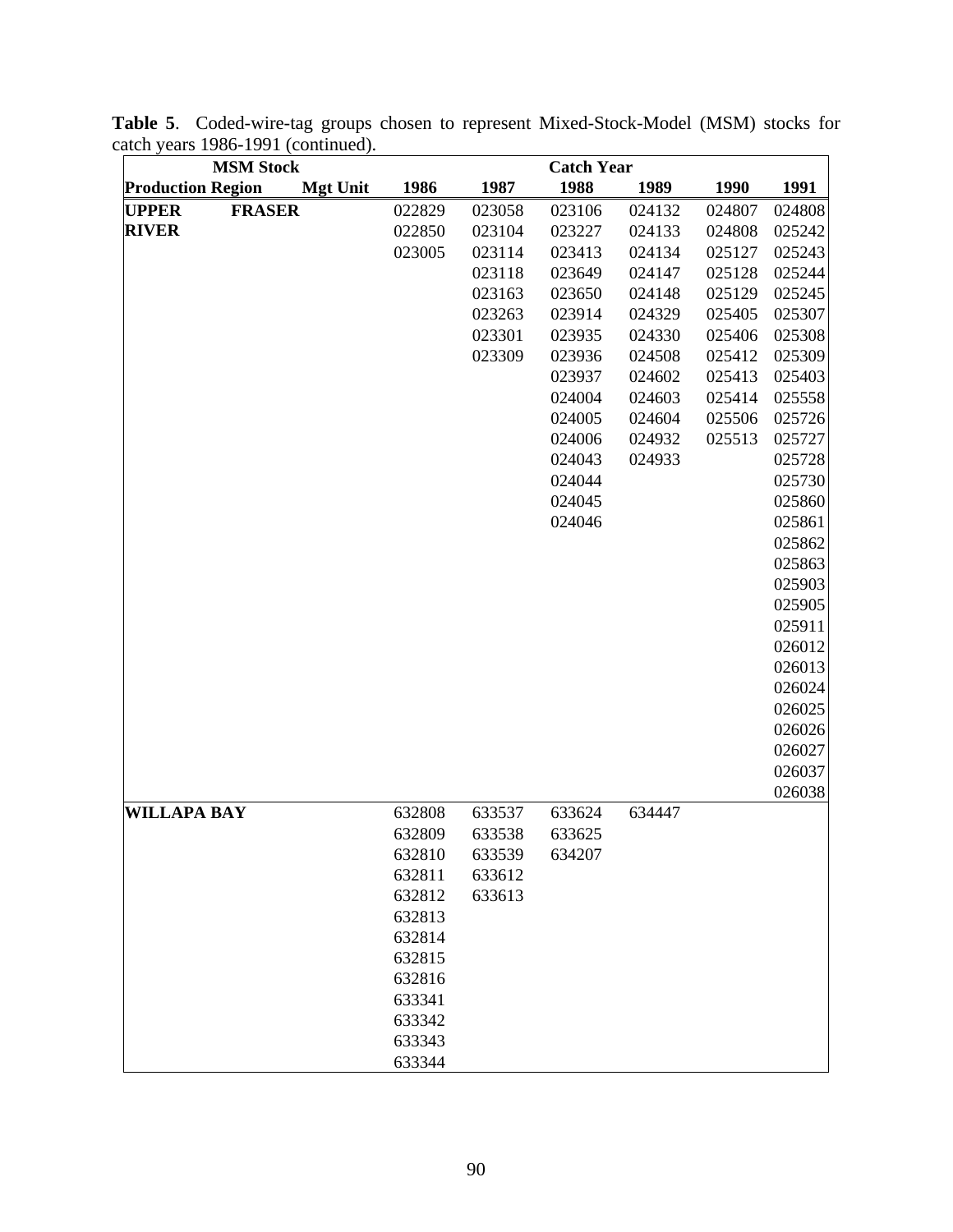| <b>MSM Stock</b>         |                 |        |        |        | <b>Catch Year</b> |        |        |
|--------------------------|-----------------|--------|--------|--------|-------------------|--------|--------|
| <b>Production Region</b> | <b>Mgt Unit</b> | 1992   | 1993   | 1994   | 1995              | 1996   | 1997   |
| <b>BRITISH</b>           |                 | 020161 | 021127 | 020922 | 021254            | 180147 | 181119 |
| <b>COLUMBIA</b>          |                 | 020162 | 021128 | 020923 | 021255            | 180412 | 181120 |
| <b>CENTRAL COAST</b>     |                 | 020233 | 021357 | 020924 | 021256            | 180713 | 181121 |
|                          |                 | 020746 | 021358 | 180141 | 021258            | 181242 |        |
|                          |                 | 020747 | 021359 | 180142 | 021259            | 181315 |        |
|                          |                 | 021015 | 021415 | 180143 | 021260            | 181326 |        |
|                          |                 | 021016 | 180125 | 180533 | 021340            | 181550 |        |
|                          |                 | 021017 | 180207 | 180534 | 021341            | 181857 |        |
|                          |                 | 026151 | 180208 | 180838 | 021355            |        |        |
|                          |                 | 026152 | 180240 | 180919 | 181221            |        |        |
|                          |                 | 026153 | 180241 | 180920 |                   |        |        |
|                          |                 |        |        | 181005 |                   |        |        |
| <b>BRITISH</b>           |                 | 020824 | 020508 | 020925 | 021241            | 080163 | 080905 |
| <b>COLUMBIA</b>          |                 | 020825 | 020545 | 020926 | 021242            | 081613 | 181116 |
| <b>NORTH COAST</b>       |                 | 020843 | 020546 | 020927 | 021243            | 082915 | 181117 |
| (BCNCST)                 |                 | 020844 | 020911 | 020935 | 021247            | 180701 | 181118 |
|                          |                 | 020845 | 020912 | 020936 | 021248            | 180702 |        |
|                          |                 | 020846 | 020913 | 020937 | 021249            | 180703 |        |
|                          |                 | 025041 | 020914 | 021228 | 021336            | 180704 |        |
|                          |                 | 026028 | 020915 | 021229 | 021337            | 180705 |        |
|                          |                 | 026204 | 020916 | 021230 | 082912            | 180706 |        |
|                          |                 | 026205 | 021036 | 021231 | 082913            | 180707 |        |
|                          |                 | 026206 | 021037 | 021232 | 082916            | 180708 |        |
|                          |                 | 026306 | 021308 | 021233 | 180847            | 180709 |        |
|                          |                 | 080801 | 021309 | 021234 | 180922            | 180710 |        |
|                          |                 | 080805 | 021416 | 080125 | 180933            | 180711 |        |
|                          |                 | 080909 | 021417 | 080129 |                   | 180712 |        |
|                          |                 |        | 025656 | 080151 |                   | 180714 |        |
|                          |                 |        | 080126 | 080152 |                   | 180715 |        |
|                          |                 |        | 080128 | 080153 |                   | 180716 |        |
|                          |                 |        | 080802 | 080802 |                   | 181218 |        |
|                          |                 |        | 080803 | 180145 |                   | 181250 |        |
|                          |                 |        | 180925 | 180146 |                   | 181842 |        |
|                          |                 |        | 180926 | 180537 |                   | 181843 |        |
|                          |                 |        | 180927 | 180801 |                   | 181856 |        |
|                          |                 |        | 180928 | 180832 |                   | 182051 |        |
|                          |                 |        |        | 180929 |                   |        |        |
|                          |                 |        |        | 180930 |                   |        |        |
| <b>COLUMBIA RIVER</b>    |                 | 052532 | 052749 | 071428 | 053305            | 053626 | 053248 |
| (COLRIV)                 |                 | 052533 | 074045 | 071516 | 070256            | 070137 | 070925 |
|                          |                 | 074222 | 074046 | 071521 | 070257            | 070138 | 070958 |

**Table 6.** Coded-wire-tag groups chosen to represent Mixed-Stock-Model (MSM) stocks for catch years 1992-1997.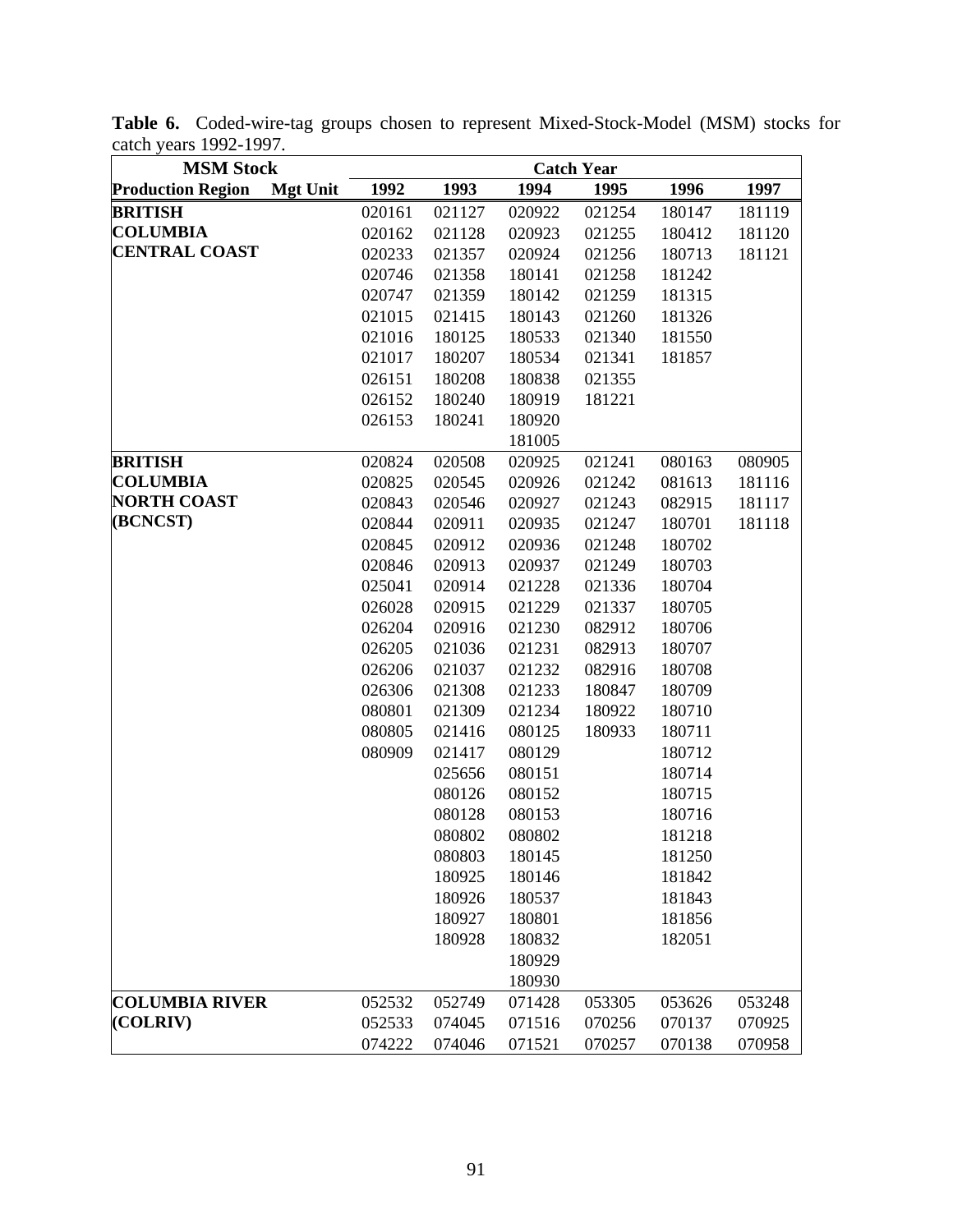| <b>MSM Stock</b>         |                         |            |                  |                  | <b>Catch Year</b> |                  |                  |                  |
|--------------------------|-------------------------|------------|------------------|------------------|-------------------|------------------|------------------|------------------|
| <b>Production Region</b> | <b>Mgt Unit</b>         |            | 1992             | 1993             | 1994              | 1995             | 1996             | 1997             |
| <b>COLUMBIA RIVER</b>    |                         |            | 074517           | 074047           | 071522            | 070337           | 070356           | 070959           |
| (COLRIV) (cont.)         |                         |            | 074518           | 074520           | 071523            | 070338           | 070554           | 071147           |
|                          |                         |            | 075426           | 074644           | 071524            | 070339           | 070555           | 071148           |
|                          |                         |            | 075427           | 074645           | 071530            | 070340           | 070556           | 071149           |
|                          |                         |            | 075533           | 075616           | 071534            | 070341           | 071544           | 075334           |
|                          |                         |            | 075534           | 075617           | 074832            | 070342           | 071545           | 075415           |
|                          |                         |            | 075535           | 075620           |                   | 070362           | 075262           | 075901           |
|                          |                         |            | 075536           | 075621           |                   | 075130           | 075329           | 635433           |
|                          |                         |            | 075538           | 075622           |                   | 076145           | 075445           | 635448           |
|                          |                         |            | 075549           | 075624           |                   | 634805           | 075446           | 635450           |
|                          |                         |            | 075551           | 075625           |                   | 634860           | 635361           | 635739           |
|                          |                         |            | 631155           | 075721           |                   | 634862           | 635363           | 635763           |
|                          |                         |            | 633722           | 075748           |                   | 635063           | 635444           | 635917           |
|                          |                         |            | 633723           | 634003           |                   | 635104           | 635462           | 635951           |
|                          |                         |            | 633944           | 634005           |                   | 635301           |                  |                  |
|                          |                         |            | 635531           | 634006           |                   |                  |                  |                  |
|                          |                         |            | 635631           | 634248           |                   |                  |                  |                  |
|                          |                         |            | 635632           | 634342           |                   |                  |                  |                  |
|                          | <b>Clakamas</b>         |            | 075552           | 052620           | 052745            | 053260           | 053624           | 053827           |
|                          | <b>Early Wild</b>       |            | 075553           |                  | 052746            | 053261           |                  |                  |
|                          |                         |            |                  |                  |                   | 053262           |                  |                  |
|                          |                         |            |                  |                  |                   | 053263           |                  |                  |
|                          | Col                     | <b>Rvr</b> | 631359           | 075747           | 071533            | 074936           | 635342           | 075414           |
|                          | Late                    |            | 631462           | 633963           | 634440            | 635101           | 635356           | 635730           |
|                          | Hatchery/               |            |                  |                  |                   |                  |                  |                  |
|                          | <b>Wild</b>             |            | 633338           | 634001           | 634641            | 635236           | 635359           | 635731           |
|                          |                         |            | 633339           | 634002           | 634727            | 635348           | 635360           | 635732           |
|                          |                         |            | 633922           | 634007           |                   | 635349           | 635463           | 635740<br>635741 |
|                          |                         |            | 633923           | 634253<br>634254 |                   |                  | 635725           |                  |
|                          |                         |            | 633924<br>633945 | 634343           |                   |                  | 635955           | 635742<br>635802 |
|                          |                         |            | 635532           |                  |                   |                  |                  | 635912           |
|                          |                         |            |                  | 634344           |                   |                  |                  |                  |
|                          |                         |            | 635635           | 075720           |                   |                  |                  | 070837           |
|                          | <b>Sandy Early</b><br>W |            | 075542<br>075543 | 075724           | 071531<br>071532  | 070239<br>074929 | 070551<br>070552 | 070838           |
|                          |                         |            | 075544           |                  | 075951            | 074930           |                  | 070839           |
|                          |                         |            | 075545           |                  | 076016            | 074933           |                  | 070840           |
|                          |                         |            | 075546           |                  | 076017            | 074934           |                  | 071134           |
|                          |                         |            | 075547           |                  | 076018            | 075126           |                  | 071135           |
|                          |                         |            |                  |                  | 076019            | 075127           |                  |                  |
|                          |                         |            |                  |                  |                   |                  |                  |                  |

Table 6. Coded-wire-tag groups chosen to represent Mixed-Stock-Model (MSM) stocks for catch years 1992-1997 (continued).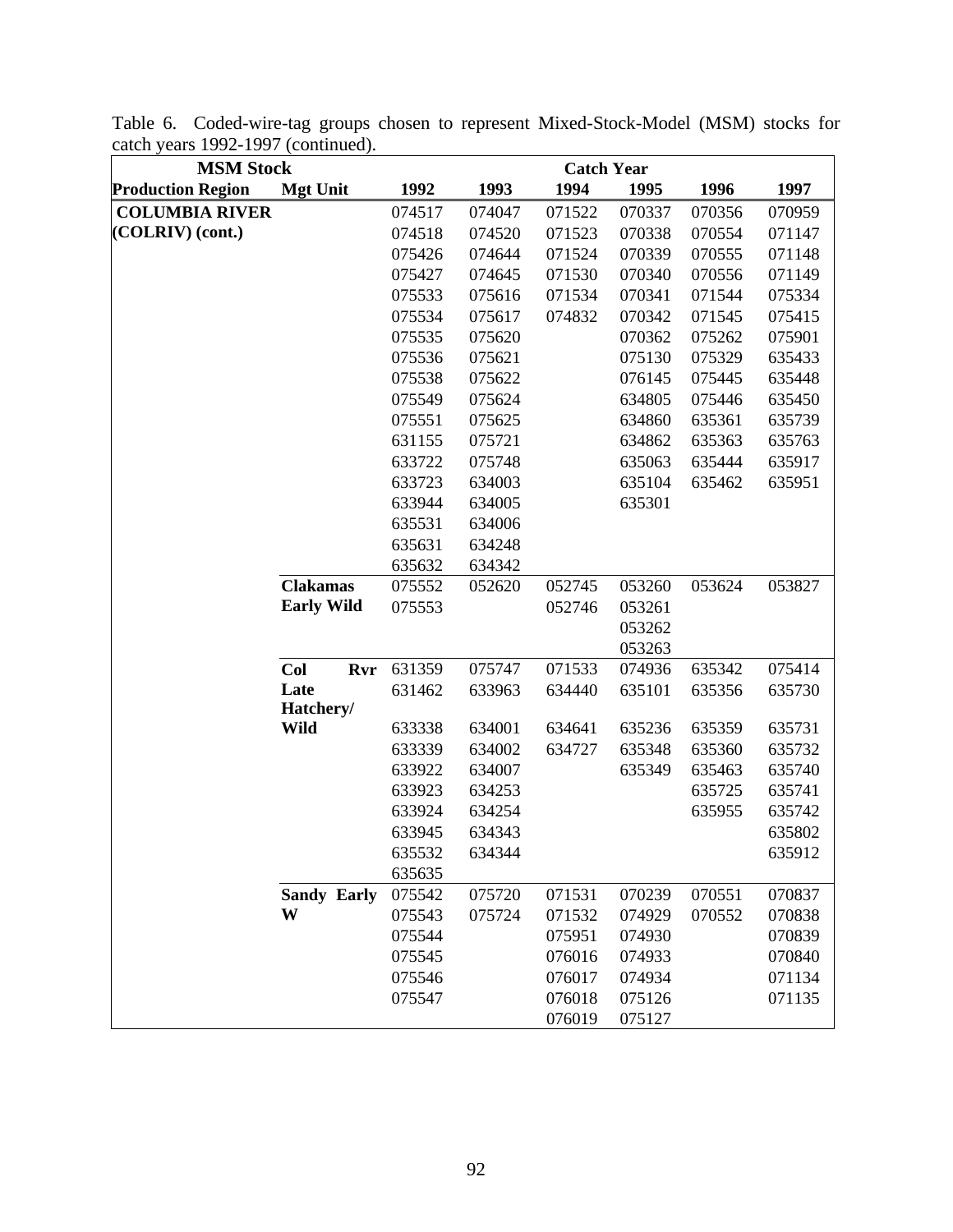| <b>MSM Stock</b>             |                 | <b>Catch Year</b> |        |        |        |        |        |
|------------------------------|-----------------|-------------------|--------|--------|--------|--------|--------|
| <b>Production Region</b>     | <b>Mgt Unit</b> | 1992              | 1993   | 1994   | 1995   | 1996   | 1997   |
| <b>COLUMBIA</b>              | Youngs          | 075554            | 075455 | 075952 | 070124 |        | 070961 |
| <b>RIVER</b><br>(COLRIV) Bay |                 | 075555            | 075712 | 076014 | 070135 |        | 071222 |
| (cont.)                      | <b>Hatchery</b> | 075558            |        | 076015 | 070136 |        | 071223 |
|                              |                 | 075559            |        | 076111 | 076142 |        | 071242 |
|                              |                 |                   |        | 076128 |        |        |        |
|                              |                 |                   |        | 076129 |        |        |        |
|                              |                 |                   |        | 076130 |        |        |        |
| <b>GEORGIA STRAIT</b>        |                 | 020617            | 021046 | 021046 | 180757 | 180720 | 181134 |
| <b>MAINLAND</b>              |                 | 021018            | 021124 | 021311 | 180758 | 181107 | 181302 |
|                              |                 | 021027            | 021125 | 021351 | 180759 | 181108 | 181303 |
|                              |                 | 021028            | 021126 | 021353 | 180760 | 181638 | 181806 |
|                              |                 | 021111            | 021219 | 021354 | 180944 | 181743 | 182101 |
|                              |                 | 021116            | 021224 | 025213 | 180945 | 181744 | 182102 |
|                              |                 | 021117            | 180101 | 025214 | 181601 | 181745 | 182103 |
|                              |                 | 026162            | 180102 | 180128 | 181602 | 181806 | 182104 |
|                              |                 | 026207            | 180103 | 180129 | 181603 | 181958 | 182107 |
|                              |                 | 026208            | 180104 | 180130 | 181604 | 181959 | 182108 |
|                              |                 | 026228            | 180109 | 180131 | 181605 | 181960 |        |
|                              |                 | 026229            | 180110 | 180604 | 181606 | 181961 |        |
|                              |                 | 026230            | 180111 | 180739 | 181607 | 182101 |        |
|                              |                 | 026233            | 180112 | 180740 | 181608 | 182102 |        |
|                              |                 | 026360            | 180237 | 180741 | 181609 | 182103 |        |
|                              |                 | 026361            | 180238 | 180742 | 181610 | 182104 |        |
|                              |                 | 026362            |        |        |        |        |        |
|                              |                 | 026363            |        |        |        |        |        |
| <b>GEORGIA STRAIT</b>        |                 | 020812            | 021008 | 020839 | 080145 | 080150 | 080813 |
| <b>VANCOUVER</b>             |                 | 021019            | 021040 | 080141 | 080147 | 080707 | 080814 |
| <b>ISLAND</b>                |                 | 021020            | 021151 | 080142 | 080148 | 080810 | 181940 |
| (GSVNC)                      |                 | 021021            | 021225 | 080143 | 080149 | 080811 | 181941 |
|                              |                 | 021023            | 021226 | 080144 | 080154 | 080812 | 181942 |
|                              |                 | 021024            | 021227 | 080145 | 080155 | 080813 | 181943 |
|                              |                 | 021025            | 080123 | 080147 | 080156 | 181251 | 182012 |
|                              |                 | 021026            | 080134 | 080148 | 080157 | 181252 | 182013 |
|                              |                 | 021040            | 080142 | 080149 | 080158 | 181253 | 182054 |
|                              |                 | 021152            | 081007 | 080156 | 080160 | 181747 | 182109 |
|                              |                 | 026154            | 081008 | 080159 | 080810 | 182004 | 182110 |
|                              |                 | 026201            | 081009 | 081834 | 080812 | 182005 |        |
|                              |                 | 026202            | 081010 | 081835 | 180736 | 182006 |        |
|                              |                 | 026203            | 081011 | 081836 | 180737 | 182007 |        |
|                              |                 | 080804            | 081832 | 180127 | 180946 | 182008 |        |

Table 6. Coded-wire-tag groups chosen to represent Mixed-Stock-Model (MSM) stocks for catch years 1992-1997 (continued).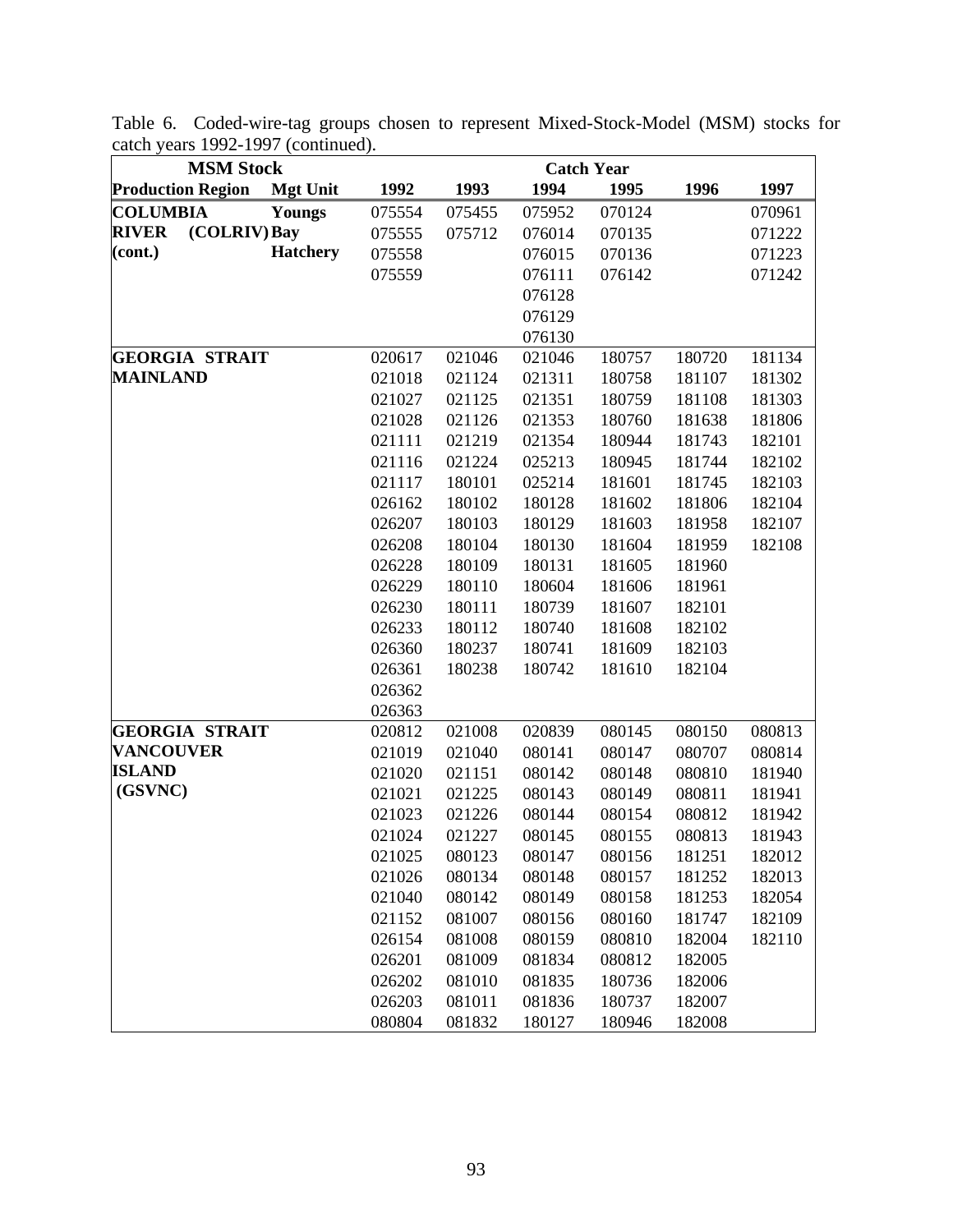| <b>MSM Stock</b>                            | <b>Catch Year</b> |        |        |        |        |        |  |
|---------------------------------------------|-------------------|--------|--------|--------|--------|--------|--|
| <b>Production Region</b><br><b>Mgt Unit</b> | 1992              | 1993   | 1994   | 1995   | 1996   | 1997   |  |
| <b>GEORGIA STRAIT</b>                       | 081001            | 081833 | 180559 | 180947 | 182009 |        |  |
| <b>VANCOUVER</b>                            | 081002            | 081834 | 180560 | 180948 | 182010 |        |  |
| <b>ISLAND (GSVNC)</b>                       | 081003            | 081836 | 180724 | 181618 | 182011 |        |  |
| $\left( \text{cont.} \right)$               | 081004            | 180114 | 181003 | 181620 |        |        |  |
|                                             | 081005            | 180115 | 181004 | 181621 |        |        |  |
|                                             | 081006            | 180116 |        | 181624 |        |        |  |
|                                             | 081007            | 180117 |        | 181625 |        |        |  |
|                                             | 081008            | 180120 |        | 181626 |        |        |  |
|                                             | 081009            | 180121 |        | 181634 |        |        |  |
|                                             | 081010            | 180122 |        | 181746 |        |        |  |
|                                             | 081011            | 180123 |        | 182005 |        |        |  |
|                                             | 082715            |        |        | 182006 |        |        |  |
|                                             | 082717            |        |        |        |        |        |  |
|                                             | 180120            |        |        |        |        |        |  |
|                                             | 180121            |        |        |        |        |        |  |
|                                             | 180122            |        |        |        |        |        |  |
|                                             | 180123            |        |        |        |        |        |  |
| <b>GRAYS HARBOR</b>                         | 633403            | 634258 | 634712 | 634753 | 635115 | 635430 |  |
| (GRAYHB)                                    | 633917            | 634307 | 634718 | 634906 | 635116 | 635456 |  |
|                                             | 633918            | 634308 | 634733 | 635060 | 635403 | 635746 |  |
|                                             | 633919            | 634345 | 634734 | 635102 | 635404 | 635747 |  |
|                                             | 633920            | 634346 | 634808 | 635103 | 635447 | 635803 |  |
|                                             | 633921            | 634347 | 634809 | 635212 | 635503 | 635804 |  |
|                                             | 633942            | 634348 | 634829 | 635215 | 635505 | 635853 |  |
|                                             | 633943            | 634349 | 634838 | 635402 | 635636 | 635929 |  |
|                                             | 633946            | 634350 | 634839 | 635411 | 635726 | 635933 |  |
|                                             | 633947            | 634359 |        | 635412 | 635727 | 635945 |  |
|                                             | 633961            | 634360 |        |        | 635743 | 635954 |  |
|                                             | 634009            | 634453 |        |        |        | 636010 |  |
|                                             | 634010            | 634454 |        |        |        |        |  |
|                                             | 634033            | 634532 |        |        |        |        |  |
|                                             | 634157            |        |        |        |        |        |  |
| <b>HOH</b>                                  | 213516            | 212050 | 212304 | 212422 | 635337 | 635854 |  |
|                                             | 631322            | 212248 | 212405 |        |        |        |  |
|                                             | 631325            |        |        |        |        |        |  |
|                                             | 631416            |        |        |        |        |        |  |
| <b>HOOD CANAL</b>                           | 052451            | 052613 | 052450 | 053418 | 053746 | 054058 |  |
| (HOODCL)                                    | 052452            | 052614 | 052910 | 053419 | 053747 | 054059 |  |
|                                             | 052453            | 052615 | 052911 | 053420 | 053748 | 054060 |  |
|                                             | 211823            | 211825 | 053140 | 212334 | 053749 | 054061 |  |
|                                             | 633934            | 634018 | 634445 | 634963 | 212458 | 212460 |  |
|                                             | 633935            | 634352 | 634828 | 635304 | 635455 | 634334 |  |

Table 6. Coded-wire-tag groups chosen to represent Mixed-Stock-Model (MSM) stocks for catch years 1992-1997 (continued).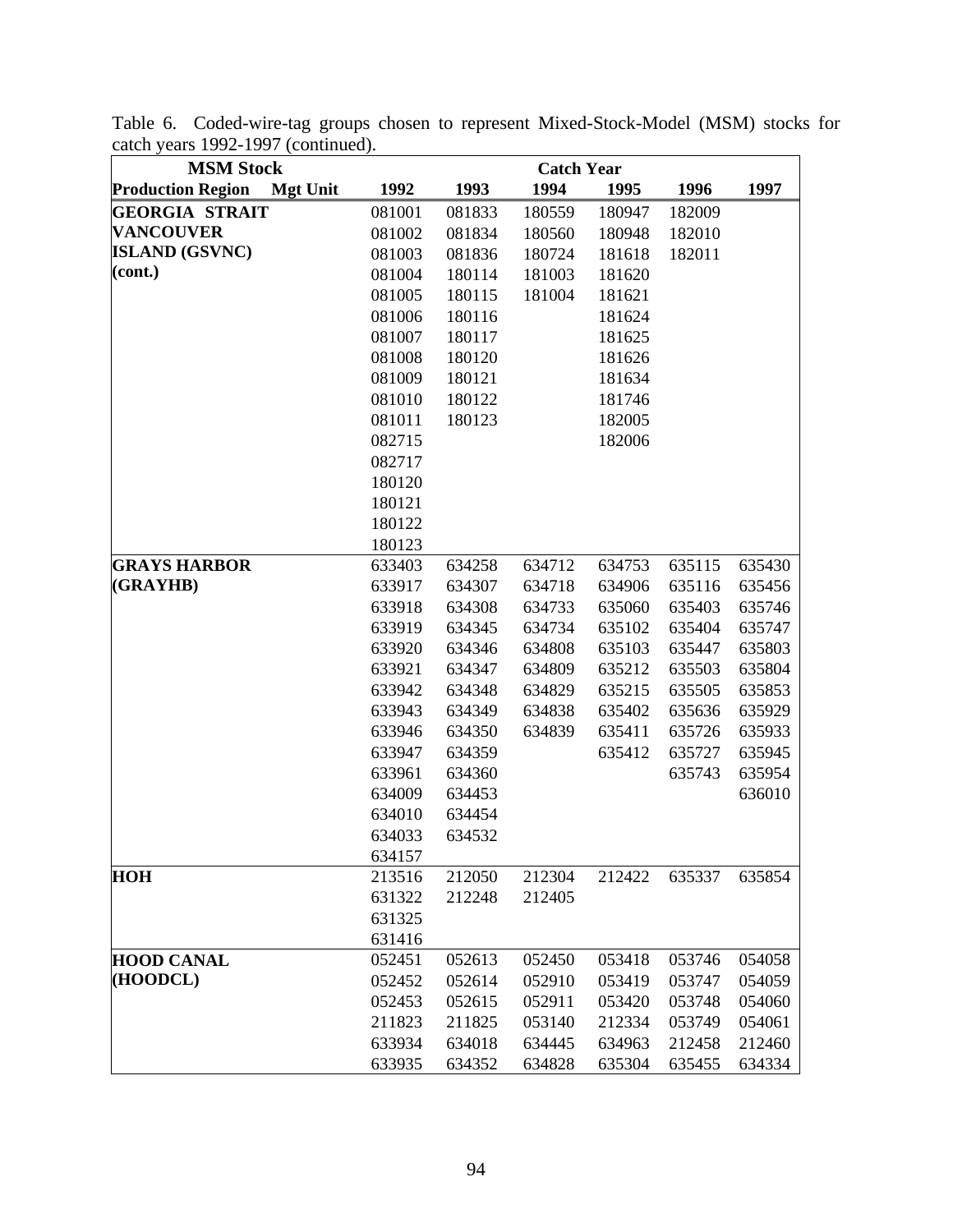| <b>MSM Stock</b>                            |                  |        |        | <b>Catch Year</b> |        |                  |
|---------------------------------------------|------------------|--------|--------|-------------------|--------|------------------|
| <b>Production Region</b><br><b>Mgt Unit</b> | 1992             | 1993   | 1994   | 1995              | 1996   | 1997             |
| <b>HOOD CANAL</b>                           | 633936           | 634415 |        | 635658            | 635744 | 635653           |
| (HOODCL) (cont.)                            | 633937           | 634439 |        | 635660            |        | 635818           |
|                                             | 634310           | 634650 |        |                   |        |                  |
| <b>JOHNSTONE</b>                            | 020157           | 180105 | 180132 | 180243            | 180961 | 181304           |
| <b>STRAIT</b>                               | 025758           | 180106 | 180133 | 181611            | 181762 | 181305           |
|                                             | 026145           | 180107 | 180134 | 181612            | 181763 | 181306           |
|                                             | 026146           | 180108 | 180135 | 181613            |        | 181307           |
|                                             | 026147           | 180132 | 180545 | 181614            |        | 182115           |
|                                             |                  | 180133 |        | 181615            |        | 182116           |
|                                             |                  | 180134 |        |                   |        | 182629           |
|                                             |                  | 180135 |        |                   |        | 182630           |
|                                             |                  | 180206 |        |                   |        | 182631           |
|                                             |                  | 180249 |        |                   |        | 182632           |
|                                             |                  |        |        |                   |        | 182633           |
|                                             |                  |        |        |                   |        | 182634           |
|                                             |                  |        |        |                   |        | 182635           |
|                                             |                  |        |        |                   |        | 182636           |
| <b>FRASER</b><br><b>LOWER</b>               | 020158           | 020229 | 020134 | 180652            | 082909 | 023245           |
| <b>RIVER</b>                                | 020160           | 020551 | 020135 | 180653            | 181555 | 181308           |
| (FRSLOW)                                    | 020218           | 020917 | 026352 | 180654            | 181760 | 181309           |
|                                             | 020219           | 020919 | 026353 | 180655            | 181761 | 182112           |
|                                             | 020220           | 020920 | 180136 | 180656            | 181801 | 182113           |
|                                             | 020221           | 020921 | 180157 | 180657            | 181802 | 182114           |
|                                             | 020228           | 021412 | 180158 | 180659            | 181844 | 182301           |
|                                             | 020318           | 021413 | 180646 | 180660            | 181845 | 182302           |
|                                             | 020544           | 021414 | 180647 | 180661            | 181846 | 182305           |
|                                             | 020849           | 180113 | 180648 | 180662            | 181847 | 182431           |
|                                             | 020850           | 180118 | 180939 | 180663            | 181848 | 182601           |
|                                             | 020851           | 180119 | 180940 | 181616            | 181849 | 182603           |
|                                             |                  |        | 180941 | 181617            | 181850 |                  |
|                                             |                  |        | 180942 | 181619            | 181851 |                  |
|                                             |                  |        | 180943 | 181627            | 181854 |                  |
|                                             |                  |        |        | 181628            | 181855 |                  |
|                                             |                  |        |        | 181635            | 181962 |                  |
|                                             |                  |        |        | 181636            | 181963 |                  |
|                                             |                  |        |        | 181637            | 182001 |                  |
|                                             |                  |        |        |                   | 182002 |                  |
| <b>MAKAH COASTAL</b>                        |                  |        |        |                   | 182003 |                  |
|                                             | 052352<br>052505 | 052616 | 052912 | 053136<br>053421  | 053424 | 054044<br>054045 |
|                                             |                  | 052618 | 052913 |                   | 053750 |                  |
|                                             | 052506           | 052658 | 052914 | 053422            | 053751 | 054046           |
|                                             | 052507           | 052660 | 053123 | 053423            | 053752 | 054047           |
|                                             |                  |        |        |                   |        | 054057           |

Table 6. Coded-wire-tag groups chosen to represent Mixed-Stock-Model (MSM) stocks for catch years 1992-1997 (continued).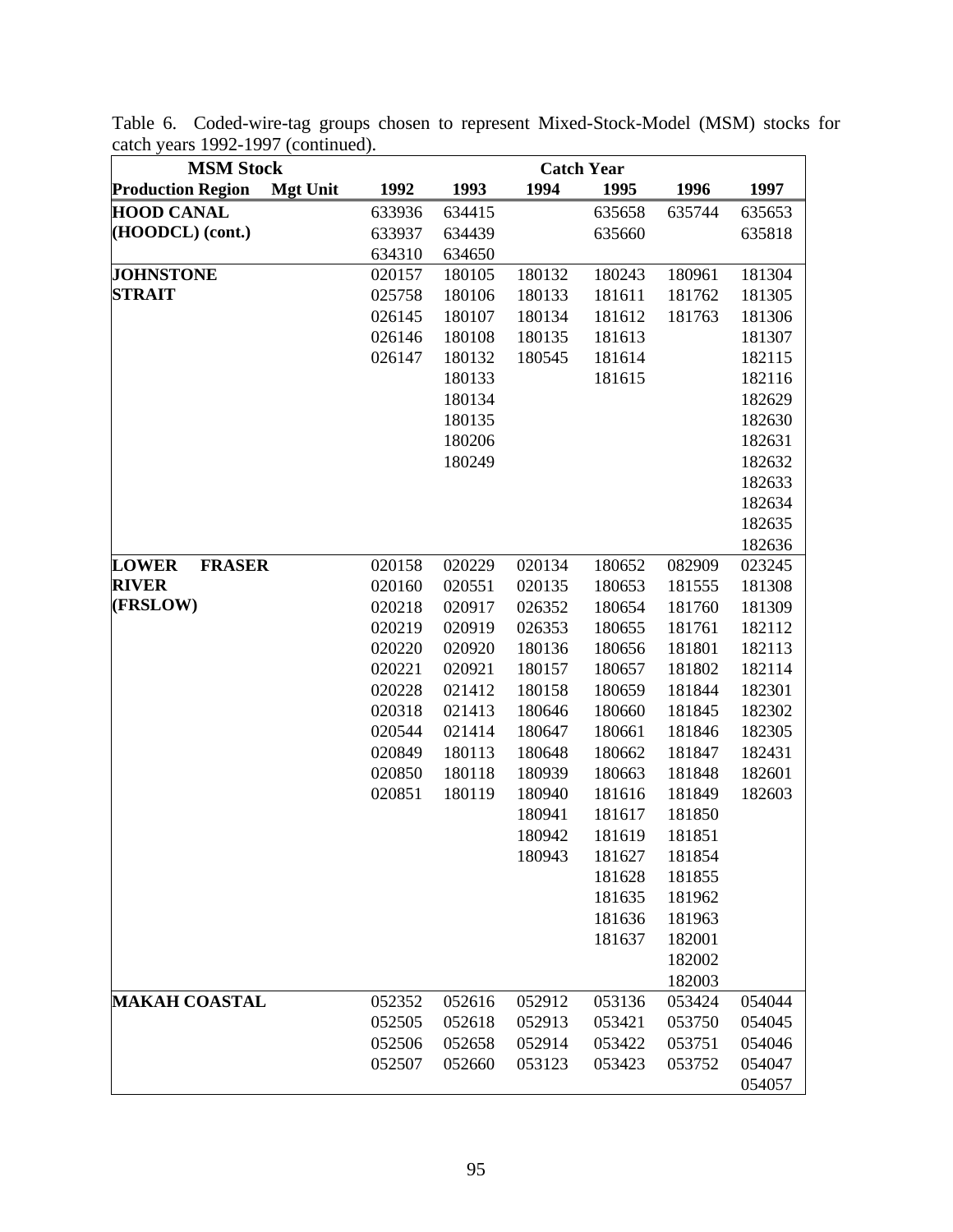| <b>MSM Stock</b>                            | <b>Catch Year</b> |            |            |                                             |        |                       |
|---------------------------------------------|-------------------|------------|------------|---------------------------------------------|--------|-----------------------|
| <b>Production Region</b><br><b>Mgt Unit</b> | 1992              | 1993       | 1994       | 1995                                        | 1996   | 1997                  |
| <b>NOOKSACK/</b>                            | 211859            | 212021     | 212227     | 212230                                      | 212456 | 212623                |
| <b>SAMISH</b>                               | 211861            | 212024     | 212229     | 212243                                      | 212457 | 212627                |
|                                             | 631159            | 634112     | 212310     | 212421                                      | 212539 | 635457                |
|                                             |                   |            | 634448     | 634754                                      | 212627 | 635648                |
|                                             |                   |            | 634710     | 634909                                      | 635260 | 635939                |
|                                             |                   |            |            | 635233                                      | 635346 | 635940                |
| <b>NORTHERN</b>                             | 042944            | 040704     | 040707     | 040714                                      | 040715 | 040717                |
| <b>ALASKA INSIDE</b>                        | 043106            | 042850     | 040708     | 043837                                      | 043555 | 043734                |
|                                             | 043110            | 042851     | 043554     | 043841                                      | 043842 | 043735                |
|                                             | 043544            | 043622     | 043649     | 043956                                      | 043843 | 043836                |
|                                             | 043545            | 043624     | 043840     | 043957                                      | 043954 | 044015                |
|                                             | 043550            | 043649     | 043909     | 043958                                      | 043960 | 044448                |
|                                             | 043551            | 043650     | 043910     | 043959                                      | 044330 | 044449                |
|                                             | 043610            | 043725     | 043911     | 044048                                      | 044360 | 044450                |
|                                             | 043611            | 043730     | 044023     | 044122                                      | 044361 | 044515                |
|                                             | 043612            | 043731     | 044024     | 044123                                      | 044362 | 044516                |
|                                             | 043613            | 043732     | 044039     | 044124                                      | 044363 | 044517                |
|                                             | 043614            | 043808     | 044040     | 044125                                      | 044403 | 044518                |
|                                             | 043615            | 043831     | 044041     | 044130                                      | 044433 | 044529                |
|                                             | 043621            | 043832     | 044042     | 044131                                      | 044434 | 044535                |
|                                             | 043623            | 043833     | 044043     | 044132                                      | 044435 | 044660                |
|                                             | 043634            | 043834     | 044054     | 044246                                      | 044436 | 044661                |
|                                             | 0401011505        | 043835     | 0401020503 | 044247                                      | 044443 | 500406                |
|                                             |                   | 043844     | 0401020901 | 044248                                      | 044447 | 500407                |
|                                             |                   | 043846     |            | 044249                                      | 044514 | 500408                |
|                                             |                   | 0401011505 |            | 044250                                      |        | 500409                |
|                                             |                   | 0401011512 |            | 044322                                      |        | 500410                |
|                                             |                   | 0401020503 |            | 044323                                      |        | 044534*1              |
| <b>NORTHERN</b>                             | 043138            | 042852     |            | 0401010912 0401010912 0401021310 0401030209 |        |                       |
| <b>ALASKA OUTSIDE</b>                       | 043354            | 043335     | 043654     | 044114                                      |        | 0401021313 0401030514 |
| (NOASKA)                                    | 043433            | 043636     | 043807     | 044115                                      | 044018 | 044347                |
|                                             | 043434            | 043637     | 043915     | 044116                                      | 044327 | 044401                |
|                                             | 043538            | 043638     | 043916     | 044117                                      | 044328 | 044402                |
|                                             |                   | 043656     | 043921     | 044119                                      | 044332 | 044404                |
|                                             |                   | 043722     | 043922     | 044217                                      | 044356 | 044520                |
|                                             |                   | 043723     | 043924     | 044306                                      | 044357 | 044612                |
|                                             |                   | 043760     | 044053     |                                             | 044510 |                       |
|                                             |                   | 043761     | 044055     |                                             |        |                       |
| <b>NORTHWEST</b>                            | 020227            | 020908     |            | 181208                                      | 181417 | 181515                |
| <b>VANCOUVER</b>                            | 020534            | 020909     |            |                                             |        |                       |
| <b>ISLAND</b>                               | 020535            | 020910     |            |                                             |        |                       |
|                                             | 020536            | 180159     |            |                                             |        |                       |
|                                             | 020610            |            |            |                                             |        |                       |

Table 6. Coded-wire-tag groups chosen to represent Mixed-Stock-Model (MSM) stocks for catch years 1992-1997 (continued).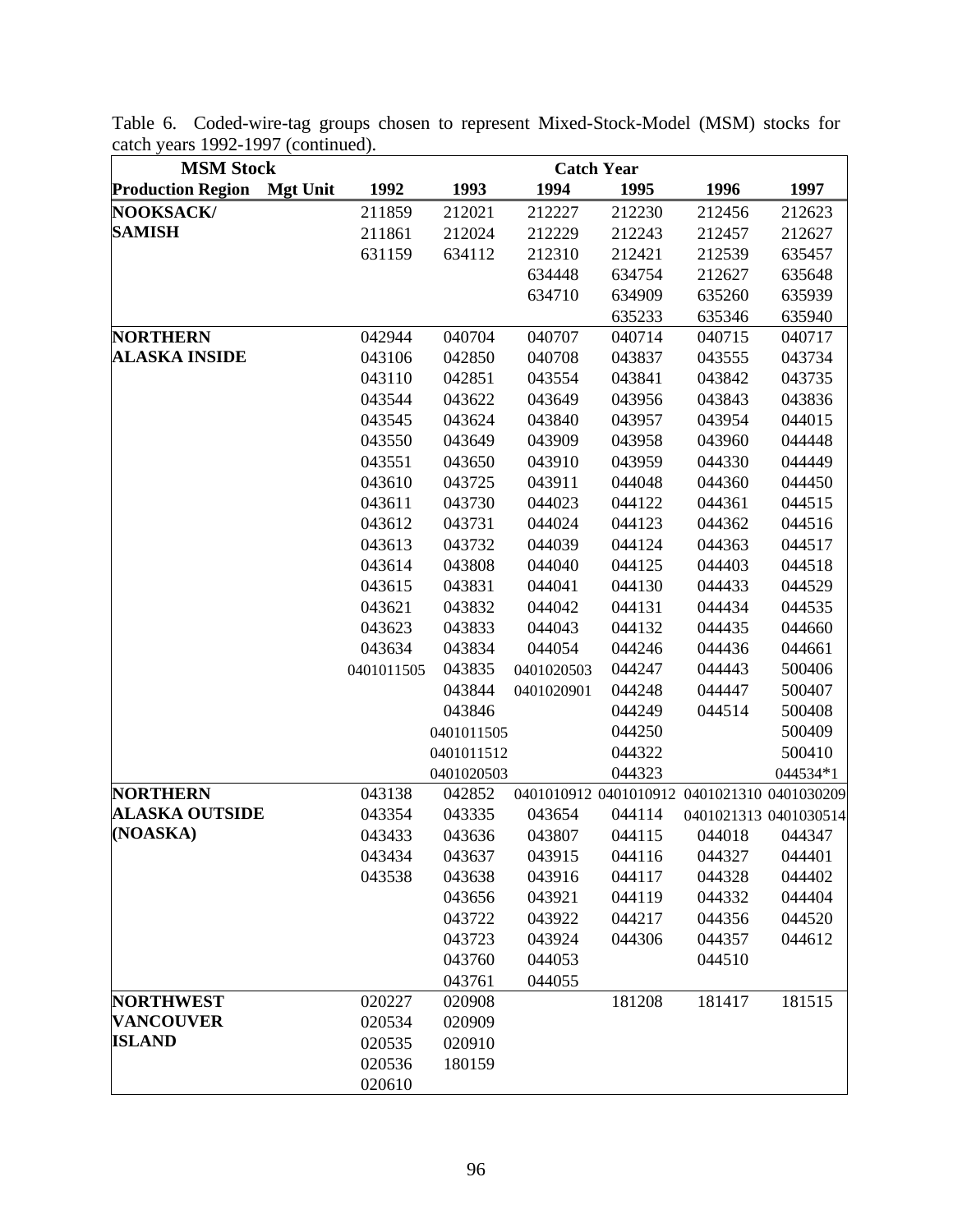| <b>MSM Stock</b>                  | <b>Catch Year</b>     |        |            |        |        |        |        |  |  |
|-----------------------------------|-----------------------|--------|------------|--------|--------|--------|--------|--|--|
| <b>Production Region</b>          | <b>Mgt Unit</b>       | 1992   | 1993       | 1994   | 1995   | 1996   | 1997   |  |  |
| <b>OREGON</b>                     | <b>NORTH Oregon</b>   | 074819 | 074932     | 070316 | 070316 | 070853 | 071137 |  |  |
| <b>AND MID COAST</b>              | <b>North</b>          | 075424 | 074935     | 074920 | 070317 | 075251 | 075339 |  |  |
|                                   | Coast                 | 075425 | 075731     | 074923 | 070853 | 075252 | 075410 |  |  |
|                                   | <b>Hatchery</b>       | 075556 | 075750     | 074924 | 075137 |        |        |  |  |
|                                   |                       | 075557 | 075751     | 074927 | 075138 |        |        |  |  |
|                                   |                       |        | 075752     |        | 075139 |        |        |  |  |
|                                   |                       |        |            |        | 075251 |        |        |  |  |
|                                   |                       |        |            |        | 075252 |        |        |  |  |
|                                   | Oregon                | 074829 | 074413     | 071519 | 070258 | 075253 | 071224 |  |  |
|                                   | North-Mid             | 074830 | 074919     | 071520 | 070260 | 075254 | 075416 |  |  |
|                                   | Coast                 | 074831 | 074921     | 075953 | 070262 | 075255 |        |  |  |
|                                   | <b>Hatchery</b>       | 074902 | 074922     | 076008 | 070263 | 075257 |        |  |  |
|                                   |                       | 074904 | 074941     | 076012 | 070312 | 075258 |        |  |  |
|                                   |                       | 074907 | 074942     |        | 070363 |        |        |  |  |
|                                   |                       | 074908 | 075817     |        | 076035 |        |        |  |  |
|                                   |                       | 074911 |            |        |        |        |        |  |  |
|                                   |                       | 074913 |            |        |        |        |        |  |  |
|                                   |                       | 074922 |            |        |        |        |        |  |  |
|                                   | Oregon                | 072338 | 074937     | 071422 | 070248 | 075249 | 075332 |  |  |
|                                   | South-Mid             | 074937 | 074938     | 071423 | 070319 | 075250 | 075411 |  |  |
|                                   | Coast                 | 075238 | 075609     | 076005 | 070320 | 075260 | 075412 |  |  |
|                                   | <b>Hatchery</b>       | 075239 | 075610     | 076006 | 075261 | 075261 | 075736 |  |  |
|                                   |                       | 075240 | 075612     | 076007 |        | 075411 | 091811 |  |  |
|                                   |                       | 075241 | 075613     |        |        | 075412 | 091812 |  |  |
|                                   |                       | 075242 | 075614     |        |        |        |        |  |  |
|                                   |                       | 075428 |            |        |        |        |        |  |  |
|                                   |                       | 075431 |            |        |        |        |        |  |  |
|                                   |                       | 075432 |            |        |        |        |        |  |  |
|                                   |                       | 075610 |            |        |        |        |        |  |  |
|                                   |                       | 075613 |            |        |        |        |        |  |  |
|                                   |                       | 075614 |            |        |        |        |        |  |  |
| <b>OREGON SOUTH/</b>              | California            | 065660 | 0601080106 | 062820 | 062819 |        |        |  |  |
| <b>CALIFORNIA</b><br><b>COAST</b> | <b>North</b><br>Coast | 066320 | 065657     |        | 065760 |        |        |  |  |
| (ORECAL)                          | <b>Hatchery</b>       | 066323 | 066325     |        |        |        |        |  |  |
|                                   | Oregon                | 075531 | 075615     | 071526 | 070642 | 070641 | 071116 |  |  |
|                                   | <b>South</b>          |        |            | 071527 | 076354 | 070642 | 071221 |  |  |
|                                   | Coast                 |        |            | 071528 | 076355 | 070643 |        |  |  |
|                                   | <b>Hatchery</b>       |        |            | 075950 | 076356 | 070645 |        |  |  |
|                                   |                       |        |            |        | 076357 | 070646 |        |  |  |
|                                   |                       |        |            |        | 076358 |        |        |  |  |
|                                   |                       |        |            |        | 076359 |        |        |  |  |
|                                   |                       |        |            |        | 076360 |        |        |  |  |
|                                   |                       |        |            |        |        |        |        |  |  |

Table 6. Coded-wire-tag groups chosen to represent Mixed-Stock-Model (MSM) stocks for catch years 1992-1997 (continued).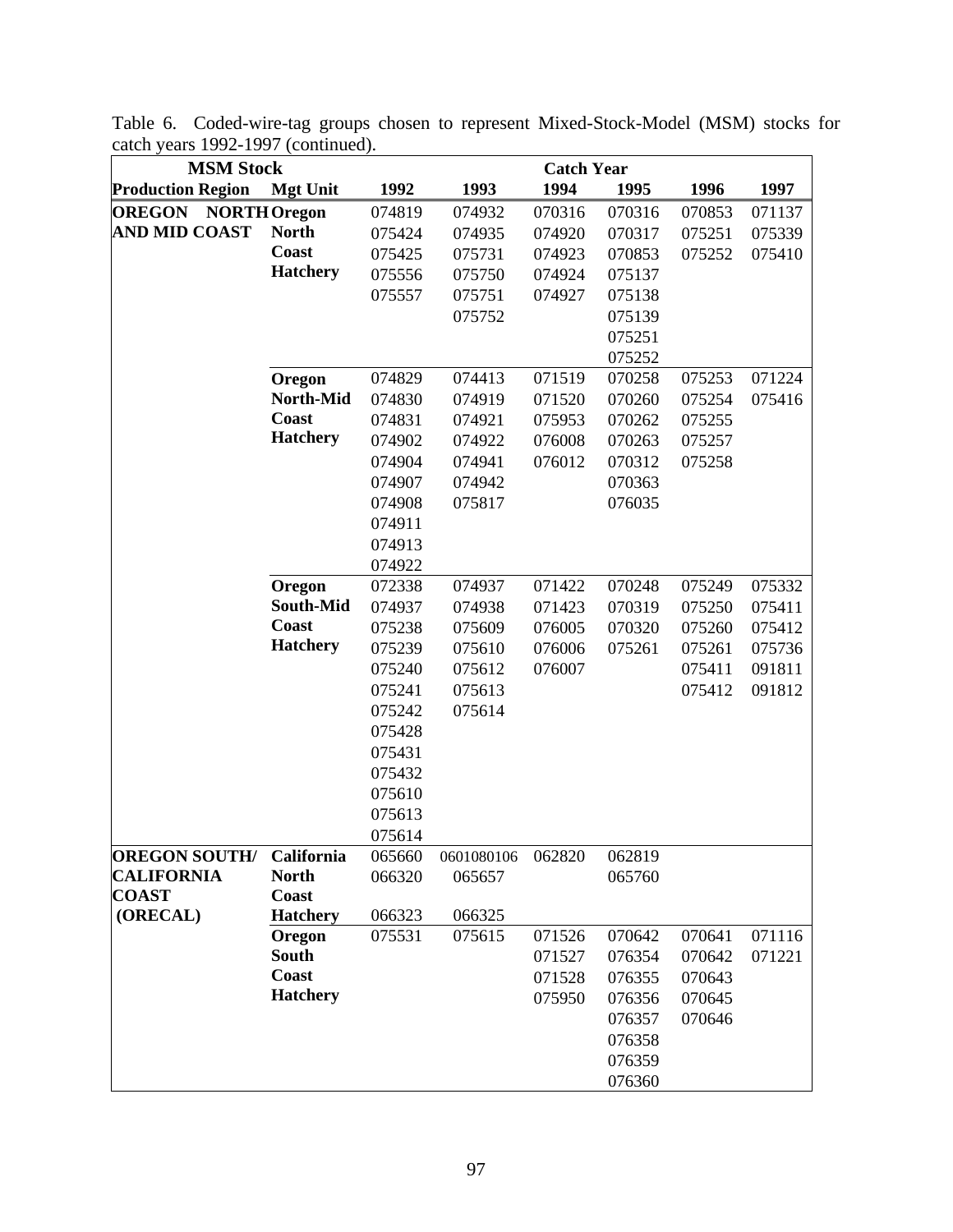| <b>MSM Stock</b>         |                      | <b>Catch Year</b> |        |        |        |        |        |  |  |
|--------------------------|----------------------|-------------------|--------|--------|--------|--------|--------|--|--|
| <b>Production Region</b> | <b>Mgt Unit</b>      | 1992              | 1993   | 1994   | 1995   | 1996   | 1997   |  |  |
| <b>QUEETS</b>            | <b>Queets</b>        | 211936            | 212056 | B50814 | 212415 | 212543 | 212935 |  |  |
|                          | <b>River</b><br>Fall |                   |        |        |        |        |        |  |  |
|                          | <b>Hatchery</b>      | 212007            | 212057 |        |        |        |        |  |  |
|                          | <b>Queets</b>        | 211943            | 212031 | 212336 | 212346 | 212433 | 212846 |  |  |
|                          | <b>River</b><br>Fall | 211945            | 212032 | 212338 | 212352 | 212438 | 212901 |  |  |
|                          | <b>Natural</b>       | 211946            | 212105 | 212341 | 212353 | 212443 | 212904 |  |  |
|                          |                      | 211948            | 212109 | 212342 | 212354 | 212445 | 212906 |  |  |
|                          |                      | 211951            | 212110 | 212343 | 212356 | 212446 | 212908 |  |  |
|                          |                      | 211953            | 212112 | 212345 | 212357 | 212447 | 212909 |  |  |
|                          |                      | 211954            | 212118 | 212347 | 212358 | 212448 | 212912 |  |  |
|                          |                      | 211957            | 212123 | 212348 | 212360 | 212848 | 212915 |  |  |
|                          |                      | 211958            | 212124 |        | 212361 | 212851 | 212916 |  |  |
|                          |                      | 211960            | 212127 |        | 212362 | 212853 | 213005 |  |  |
|                          |                      | 211963            | 212129 |        | 212363 | 212854 | 213006 |  |  |
|                          |                      | 212001            | 212130 |        | 212430 | 212857 | 213007 |  |  |
|                          |                      | 212002            | 212133 |        | 212431 | 212863 | 213008 |  |  |
|                          |                      | 212003            | 212134 |        | 212434 | 212902 | 213009 |  |  |
|                          |                      | 212004            | 212136 |        | 212435 | 212903 | 213010 |  |  |
|                          |                      | 212005            | 212139 |        | 212436 | 212905 | 213011 |  |  |
|                          |                      | 212030            |        |        | 212440 | 212913 | 213012 |  |  |
|                          |                      | 213541            |        |        | 212442 |        | 213014 |  |  |
|                          |                      |                   |        |        |        |        | 213015 |  |  |
|                          | <b>Queets</b>        | 633925            | 634524 | 633732 | 212417 | 212512 | 212523 |  |  |
|                          | <b>River</b>         |                   | 634525 | 634410 | 212418 | 212515 | 212932 |  |  |
|                          | Suppl.               |                   |        |        | 212419 | 212517 |        |  |  |
|                          | <b>Hatchery</b>      |                   |        |        | 212420 | 212518 |        |  |  |
|                          |                      |                   |        |        |        | 212520 |        |  |  |
|                          |                      |                   |        |        |        | 212524 |        |  |  |
| <b>QUILLAYUTE</b>        |                      | 211854            | 212050 | 212304 | 212422 | 635337 | 635854 |  |  |
|                          |                      | 211855            | 212248 | 212405 | 635333 |        |        |  |  |
|                          |                      |                   | 634230 | 634729 |        |        |        |  |  |
| <b>QUINAULT</b>          |                      | 211857            | 052659 | 053128 | 053137 | 053615 | 053857 |  |  |
|                          |                      | 211863            | 052661 | 053129 | 053138 | 053616 | 053858 |  |  |
|                          |                      |                   | 052714 | 053130 | 053139 | 053617 | 053859 |  |  |
|                          |                      |                   | 211939 | 212307 |        | 212545 | 053860 |  |  |
|                          |                      |                   | 212058 |        |        |        | 212937 |  |  |
| <b>SKAGIT</b>            |                      | 212008            | 212036 | 212151 | 212148 | 635130 | 635909 |  |  |
|                          |                      | 212009            | 212038 | 212312 | 634910 | 635254 | 635910 |  |  |
|                          |                      | 212033            | 212041 | 212313 | 635128 | 635345 | 635927 |  |  |
|                          |                      | 212034            | 212063 | 212316 | 635401 | 635745 | 635946 |  |  |
|                          |                      | 212035            | 212103 | 212318 |        |        |        |  |  |
|                          |                      | 212037            | 212140 | 212319 |        |        |        |  |  |

Table 6. Coded-wire-tag groups chosen to represent Mixed-Stock-Model (MSM) stocks for catch years 1992-1997 (continued).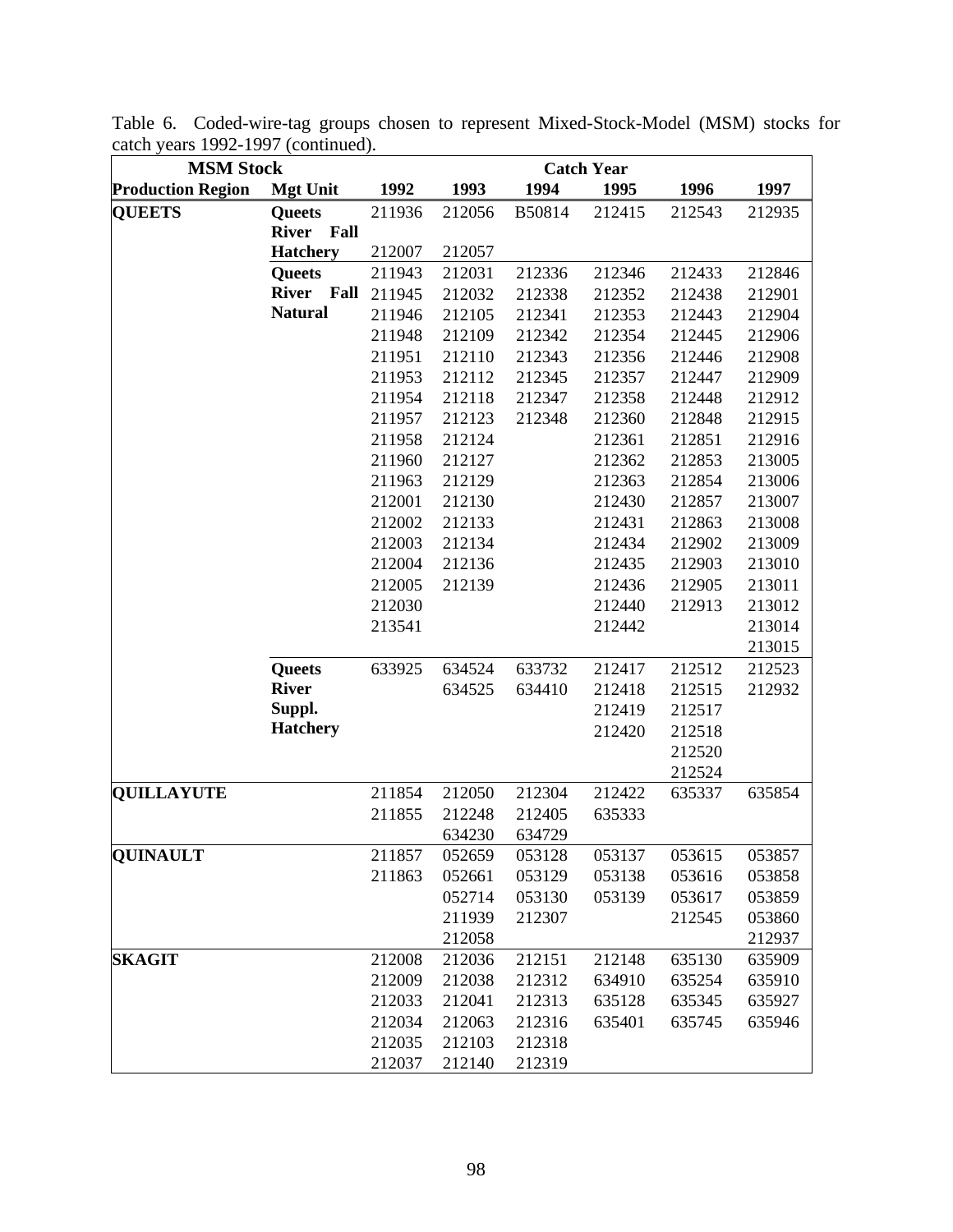| <b>MSM Stock</b>                            | <b>Catch Year</b> |        |        |        |        |        |
|---------------------------------------------|-------------------|--------|--------|--------|--------|--------|
| <b>Production Region</b><br><b>Mgt Unit</b> | 1992              | 1993   | 1994   | 1995   | 1996   | 1997   |
| <b>SKAGIT</b> (cont.)                       | 212039            | 212143 | 212320 |        |        |        |
|                                             | 212040            | 212145 | 634715 |        |        |        |
|                                             | 631355            | 634536 | 634717 |        |        |        |
|                                             | 634011            |        | 634820 |        |        |        |
|                                             |                   |        | 634846 |        |        |        |
| <b>PUGET</b><br><b>SOUTH</b>                | 211821            | 212025 | 053220 | 053536 | 053540 | 212459 |
| <b>SOUND</b>                                | 211822            | 212233 | 053221 | 053537 | 053541 | 212630 |
|                                             | 631331            | 213708 | 053222 | 053538 | 053542 | 212924 |
|                                             | 631332            | 634353 | 053223 | 053539 | 053543 | 634324 |
|                                             | 631356            | 634354 | 212223 | 212331 | 212424 | 634325 |
|                                             | 631361            | 634356 | 212311 | 212332 | 212455 | 634326 |
|                                             | 631442            | 634357 | 634322 | 212411 | 212540 | 634327 |
|                                             | 633948            | 634358 | 634451 | 212427 | 212557 | 634328 |
|                                             | 633949            | 634409 | 634540 | 634954 | 634333 | 635423 |
|                                             | 633950            | 634457 | 634541 | 634957 | 635131 | 635426 |
|                                             | 633952            | 634458 | 634801 | 634960 | 635258 | 635427 |
|                                             | 633956            | 634460 | 634802 | 635105 | 635362 | 635657 |
|                                             | 634518            |        | 634803 | 635109 | 635438 | 635736 |
|                                             | 634519            |        |        | 635129 | 635439 | 635810 |
|                                             | 634520            |        |        | 635303 | 635451 | 635915 |
|                                             |                   |        |        |        | 635452 | 635924 |
|                                             |                   |        |        |        | 635454 |        |
| <b>SOUTHERN</b>                             | 043361            | 043143 | 043729 | 042856 | 043724 | 043733 |
| <b>ALASKA INSIDE</b>                        | 043448            | 043145 | 043754 | 043743 | 043728 | 043809 |
| (SIASKA)                                    | 043451            | 043151 | 043758 | 043744 | 044156 | 044214 |
|                                             | 043452            | 043630 | 043759 | 043961 | 044226 | 044215 |
|                                             | 043453            | 043631 | 043850 | 044009 | 044256 | 044321 |
|                                             | 043454            | 043659 | 043851 | 044010 | 044257 | 044458 |
|                                             | 043455            | 043660 | 043852 | 044011 | 044258 | 044459 |
|                                             | 043456            | 043661 | 043853 | 044014 | 044307 | 044460 |
|                                             | 043457            | 043662 | 043854 | 044045 | 044308 | 044461 |
|                                             | 043458            | 043703 | 043855 | 044136 | 044309 | 044462 |
|                                             | 043459            | 043709 | 043856 | 044138 | 044310 | 044463 |
|                                             | 043460            | 043710 | 043908 | 044139 | 044311 | 044501 |
|                                             | 043461            | 043711 | 043931 | 044140 | 044312 | 044540 |
|                                             | 043520            | 043712 | 043932 | 044141 | 044313 | 044541 |
|                                             | 043521            | 043713 | 043935 | 044144 | 044405 | 044542 |
|                                             | 043522            | 043714 | 043940 | 044145 | 044406 | 044545 |
|                                             | 043523            | 043715 | 043941 | 044146 | 044408 | 044546 |
|                                             | 043524            | 043716 | 043942 | 044147 | 044409 | 044547 |
|                                             | 043525            | 043717 | 043943 | 044150 | 044410 | 044548 |

Table 6. Coded-wire-tag groups chosen to represent Mixed-Stock-Model (MSM) stocks for catch years 1992-1997 (continued).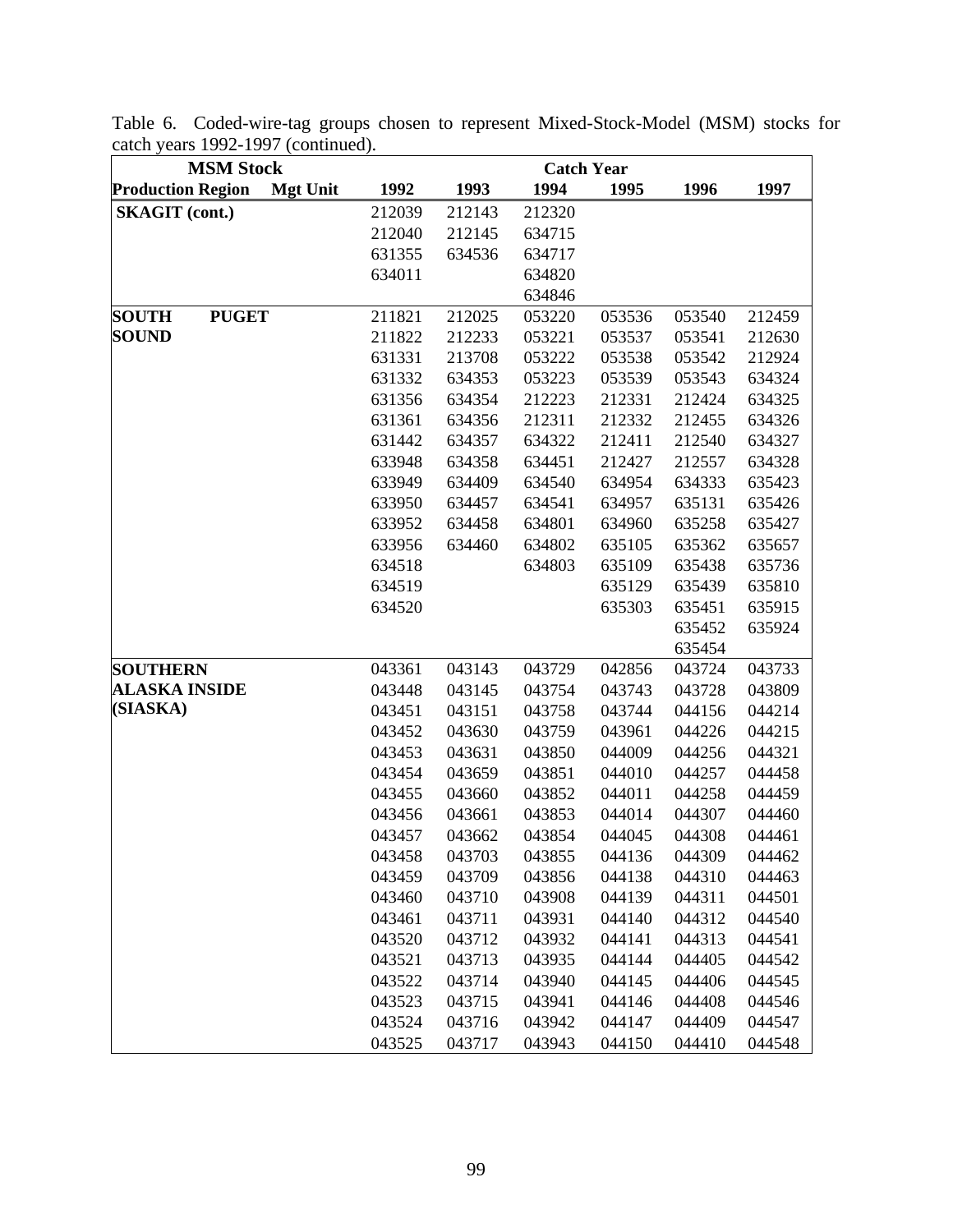| <b>MSM Stock</b>         |                 | <b>Catch Year</b> |            |            |            |        |        |
|--------------------------|-----------------|-------------------|------------|------------|------------|--------|--------|
| <b>Production Region</b> | <b>Mgt Unit</b> | 1992              | 1993       | 1994       | 1995       | 1996   | 1997   |
|                          |                 | 043526            | 043718     | 043944     | 044151     | 044411 | 044549 |
|                          |                 | 043527            | 043719     | 044012     | 044152     | 044412 | 044550 |
|                          |                 | 043528            | 043814     | 044013     | 044153     | 044413 | 044551 |
|                          |                 | 043529            | 043848     | 044016     | 044154     | 044414 | 044552 |
|                          |                 | 043552            | 471650     | 044022     | 044155     | 044415 | 044553 |
|                          |                 | 043602            | 471652     | 471655     | 044245     | 044422 | 044554 |
|                          |                 | 043603            | 0401011514 | 471656     | 044259     | 044423 | 044555 |
|                          |                 | 043632            | 0401011515 | 471657     | 471659     | 044424 | 044556 |
|                          |                 | 471607            |            | 0401011003 | 471662     | 044429 | 044557 |
|                          |                 | 471611            |            |            | 471663     | 044444 | 044558 |
|                          |                 | 471649            |            |            | 0401021212 | 044445 | 044559 |
|                          |                 |                   |            |            |            | 044446 | 044560 |
|                          |                 |                   |            |            |            | 471702 | 044609 |
|                          |                 |                   |            |            |            | 471703 | 471721 |
|                          |                 |                   |            |            |            | 471704 | 471722 |
|                          |                 |                   |            |            |            | 471706 | 471724 |
|                          |                 |                   |            |            |            | 471707 |        |
|                          |                 |                   |            |            |            | 471710 |        |
| <b>SOUTHERN</b>          |                 | 043425            | 043515     | 043755     |            | 044341 | 044613 |
| <b>ALASKA OUTSIDE</b>    |                 | 043444            | 043516     | 043806     |            | 044342 | 044614 |
|                          |                 | 043503            | 043517     | 043860     |            |        |        |
|                          |                 | 043505            | 043752     | 043861     |            |        |        |
|                          |                 | 043506            | 043753     | 043862     |            |        |        |
|                          |                 | 043508            |            | 043901     |            |        |        |
|                          |                 | 043509            |            |            |            |        |        |
|                          |                 | 043510            |            |            |            |        |        |
|                          |                 | 043511            |            |            |            |        |        |
|                          |                 | 043512            |            |            |            |        |        |
|                          |                 | 043513            |            |            |            |        |        |
|                          |                 | 043514            |            |            |            |        |        |
| <b>SOUTHWEST</b>         |                 | 020316            | 020222     | 021342     | 180949     | 181209 | 181210 |
| <b>VANCOUVER</b>         |                 | 020317            | 020514     | 021343     | 180950     | 181210 |        |
| <b>ISLAND (SWVNCI)</b>   |                 | 020529            | 021030     | 021344     | 180951     | 181803 |        |
|                          |                 | 020530            | 021031     | 180605     | 181629     | 181804 |        |
|                          |                 | 020531            | 021032     | 180606     | 181630     |        |        |
|                          |                 | 020537            | 021360     | 180607     | 181631     |        |        |
|                          |                 | 020538            | 021361     |            | 181632     |        |        |
|                          |                 | 020539            | 021362     |            |            |        |        |
|                          |                 | 020540            | 021554     |            |            |        |        |
|                          |                 | 020541            |            |            |            |        |        |
|                          |                 | 020542            |            |            |            |        |        |

Table 6. Coded-wire-tag groups chosen to represent Mixed-Stock-Model (MSM) stocks for catch years 1992-1997 (continued).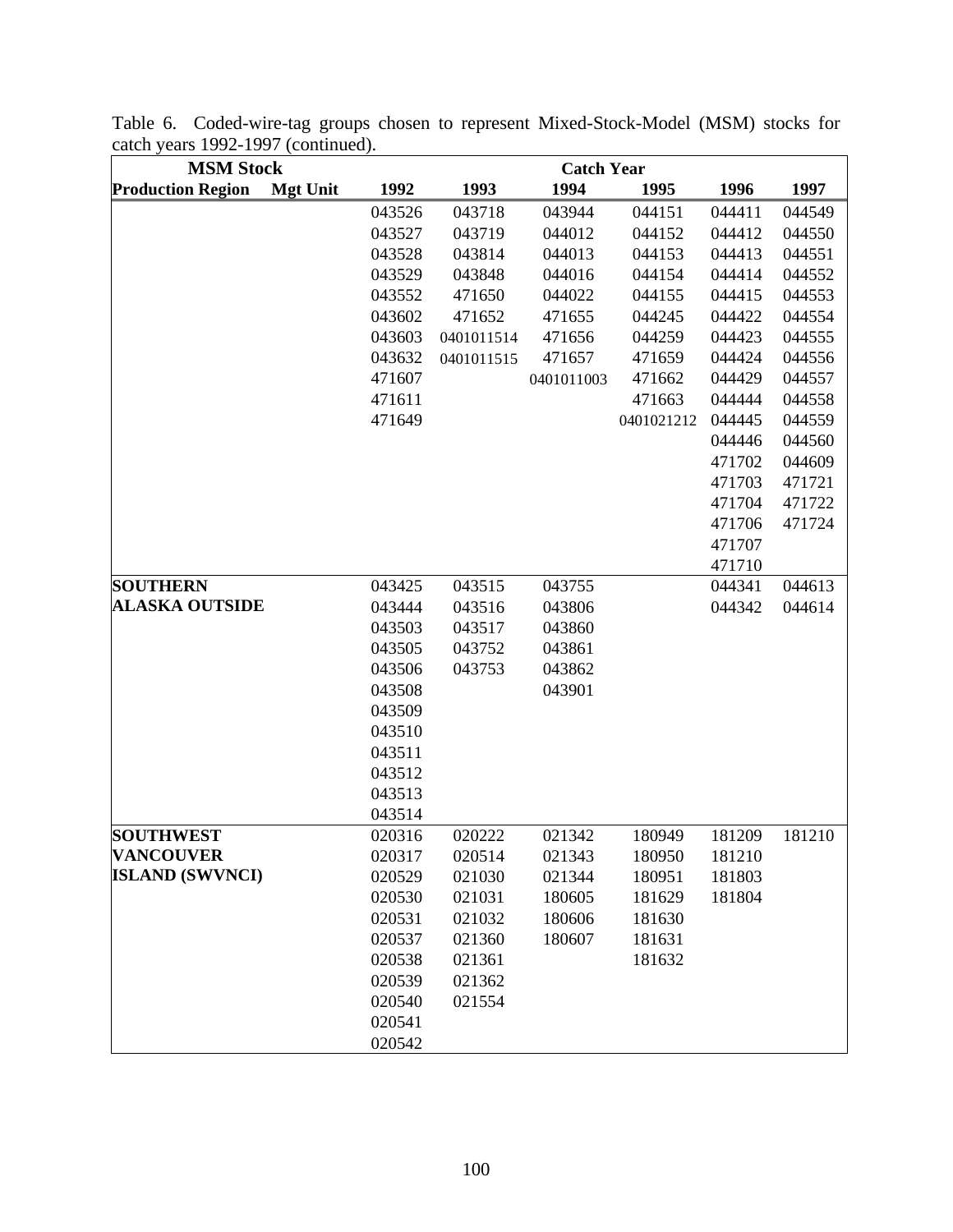| <b>MSM Stock</b>              |                 |        |        |        | <b>Catch Year</b> |        |        |
|-------------------------------|-----------------|--------|--------|--------|-------------------|--------|--------|
| <b>Production Region</b>      | <b>Mgt Unit</b> | 1992   | 1993   | 1994   | 1995              | 1996   | 1997   |
| <b>SOUTHWEST</b>              |                 | 020816 |        |        |                   |        |        |
| <b>VANCOUVER</b>              |                 | 082815 |        |        |                   |        |        |
| <b>ISLAND</b> (cont.)         |                 | 082821 |        |        |                   |        |        |
| <b>STILLAGUAMISH/</b>         |                 | 211824 | 212023 | 212022 | 212333            | 212224 | 212633 |
| <b>SNOHOMISH</b>              |                 | 631362 | 634436 | 212301 | 634958            | 212534 | 212926 |
|                               |                 |        |        | 634804 |                   | 212536 | 212927 |
|                               |                 |        |        |        |                   | 635453 | 212928 |
|                               |                 |        |        |        |                   |        | 212929 |
|                               |                 |        |        |        |                   |        | 635735 |
|                               |                 |        |        |        |                   |        | 635811 |
| <b>STRAIT OF JUAN</b>         |                 | 211858 | 212047 | 212220 | 212406            | 212423 | 212454 |
| <b>DE FUCA</b>                |                 | 633340 | 634302 | 634821 | 212409            | 212458 | 212460 |
|                               |                 | 634316 |        | 634822 | 212410            | 212510 | 212620 |
|                               |                 | 634317 |        |        |                   |        |        |
| <b>TRANSBOUNDARY</b>          |                 | 042849 |        | 043801 | 044209            | 044232 | 044233 |
| <b>ALASKA CANADA</b>          |                 |        |        | 043802 | 044210            |        |        |
| <b>UPPER</b><br><b>FRASER</b> |                 | 020651 | 020745 | 020510 | 020137            | 021103 | 181257 |
| <b>RIVER</b>                  |                 | 020718 | 020761 | 020862 | 021338            | 025948 | 181262 |
| (FRSUPP)                      |                 | 020719 | 020762 | 020931 | 021339            | 181249 | 181263 |
|                               |                 | 020720 | 020852 | 020932 | 021447            | 181254 | 181301 |
|                               |                 | 020721 | 020853 | 020933 | 025926            | 181255 | 181513 |
|                               |                 | 020722 | 020854 | 020934 | 180649            | 181310 | 182243 |
|                               |                 | 020723 | 020855 | 021047 | 180650            | 181559 | 182244 |
|                               |                 | 020724 | 020856 | 180126 | 180952            | 181639 |        |
|                               |                 | 020725 | 020857 | 180205 | 180953            | 181757 |        |
|                               |                 | 020726 | 020858 |        | 181207            | 181758 |        |
|                               |                 | 020737 | 020859 |        | 181219            | 181852 |        |
|                               |                 | 025953 | 020860 |        | 181220            |        |        |
|                               |                 | 025954 | 021538 |        |                   |        |        |
|                               |                 | 025955 | 021539 |        |                   |        |        |
|                               |                 | 026218 | 180257 |        |                   |        |        |
|                               |                 | 026219 | 180258 |        |                   |        |        |
|                               |                 | 026220 | 180307 |        |                   |        |        |
|                               |                 | 026221 | 180308 |        |                   |        |        |
|                               |                 | 026222 | 180331 |        |                   |        |        |
|                               |                 | 026223 |        |        |                   |        |        |
|                               |                 | 026224 |        |        |                   |        |        |
|                               |                 | 026225 |        |        |                   |        |        |
|                               |                 | 026226 |        |        |                   |        |        |
|                               |                 | 026227 |        |        |                   |        |        |
|                               |                 | 026335 |        |        |                   |        |        |
|                               |                 | 026336 |        |        |                   |        |        |
|                               |                 | 026337 |        |        |                   |        |        |
|                               |                 | 026338 |        |        |                   |        |        |

Table 6. Coded-wire-tag groups chosen to represent Mixed-Stock-Model (MSM) stocks for catch years 1992-1997 (continued).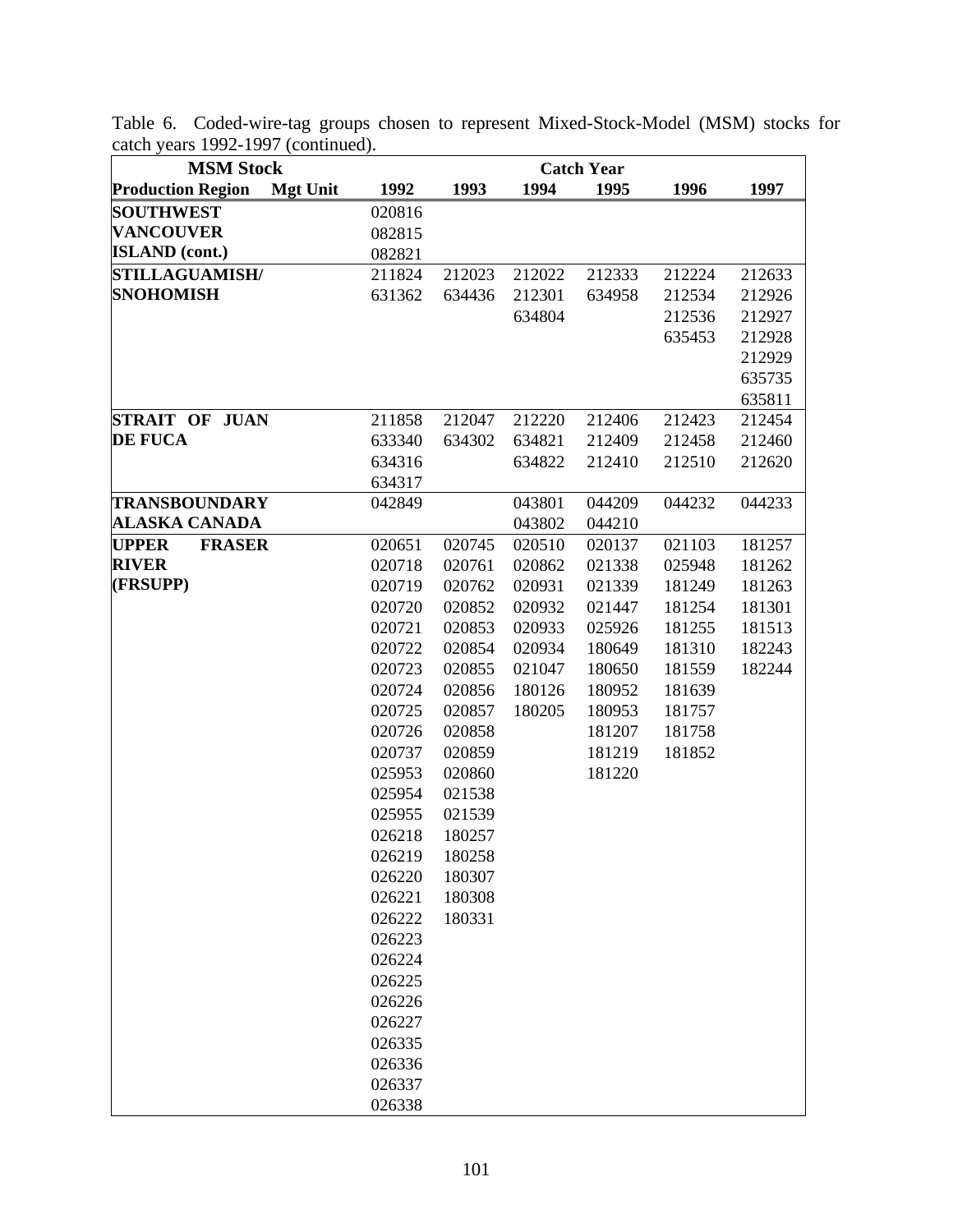| catch years 1992-1997 (continued). |          |        |        |        |        |        |        |
|------------------------------------|----------|--------|--------|--------|--------|--------|--------|
| <b>MSM Stock</b>                   |          |        |        |        |        |        |        |
| <b>Production Region</b>           | Mgt Unit | 1992   | 1993   | 1994   | 1995   | 1996   | 1997   |
| <b>WILLAPA BAY</b>                 |          | 633403 | 634355 | 634538 | 635108 | 635720 | 635857 |
|                                    |          | 633961 |        |        |        |        |        |
|                                    |          | 634010 |        |        |        |        |        |
|                                    |          | 634033 |        |        |        |        |        |

Table 6. Coded-wire-tag groups chosen to represent Mixed-Stock-Model (MSM) stocks for catch years 1992-1997 (continued).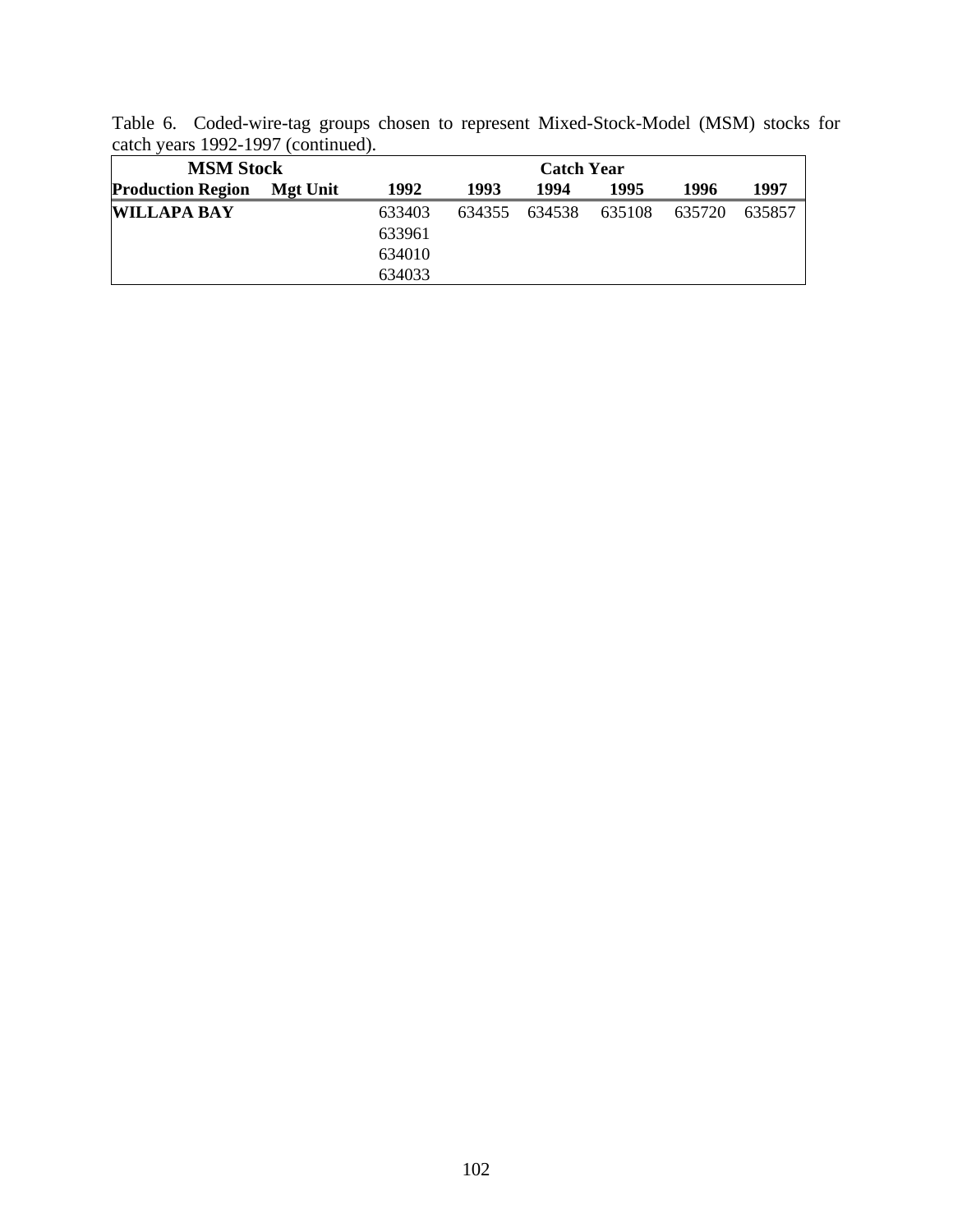**Table 7.** Preliminary "User-Defined" PEF values for Washington State Production Regions for 1986-1991 MSM PEF estimation process.

| <b>Brood Year &gt;</b>        | 1983      | 1984                   | 1985       | 1986       | 1987       | 1988       |
|-------------------------------|-----------|------------------------|------------|------------|------------|------------|
| <b>Return Year &gt;</b>       | 1986      | 1987                   | 1988       | 1989       | 1990       | 1991       |
| <b>MSM Production Region</b>  |           |                        |            |            |            |            |
| <b>NOOKSM</b>                 |           |                        |            |            |            |            |
| Wild smolts                   | 113,000   | 113,000                | 113,000    | 113,000    | 113,000    | 113,000    |
| Hatchery smolt (age 2) Total  | 3,339,099 | 3,431,710              | 2,708,393  | 4,314,591  | 4,139,144  | 4,305,832  |
| Total wild+hatchery smolts    | 3,452,099 | 3,544,710              | 2,821,393  | 4,427,591  | 4,252,144  | 4,418,832  |
| <b>Tagged Hatchery smolts</b> | 32,673    | 170,564                | 142,790    | 174,221    | 169,763    | 157,663    |
| Tagged wild smolts            |           |                        |            |            |            |            |
| Total tagged smolts           | 32,673    | 170,564                | 142,790    | 174,221    | 169,763    | 157,663    |
| <b>PEF</b>                    | 105.66    | 20.78                  | 19.76      | 25.41      | 25.05      | 28.03      |
| <b>SKAGIT</b>                 |           |                        |            |            |            |            |
| Wild smolts                   | 652,000   | 1,073,000              | 652,000    | 1,073,000  | 652,000    | 1,073,000  |
| Hatchery smolt (age 2) Total  | 575,012   | 282,000                | 383,231    | 518,081    | 402,652    | 301,247    |
| Total wild+hatchery smolts    | 1,227,012 | 1,355,000              | 1,035,231  | 1,591,081  | 1,054,652  | 1,374,247  |
| Tagged Hatchery smolts        | 228,865   | 147,308                | 195,331    | 199,824    | 203,364    | 107,227    |
| Tagged wild smolts            | 13,017    | 44,133                 | 62,002     | 57,949     | 70,308     | 49,461     |
| Total tagged smolts           | 241,882   | 191,441                | 257,333    | 257,773    | 273,672    | 156,688    |
| <b>PEF</b>                    | 5.07      | 7.08                   | 4.02       | 6.17       | 3.85       | 8.77       |
| <b>STILSN</b>                 |           |                        |            |            |            |            |
| Wild smolts                   |           |                        |            |            |            |            |
| Hatchery smolt (age 2) Total  | 1,192,000 | 1,192,000<br>1,017,647 | 1,192,000  | 1,192,000  | 1,192,000  | 1,192,000  |
|                               | 791,603   |                        | 1,108,453  | 1,120,452  | 1,008,387  | 1,659,222  |
| Total wild+hatchery smolts    | 1,983,603 | 2,209,647              | 2,300,453  | 2,312,452  | 2,200,387  | 2,851,222  |
| Tagged Hatchery smolts        | 91,714    | 201,818                | 127,596    | 93,465     | 128,433    | 128,337    |
| Tagged wild smolts            | 60,441    | 43,875                 | 56,831     | 48,601     | 52,237     |            |
| Total tagged smolts           | 152,155   | 245,693                | 184,427    | 142,066    | 180,670    | 128,337    |
| <b>PEF</b>                    | 13.04     | 8.99                   | 12.47      | 16.28      | 12.18      | 22.22      |
| <b>SPGSND</b>                 |           |                        |            |            |            |            |
| Wild smolts (Total)           | 443,000   | 443,000                | 443,000    | 443,000    | 443,000    | 443,000    |
| Hatchery smolt (age 2) Total  | 9,178,602 | 9,863,330              | 10,502,283 | 10,029,847 | 10,119,615 | 10,776,487 |
| Total wild+hatchery smolts    | 9,621,602 | 10,306,330             | 10,945,283 | 10,472,847 | 10,562,615 | 11,219,487 |
| Tagged Hatchery smolts        | 309,527   | 255,538                | 352,475    | 382,453    | 348,361    | 381,785    |
| Tagged wild smolts            | 18,166    | 9,777                  | 13,199     | 7,480      | 11,565     | 14,704     |
| Total tagged smolts           | 327,693   | 265,315                | 365,674    | 389,933    | 359,926    | 396,489    |
| PEF                           | 29.36     | 38.85                  | 29.93      | 26.86      | 29.35      | 28.30      |
| <b>HOODCL</b>                 |           |                        |            |            |            |            |
| Wild smolts                   | 550,000   | 550,000                | 550,000    | 550,000    | 550,000    | 550,000    |
| Hatchery smolt (age 2) Total  | 1,299,228 | 1,855,807              | 1,458,539  | 1,803,234  | 1,941,435  | 1,559,663  |
| Total wild+hatchery smolts    | 1,849,228 | 2,405,807              | 2,008,539  | 2,353,234  | 2,491,435  | 2,109,663  |
| Tagged Hatchery smolts        | 92,629    | 128,218                | 84,075     | 91,689     | 149,724    | 280,816    |
| Tagged wild smolts            | 21,309    | 30,540                 | 16,973     | 22,698     | 22,313     | 17,528     |
| Total tagged smolts           | 113,938   | 158,758                | 101,048    | 114,387    | 172,037    | 298,344    |
| <b>PEF</b>                    | 16.23     | 15.15                  | 19.88      | 20.57      | 14.48      | 7.07       |
| <b>SJDFCA</b>                 |           |                        |            |            |            |            |
| Wild smolts                   | 300,000   | 300,000                | 300,000    | 300,000    | 300,000    | 300,000    |
| Hatchery smolt (age 2) Total  | 989,684   | 1,340,000              | 1,711,100  | 552,915    | 806,452    | 1,155,779  |
|                               |           |                        |            | 852,915    |            | 1,455,779  |
| Total wild+hatchery smolts    | 1,289,684 | 1,640,000              | 2,011,100  |            | 1,106,452  |            |
| Tagged Hatchery smolts        | 196,183   |                        | 72,340     | 404,368    | 60,809     | 96,654     |
| Tagged wild smolts            |           | 7,155                  | 14,328     | 7,037      | 30,587     |            |
| Total tagged smolts           | 196,183   | 7,155                  | 86,668     | 411,405    | 91,396     | 96,654     |
| <b>PEF</b>                    | 6.57      | 229.21                 | 23.20      | 2.07       | 12.11      | 15.06      |

These values were derived using release and smolt trap information, when available.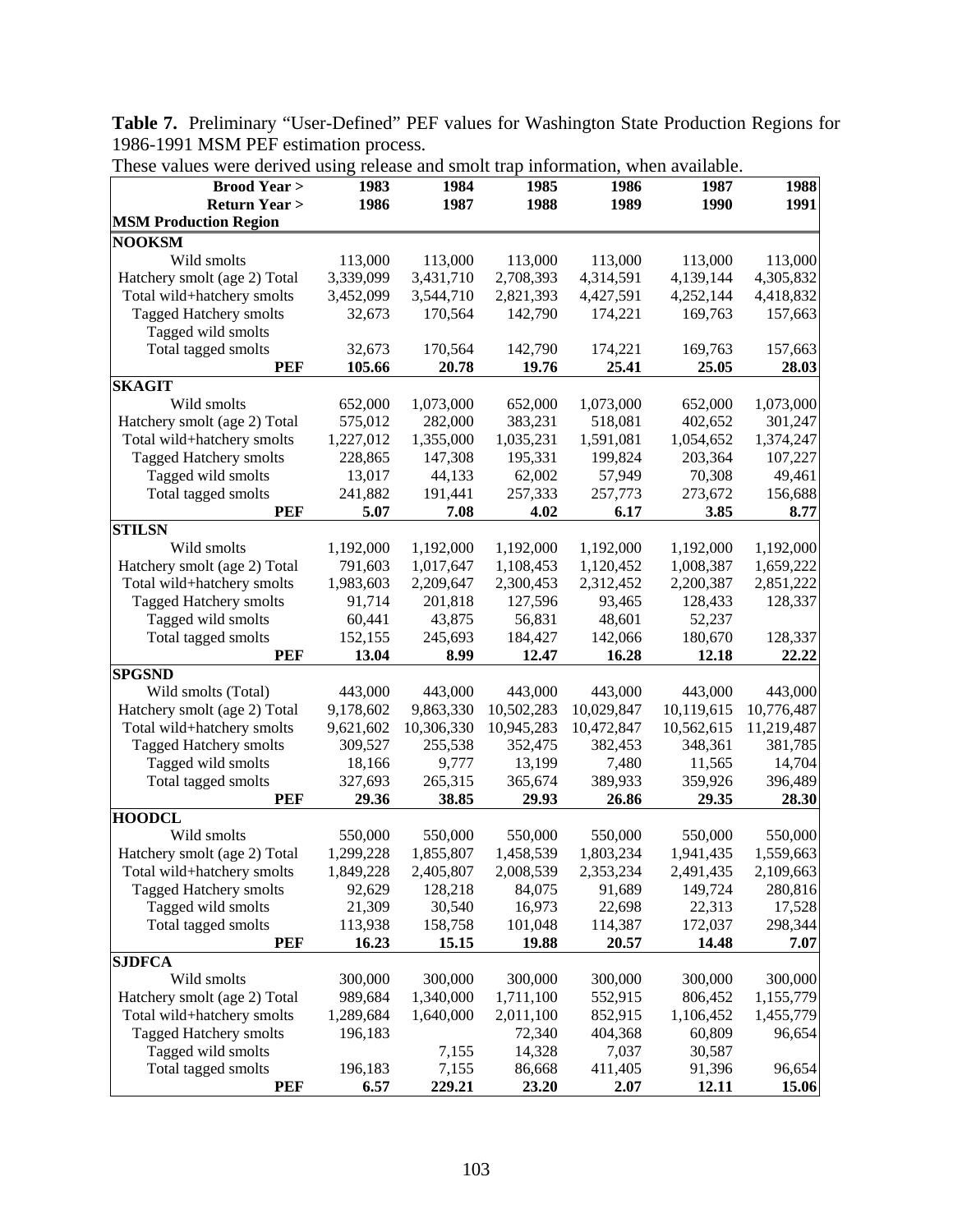| $1221$ month $1 \text{ H}$ communion process (<br><b>Brood Year &gt;</b> | 1983             | $v$ <sub>u</sub><br>1984 | 1985             | 1986      | 1987             | 1988             |
|--------------------------------------------------------------------------|------------------|--------------------------|------------------|-----------|------------------|------------------|
| <b>Return Year &gt;</b>                                                  | 1986             | 1987                     | 1988             | 1989      | 1990             | 1991             |
| <b>MSM Production Region</b>                                             |                  |                          |                  |           |                  |                  |
| <b>МАКАНС</b>                                                            |                  |                          |                  |           |                  |                  |
| Wild smolts                                                              | n/a              | n/a                      | n/a              | n/a       | n/a              | n/a              |
| Hatchery smolt (age 2) Total                                             | 307,091          | 306,000                  | 286,466          | 302,664   |                  | 310,481          |
| Total wild+hatchery smolts                                               | 307,091          | 306,000                  | 286,466          | 302,664   | $\boldsymbol{0}$ | 310,481          |
| <b>Tagged Hatchery smolts</b>                                            |                  |                          |                  | 99,056    |                  | 120,567          |
| Tagged wild smolts                                                       |                  |                          |                  |           |                  |                  |
| Total tagged smolts                                                      | $\boldsymbol{0}$ | $\boldsymbol{0}$         | $\boldsymbol{0}$ | 99,056    | $\boldsymbol{0}$ | 120,567          |
| <b>PEF</b>                                                               |                  |                          |                  | 3.06      |                  | 2.58             |
| <b>QUILUT/HOH</b>                                                        |                  |                          |                  |           |                  |                  |
| Wild smolts                                                              | 618,000          | 618,000                  | 618,000          | 618,000   | 618,000          | 618,000          |
| Hatchery smolt (age 2) Total                                             | 1,022,500        | 1,158,271                | 1,252,174        | 1,098,667 | 1,023,400        | 880,300          |
| Total wild+hatchery smolts                                               | 1,640,500        | 1,776,271                | 1,870,174        | 1,716,667 | 1,641,400        | 1,498,300        |
| Tagged Hatchery smolts                                                   | 92,022           | 74,499                   | 442,880          | 363,187   | 155,757          | 90,704           |
| Tagged wild smolts                                                       | 35,878           | 30,834                   | 16,721           | 41,002    | 9,122            | 4,712            |
| Total tagged smolts                                                      | 127,900          | 105,333                  | 459,601          | 404,189   | 164,879          | 95,416           |
| <b>PEF</b>                                                               | 12.83            | 16.86                    | 4.07             | 4.25      | 9.96             | 15.70            |
| <b>QUEETS</b>                                                            |                  |                          |                  |           |                  |                  |
| Wild smolts                                                              | 440,000          | 440,000                  | 440,000          | 440,000   | 440,000          | 440,000          |
| Hatchery smolt (age 2) Total                                             | 792,009          | 236,845                  | 696,761          | 780,449   | 1,084,965        | 782,032          |
| Total wild+hatchery smolts                                               | 1,232,009        | 676,845                  | 1,136,761        | 1,220,449 | 1,524,965        | 1,222,032        |
| Tagged Hatchery smolts                                                   | 80,781           | 48,665                   | 153,851          | 77,945    | 176,754          | 80,699           |
| Tagged wild smolts                                                       | 16,438           | 40,860                   | 19,940           | 125,890   | 44,623           | 41,108           |
| Total tagged smolts                                                      | 97,219           | 89,525                   | 173,791          | 203,835   | 221,377          | 121,807          |
| <b>PEF</b>                                                               | 12.67            | 7.56                     | 6.54             | 5.99      | 6.89             | 10.03            |
| <b>QUINLT</b>                                                            |                  |                          |                  |           |                  |                  |
| Wild smolts                                                              | 217,000          | 217,000                  | 217,000          | 217,000   | 217,000          | 217,000          |
| Hatchery smolt (age 2) Total                                             | 871,434          | 670,098                  | 737,191          | 665,880   | 833,573          | 739,637          |
| Total wild+hatchery smolts                                               | 1,088,434        | 887,098                  | 954,191          | 882,880   | 1,050,573        | 956,637          |
| Tagged Hatchery smolts                                                   | 50,236           | 41,201                   | 77,132           | 76,413    | 71,220           | 111,551          |
| Tagged wild smolts                                                       |                  |                          |                  |           |                  |                  |
| Total tagged smolts                                                      | 50,236           | 41,201                   | 77,132           | 76,413    | 71,220           | 111,551          |
| <b>PEF</b>                                                               | 21.67            | 21.53                    | 12.37            | 11.55     | 14.75            | 8.58             |
| <b>GRAYHB</b>                                                            |                  |                          |                  |           |                  |                  |
| Wild smolts                                                              | 1,702,000        | 1,702,000                | 1,702,000        | 1,702,000 | 1,702,000        | 1,702,000        |
| Hatchery smolt (age 2) Total                                             | 4,796,790        | 2,288,814                | 2,592,604        | 3,077,665 | 3,489,584        | 3,660,908        |
| Total wild+hatchery smolts                                               | 6,498,790        | 3,990,814                | 4,294,604        | 4,779,665 | 5,191,584        | 5,362,908        |
| Tagged Hatchery smolts                                                   | 405,110          | 142,675                  | 152,576          | 148,181   | 147,655          | 501,563          |
| Tagged wild smolts                                                       | 121,967          | 82,816                   | 76,810           | 68,564    | 60,279           | 88,529           |
| Total tagged smolts                                                      | 527,077          | 225,491                  | 229,386          | 216,745   | 207,934          | 590,092          |
| <b>PEF</b>                                                               | 12.33            | 17.70                    | 18.72            | 22.05     | 24.97            | 9.09             |
| <b>WILLAP</b>                                                            |                  |                          |                  |           |                  |                  |
| Wild smolts                                                              | 425,000          | 425,000                  | 425,000          | 425,000   | 425,000          | 425,000          |
| Hatchery smolt (age 2) Total                                             | 4,285,028        | 4,147,832                | 4,217,300        | 3,464,700 | 3,406,100        | 3,654,497        |
| Total wild+hatchery smolts                                               | 4,710,028        | 4,572,832                | 4,642,300        | 3,889,700 | 3,831,100        | 4,079,497        |
| Tagged Hatchery smolts                                                   | 255,080          | 109,599                  | 109,178          | 78,499    |                  |                  |
| Tagged wild smolts                                                       |                  |                          |                  |           |                  |                  |
| Total tagged smolts                                                      | 255,080          | 109,599                  | 109,178          | 78,499    | $\boldsymbol{0}$ | $\boldsymbol{0}$ |
| <b>PEF</b>                                                               | 18.46            | 41.72                    | 42.52            | 49.55     |                  |                  |

**Table 7**. Preliminary "User-Defined" PEF values for Washington State Production Regions for 1986-1991 MSM PEF estimation process (continued).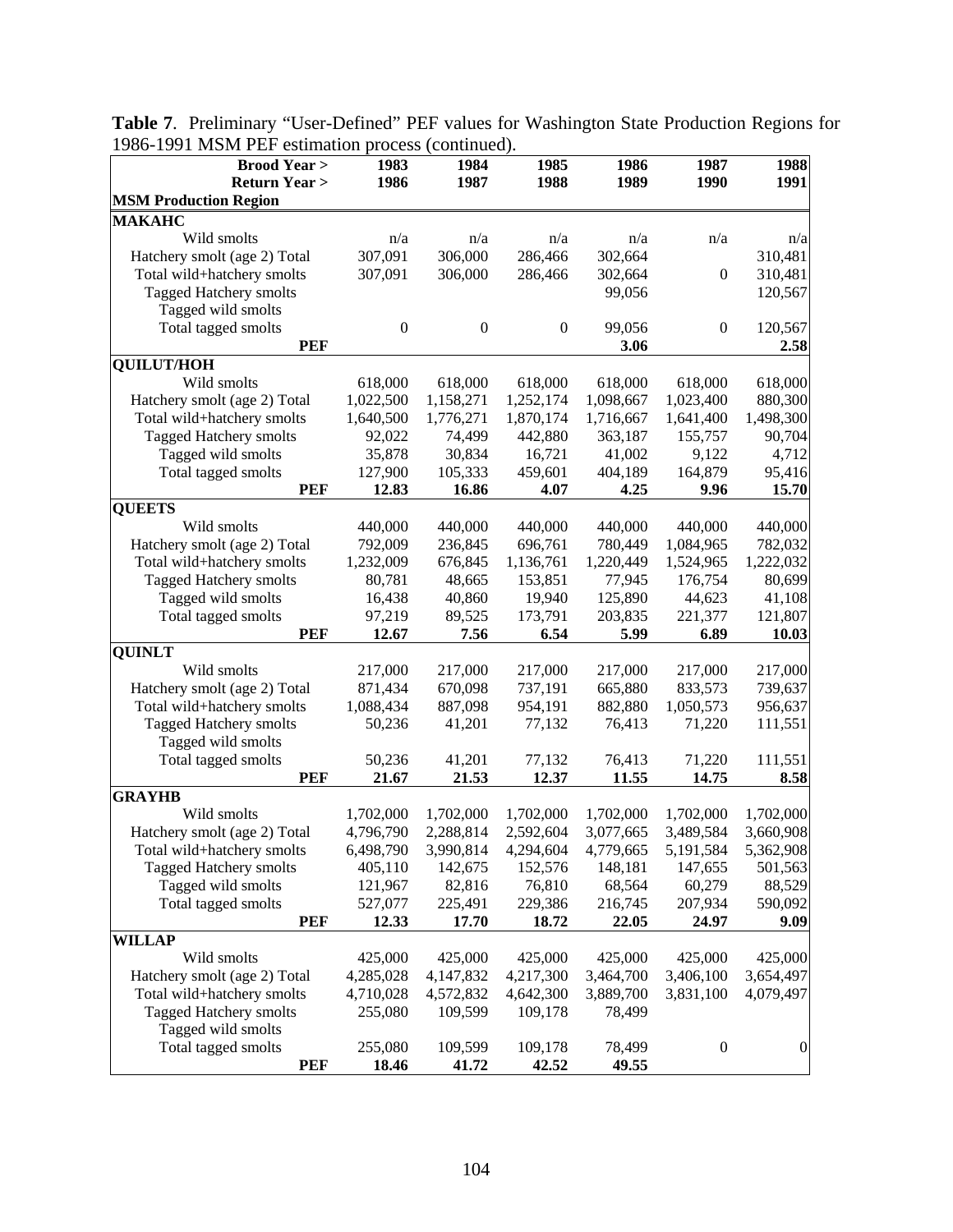| <b>Brood</b> year >          | 1989      | 1990       | 1991      | 1992      | 1993      | 1994      |
|------------------------------|-----------|------------|-----------|-----------|-----------|-----------|
| Return year >                | 1992      | 1993       | 1994      | 1995      | 1996      | 1997      |
| <b>MSM Production Region</b> |           |            |           |           |           |           |
| <b>NOOKSM</b>                |           |            |           |           |           |           |
| Wild smolts                  | 113,000   | 113,000    | 113,000   | 113,000   | 113,000   | 113,000   |
| H smolts                     | 4,221,656 | 5,202,979  | 4,846,242 | 5,284,854 | 4,802,550 | 3,744,483 |
| Total smolts                 | 4,334,656 | 5,315,979  | 4,959,242 | 5,397,854 | 4,915,550 | 3,857,483 |
| Tagged H smolts              | 145,420   | 149,141    | 200,645   | 276,459   | 193,780   | 196,531   |
| Tagged W smolts              | n/a       | n/a        | n/a       | n/a       | n/a       | n/a       |
| Total tagged smolts          | 145,420   | 149,141    | 200,645   | 276,459   | 193,780   | 196,531   |
| <b>PEF</b>                   | 29.81     | 35.64      | 24.72     | 19.52     | 25.37     | 19.63     |
| <b>SKAGIT</b>                |           |            |           |           |           |           |
| Wild smolts                  | 652,000   | 1,073,000  | 623,000   | 1,129,000 | 727,000   | 1,125,000 |
| H smolts                     | 355,616   | 577,024    | 500,905   | 403,366   | 682,386   | 363,878   |
| Total smolts                 | 1,007,616 | 1,650,024  | 1,123,905 | 1,532,366 | 1,409,386 | 1,488,878 |
| Tagged H smolts              | 96,451    | 129,971    | 125,587   | 44,613    | 126,198   | 347,307   |
| Tagged W smolts              | 43,550    | 37,674     | 39,686    | 27,261    | 21,060    | 19,687    |
| Total tagged smolts          | 140,001   | 167,645    | 165,273   | 71,874    | 147,258   | 366,994   |
| <b>PEF</b>                   | 7.20      | 9.84       | 6.80      | 21.32     | 9.57      | 4.06      |
| <b>STILSN</b>                |           |            |           |           |           |           |
| Wild smolts                  | 1,192,000 | 1,192,000  | 1,192,000 | 1,192,000 | 1,192,000 | 1,192,000 |
| H smolts                     | 1,278,447 | 1,310,771  | 1,271,672 | 1,256,500 | 1,368,012 | 1,307,813 |
| Total smolts                 | 2,470,447 | 2,502,771  | 2,463,672 | 2,448,500 | 2,560,012 | 2,499,813 |
| Tagged H smolts              | 253,305   | 94,162     | 116,283   | 92,223    | 109,751   | 143,080   |
| Tagged W smolts              | n/a       | n/a        | n/a       | n/a       | n/a       | n/a       |
| Total tagged smolts          | 253,305   | 94,162     | 116,283   | 92,223    | 109,751   | 143,080   |
| <b>PEF</b>                   | 9.75      | 26.58      | 21.19     | 26.55     | 23.33     | 17.47     |
| <b>SPGSND</b>                |           |            |           |           |           |           |
| Wild smolts w/out Deschutes  | 443,000   | 443,000    | 443,000   | 443,000   | 443,000   | 443,000   |
| Deschutes                    | 14,103    | 56,170     | 20,353    | 7,191     | 19,130    | n/a       |
| H smolts                     | 9,132,989 | 10,369,813 | 8,124,913 | 7,709,098 | 7,663,714 | 9,415,423 |
| Total smolts                 | 9,590,092 | 10,868,983 | 8,588,266 | 8,159,289 | 8,125,844 | 9,858,423 |
| Tagged H smolts              | 348,180   | 377,372    | 403,062   | 493,025   | 531,680   | 449,813   |
| Tagged W smolts              | 1,996     | 7,154      | 10,908    | 1,354     | 3,571     | 5,817     |
| Total tagged smolts          | 350,176   | 384,526    | 413,970   | 494,379   | 535,251   | 455,630   |
| <b>PEF</b>                   | 27.39     | 28.27      | 20.75     | 16.50     | 15.18     | 21.64     |
| <b>HOODCL</b>                |           |            |           |           |           |           |
| Wild smolts                  | 550,000   | 550,000    | 550,000   | 550,000   | 550,000   | 550,000   |
| H smolts                     | 1,587,365 | 1,704,802  | 1,543,980 | 1,509,655 | 1,516,464 | 1,298,758 |
| Total smolts                 | 2,137,365 | 2,254,802  | 2,093,980 | 2,059,655 | 2,066,464 | 1,848,758 |
| Tagged H smolts              | 299,773   | 247,209    | 130,492   | 204,682   | 247,151   | 141,209   |
| Tagged W smolts              | 21,149    | 16,979     | 10,908    | 16,274    | 15,146    | 21,834    |
| Total tagged smolts          | 320,922   | 264,188    | 141,400   | 220,956   | 262,297   | 163,043   |
| <b>PEF</b>                   | 6.66      | 8.53       | 14.81     | 9.32      | 7.88      | 11.34     |
| <b>SJDFCA</b>                |           |            |           |           |           |           |
| Wild smolts                  | 300,000   | 300,000    | 300,000   | 300,000   | 300,000   | 300,000   |
| H smolts                     | 1,017,646 | 1,219,378  | 949,400   | 1,542,131 | 1,609,700 | 1,593,821 |
| Total smolts                 | 1,317,646 | 1,519,378  | 1,249,400 | 1,842,131 | 1,909,700 | 1,893,821 |
| Tagged H smolts              | 108,955   | 97,791     | 107,025   | 149,488   | 145,368   | 144,895   |
| Tagged W smolts              | n/a       | n/a        | n/a       | n/a       | n/a       | n/a       |
| Total tagged smolts          | 108,955   | 97,791     | 107,025   | 149,488   | 145,368   | 144,895   |
| <b>PEF</b>                   | 12.09     | 15.54      | 11.67     | 12.32     | 13.14     | 13.07     |

**Table 8.** Preliminary "User-Defined" PEF values for Washington State Production Regions for 1992-1997 MSM PEF estimation process.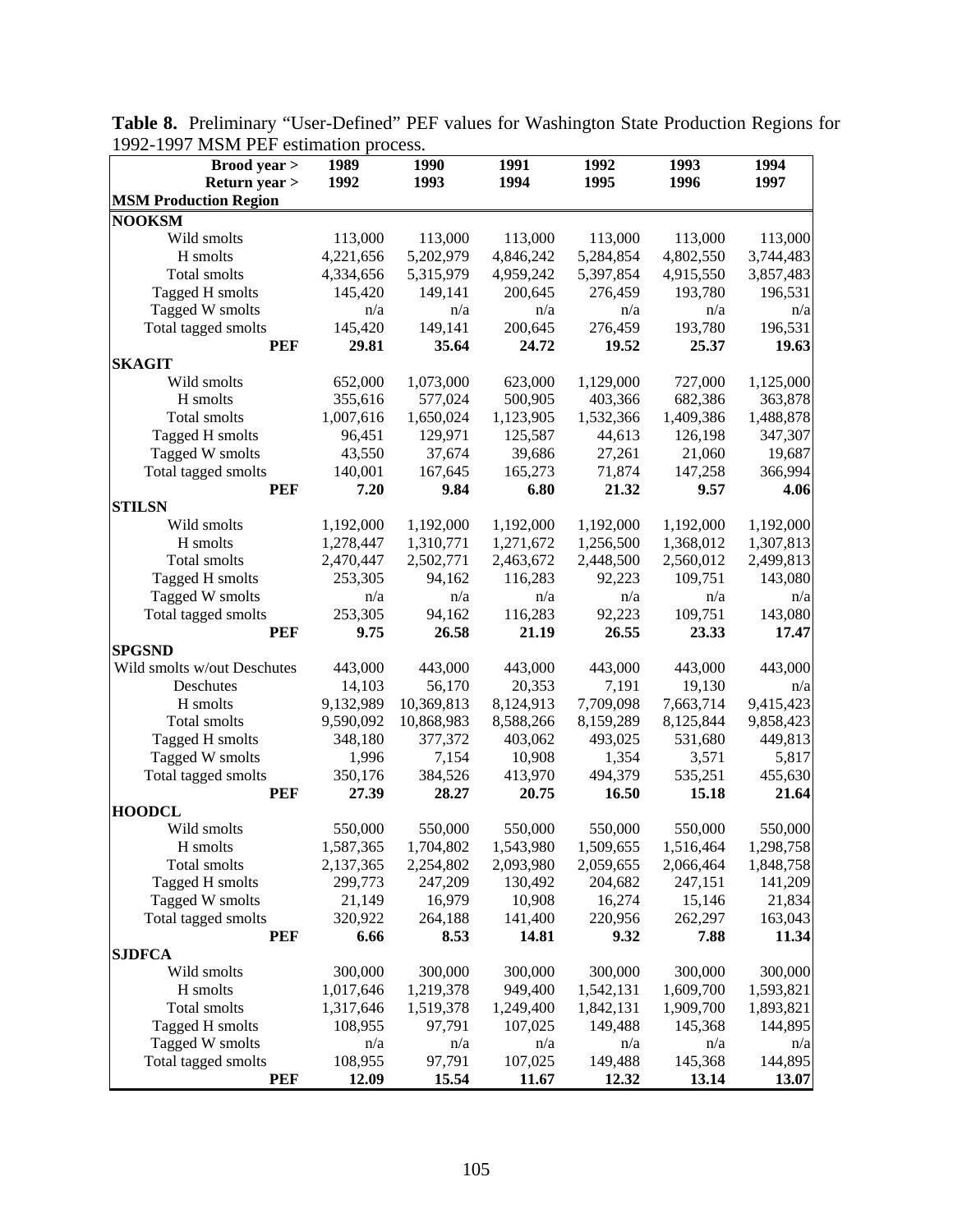| <b>Brood</b> year >          | 1989                 | 1990                 | 1991                 | 1992                 | 1993                 | 1994                 |
|------------------------------|----------------------|----------------------|----------------------|----------------------|----------------------|----------------------|
| <b>Return year &gt;</b>      | 1992                 | 1993                 | 1994                 | 1995                 | 1996                 | 1997                 |
| <b>MSM Production Region</b> |                      |                      |                      |                      |                      |                      |
| <b>МАКАНС</b>                |                      |                      |                      |                      |                      |                      |
| Wild smolts                  | n/a                  | n/a                  | n/a                  | n/a                  | n/a                  | n/a                  |
| H smolts                     | 366,500              | 351,028              | 335,210              | 359,880              | 341,489              | 1,047,163            |
| Total smolts                 | 366,500              | 351,028              | 335,210              | 359,880              | 341,489              | 1,047,163            |
| Tagged H smolts              | 130,022              | 95,259               | 108,709              | 68,054               | 60,683               | 127,551              |
| Tagged W smolts              | n/a                  | n/a                  | n/a                  | n/a                  | n/a                  | n/a                  |
| Total tagged smolts          | 130,022              | 95,259               | 108,709              | 68,054               | 60,683               | 127,551              |
| <b>PEF</b>                   | 2.82                 | 3.68                 | 3.08                 | 5.29                 | 5.63                 | 8.21                 |
| <b>QUILUT/HOH</b>            |                      |                      |                      |                      |                      |                      |
| Wild smolts                  | 618,000              | 618,000              | 618,000              | 618,000              | 618,000              | 618,000              |
| H smolts                     | 1,276,311            | 855,133              | 586,376              | 594,211              | 822,900              | 793,400              |
| Total smolts                 | 1,894,311            | 1,473,133            | 1,204,376            | 1,212,211            | 1,440,900            | 1,411,400            |
| Tagged H smolts              | 87,228               | 69,717               | 65,163               | 63,922               | 73,116               | 73,302               |
| Tagged W smolts              | 9,838                | 9,411                | 16,611               | 22,751               | $\mathbf{0}$         | $\Omega$             |
| Total tagged smolts          | 97,066               | 79,128               | 81,774               | 86,673               | 73,116               | 73,302               |
| <b>PEF</b>                   | 19.52                | 18.62                | 14.73                | 13.99                | 19.71                | 19.25                |
| <b>QUEETS</b>                |                      |                      |                      |                      |                      |                      |
| Wild smolts                  | 444,000              | 444,000              | 444,000              | 444,000              | 444,000              | 444,000              |
| H smolts                     | 628,293              | 1,009,418            | 650,108              | 753,374              | 1,057,131            | 999,033              |
| Total smolts                 | 1,072,293            | 1,453,418            | 1,094,108            | 1,197,374            | 1,501,131            | 1,443,033            |
| Tagged H smolts              | 108,518              | 155,009              | 106,122              | 157,126              | 212,569              | 135,330              |
| Tagged W smolts              | 32,163               | 41,156               | 20,202               | 31,319               | 31,738               | 23,460               |
| Total tagged smolts          | 140,681              | 196,165              | 126,324              | 188,445              | 244,307              | 158,790              |
| <b>PEF</b>                   | 7.62                 | 7.41                 | 8.66                 | 6.35                 | 6.14                 | 9.09                 |
| <b>QUINLT</b>                |                      |                      |                      |                      |                      |                      |
| Wild smolts                  | 217,000              | 217,000              | 217,000              | 217,000              | 217,000              | 217,000              |
| H smolts                     | 592,758              | 741,785              | 713,553              | 659,322              | 731,806              | 270,774              |
| Total smolts                 | 809,758              | 958,785              | 930,553              | 876,322              | 948,806              | 487,774              |
| Tagged H smolts              | 78,662               | 99,812               | 145,697              | 68,802               | 107,068              | 85,806               |
| Tagged W smolts              | n/a                  | n/a                  | n/a                  | n/a                  | n/a                  | n/a                  |
| Total tagged smolts          | 78,662               | 99,812               | 145,697              | 68,802               | 107,068              | 85,806               |
| <b>PEF</b>                   | 10.29                | 9.61                 | 6.39                 | 12.74                | 8.86                 | 5.68                 |
| <b>GRAYHB</b>                |                      |                      |                      |                      |                      |                      |
| Wild smolts                  | 1,702,000            | 1,702,000            | 1,702,000            | 1,702,000            | 1,702,000            | 1,702,000            |
| H smolts                     | 2,618,250            | 3,209,508            | 3,444,173            | 3,319,376            | 3,115,790            | 3,682,514            |
| Total smolts                 | 4,320,250            | 4,911,508            | 5,146,173            | 5,021,376            | 4,817,790            | 5,384,514            |
| Tagged H smolts              | 466,538              | 495,724              | 261,238              | 250,741              | 285,816              | 299,169              |
| Tagged W smolts              | 89,028               | 42,971               | 32,027               | 76,161               | 57,321               | 46,942               |
| Total tagged smolts          | 555,566              | 538,695              | 293,265              | 326,902              | 343,137              | 346,111              |
| <b>PEF</b>                   | 7.78                 | 9.12                 | 17.55                | 15.36                | 14.04                | 15.56                |
| <b>WILLAP</b>                |                      |                      |                      |                      |                      |                      |
| Wild smolts<br>H smolts      | 425,000<br>2,939,175 | 425,000<br>3,905,934 | 425,000<br>3,470,035 | 425,000<br>3,421,495 | 425,000<br>2,117,300 | 425,000<br>2,543,000 |
| Total smolts                 |                      | 4,330,934            | 3,895,035            | 3,846,495            | 2,542,300            |                      |
| Tagged H smolts              | 3,364,175<br>n/a     | 50,374               | 26,502               | 23,781               | 74,758               | 2,968,000<br>76,069  |
| Tagged W smolts              | n/a                  | n/a                  | n/a                  |                      | n/a                  |                      |
| Total tagged smolts          | $\boldsymbol{0}$     | 50,374               | 26,502               | n/a<br>23,781        | 74,758               | n/a<br>76,069        |
| <b>PEF</b>                   | n/a                  | 85.98                | 146.97               | 161.75               | 34.01                | 39.02                |

**Table 8**. Preliminary "User-Defined" PEF values for Washington State Production Regions for 1992-1997 MSM PEF estimation process (continued).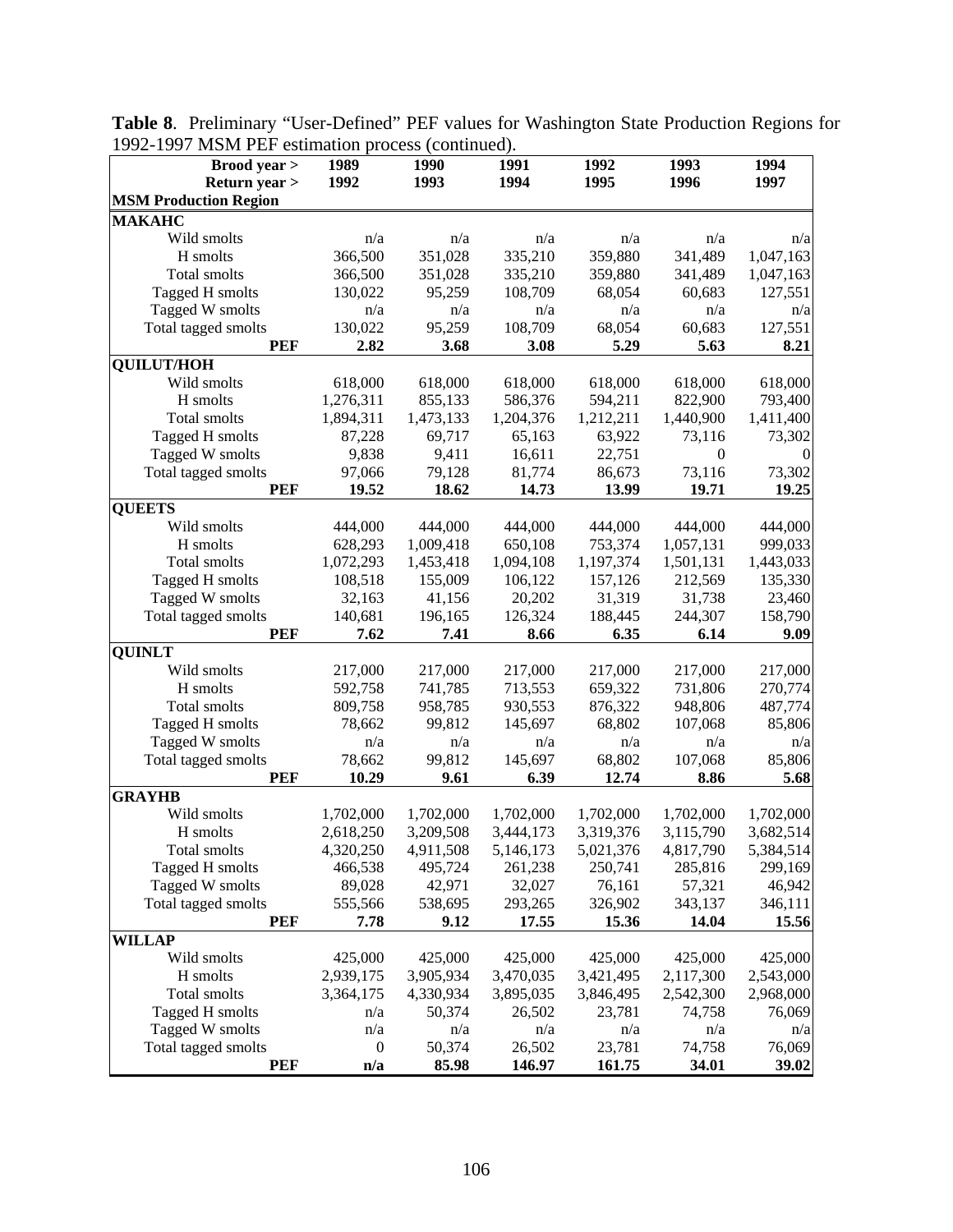| <b>Table 9.</b> Original escapement, average marine exploitation rate and total CWT recovery data |  |
|---------------------------------------------------------------------------------------------------|--|
| used to derive total marine catch and "User-Defined" Production Expansion Factors (PEF) for       |  |
| upper Fraser River Coho (FRSUPP) Production Region for catch years 1986-1991.                     |  |

|                                                      |         | <b>Catch Year</b> |         |         |         |        |  |  |  |  |
|------------------------------------------------------|---------|-------------------|---------|---------|---------|--------|--|--|--|--|
| <b>Estimate</b>                                      | 1986    | 1987              | 1988    | 1989    | 1990    | 1991   |  |  |  |  |
| <b>Total Escapement</b>                              | 158,380 | 103,242           | 127,542 | 66,067  | 49,866  | 29,022 |  |  |  |  |
| <b>Marine</b><br>Average<br><b>Exploitation Rate</b> | 0.65    | 0.54              | 0.71    | 0.65    | 0.74    | 0.68   |  |  |  |  |
| <b>Marine Catch</b>                                  | 293,388 | 121,197           | 312,259 | 122,695 | 141,927 | 61,672 |  |  |  |  |
| <b>MSM Tag Recoveries</b>                            | 1,071   | 4,700             | 10,931  | 7,078   | 7.466   | 4,597  |  |  |  |  |
| <b>PEF</b>                                           | 273.94  | 25.79             | 28.57   | 17.33   | 19.01   | 13.42  |  |  |  |  |

**Table 10.** Revised escapement, average marine exploitation rate and total CWT recovery data used to derive total marine catch and "User-Defined" Production Expansion Factors (PEF) for upper Fraser River Coho (FRSUPP) Production Region for catch years 1986-1991.

|                                                      | <b>Catch Year</b> |        |         |         |         |        |  |  |  |  |
|------------------------------------------------------|-------------------|--------|---------|---------|---------|--------|--|--|--|--|
| <b>Estimate</b>                                      | 1986              | 1987   | 1988    | 1989    | 1990    | 1991   |  |  |  |  |
| <b>Total Escapement</b>                              | 68,344            | 80,559 | 96,702  | 69,714  | 48,485  | 33,545 |  |  |  |  |
| <b>Marine</b><br>Average<br><b>Exploitation Rate</b> | 0.66              | 0.54   | 0.71    | 0.65    | 0.74    | 0.68   |  |  |  |  |
| <b>Marine Catch</b>                                  | 132,666           | 93,514 | 239,028 | 126,759 | 135,552 | 70,455 |  |  |  |  |
| <b>MSM Tag Recoveries</b>                            | 1,071             | 4,544  | 7,218   | 7,086   | 4,659   |        |  |  |  |  |
| <b>PEF</b>                                           | 123.88            | 20.58  | 21.44   | 17.56   | 19.13   | 15.12  |  |  |  |  |

**Table 11.** Revised escapement, average marine exploitation rate and total CWT recovery data used to derive total marine catch and "User-Defined" Production Expansion Factors (PEF) for upper Fraser River Coho (FRSUPP) Production Region for catch years 1992-1997.

|                                                      | <b>Catch Year</b> |         |        |        |        |        |  |  |  |
|------------------------------------------------------|-------------------|---------|--------|--------|--------|--------|--|--|--|
| <b>Estimate</b>                                      | 1992              | 1993    | 1994   | 1995   | 1996   | 1997   |  |  |  |
| <b>Total Escapement</b>                              | 50,528            | 29,381  | 35,517 | 22,996 | 9,294  | 18,675 |  |  |  |
| <b>Marine</b><br>Average<br><b>Exploitation Rate</b> | 0.81              | 0.88    | 0.43   | 0.56   | 0.83   | 0.40   |  |  |  |
| <b>Marine Catch</b>                                  | 222,077           | 206,635 | 27,160 | 29,458 | 47,022 | 12,704 |  |  |  |
| <b>MSM Tag Recoveries</b>                            | 7,870             | 4,279   | 2,585  | 1,248  | 496    | 455    |  |  |  |
| PEF                                                  | 28.22             | 48.29   | 10.51  | 23.60  | 94.86  | 27.95  |  |  |  |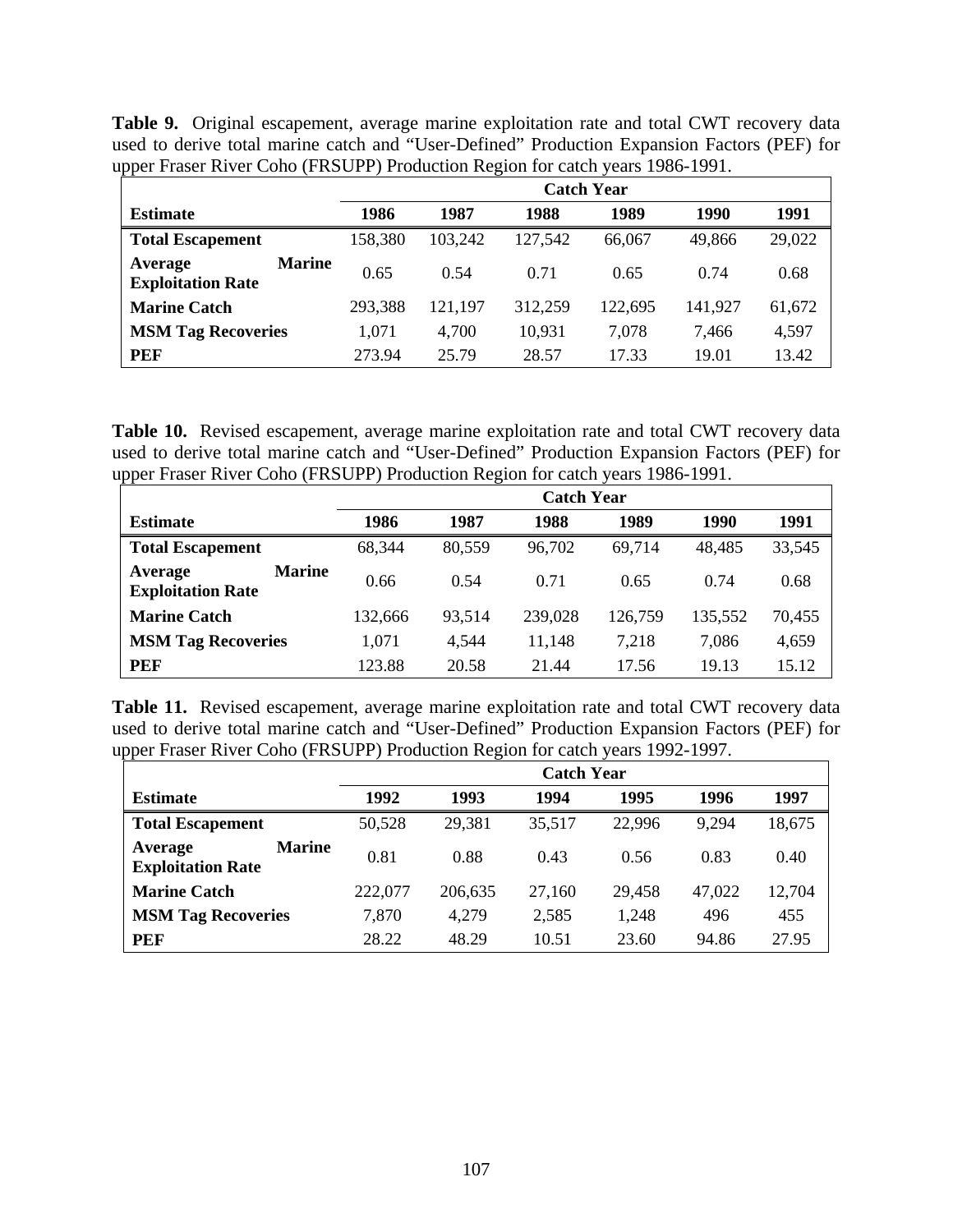| <b>PRODUCTION REGIONS / Management Units</b> | <b>Catch Year</b>                 |                |                          |                |                          |                                       |                                       |
|----------------------------------------------|-----------------------------------|----------------|--------------------------|----------------|--------------------------|---------------------------------------|---------------------------------------|
| Abbrev.                                      | <b>MSM_Long_Name</b>              | 1986           | 1987                     | 1988           | 1989                     | 1990                                  | 1991                                  |
| <b>NOOKSM</b>                                | NOOKSACK/SAMISH                   | 89.94          | 28.38                    | 24.82          | 27.41                    | 28.48                                 | 35.47                                 |
| bhambh                                       | Bellingham Bay Net Pens           | --             | $\overline{\phantom{m}}$ | $-$            | 1.01                     | 1.3                                   | 1.18                                  |
| <b>SKAGIT</b>                                | <b>SKAGIT</b>                     | 15.44          | 8.87                     | 14.57          | 11.22                    | 12.32                                 | 12.97                                 |
| skagth                                       | <b>Skagit River Hatchery</b>      | --             | 1.91                     | 1.08           | $- -$                    | $\hspace{0.05cm}$ – $\hspace{0.05cm}$ | 2.81                                  |
| skgbkh                                       | Baker (Skagit) Hatchery           | --             | --                       | --             | 1.39                     | 1.07                                  | --                                    |
| swinch                                       | <b>Swinomish Channel Hatchery</b> | 1.28           | $\overline{2}$           | $\overline{2}$ | $\overline{2}$           | 2.15                                  | 2.04                                  |
| oakhbh                                       | Oak Harbor Net Pens               | $\overline{a}$ | $\overline{\phantom{a}}$ | 1.02           | $-$                      |                                       |                                       |
| <b>STILSN</b>                                | STILLAGUAMISH/SNOHOMISH           | 47.49          | 14.17                    | 51.67          | 59.73                    | 21.88                                 | 67.31                                 |
| ar8anh                                       | Area 8A Net Pens                  | $\overline{a}$ | $-$                      | $-$            | $\mathbf{1}$             | $\mathbf{1}$                          | $-$                                   |
| <b>HOODCL</b>                                | <b>HOOD CANAL</b>                 | 38.69          | 39.19                    | 39.2           | 24.38                    | 52.9                                  | 33.88                                 |
| ptgamh                                       | Port Gamble Net Pens              | --             |                          | $-$            | 9.21                     | $- -$                                 | 53.5                                  |
| ar12bw                                       | Area 12/12B Wild                  |                |                          | --             |                          | 2.06                                  | $\sim$ $\sim$                         |
| qlcnbh                                       | Quilcene Hatchery                 | --             |                          | --             | 4.15                     | --                                    | 8.25                                  |
| qlcenh                                       | Quilcene Bay Net Pens             | --             |                          | --             | 12.32                    | $\overline{\phantom{a}}$              | 6.38                                  |
| ar12aw                                       | Area 12A Wild                     |                |                          |                | ۰.                       | 0.5                                   | --                                    |
| hoodsh                                       | <b>Hoodsport Hatchery</b>         |                |                          |                | 5.96                     | $-$                                   | 0.95                                  |
| ar12dw                                       | Area 12C/12D Wild                 |                |                          |                | --                       | 4.13                                  | --                                    |
| gadamh                                       | George Adams Hatchery             | --             |                          |                | 7.49                     | --                                    | 3.9                                   |
| skokrw                                       | Skokomish River Wild              | --             | $-$                      | $-$            | $\overline{\phantom{a}}$ | 10.15                                 | $\hspace{0.05cm}$ – $\hspace{0.05cm}$ |
| <b>SPGSND</b>                                | <b>SOUTH PUGET SOUND</b>          | 44.86          | 55.26                    | 37.33          | 37.7                     | 22.27                                 | 36                                    |
| nisqlh                                       | Nisqually River Hatchery          | $-$            |                          |                | 9.9                      | 10.28                                 | 9.7                                   |
| puyalh                                       | <b>Puyallup River Hatchery</b>    | --             | $-$                      | 13.15          | 23.97                    | $ -$                                  | $\overline{\phantom{m}}$              |
| <b>SJDFCA</b>                                | STRAIT OF JUAN DE FUCA            | 11.62          | 127.9                    | 46.42          | 3.71                     | 9.65                                  | 234.92                                |
| dungeh                                       | Dungeness Hatchery                | 1.52           |                          |                | 3                        | --                                    | 7.25                                  |
| elwhah                                       | Elwha Hatchery                    | $-$            |                          |                | $-$                      | 6.8                                   | --                                    |
| ptangh                                       | Port Angeles Net Pens             | --             |                          | $-$            | $-$                      |                                       | $\mathbf{1}$                          |
| <b>MAKAHC</b>                                | <b>MAKAH COASTAL</b>              |                |                          | $-$            | 5.68                     | --                                    | 3.61                                  |
| <b>QUILUT</b>                                | <b>QUILLAYUTE</b>                 | 14.53          | 49.69                    | 10.58          | 10.43                    | 116.33                                | 48.79                                 |
| <b>HOHRIV</b>                                | <b>HOH</b>                        | 25.77          | 28.05                    | 6.79           | 8.92                     | 25.45                                 | 17.95                                 |
| <b>QUEETS</b>                                | <b>QUEETS</b>                     | 12.29          | 9.66                     | 4.68           | 8.06                     | 6.88                                  | 10.59                                 |
| <b>QUINLT</b>                                | <b>QUINAULT</b>                   | 42.96          | 70.95                    | 21.35          | 37.54                    | 42.47                                 | 18.03                                 |
| <b>GRAYHB</b>                                | <b>GRAYS HARBOR</b>               | 27.99          | 49.99                    | 28.9           | 18.03                    | 21.85                                 | 19.38                                 |
| chehlh                                       | Chehalis River (Bingham) Hatchery | --             | --                       | --             | 20.4                     | 19.66                                 | 9.31                                  |
| humpth                                       | <b>Humptulips River Hatchery</b>  | --             | 17.47                    |                |                          |                                       |                                       |
| gryhbh                                       | Grays Harbor Net Pens             | --             |                          | --             |                          |                                       | 1.3                                   |
| WILLAP                                       | <b>WILLAPA BAY</b>                | 23.21          | 91.64                    | 42.91          | 69.51                    | 40.35                                 | 40.11                                 |
| <b>COLRIV</b>                                | <b>COLUMBIA RIVER</b>             | 20.46          | 16.6                     | 5.21           | 14.16                    | 18.96                                 | 29.26                                 |
| youngh                                       | Youngs Bay Hatchery               | 29.97          | 31.15                    | 19.31          | 22.1                     | 16.1                                  | 23.99                                 |
| collhw                                       | Columbia River Late Hatchery/Wild | 62.01          | 34.65                    | 45.23          | 61.46                    | 437.32                                | 40.94                                 |

**Table 12.** Original MSM-estimated PEF values for 1986-1991 catch years.

Note: **Bold PEF** values indicate User-Defined Values.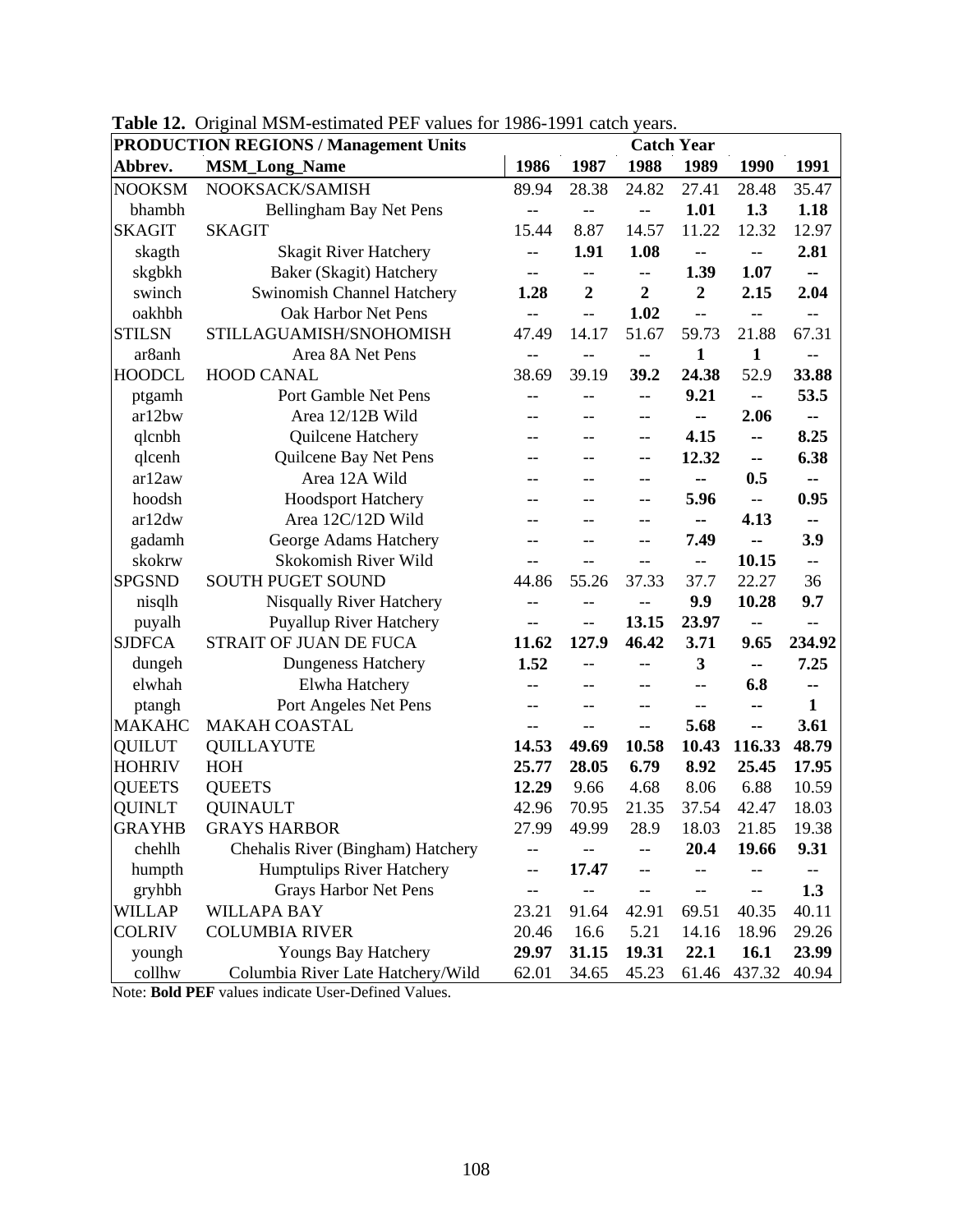|                      | <b>PRODUCTION REGIONS / Management Units</b> | <b>Catch Year</b> |               |                          |        |        |        |
|----------------------|----------------------------------------------|-------------------|---------------|--------------------------|--------|--------|--------|
| Abbrev.              | <b>MSM_Long_Name</b>                         | 1986              | 1987          | 1988                     | 1989   | 1990   | 1991   |
| <b>OREGON</b>        | OREGON NORTH AND MID COAST                   | 23.59             | 10.21         | 17.23                    | 34.45  | 24.25  | 28.15  |
| oranah               | Oregon Anadromous Hatchery                   | 56.22             | 40.56         | 12.52                    | 34.25  | 77.66  | 31.03  |
| oraqah               | Oregon Aqua-Foods Hatchery                   | 35.78             | 35.84         | 30.4                     | 29.8   | 24.56  |        |
| <b>ORECAL</b>        | OREGON SOUTH/CALIFORNIA CST                  | 3.83              | 19.78         | 7.46                     | 18.46  | 14.86  | 25.7   |
| oresoh               | <b>Oregon South Coast Hatchery</b>           | 6.8               | 10.3          | $\overline{\phantom{a}}$ | 4.3    | 5.3    | 8.5    |
| oresow               | Oregon South Coast Wild                      | 1.6               | 2.07          | $\overline{\phantom{a}}$ | 3.15   | 13.37  | 1.14   |
| <b>GSMLND</b>        | <b>GEORGIA STRAIT MAINLAND</b>               | 20.25             | 15.52         | 25.42                    | 15.85  | 42.25  | 34.8   |
| <b>GSVNCI</b>        | <b>GEORGIA STRAIT VANC. ISLAND</b>           | 20.25             | 15.52         | 25.42                    | 21.01  | 42.25  | 34.8   |
| <b>JNSTRT</b>        | JOHNSTONE STRAIT                             | 20.25             | 15.52         | 25.42                    | 21.01  | 42.25  | 34.8   |
| <b>SWVNCI</b>        | SOUTHWEST VANCOUVER ISLAND                   | 71.36             | 125.11        | 166.73                   | 112.61 | 110.33 | 54.74  |
| <b>NWVNCI</b>        | NORTHWEST VANCOUVER ISLAND                   | 71.36             | 125.11        | 166.73                   | 112.61 | 110.33 | 54.74  |
| <b>FRSLOW</b>        | <b>LOWER FRASER RIVER</b>                    | 20.25             | 15.52         | 25.42                    | 15.85  | 42.25  | 34.8   |
| <b>FRSUPP</b>        | <b>UPPER FRASER RIVER</b>                    | 273.94            | 25.79         | 28.57                    | 17.33  | 19.01  | 13.42  |
| <b>BCCNTL</b>        | BRITISH COLUMBIA CENTRAL CST                 | 505.2             | 198.5         | 517.4                    | 190.63 | 303.4  | 113.96 |
| <b>BCNCST</b>        | BRITISH COLUMBIA NORTH COAST                 | 292.37            | 198.5         | 79.9                     | 190.63 | 47.16  | 113.96 |
| <b>TRANAC</b>        | TRANSBOUNDARY AK / CANADA                    | 49.48             | $-$           | 100.47                   | 78.78  | 71.12  | 286.49 |
| <b>NIASKA</b>        | <b>NORTHERN ALASKA INSIDE</b>                | 49.48             |               | 173.36 100.47            | 78.78  | 71.12  | 27.16  |
| <b>NOASKA</b>        | NORTHERN ALASKA OUTSIDE                      | 49.48             |               | 173.36 100.47            | 78.78  | 71.12  | 125.24 |
| <b>SIASKA</b>        | <b>SOUTHERN ALASKA INSIDE</b>                | 109.57            | 43.87         | 47.86                    | 102.22 | 43.09  | 25.36  |
| <b>SOASKA</b>        | SOUTHERN ALASKA OUTSIDE                      |                   | 248.64 326.69 | 117.47                   | 129.34 | 32.07  | 43.08  |
| <b>AT</b><br>ההתונית | $\mathbf{1}$ $\mathbf{1}$ $\mathbf{1}$       |                   |               |                          |        |        |        |

**Table 12**. Original MSM-estimated PEF values for 1986-1991 catch years (continued).

Note: **Bold PEF** values indicate User-Defined Values.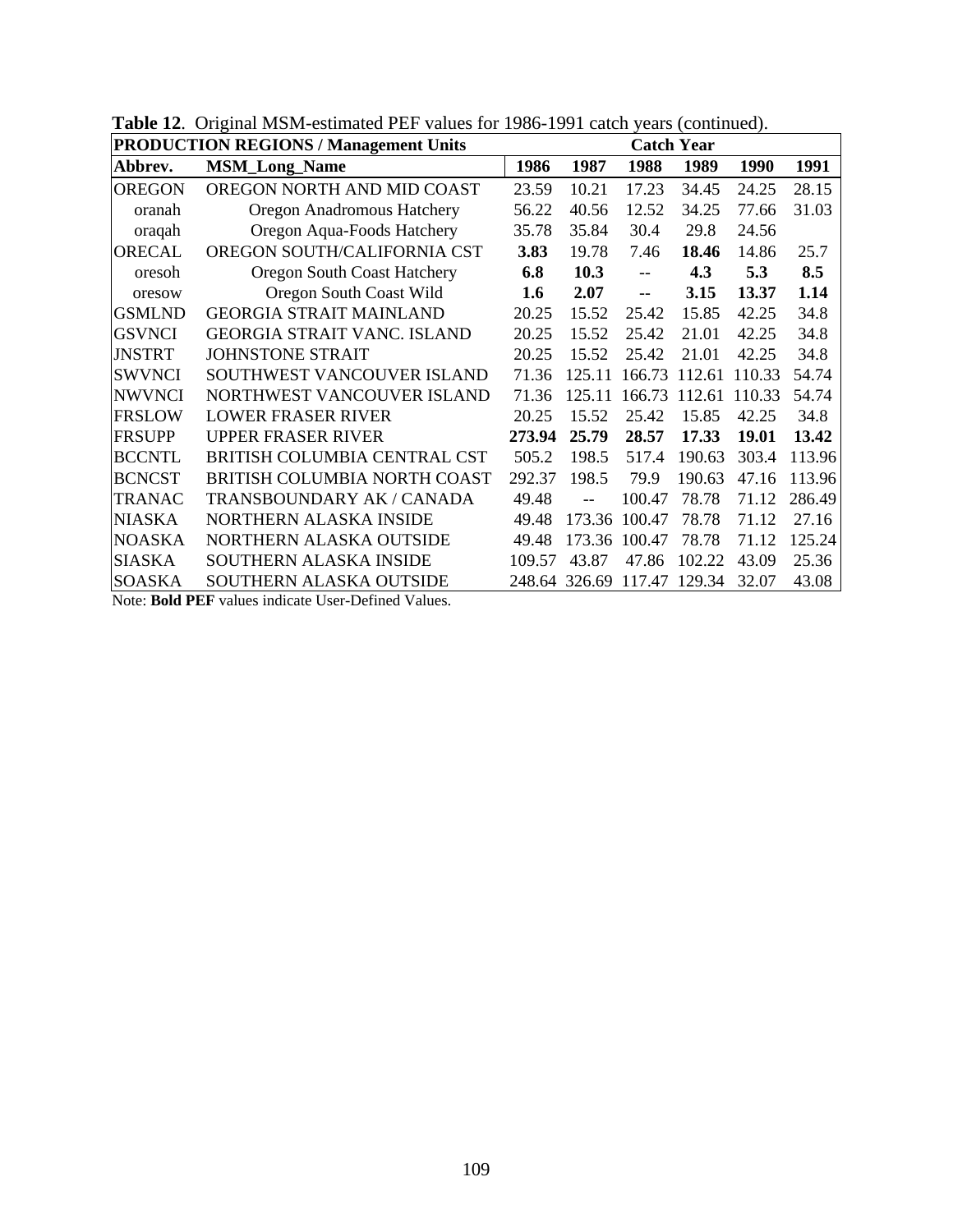| <b>PRODUCTION REGIONS / Management Units</b> | <b>Catch Year</b>                     |                |        |                      |                             |                                    |        |
|----------------------------------------------|---------------------------------------|----------------|--------|----------------------|-----------------------------|------------------------------------|--------|
| Abbrev.                                      | <b>MSM_Long_Name</b>                  | 1986           | 1987   | 1988                 | 1989                        | 1990                               | 1991   |
| <b>NOOKSM</b>                                | NOOKSACK/SAMISH                       | 124.10         | 21.36  | 20.61                | 27.09                       | 25.90                              | 32.87  |
| <b>SKAGIT</b>                                | <b>SKAGIT</b>                         | 5.19           | 7.64   | 4.16                 | 6.42                        | 3.96                               | 9.93   |
| <b>STILSN</b>                                | STILLAGUAMISH/SNOHOMISH               | 13.35          | 9.25   | 15.33                | 16.48                       | 14.76                              | 16.58  |
| <b>HOODCL</b>                                | <b>HOOD CANAL</b>                     | 17.94          | 16.61  | 30.23                | 23.35                       | 15.57                              | 7.48   |
| <b>SPGSND</b>                                | <b>SOUTH PUGET SOUND</b>              | 30.44          | 38.87  | 30.56                | 29.40                       | 29.92                              | 29.14  |
| <b>SJDFCA</b>                                | STRAIT OF JUAN DE FUCA                | 9.85           | 6.00   | 60.28                | 3.18                        | 19.19                              | 21.18  |
| <b>MAKAHC</b>                                | <b>MAKAH COASTAL</b>                  | 10.00          | 10.00  | 10.00                | 4.76                        | 10.00                              | 2.66   |
| <b>QUILUT</b>                                | <b>QUILLAYUTE</b>                     | 18.06          | 15.80  | 5.54                 | 4.37                        | 10.28                              | 17.40  |
| <b>HOHRIV</b>                                | HOH                                   | 27.81          | 22.24  | 16.34                | 4.63                        | 13.65                              | 19.48  |
| <b>QUEETS</b>                                | <b>QUEETS</b>                         | 24.50          | 10.23  | 9.10                 | 6.62                        | 7.88                               | 11.11  |
| <b>QUINLT</b>                                | <b>QUINAULT</b>                       | 14.35          | 10.36  | 15.75                | 12.83                       | 17.38                              | 8.76   |
| <b>GRAYHB</b>                                | <b>GRAYS HARBOR</b>                   | 13.24          | 18.78  | 19.45                | 22.67                       | 25.47                              | 8.88   |
| <b>WILLAP</b>                                | <b>WILLAPA BAY</b>                    | 20.14          | 45.08  | 61.39                | 58.03                       | 10.32                              | 10.12  |
| <b>COLRIV</b>                                | <b>COLUMBIA RIVER</b>                 | 10.84          | 14.17  | 11.39                | 19.14                       | 17.41                              | 15.62  |
| youngh                                       | Youngs Bay Hatchery                   | 39.93          | 23.46  | 23.74                | 34.10                       | 17.81                              | 29.01  |
| collhw                                       | Col Rvr Late Hatchery/Wild            | 37.37          | 28.39  | 29.71                | 53.22                       | 145.66                             | 32.94  |
| <b>OREGON</b>                                | OREGON NORTH AND MID COAST            | 45.37          | 31.96  | 14.14                | 26.16                       | 38.97                              | 59.36  |
| oranah                                       | Oregon Anadromous Hatchery            | 35.80          | 36.40  | 25.90                | 22.00                       | 17.40                              | --     |
| oraqah                                       | Oregon Aqua-Foods Hatchery            | 35.80          | 36.40  | 25.90                | 22.00                       | 17.40                              | 24.10  |
| <b>ORECAL</b>                                | OREGON SOUTH/CALIFORNIA COAST         | 15.00          | 11.90  | 15.00                | 15.00                       | 15.00                              | 15.00  |
| <b>GSMLND</b>                                | <b>GEORGIA STRAIT MAINLAND</b>        | 13.13          | 8.30   | 29.35                | 14.77                       | 28.48                              | 57.13  |
| <b>GSVNCI</b>                                | GEORGIA STRAIT VANCOUVER ISL.         | 46.18          | 33.76  | 28.42                | 24.53                       | 42.28                              | 32.58  |
| <b>JNSTRT</b>                                | <b>JOHNSTONE STRAIT</b>               | 22.20          | 31.83  | 93.08                | 19.68                       | 99.46                              | 157.69 |
| <b>SWVNCI</b>                                | SOUTHWEST VANCOUVER ISLAND            | 259.98         |        |                      | 542.49 224.35 152.43 101.70 |                                    | 58.27  |
| <b>NWVNCI</b>                                | NORTHWEST VANCOUVER ISLAND            | 30.88          | 83.82  | 74.84                | 422.66 209.40               |                                    | 41.81  |
| <b>FRSLOW</b>                                | <b>LOWER FRASER RIVER</b>             | 27.20          | 18.07  | 22.96                | 20.51                       | 43.61                              | 52.95  |
| <b>FRSUPP</b>                                | <b>UPPER FRASER RIVER</b>             | 124.34         | 20.60  | 21.38                | 17.46                       | 19.30                              | 15.45  |
| <b>BCCNTL</b>                                | BRITISH COLUMBIA CENTRAL COAST 139.02 |                |        |                      |                             | 323.91 183.11 323.89 140.70 155.28 |        |
| <b>BCNCST</b>                                | BRITISH COLUMBIA NORTH COAST          | 2398.60 129.41 |        | 84.95                |                             | 117.60 126.38 130.68               |        |
| <b>TRANAC</b>                                | TRANSBOUNDARY ALASKA CANADA           | 10.00          | 10.00  | 75.00                | 75.00                       | 75.00                              | 75.00  |
| <b>NIASKA</b>                                | NORTHERN ALASKA INSIDE                | 64.24          | 157.53 | 97.84                | 78.84                       | 64.30                              | 27.31  |
| <b>NOASKA</b>                                | NORTHERN ALASKA OUTSIDE               | 64.24          | 50.51  | 97.84                | 78.84                       | 176.88                             | 180.61 |
| <b>SIASKA</b>                                | SOUTHERN ALASKA INSIDE                | 139.11         | 84.27  |                      | 103.19 102.77               | 41.17                              | 15.96  |
| <b>SOASKA</b>                                | SOUTHERN ALASKA OUTSIDE               | 210.81         |        | 208.38 112.89 126.28 |                             | 57.38                              | 27.76  |

**Table 13.** MSM-VB estimated PEF values for 1986-1991 catch years.

**Note: Bold PEF values** indicate User-Defined Values**.** PEF values for other Canadian stocks were derived from combined MSM-VB estimates using Equations 14.2 and 14.3 (also see Table 15).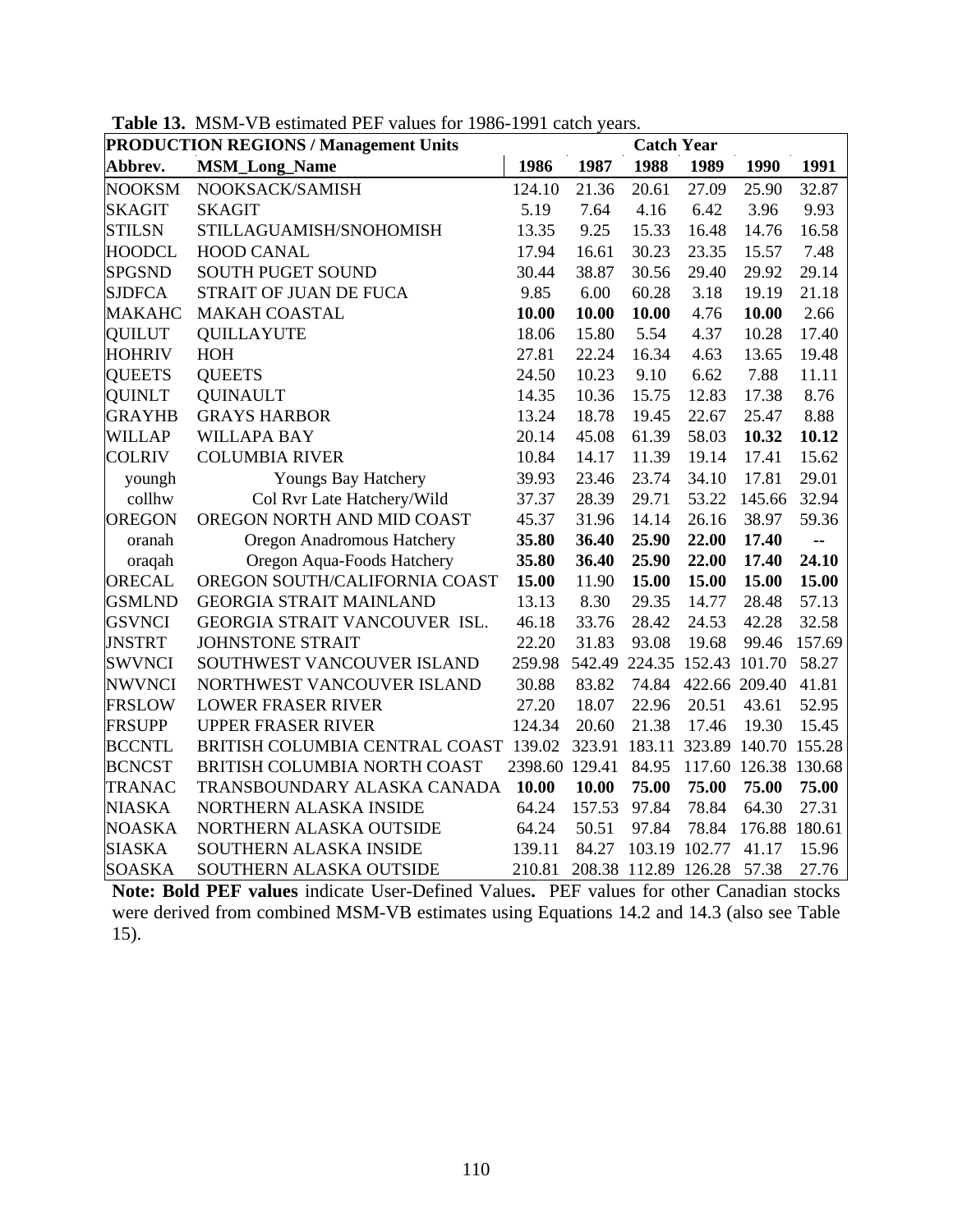| <b>PRODUCTION REGIONS / Management Units</b><br><b>Catch Year</b> |                                     |        |               |                      |               |        |               |
|-------------------------------------------------------------------|-------------------------------------|--------|---------------|----------------------|---------------|--------|---------------|
| Abbrev.                                                           | <b>MSM_Long_Name</b>                | 1986   | 1987          | 1988                 | 1989          | 1990   | 1991          |
|                                                                   | NOOKSM NOOKSACK/SAMISH              | 30.13  | 36.20         | 24.57                | 20.32         | 19.49  | 13.36         |
| <b>SKAGIT</b>                                                     | <b>SKAGIT</b>                       | 7.37   | 10.15         | 7.92                 | 21.00         | 16.11  | 5.65          |
| <b>STILSN</b>                                                     | STILLAGUAMISH/SNOHOMISH             | 9.78   | 26.56         | 21.57                | 26.52         | 24.32  | 17.51         |
| <b>HOODCL</b>                                                     | <b>HOOD CANAL</b>                   | 41.99  | 8.71          | 15.63                | 9.37          | 10.86  | 11.34         |
| <b>SPGSND</b>                                                     | <b>SOUTH PUGET SOUND</b>            | 27.53  | 28.35         | 21.17                | 16.48         | 15.18  | 21.83         |
| <b>SJDFCA</b>                                                     | STRAIT OF JUAN DE FUCA              | 14.61  | 16.69         | 19.19                | 12.86         | 13.33  | 12.80         |
|                                                                   | MAKAHC MAKAH COASTAL                | 3.09   | 3.93          | 3.86                 | 5.58          | 5.66   | 5.99          |
| <b>QUILUT</b>                                                     | <b>QUILLAYUTE</b>                   | 15.82  | 21.87         | 16.77                | 14.28         | 19.40  | 19.86         |
| <b>HOHRIV</b>                                                     | HOH                                 | 8.64   | 32.90         | 35.50                | 18.61         | 1.25   | 28.73         |
| <b>QUEETS</b>                                                     | <b>QUEETS</b>                       | 8.21   | 7.70          | 10.76                | 6.58          | 6.21   | 9.11          |
| <b>QUINLT</b>                                                     | <b>QUINAULT</b>                     | 11.34  | 10.01         | 7.68                 | 13.20         | 8.91   | 5.69          |
| <b>GRAYHB</b>                                                     | <b>GRAYS HARBOR</b>                 | 6.89   | 9.21          | 17.66                | 14.23         | 14.15  | 15.68         |
| <b>WILLAP</b>                                                     | <b>WILLAPA BAY</b>                  | 10.42  |               | 212.40 153.57 207.58 |               | 34.28  | 39.35         |
| <b>COLRIV</b>                                                     | <b>COLUMBIA RIVER</b>               | 15.43  | 15.54         | 13.58                | 13.19         | 11.23  | 13.52         |
| youngh                                                            | Youngs Bay Hatchery                 | 30.21  | 18.35         | 23.63                | 20.57         | 15.48  | 20.44         |
| collhw                                                            | Col Rvr Late Hatchery/Wild          | 34.64  | 31.56         | 46.07                | 36.24         | 32.01  | 34.16         |
| <b>OREGON</b>                                                     | OREGON NORTH AND MID COAST          | 44.51  | 20.77         | 33.00                | 33.00         | 33.00  | 33.00         |
| <b>ORECAL</b>                                                     | OREGON SOUTH/CALIFORNIA COAST       | 15.00  | 10.00         | 15.00                | 15.00         | 15.00  | 15.00         |
| <b>GSMLND</b>                                                     | <b>GEORGIA STRAIT MAINLAND</b>      | 16.15  | 24.54         | 26.26                | 35.48         | 69.17  | 99.36         |
| <b>GSVNCI</b>                                                     | <b>GEORGIA STRAIT VANCOUVER ISL</b> | 31.80  | 37.07         | 37.07                | 72.35         | 78.67  | 69.61         |
| <b>JNSTRT</b>                                                     | <b>JOHNSTONE STRAIT</b>             | 58.44  | 96.50         |                      | 174.95 242.71 | 138.10 | 45.86         |
| <b>SWVNCI</b>                                                     | SOUTHWEST VANCOUVER ISLAND          | 114.83 | 82.91         | 175.00               | 87.40         | 212.85 | 77.45         |
| <b>NWVNCI</b>                                                     | NORTHWEST VANCOUVER ISLAND          |        | 100.09 216.93 | 10.00                | 83.74         | 51.79  | 478.11        |
| <b>FRSLOW</b>                                                     | <b>LOWER FRASER RIVER</b>           | 35.99  | 37.84         | 31.95                | 53.05         | 38.26  | 23.68         |
| <b>FRSUPP</b>                                                     | <b>UPPER FRASER RIVER</b>           | 27.84  | 47.87         | 10.44                | 23.40         | 24.59  | 27.98         |
| <b>BCCNTL</b>                                                     | BRITISH COLUMBIA CENTRAL COAST      | 68.02  | 94.31         | 100.74               | 21.60         | 106.40 | 84.19         |
| <b>BCNCST</b>                                                     | BRITISH COLUMBIA NORTH COAST        | 98.14  | 140.05        | 100.02               | 66.12         | 205.23 | 158.93        |
| <b>TRANAC</b>                                                     | TRANSBOUNDARY ALASKA CANADA         | 75.00  | 10.00         | 75.00                | 75.00         | 75.00  | 75.00         |
| <b>NIASKA</b>                                                     | NORTHERN ALASKA INSIDE              | 50.84  | 51.71         | 59.08                | 46.08         | 73.13  | 74.80         |
| <b>NOASKA</b>                                                     | NORTHERN ALASKA OUTSIDE             |        | 172.32 109.92 | 43.93                | 165.82        | 76.96  | 240.12        |
| <b>SIASKA</b>                                                     | SOUTHERN ALASKA INSIDE              | 34.17  | 61.41         | 86.01                | 69.03         | 39.74  | 40.26         |
| <b>SOASKA</b>                                                     | SOUTHERN ALASKA OUTSIDE             | 34.38  | 236.96 177.87 |                      | 10.00         |        | 289.59 300.00 |

**Table 14.** MSM-VB estimated PEF values for 1992-1997 catch years.

Note: **Bold PEF values** indicate User-Defined Values. PEF values for other Canadian stocks were derived from combined MSM-VB estimates using Equations 14.2 and 14.3 (also see Table 16).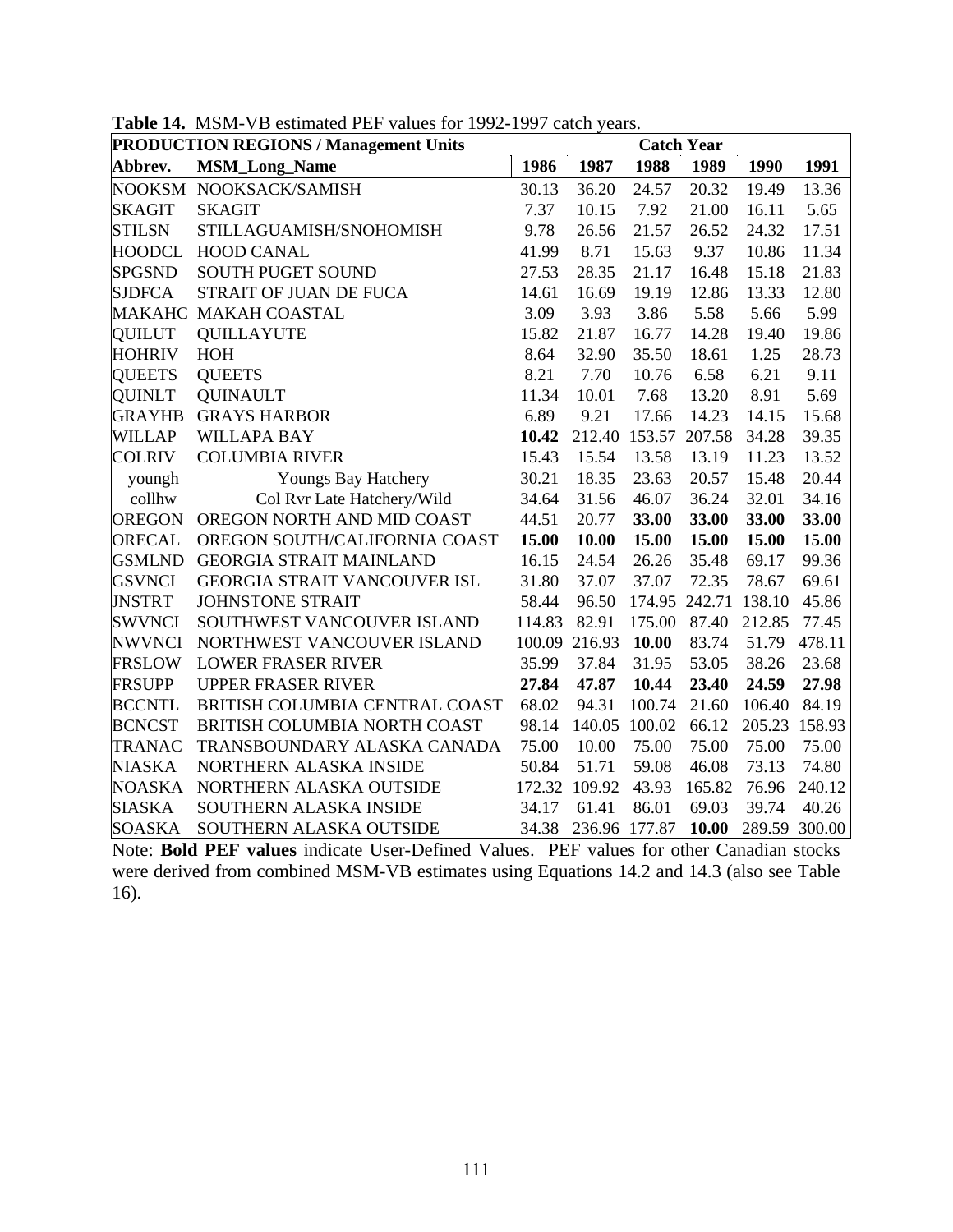**Table 15.** "User-Defined" Production Expansion Factors (PEF) for Canadian Coho Production Regions for catch years 1986-1991. NC = North Coast,  $CC = Central Coast$ ,  $GS = Georgia$ Strait, JS = Johnstone Strait, FR = Fraser River.

|                          | <b>Catch Year</b> |      |      |      |      |      |  |  |  |
|--------------------------|-------------------|------|------|------|------|------|--|--|--|
| <b>Production Region</b> | 1986              | 1987 | 1988 | 1989 | 1990 | 1991 |  |  |  |
| <b>Combined NC/CC*</b>   | 475               | 130  | 225  | 148  | 124  | 117  |  |  |  |
| <b>BCCNTL</b>            | 139               | 324  | 183  | 324  | 141  | 155  |  |  |  |
| <b>BCNCST</b>            | 2,399             | 129  | 85   | 118  | 126  | 131  |  |  |  |
| <b>Combined NW/SW*</b>   | 63                | 207  | 125  | 216  | 138  | 50   |  |  |  |
| <b>SWVNCI</b>            | 260               | 542  | 224  | 152  | 102  | 58   |  |  |  |
| <b>NWVNCI</b>            | 31                | 84   | 75   | 423  | 209  | 42   |  |  |  |
| Combined GS/JS/FR*       | 23                | 17   | 28   | 20   | 44   | 54   |  |  |  |
| <b>GSMLND</b>            | 13                | 8    | 29   | 15   | 28   | 57   |  |  |  |
| <b>GSVNCI</b>            | 46                | 34   | 29   | 25   | 42   | 33   |  |  |  |
| <b>JNSTRT</b>            | 22                | 32   | 93   | 20   | 99   | 158  |  |  |  |
| <b>FRSLOW</b>            | 27                | 18   | 23   | 21   | 44   | 53   |  |  |  |

\* Indicates MSM-VB estimated PEF values. All other values were derived from combined MSM-VB estimates using Equations 14.2 and 14.3.

**Table 16.** "User-Defined" Production Expansion Factors (PEF) for Canadian Coho Production Regions for catch years 1992-1997. NC = North Coast,  $CC =$  Central Coast,  $GS =$  Georgia Strait, JS = Johnstone Strait, FR = Fraser River.

|                          | <b>Catch Year</b> |      |      |      |      |      |
|--------------------------|-------------------|------|------|------|------|------|
| <b>Production Region</b> | 1992              | 1993 | 1994 | 1995 | 1996 | 1997 |
| <b>Combined NC/CC*</b>   | 87                | 117  | 100  | 45   | 175  | 97   |
| <b>BCCNTL</b>            | 68                | 94   | 101  | 22   | 106  | 84   |
| <b>BCNCST</b>            | 98                | 140  | 100  | 66   | 205  | 159  |
| <b>Combined NW/SW*</b>   | 114               | 114  | 115  | 85   | 71   | 93   |
| <b>SWVNCI</b>            | 115               | 83   | 205  | 87   | 213  | 77   |
| <b>NWVNCI</b>            | 100               | 217  | 21   | 84   | 52   | 478  |
| Combined GS/JS/FR*       | 30                | 36   | 37   | 42   | 54   | 44   |
| <b>GSMLND</b>            | 16                | 25   | 26   | 35   | 69   | 99   |
| <b>GSVNCI</b>            | 32                | 36   | 37   | 72   | 79   | 70   |
| <b>JNSTRT</b>            | 58                | 97   | 175  | 243  | 138  | 46   |
| <b>FRSLOW</b>            | 36                | 38   | 32   | 53   | 38   | 24   |

\* Indicates MSM-VB estimated PEF values. All other values were derived from combined MSM-VB estimates using Equations 14.2 and 14.3.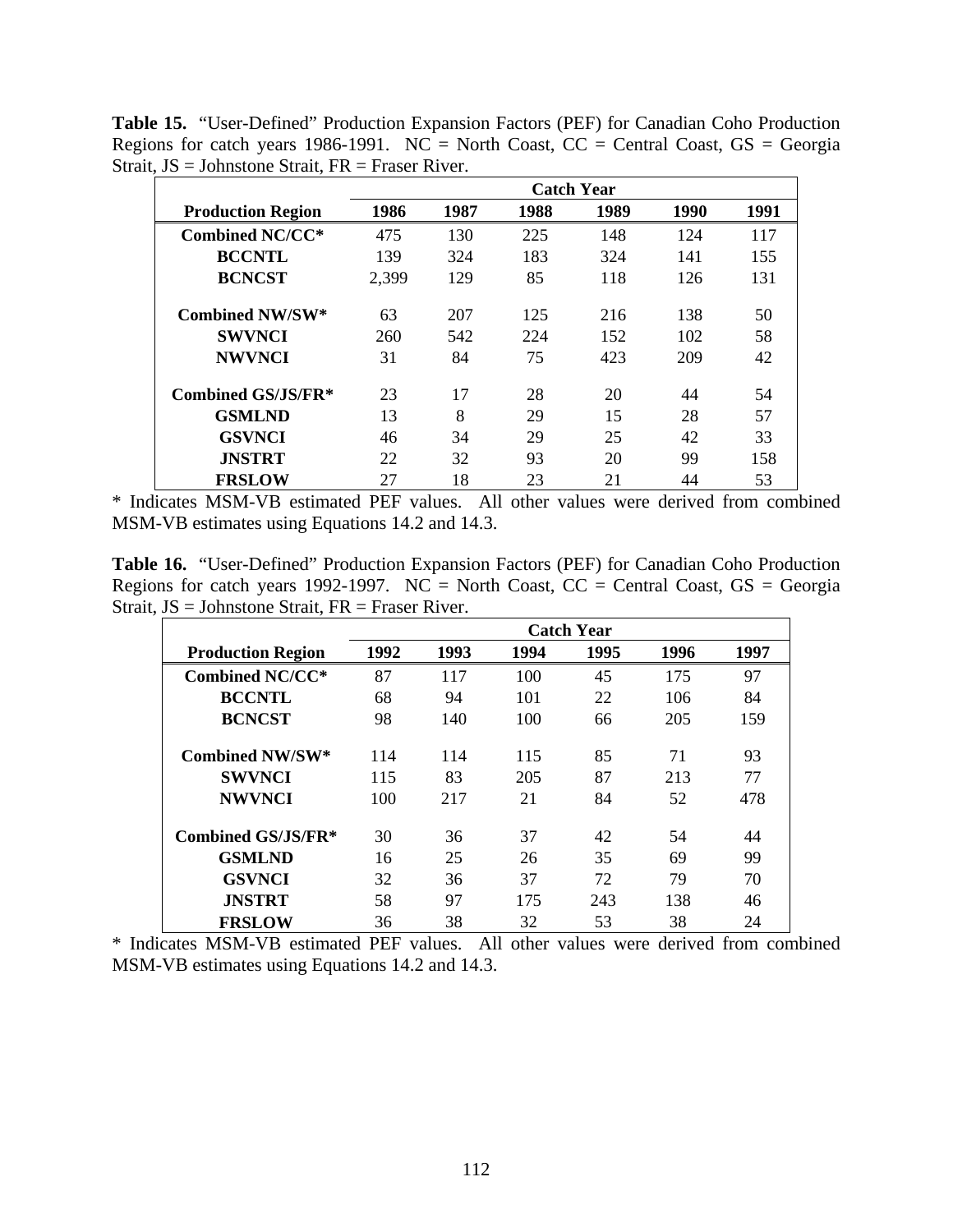| Catch | <b>Production Regions</b> |               |               |               |               |               |               |               |               |
|-------|---------------------------|---------------|---------------|---------------|---------------|---------------|---------------|---------------|---------------|
| Year  | <b>FRSUPP</b>             | <b>GSVNCI</b> | <b>GSMNLD</b> | <b>JNSTRT</b> | <b>FRSLOW</b> | <b>SWVNCI</b> | <b>NWVNCI</b> | <b>BCCNTL</b> | <b>BCNCST</b> |
| 1986  | 0.66                      | 0.70          | 0.70          | 0.72          | 0.80          | 0.63          | 0.63          | 0.81          | 0.83          |
| 1987  | 0.54                      | 0.78          | 0.78          | 0.82          | 0.76          | 0.55          | 0.55          | 0.62          | 0.64          |
| 1988  | 0.71                      | 0.75          | 0.75          | 0.78          | 0.81          | 0.72          | 0.72          | 0.61          | 0.63          |
| 1989  | 0.65                      | 0.66          | 0.66          | 0.69          | 0.70          | 0.70          | 0.70          | 0.65          | 0.67          |
| 1990  | 0.74                      | 0.71          | 0.71          | 0.83          | 0.81          | 0.68          | 0.68          | 0.72          | 0.74          |
| 1991  | 0.68                      | 0.70          | 0.70          | 0.67          | 0.78          | 0.65          | 0.65          | 0.75          | 0.77          |
| 1992  | 0.81                      | 0.77          | 0.77          | 0.79          | 0.75          | 0.72          | 0.72          | 0.68          | 0.70          |
| 1993  | 0.88                      | 0.77          | 0.77          | 0.76          | 0.67          | 0.76          | 0.76          | 0.70          | 0.72          |
| 1994  | 0.43                      | 0.73          | 0.73          | 0.74          | 0.73          | 0.62          | 0.62          | 0.67          | 0.86          |
| 1995  | 0.56                      | 0.56          | 0.56          | 0.62          | 0.63          | 0.60          | 0.60          | 0.56          | 0.87          |
| 1996  | 0.83                      | 0.63          | 0.63          | 0.41          | 0.69          | 0.55          | 0.55          | 0.64          | 0.67          |
| 1997  | 0.40                      | 0.47          | 0.47          | 0.35          | 0.24          | 0.35          | 0.35          | 0.42          | 0.55          |

**Table 17.** Exploitation rate index values used to estimate Canadian coho total escapement numbers by production region. These values were calculated by DFO staff using CWT index groups with adequate escapement sampling.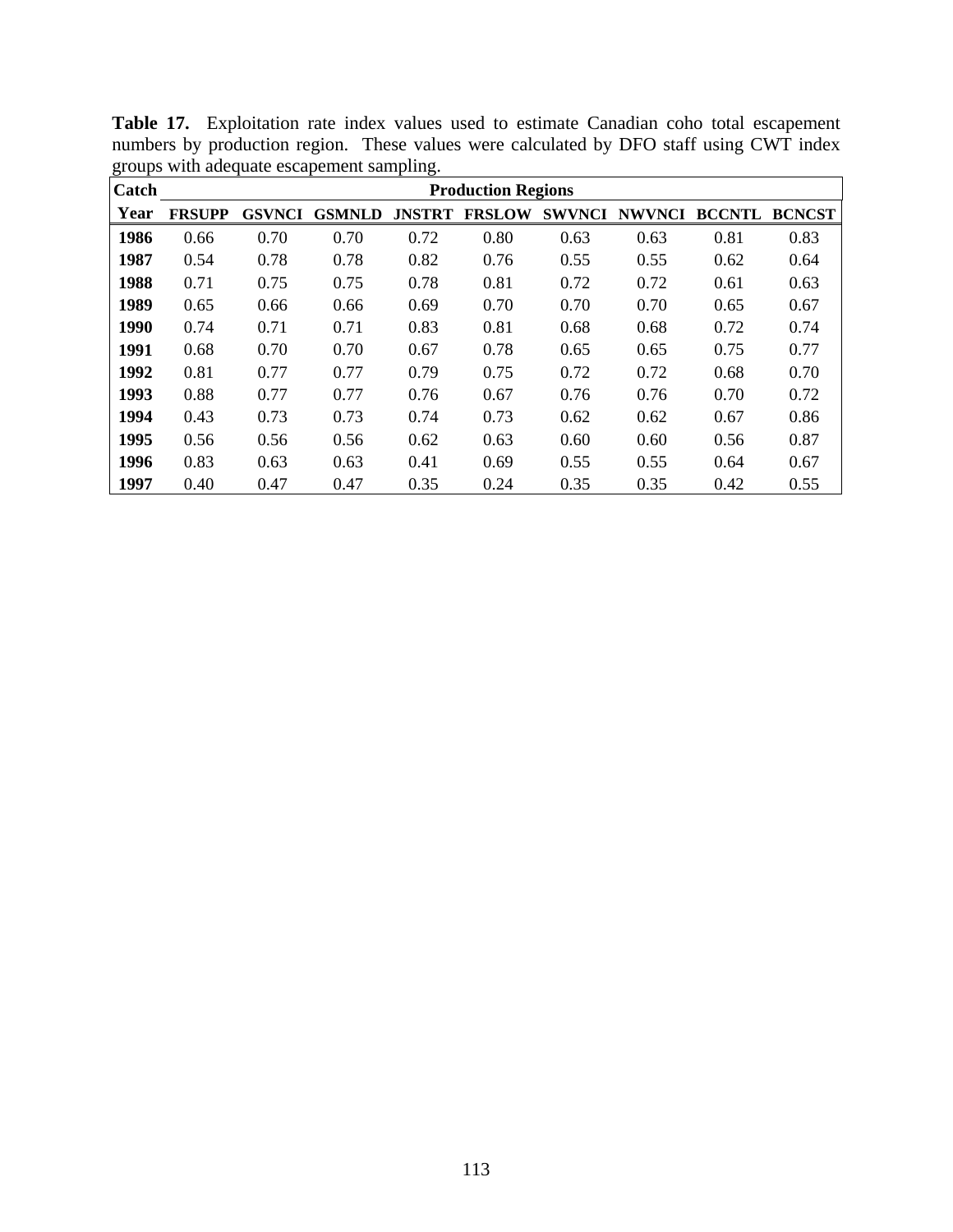| Year | <b>Name</b>   | <b>MSM_Long_Name</b>          | <b>Term. Run</b> | <b>PEF</b> | Est. CWT |
|------|---------------|-------------------------------|------------------|------------|----------|
| 1986 | <b>NOOKSM</b> | NOOKSACK/SAMISH               | 207,306          | 105.66     | 1,962    |
|      | <b>SKAGIT</b> | <b>SKAGIT</b>                 | 160,919          | 5.14       | 31,331   |
|      | <b>STILSN</b> | STILLAGUAMISH/SNOHOMISH       | 278,255          | 13.04      | 21,344   |
|      | <b>HOODCL</b> | <b>HOOD CANAL</b>             | 162,369          | 16.23      | 10,004   |
|      | <b>SPGSND</b> | SOUTH PUGET SOUND             | 749,780          | 29.35      | 25,547   |
|      | <b>SJDFCA</b> | STRAIT OF JUAN DE FUCA        | 24,845           | 6.57       | 3,779    |
|      | <b>MAKAHC</b> | <b>MAKAH COASTAL</b>          | 8,939            |            |          |
|      | <b>QUILUT</b> | <b>QUILLAYUTE</b>             | 34,551           | 12.83      | 2,694    |
|      | <b>HOHRIV</b> | HOH                           | 7,503            | 12.83      | 585      |
|      | <b>QUEETS</b> | <b>QUEETS</b>                 | 16,350           | 12.71      | 1,286    |
|      | <b>QUINLT</b> | <b>QUINAULT</b>               | 33,126           | 12.85      | 2,577    |
|      | <b>GRAYHB</b> | <b>GRAYS HARBOR</b>           | 129,762          | 12.33      | 10,524   |
|      | <b>WILLAP</b> | <b>WILLAPA BAY</b>            | 201,781          | 18.46      | 10,928   |
|      | <b>COLRIV</b> | <b>COLUMBIA RIVER (Early)</b> | 609,494          | 10.74      | 56,719   |
|      | youngh        | Youngs Bay Hatchery           | 84,336           | 29.96      | 2,815    |
|      | collhw        | Col Rvr Late Hatchery/Wild    | 818,798          | 35.78      | 22,879   |
| 1987 | <b>NOOKSM</b> | NOOKSACK/SAMISH               | 269,686          | 20.78      | 12,977   |
|      | <b>SKAGIT</b> | <b>SKAGIT</b>                 | 161,138          | 7.27       | 22,177   |
|      | <b>STILSN</b> | STILLAGUAMISH/SNOHOMISH       | 318,878          | 9.11       | 34,997   |
|      | <b>HOODCL</b> | <b>HOOD CANAL</b>             | 162,061          | 15.15      | 10,694   |
|      | <b>SPGSND</b> | <b>SOUTH PUGET SOUND</b>      | 1,122,444        | 38.05      | 29,500   |
|      | <b>SJDFCA</b> | STRAIT OF JUAN DE FUCA        | 23,799           | 232.22     | 102      |
|      | <b>MAKAHC</b> | <b>MAKAH COASTAL</b>          | 2,984            |            |          |
|      | <b>QUILUT</b> | <b>QUILLAYUTE</b>             | 35,827           | 14.10      | 2,540    |
|      | <b>HOHRIV</b> | HOH                           | 7,934            | 14.10      | 563      |
|      | <b>QUEETS</b> | <b>QUEETS</b>                 | 15,937           | 7.95       | 2,005    |
|      | <b>QUINLT</b> | <b>QUINAULT</b>               | 17,087           | 9.64       | 1,773    |
|      | <b>GRAYHB</b> | <b>GRAYS HARBOR</b>           | 91,250           | 17.70      | 5,156    |
|      | <b>WILLAP</b> | <b>WILLAPA BAY</b>            | 86,542           | 37.85      | 2,287    |
|      | <b>COLRIV</b> | <b>COLUMBIA RIVER (Early)</b> | 161,360          | 13.96      | 11,559   |
|      | youngh        | Youngs Bay Hatchery           | 8,483            | 17.25      | 492      |
|      | collhw        | Col Rvr Late Hatchery/Wild    | 127,277          | 27.13      | 4,691    |
| 1988 | <b>NOOKSM</b> | NOOKSACK/SAMISH               | 192,389          | 19.76      | 9,737    |
|      | <b>SKAGIT</b> | <b>SKAGIT</b>                 | 93,454           | 4.08       | 22,891   |
|      | <b>STILSN</b> | STILLAGUAMISH/SNOHOMISH       | 223,038          | 14.79      | 15,078   |
|      | <b>HOODCL</b> | <b>HOOD CANAL</b>             | 32,264           | 19.88      | 1,623    |
|      | <b>SPGSND</b> | SOUTH PUGET SOUND             | 888,159          | 29.81      | 29,793   |
|      | <b>SJDFCA</b> | STRAIT OF JUAN DE FUCA        | 12,469           | 23.20      | 537      |
|      | <b>MAKAHC</b> | <b>MAKAH COASTAL</b>          | 1,725            |            |          |
|      | <b>QUILUT</b> | <b>QUILLAYUTE</b>             | 16,231           | 4.90       | 3,316    |
|      | <b>HOHRIV</b> | HOH                           | 3,384            | 4.90       | 691      |
|      | <b>QUEETS</b> | <b>QUEETS</b>                 | 17,417           | 6.56       | 2,653    |
|      | <b>QUINLT</b> | <b>QUINAULT</b>               | 19,355           | 12.37      | 1,565    |
|      | <b>GRAYHB</b> | <b>GRAYS HARBOR</b>           | 144,564          | 18.72      | 7,722    |
|      | <b>WILLAP</b> | <b>WILLAPA BAY</b>            | 77,250           | 42.52      | 1,817    |
|      | <b>COLRIV</b> | <b>COLUMBIA RIVER (Early)</b> | 142,290          | 11.19      | 12,705   |
|      | youngh        | Youngs Bay Hatchery           | 67,409           | 22.75      | 2,963    |
|      | collhw        | Col Rvr Late Hatchery/Wild    | 436,145          | 29.41      | 14,826   |

**Table 18.** Estimated CWT returns for Washington State coho terminal runs for catch years 1986-1988.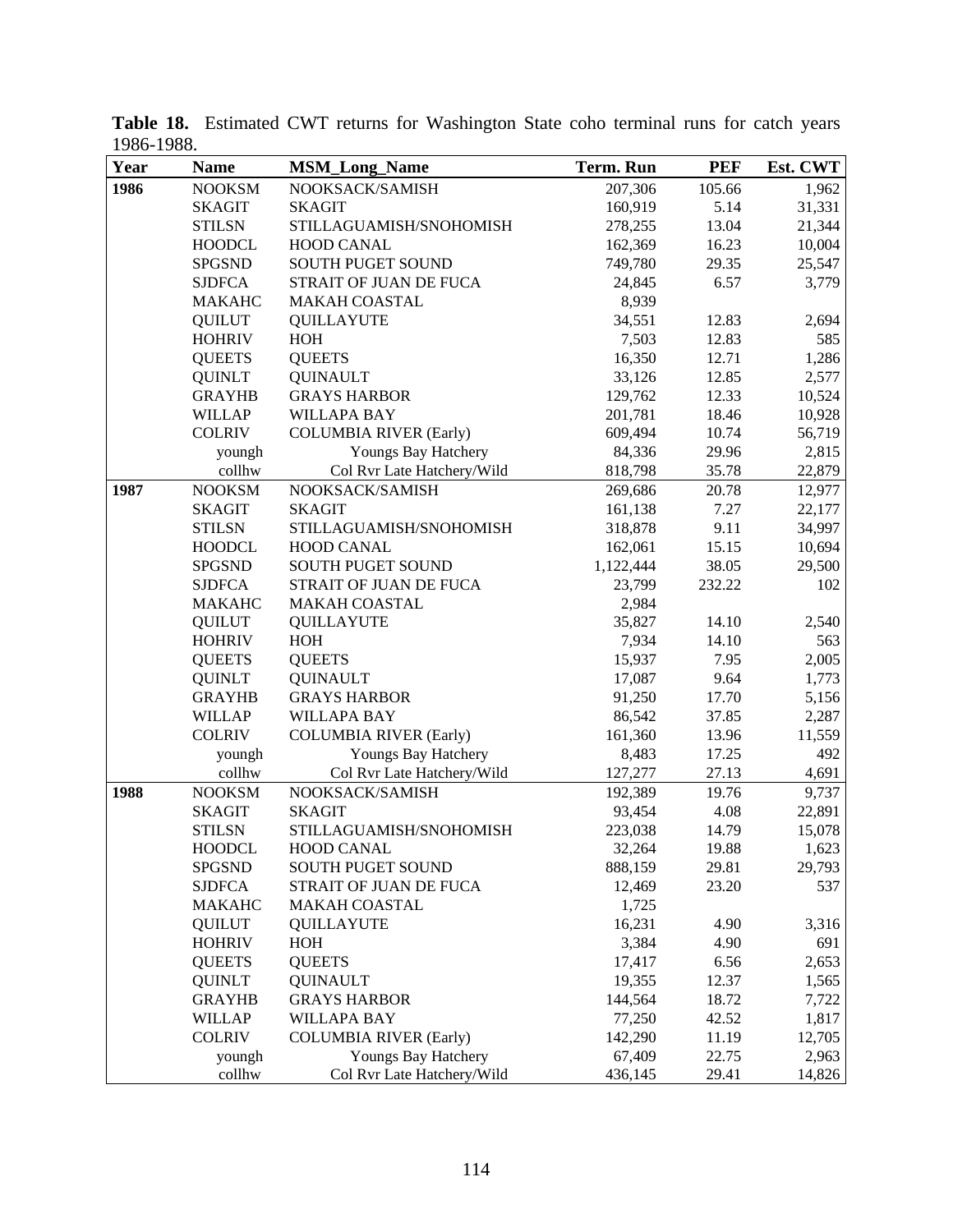| Year | <b>Name</b>   | <b>MSM_Long_Name</b>          | Term. Run | <b>PEF</b> | Est. CWT |
|------|---------------|-------------------------------|-----------|------------|----------|
| 1989 | <b>NOOKSM</b> | NOOKSACK/SAMISH               | 126,664   | 25.41      | 4,984    |
|      | <b>SKAGIT</b> | <b>SKAGIT</b>                 | 82,271    | 6.31       | 13,034   |
|      | <b>STILSN</b> | STILLAGUAMISH/SNOHOMISH       | 232,804   | 16.28      | 14,302   |
|      | <b>HOODCL</b> | HOOD CANAL                    | 71,212    | 20.57      | 3,462    |
|      | <b>SPGSND</b> | <b>SOUTH PUGET SOUND</b>      | 545,388   | 28.80      | 18,935   |
|      | <b>SJDFCA</b> | STRAIT OF JUAN DE FUCA        | 18,845    | 3.05       | 6,179    |
|      | <b>MAKAHC</b> | <b>MAKAH COASTAL</b>          | 2,450     | 3.06       | 802      |
|      | <b>QUILUT</b> | <b>QUILLAYUTE</b>             | 21,097    | 4.25       | 4,967    |
|      | <b>HOHRIV</b> | HOH                           | 6,251     | 4.25       | 1,472    |
|      | <b>QUEETS</b> | <b>QUEETS</b>                 | 12,732    | 6.01       | 2,120    |
|      | <b>QUINLT</b> | <b>QUINAULT</b>               | 17,830    | 11.55      | 1,543    |
|      | <b>GRAYHB</b> | <b>GRAYS HARBOR</b>           | 105,963   | 22.05      | 4,805    |
|      | <b>WILLAP</b> | <b>WILLAPA BAY</b>            | 105,822   | 49.55      | 2,136    |
|      | <b>COLRIV</b> | <b>COLUMBIA RIVER (Early)</b> | 286,030   | 19.04      | 15,020   |
|      | youngh        | Youngs Bay Hatchery           | 24,424    | 30.31      | 806      |
|      | collhw        | Col Rvr Late Hatchery/Wild    | 392,231   | 52.54      | 7,465    |
| 1990 | <b>NOOKSM</b> | NOOKSACK/SAMISH               | 144,949   | 25.05      | 5,787    |
|      | <b>SKAGIT</b> | <b>SKAGIT</b>                 | 52,095    | 3.91       | 13,324   |
|      | <b>STILSN</b> | STILLAGUAMISH/SNOHOMISH       | 257,951   | 14.51      | 17,774   |
|      | <b>HOODCL</b> | <b>HOOD CANAL</b>             | 67,155    | 14.48      | 4,637    |
|      | <b>SPGSND</b> | SOUTH PUGET SOUND             | 589,643   | 30.08      | 19,599   |
|      | <b>SJDFCA</b> | STRAIT OF JUAN DE FUCA        | 12,174    | 12.11      | 1,006    |
|      | <b>MAKAHC</b> | <b>MAKAH COASTAL</b>          | 576       |            |          |
|      | <b>QUILUT</b> | <b>QUILLAYUTE</b>             | 17,226    | 9.96       | 1,730    |
|      | <b>HOHRIV</b> | HOH                           | 5,615     | 9.96       | 564      |
|      | <b>QUEETS</b> | <b>QUEETS</b>                 | 19,083    | 6.91       | 2,763    |
|      | <b>QUINLT</b> | <b>QUINAULT</b>               | 16,908    | 14.75      | 1,146    |
|      | <b>GRAYHB</b> | <b>GRAYS HARBOR</b>           | 126,776   | 24.97      | 5,078    |
|      | <b>WILLAP</b> | <b>WILLAPA BAY</b>            | 76,605    | 10.00      | 7,661    |
|      | <b>COLRIV</b> | <b>COLUMBIA RIVER (Early)</b> | 71,930    | 16.35      | 4,397    |
|      | youngh        | Youngs Bay Hatchery           | 34,491    | 16.08      | 2,144    |
|      | collhw        | Col Rvr Late Hatchery/Wild    | 88,140    | 119.47     | 738      |
| 1991 | <b>NOOKSM</b> | NOOKSACK/SAMISH               | 79,113    | 28.03      | 2,823    |
|      | <b>SKAGIT</b> | <b>SKAGIT</b>                 | 31,329    | 9.00       | 3,481    |
|      | <b>STILSN</b> | STILLAGUAMISH/SNOHOMISH       | 165,959   | 16.37      | 10,139   |
|      | <b>HOODCL</b> | HOOD CANAL                    | 44,411    | 7.07       | 6,281    |
|      | <b>SPGSND</b> | <b>SOUTH PUGET SOUND</b>      | 335,513   | 28.35      | 11,834   |
|      | <b>SJDFCA</b> | STRAIT OF JUAN DE FUCA        | 11,051    | 15.06      | 734      |
|      | <b>MAKAHC</b> | <b>MAKAH COASTAL</b>          | 16,896    | 2.58       | 6,561    |
|      | <b>QUILUT</b> | <b>QUILLAYUTE</b>             | 33,622    | 15.70      | 2,141    |
|      | <b>HOHRIV</b> | HOH                           | 5,693     | 15.70      | 363      |
|      | <b>QUEETS</b> | <b>QUEETS</b>                 | 20,271    | 10.07      | 2,014    |
|      | <b>QUINLT</b> | <b>QUINAULT</b>               | 51,962    | 8.58       | 6,059    |
|      | <b>GRAYHB</b> | <b>GRAYS HARBOR</b>           | 284,646   | 9.09       | 31,320   |
|      | <b>WILLAP</b> | <b>WILLAPA BAY</b>            | 174,006   | 10.00      | 17,401   |
|      | <b>COLRIV</b> | <b>COLUMBIA RIVER (Early)</b> | 342,111   | 15.55      | 21,999   |
|      | youngh        | Youngs Bay Hatchery           | 114,307   | 27.62      | 4,138    |
|      | collhw        | Col Rvr Late Hatchery/Wild    | 473,510   | 32.40      | 14,614   |

**Table 19.** Estimated CWT returns for Washington State Coho terminal runs for catch years 1989-1991.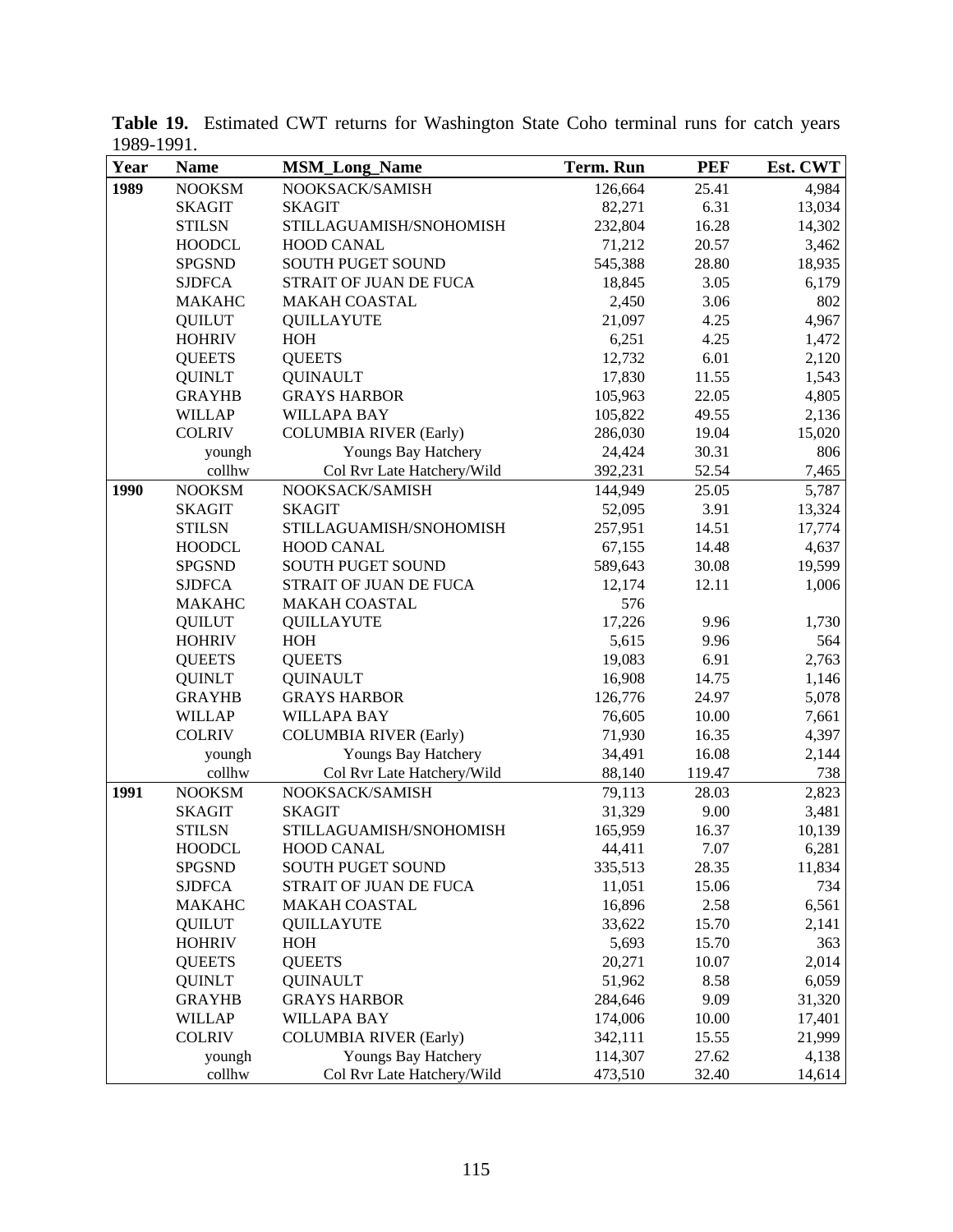| Year | <b>Name</b>   | <b>MSM_Long_Name</b>          | <b>Term. Run</b> | <b>PEF</b> | Est. CWT |
|------|---------------|-------------------------------|------------------|------------|----------|
| 1992 | <b>NOOKSM</b> | NOOKSACK/SAMISH               | 97,623           | 29.72      | 3,285    |
|      | <b>SKAGIT</b> | <b>SKAGIT</b>                 | 44,777           | 7.23       | 6,195    |
|      | <b>STILSN</b> | STILLAGUAMISH/SNOHOMISH       | 192,492          | 9.73       | 19,784   |
|      | <b>HOODCL</b> | <b>HOOD CANAL</b>             | 30,802           | 6.65       | 1,129    |
|      | <b>SPGSND</b> | <b>SOUTH PUGET SOUND</b>      | 333,700          | 27.28      | 12,233   |
|      | <b>SJDFCA</b> | STRAIT OF JUAN DE FUCA        | 12,909           | 12.09      | 1,067    |
|      | <b>MAKAHC</b> | <b>MAKAH COASTAL</b>          | 7,244            | 2.82       | 2,570    |
|      | <b>QUILUT</b> | <b>QUILLAYUTE</b>             | 38,130           | 15.74      | 2,423    |
|      | <b>HOHRIV</b> | HOH                           | 6,199            | 15.74      | 394      |
|      | <b>QUEETS</b> | <b>QUEETS</b>                 | 10,139           | 7.62       | 1,330    |
|      | <b>QUINLT</b> | <b>QUINAULT</b>               | 14,686           | 10.76      | 1,365    |
|      | <b>GRAYHB</b> | <b>GRAYS HARBOR</b>           | 49,180           | 7.76       | 6,337    |
|      | <b>WILLAP</b> | <b>WILLAPA BAY</b>            | 33,687           | 10.00      | 3,369    |
|      | <b>COLRIV</b> | <b>COLUMBIA RIVER (Early)</b> | 93,631           | 15.34      | 6,101    |
|      | youngh        | Youngs Bay Hatchery           | 16,157           | 25.14      | 642      |
|      | collhw        | Col Rvr Late Hatchery/Wild    | 101,416          | 33.18      | 3,056    |
| 1993 | <b>NOOKSM</b> | NOOKSACK/SAMISH               | 93,869           | 35.54      | 2,641    |
|      | <b>SKAGIT</b> | <b>SKAGIT</b>                 | 46,249           | 10.03      | 4,610    |
|      | <b>STILSN</b> | STILLAGUAMISH/SNOHOMISH       | 112,278          | 26.34      | 4,263    |
|      | <b>HOODCL</b> | <b>HOOD CANAL</b>             | 43,070           | 8.50       | 5,069    |
|      | <b>SPGSND</b> | <b>SOUTH PUGET SOUND</b>      | 209,366          | 27.96      | 7,488    |
|      | <b>SJDFCA</b> | STRAIT OF JUAN DE FUCA        | 8,799            | 15.54      | 566      |
|      | <b>MAKAHC</b> | <b>MAKAH COASTAL</b>          | 6,337            | 3.68       | 1,720    |
|      | <b>QUILUT</b> | <b>QUILLAYUTE</b>             | 11,769           | 18.49      | 636      |
|      | <b>HOHRIV</b> | HOH                           | 2,174            | 18.49      | 118      |
|      | <b>QUEETS</b> | <b>QUEETS</b>                 | 18,010           | 7.41       | 2,431    |
|      | <b>QUINLT</b> | <b>QUINAULT</b>               | 13,648           | 9.61       | 1,421    |
|      | <b>GRAYHB</b> | <b>GRAYS HARBOR</b>           | 65,430           | 9.27       | 7,062    |
|      | <b>WILLAP</b> | <b>WILLAPA BAY</b>            | 38,363           | 172.91     | 222      |
|      | <b>COLRIV</b> | <b>COLUMBIA RIVER (Early)</b> | 57,176           | 15.58      | 3,669    |
|      | youngh        | Youngs Bay Hatchery           | 15,461           | 17.83      | 867      |
|      | collhw        | Col Rvr Late Hatchery/Wild    | 41,447           | 31.18      | 1,329    |
| 1994 | <b>NOOKSM</b> | NOOKSACK/SAMISH               | 91,847           | 22.27      | 4,125    |
|      | <b>SKAGIT</b> | <b>SKAGIT</b>                 | 79,946           | 7.66       | 10,435   |
|      | <b>STILSN</b> | STILLAGUAMISH/SNOHOMISH       | 275,962          | 21.19      | 13,025   |
|      | <b>HOODCL</b> | <b>HOOD CANAL</b>             | 112,548          | 14.79      | 7,608    |
|      | <b>SPGSND</b> | SOUTH PUGET SOUND             | 446,914          | 20.87      | 21,416   |
|      | <b>SJDFCA</b> | STRAIT OF JUAN DE FUCA        | 6,881            | 11.60      | 593      |
|      | <b>MAKAHC</b> | <b>MAKAH COASTAL</b>          | 3,977            | 3.08       | 1,290    |
|      | <b>QUILUT</b> | <b>QUILLAYUTE</b>             | 13,938           | 14.36      | 970      |
|      | <b>HOHRIV</b> | HOH                           | 1,448            | 14.36      | 101      |
|      | <b>QUEETS</b> | <b>QUEETS</b>                 | 5,364            | 8.66       | 619      |
|      | <b>QUINLT</b> | <b>QUINAULT</b>               | 3,683            | 6.39       | 577      |
|      | <b>GRAYHB</b> | <b>GRAYS HARBOR</b>           | 39,916           | 17.42      | 2,292    |
|      | <b>WILLAP</b> | <b>WILLAPA BAY</b>            | 35,954           | 145.80     | 247      |
|      | <b>COLRIV</b> | <b>COLUMBIA RIVER (Early)</b> | 82,649           | 13.55      | 6,095    |
|      | youngh        | Youngs Bay Hatchery           | 55,433           | 22.95      | 2,415    |
|      | collhw        | Col Rvr Late Hatchery/Wild    | 30,696           | 41.44      | 741      |

**Table 20.** Estimated CWT returns for Washington State Coho terminal runs for catch years 1992-1994.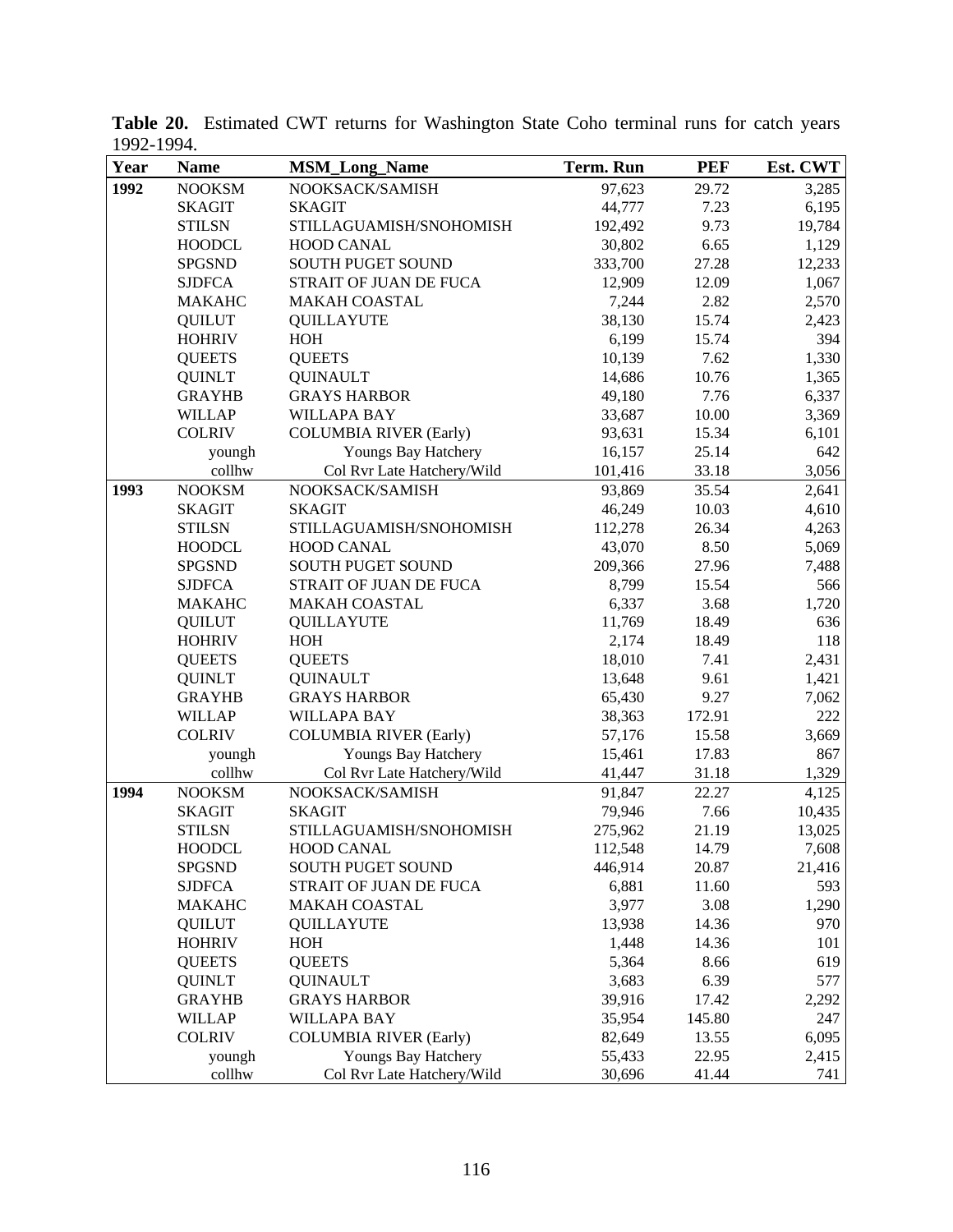| Year | <b>Name</b>   | <b>MSM_Long_Name</b>          | <b>Term. Run</b> | <b>PEF</b> | Est. CWT |
|------|---------------|-------------------------------|------------------|------------|----------|
| 1995 | <b>NOOKSM</b> | NOOKSACK/SAMISH               | 89,688           | 19.25      | 4,658    |
|      | <b>SKAGIT</b> | <b>SKAGIT</b>                 | 53,378           | 20.36      | 2,621    |
|      | <b>STILSN</b> | STILLAGUAMISH/SNOHOMISH       | 221,789          | 26.33      | 8,422    |
|      | <b>HOODCL</b> | HOOD CANAL                    | 73,157           | 9.28       | 7,886    |
|      | <b>SPGSND</b> | SOUTH PUGET SOUND             | 319,317          | 16.42      | 19,451   |
|      | <b>SJDFCA</b> | STRAIT OF JUAN DE FUCA        | 19,169           | 11.99      | 1,599    |
|      | <b>MAKAHC</b> | <b>MAKAH COASTAL</b>          | 13,469           | 5.29       | 2,547    |
|      | <b>QUILUT</b> | <b>QUILLAYUTE</b>             | 28,851           | 13.84      | 2,085    |
|      | <b>HOHRIV</b> | HOH                           | 5,460            | 13.84      | 395      |
|      | <b>QUEETS</b> | <b>QUEETS</b>                 | 14,356           | 6.35       | 2,259    |
|      | <b>QUINLT</b> | <b>QUINAULT</b>               | 16,340           | 12.74      | 1,283    |
|      | <b>GRAYHB</b> | <b>GRAYS HARBOR</b>           | 138,261          | 14.15      | 9,771    |
|      | <b>WILLAP</b> | <b>WILLAPA BAY</b>            | 77,897           | 158.47     | 492      |
|      | <b>COLRIV</b> | <b>COLUMBIA RIVER (Early)</b> | 36,398           | 13.08      | 2,782    |
|      | youngh        | Youngs Bay Hatchery           | 21,291           | 19.70      | 1,081    |
|      | collhw        | Col Rvr Late Hatchery/Wild    | 16,598           | 32.49      | 511      |
| 1996 | <b>NOOKSM</b> | NOOKSACK/SAMISH               | 94,361           | 19.25      | 4,901    |
|      | <b>SKAGIT</b> | <b>SKAGIT</b>                 | 46,610           | 16.07      | 2,901    |
|      | <b>STILSN</b> | STILLAGUAMISH/SNOHOMISH       | 127,333          | 24.33      | 5,233    |
|      | <b>HOODCL</b> | <b>HOOD CANAL</b>             | 75,126           | 10.85      | 6,921    |
|      | <b>SPGSND</b> | SOUTH PUGET SOUND             | 219,344          | 15.15      | 14,481   |
|      | <b>SJDFCA</b> | STRAIT OF JUAN DE FUCA        | 18,561           | 13.16      | 1,410    |
|      | <b>MAKAHC</b> | <b>MAKAH COASTAL</b>          | 13,964           | 5.63       | 2,481    |
|      | <b>QUILUT</b> | <b>QUILLAYUTE</b>             | 38,273           | 19.86      | 1,928    |
|      | <b>HOHRIV</b> | HOH                           | 5,981            | 19.86      | 301      |
|      | <b>QUEETS</b> | <b>QUEETS</b>                 | 34,529           | 6.14       | 5,620    |
|      | <b>QUINLT</b> | <b>QUINAULT</b>               | 32,935           | 8.86       | 3,717    |
|      | <b>GRAYHB</b> | <b>GRAYS HARBOR</b>           | 184,617          | 14.07      | 13,122   |
|      | <b>WILLAP</b> | <b>WILLAPA BAY</b>            | 132,691          | 34.25      | 3,874    |
|      | <b>COLRIV</b> | <b>COLUMBIA RIVER (Early)</b> | 68,715           | 11.69      | 5,875    |
|      | youngh        | Youngs Bay Hatchery           | 14,057           | 22.45      | 626      |
|      | collhw        | Col Rvr Late Hatchery/Wild    | 28,811           | 33.97      | 848      |
| 1997 | <b>NOOKSM</b> | NOOKSACK/SAMISH               | 58,607           | 13.32      | 4,400    |
|      | <b>SKAGIT</b> | <b>SKAGIT</b>                 | 51,314           | 5.65       | 9,085    |
|      | <b>STILSN</b> | STILLAGUAMISH/SNOHOMISH       | 139,450          | 17.48      | 7,977    |
|      | <b>HOODCL</b> | <b>HOOD CANAL</b>             | 142,022          | 11.35      | 12,518   |
|      | <b>SPGSND</b> | SOUTH PUGET SOUND             | 212,957          | 21.71      | 9,807    |
|      | <b>SJDFCA</b> | STRAIT OF JUAN DE FUCA        | 23,549           | 13.20      | 1,783    |
|      | <b>MAKAHC</b> | <b>MAKAH COASTAL</b>          | 3,086            | 5.92       | 522      |
|      | <b>QUILUT</b> | <b>QUILLAYUTE</b>             | 10,190           | 19.67      | 518      |
|      | <b>HOHRIV</b> | HOH                           | 1,500            | 19.67      | 76       |
|      | <b>QUEETS</b> | <b>QUEETS</b>                 | 7,273            | 9.09       | 800      |
|      | <b>QUINLT</b> | <b>QUINAULT</b>               | 4,569            | 5.68       | 804      |
|      | <b>GRAYHB</b> | <b>GRAYS HARBOR</b>           | 41,087           | 15.65      | 2,625    |
|      | <b>WILLAP</b> | <b>WILLAPA BAY</b>            | 17,030           | 39.02      | 436      |
|      | <b>COLRIV</b> | <b>COLUMBIA RIVER (Early)</b> | 90,879           | 13.51      | 6,725    |
|      | youngh        | Youngs Bay Hatchery           | 13,843           | 20.88      | 663      |
|      | collhw        | Col Rvr Late Hatchery/Wild    | 43,642           | 33.59      | 1,299    |

**Table 21.** Estimated CWT returns for Washington State Coho terminal runs for catch years 1995-1997.